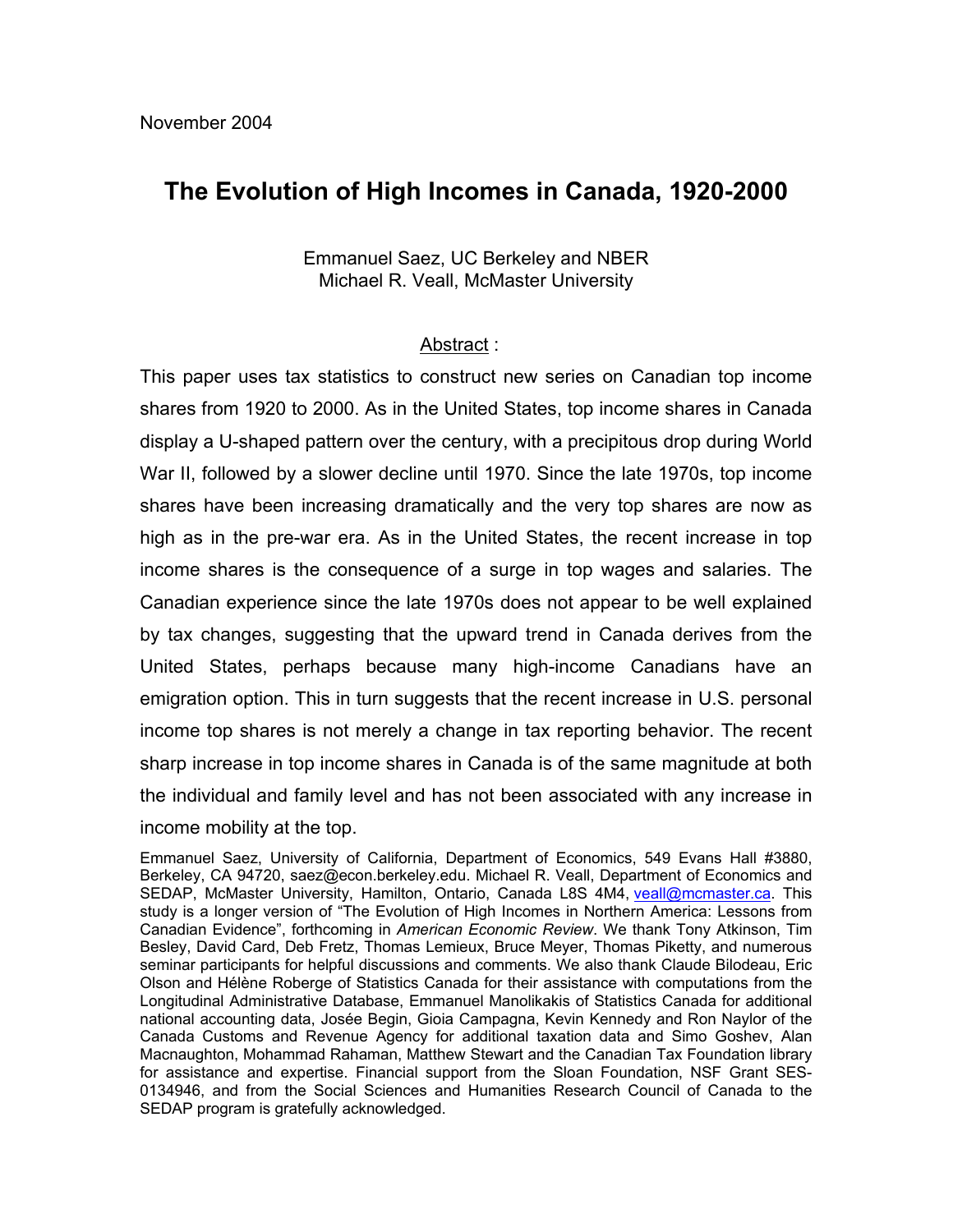#### **1. Introduction**

The evolution of income inequality during the process of development has attracted enormous attention in the economics literature as well as in the political sphere. Understanding the relative roles of "natural" economic progress such as technological change versus policy interventions such as taxation, redistribution, and regulation in shaping the distribution of income requires analyzing long-term series on inequality. Income tax statistics are the only source of income distribution data available on a regular annual basis for extended periods of time, and are still the best source to study upper income groups. Recent studies, gathered in this volume, have used income tax statistics to construct inequality time series for various countries over the course of the  $20<sup>th</sup>$  century. All these studies have found dramatic declines in the top income shares in the first part of the century but the pattern has been different in the last two or three decades: an almost complete recovery in the United States, some recovery in the United Kingdom and no recovery at all in France. This divergence casts doubt on pure technological explanations, although other explanations are still tentative.

These "high income" studies raise three important issues. First and most important, do tax statistics reveal real changes in income concentration rather than changes in tax reporting behavior following tax changes? Many U.S. studies have shown, for example, that tax-induced income shifting between the individual and corporate tax base can have dramatic effects on reported individual incomes (see e.g., Gordon and Slemrod, 2000 and Saez, 2004). Second, an increase in cross-sectional income concentration over time, as in the United States and the United Kingdom in recent years, has very different welfare consequences depending on whether or not it is associated with increases in income mobility, and none of the previous studies has analyzed the mobility question for high income earners. Finally, there has been a substantial rise in married women's labor force participation in recent decades. To what extent is the increase in U.S. top incomes (which must be calculated at a family level for the United States as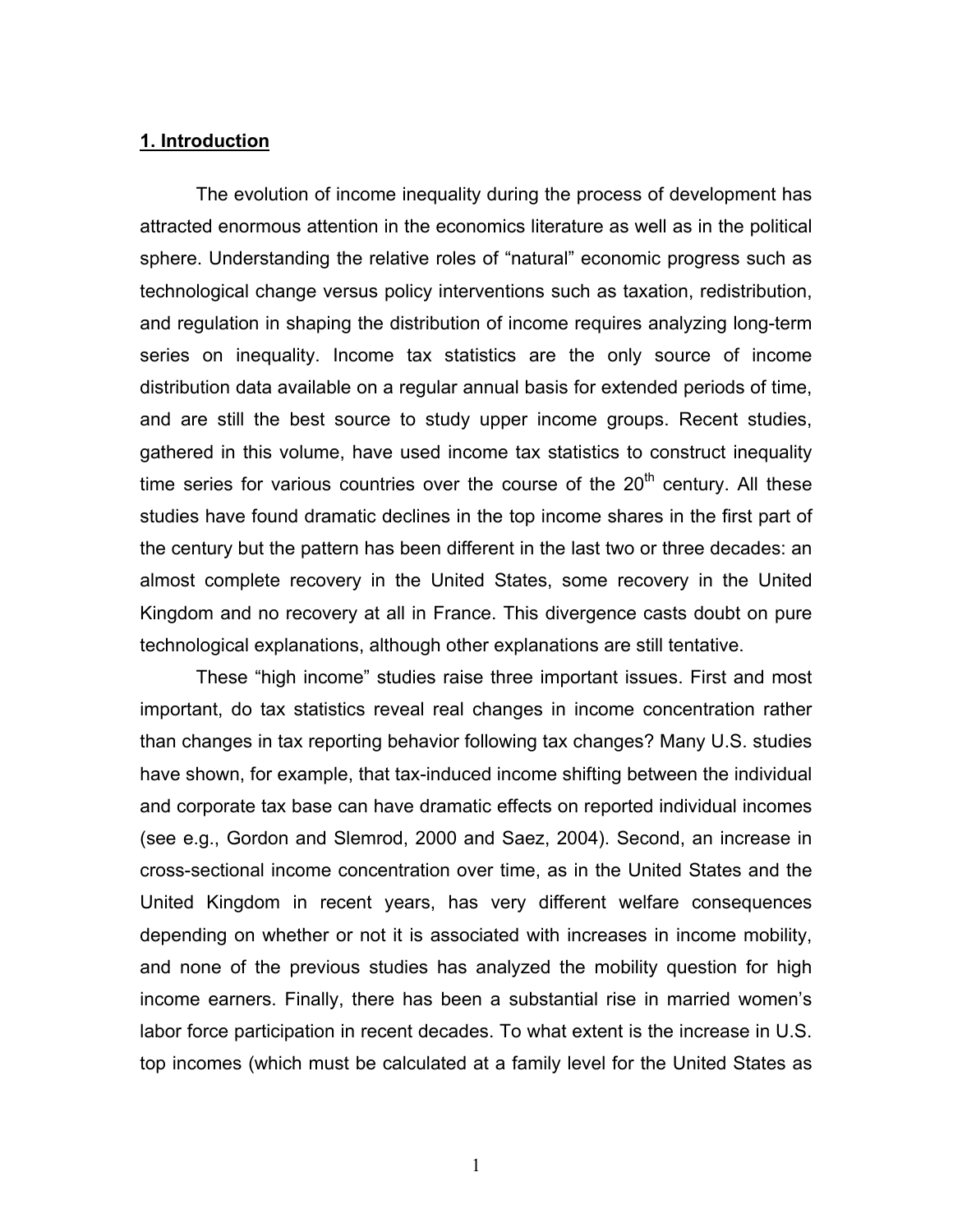the U.S. has family-based income taxation) due to increases in spousal income correlation rather than increased individual income concentration?

This study sheds new light on these three issues by using Canadian income tax statistics beginning in 1920 (the first year such statistics were produced) to estimate homogeneous series of income shares and income composition for various upper income groups within the top decile. Our series are based on individual income because personal income taxes in Canada are based on individual income (not on family income as in the United States). For more recent years, we use a micro-data set of a kind not available for the United States - a large panel covering 20% of all Canadian individual tax returns but also linked by family - to analyze wage income concentration, mobility within top income groups, and the differences between the patterns of individual and family income concentration.

Our estimated top shares series show that, similar to the French, British, and American experiences, top income shares in Canada fell sharply during World War II with no recovery during the next three decades. Over the last 20 years, top income shares in Canada have increased dramatically, almost as much as in the United States. This change has remained largely unnoticed because it is concentrated within the top percentile of the Canadian income distribution and thus can only be detected with tax return data covering very high incomes. As in the United States, the increase is largely due to a surge in top wages and salaries. As a result, the composition of income in the top income groups has also shifted in Canada since World War II: many more high income individuals derive their principal income from employment instead of as a return to capital.

The recent surge in Canadian top income shares does not seem to be mainly the consequence of tax-induced changes in behavior, including tax reporting behavior. The Canadian reduction in marginal tax rates was much more modest than in the United States and did not induce shifting between the corporate and personal income tax base. Moreover, much of the Canadian surge occurred when there were no major tax changes. There is evidence (including a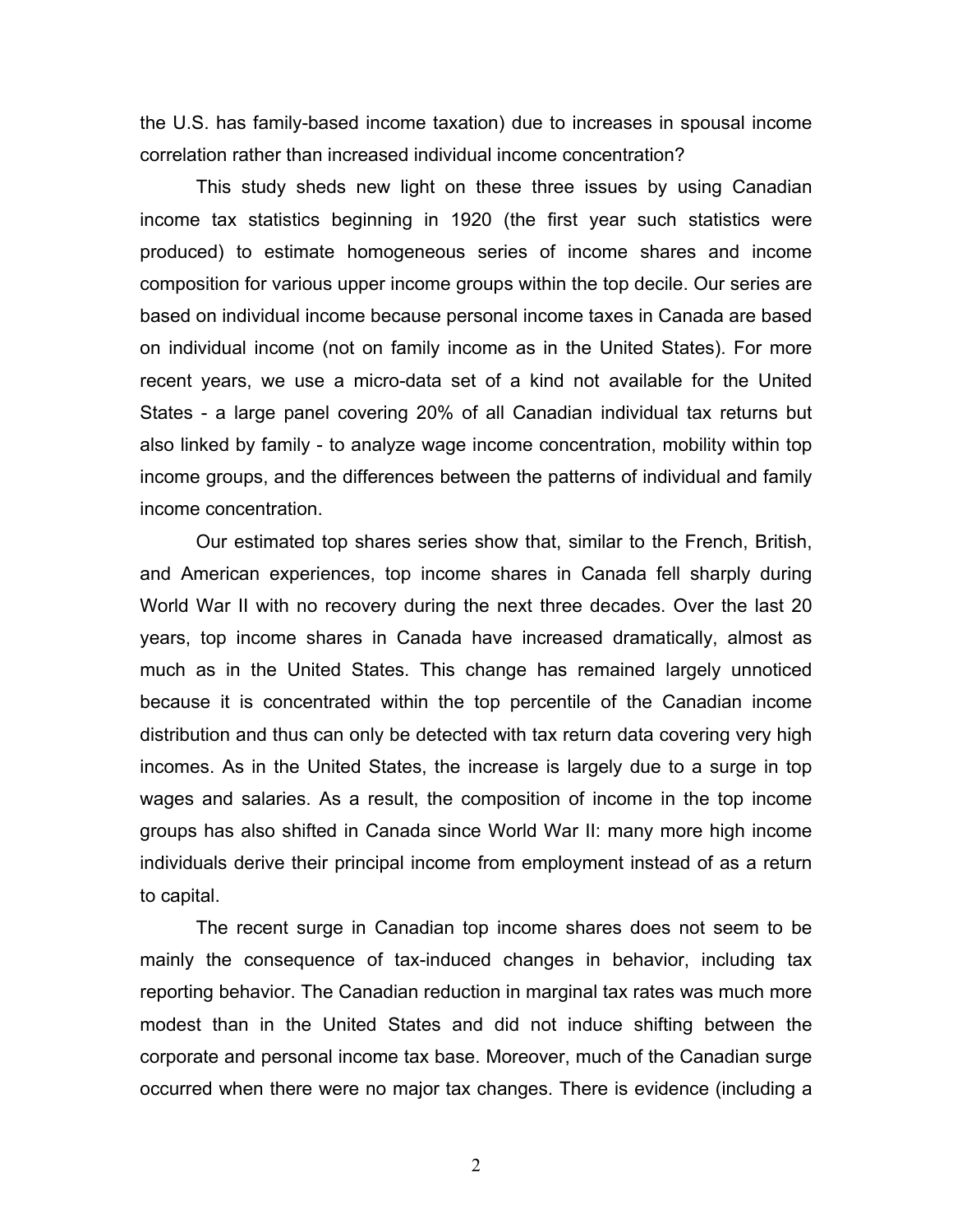formal regression analysis we present) that the surge in Canadian top incomes has a U.S. association, perhaps because many high-income Canadians have the option to leave to work in the United States. If this brain drain threat explanation (or some other U.S.-related explanation) is correct, this would imply that the surge in top reported incomes in the United States has not just been a taxinduced change in tax reporting behavior. Otherwise it is difficult to reconcile the association between U.S. and Canadian top incomes.<sup>1</sup>

Longitudinal micro-data show that income mobility for high income earners in Canada has been stable or has even decreased slightly since 1982. Similarly, top income shares based on three or five year averages display the same surge as those based on single year income. This suggests that the recent increase in cross-sectional income concentration is associated with a large increase in the concentration of lifetime resources and welfare. Using the family linkages in the Canadian micro-data, we also show that the increase in income concentration is identical at the family and individual levels.

To the best of our knowledge, this is the first time that Canadian income tax statistics have been exploited to construct long-term series on inequality in Canada. Blackburn and Bloom (1993) summarize a number of studies that examine both individual and family income inequality in Canada in the post-war period. The view that emerges from their summary is that changes in inequality from the late 1940s to the 1980s were modest. Heisz, Jackson and Picot (2001) summarize more recent Canadian inequality research which largely finds that Canadian earnings inequality has increased since 1980 but by much less than in the United States. Most of the studies discussed in these papers are based on survey data and none examine the war/pre-war period nor focus on top shares.

The paper is organized as follows. Section 2 describes our data sources and outlines our estimation methods. In Section 3, we present and analyze the trends in top income shares and their composition. Section 4 focuses on the recent increase in top income shares. Section 5 discusses the role of taxation.

 $1$  The question of whether the surge in top U.S. incomes is due to supply side effects following tax cuts or to non-tax related effects is still debated (see Saez, 2004 for a recent survey). The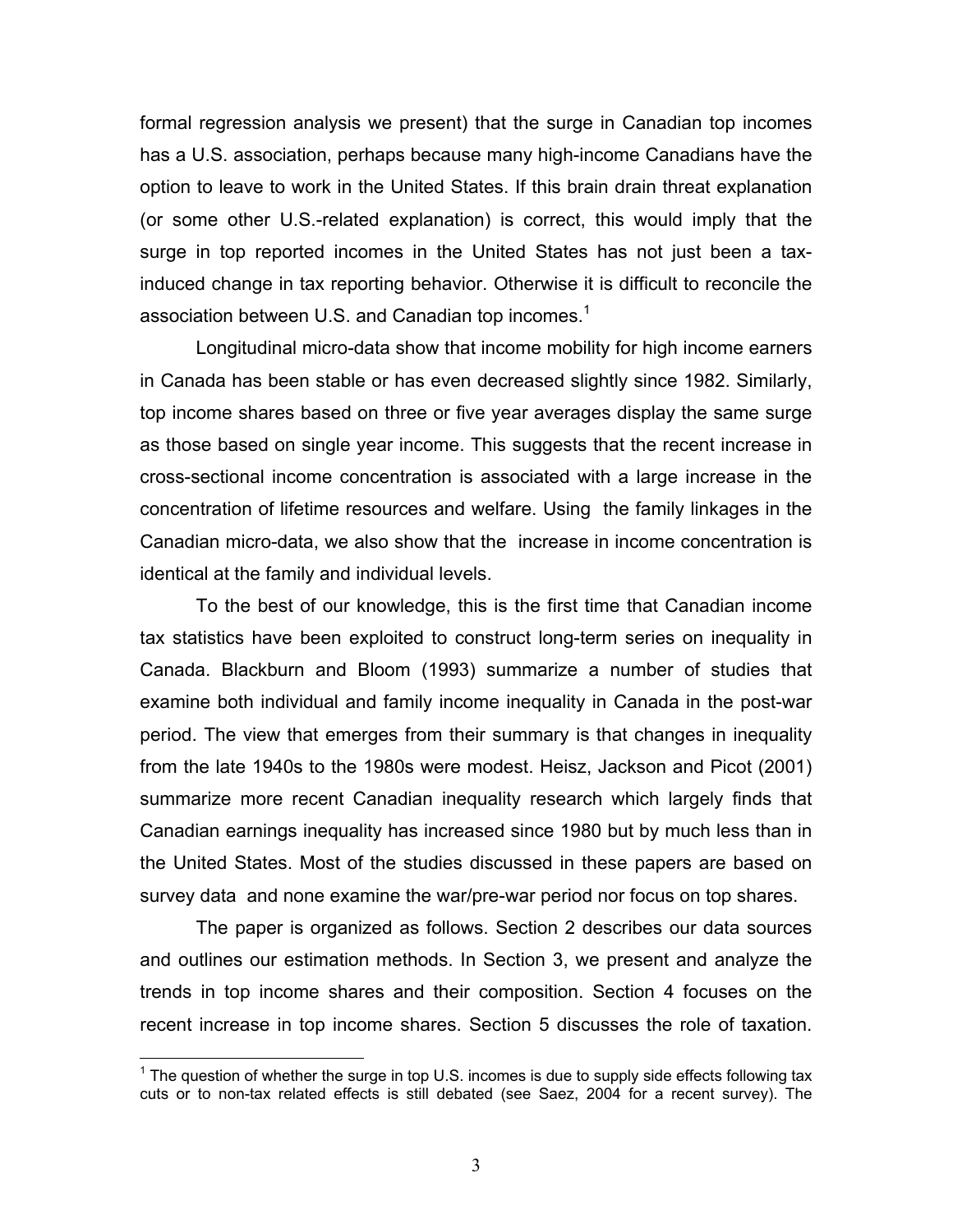Finally, Section 6 offers a brief conclusion. All series and complete technical details of our methodology are gathered in the appendices.

#### **2. Data and Methodology**

 $\overline{a}$ 

Our estimates are from personal income tax return statistics compiled annually by the Canadian federal taxation authorities since 1920. Before World War II, because of high exemptions, only about 2 to 8 percent of individuals had to file tax returns and therefore, by necessity, we must restrict our analysis to the top 5% of the income distribution (denoted as P95-100).<sup>2</sup> Beginning with World War II we can extend our analysis to the top decile (P90-100). We also construct series for a number of finer fractiles e.g. P90-95, P95-99, P99-100 (the top 1%), P99.5-100 (the top 0.5%), P99.9-100 (the top 0.1%) and P99.99 (the top 0.01%). Each fractile is defined relative to the total number of adults (aged 20 and above) from the Canadian census (not the number of tax returns filed). Column (1) in Table A reports the number of adult individuals in Canada from 1920 to 2000. The adult population has increased from about 5 million in 1920 to almost 23 million in 2000. In 2000, for example, there were 22.8 million adults and thus the top decile is defined as the top 2.28 million income earners, the top percentile as the top 228,000 income earners, etc. Column (2) in Table A reports the actual number of returns filed. Table 1 gives thresholds and average incomes for a selection of fractiles for Canada in 2000.

We define income as gross market income before all deductions and including all income items reported on personal tax returns: salaries and wages, private pension income, self-employment and small business net income, partnership and fiduciary income, dividends, interest, other investment income and other smaller income items. Realized capital gains are not an annual flow of income (in general, capital gains are realized infrequently in a lumpy way) and

Canadian evidence could be consistent with either explanation of the U.S. surge.  $\frac{2}{3}$  All to required to file.

All taxpayers with income above the exemption threshold are required to file a return. In the years when fewer than 5% of individuals file we interpolate from singles to marrieds. More than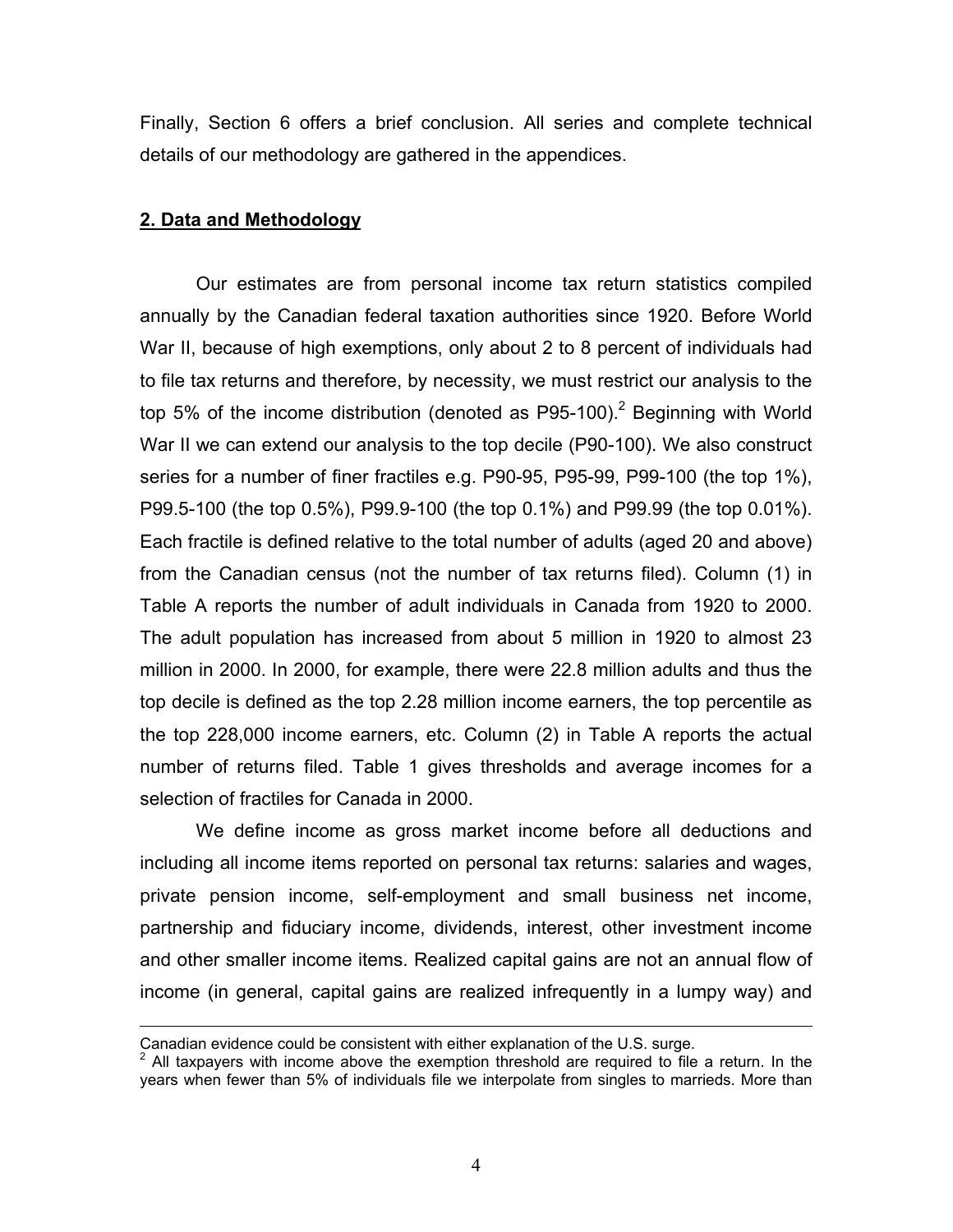form a very volatile component of income with large aggregate variations from year to year depending on stock price variations. Moreover before 1972, capital gains were not taxable and hence not reported on tax returns. Therefore, we focus mainly on series excluding capital gains. $3$  Our income definition is before personal income taxes and personal payroll taxes but after employers' payroll taxes and corporate income taxes. We exclude from our income definition all transfers such as unemployment insurance, welfare benefits, public retirement benefits, etc.

Our principal data consist of tables of the number of tax returns, the amounts reported, and the income composition (since 1946) for a large number of income brackets. As the top tail of the income distribution is very well approximated by Pareto distributions, we can use simple parametric interpolation methods to estimate the thresholds and average income levels for each fractile. For the years when micro-data are available, we check that the errors introduced by the interpolation method are negligible. $4$ 

We then estimate shares of income by dividing the income amounts accruing to each fractile by 80% of Personal Income not including transfers from the National Accounts.<sup>5,6</sup> The total income and average income (per adult) series are reported in Columns (4) and (5) of Table A. These series are reported in real (2000) Canadian dollars. Our CPI deflator used to convert current incomes to real incomes is reported in Column  $(6)$ .<sup>7</sup> The average income series along with

<sup>5%</sup> of singles always file because of lower exemptions for singles. (See Appendix Section B.2 for details of this procedure and its validation.)

 $3$ In the appendix, in order to assess the sensitivity of our results to the treatment of capital gains, for the period 1972 to 2000, we compute for each fractile (defined by ranking incomes excluding capital gains) the percentage of additional income reported in the form of realized capital gains. We also recompute our top income shares including realized capital gains in income (both for the ranking and the levels and shares computations). For the period 1972-2000, series with and without capital gains display about the same general pattern. See in particular Figure A1. 4 Aktinson (this volume) discusses this issue in much more detail.

<sup>&</sup>lt;sup>5</sup> Using tax returns to compute the level of top incomes and national accounts to compute the total income denominator dates from the famous Kuznets (1953) study on American inequality.

 $<sup>6</sup>$  Personal Income is higher than total income from tax returns because it includes non-taxable</sup> items such as imputed rent, imputed interest, etc. In recent years in which virtually all adults with income file tax returns, total income from tax returns has always been very close to 80% of Personal Income net of transfers.

 $7$  Columns (7) and (8) report the average net tax (including both federal and provincial income taxes) and the average realized capital gain per adult.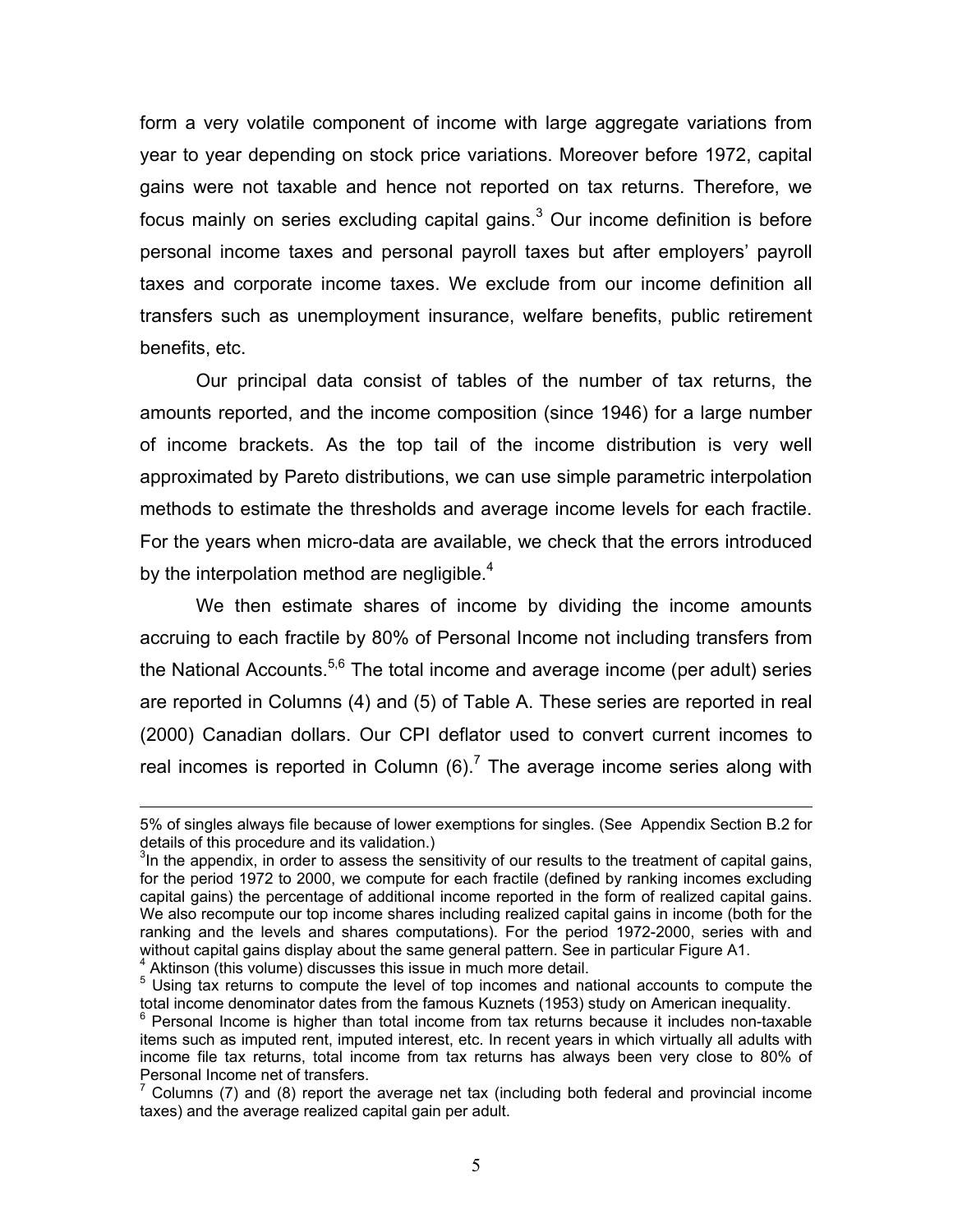the CPI deflator is plotted in Figure 1. Average real income per adult has increased by a factor of five from 1920 to 2000.<sup>8</sup> The Great Depression decreased real income by about one third. World War II was a period of very high growth in income. Average income grew steadily from 1950 to 1976. Since then, average income has increased very little with sharp downturns from 1981 to 1983 and from 1990 to 1993.

After analyzing the top share data, we turn to the composition of income, concentrating on the period since 1946 when composition data were first published. Using this published information and a simple linear interpolation method, we decompose the amount of income for each fractile into six components: salaries and wages, professional income, business income, dividends, interest income, and other investment income.

We produce top wage share series for the period 1972 to 2000, using composition tables for 1972 to 1981 $^9$  and longitudinal micro-files of tax returns (covering 20% of the total tax-filing population, over 4 million records in 2000) available beginning in 1982. In this case, fractiles are defined relative to the total number of individuals with positive wages. (Throughout this paper, "wages" or "wage income" includes salaries or any other type of employment earnings, including exercised stock options.) We also link married couples and re-compute top wage income shares at the family level. In that case, each fractile is defined relative to the total number of families (single adults and couples) with positive wage income. We also use the longitudinal structure of the micro-data to study income mobility. We compute mobility matrices for all our income groups for one, two, and three year lags and top income shares using real income averaged over three and five years instead of single year income.<sup>10</sup>

#### **3. Top Income Shares**

 $\overline{a}$ 

 $8$  Average income during the same period in the United States has multiplied by a factor of four. Population in the United States has also grown more slowly.<br><sup>9</sup> Top wage shares for 1972 to 1981 are estimated using the number of tax returns reporting

wages and the amount of wages reported by income brackets . See Appendix Section D.<br><sup>10</sup> In this case, our adult population and denominator are defined as the average across the

relevant years.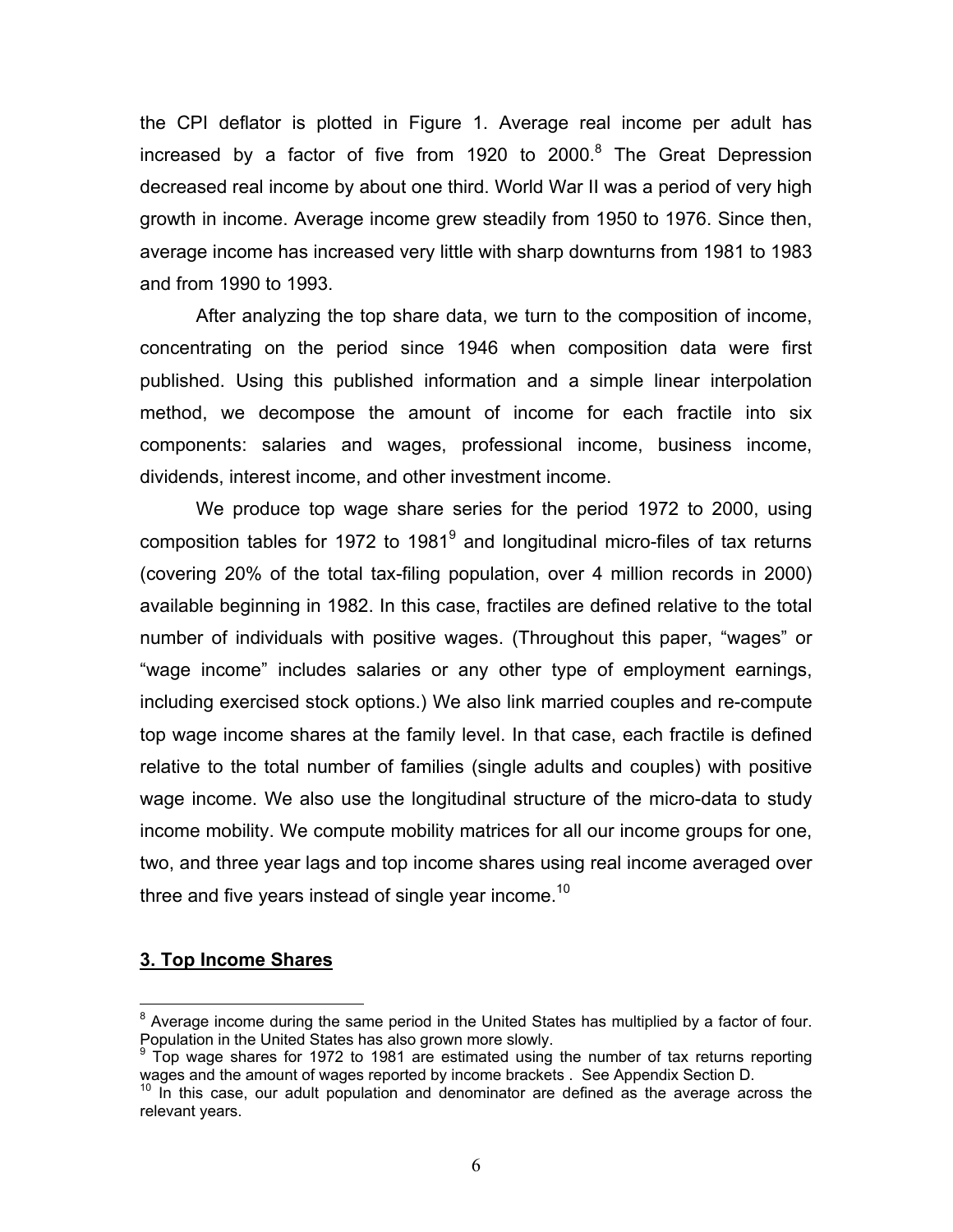#### 3.1. Trends

 $\overline{a}$ 

The basic series of top income shares are presented in Table B1. Figure 2, Panel A displays the income share of the top 5% (P95-100) from 1920 to 2000 in Canada. The top 5% share displays sharp fluctuations up to the end of World War II (between 30 and 40% of total income) and is much more stable afterwards (around 25%). Before World War II, the fluctuations are strikingly countercyclical. The top share increases sharply during each downturn episode of the inter-war period: the sharp depression of 1920-1921, the Great Depression from 1930-1933, and the pre-World War II downturn of 1937-1938. The top 5% share tends to decrease during the recoveries from the downturns (1921-1923, 1933- 1935, and World War II), although the pattern is less pronounced than for the downturns. The top 5% share declines drastically during the World War II years from almost 40% in 1938 to less than 25% in 1945.<sup>11</sup> This drastic reduction implies that the average income in the top 5% dropped from 8 times the average income before World War II to just 5 times the average income in 1945. After World War II, the top 5% share declines very slowly (with very small fluctuations) from 25% to 22% by the mid 1980s. However, in the last 20 years, the top share has gone up substantially to about 29% in 2000, but is still substantially below its level just before World War II.

Therefore, the Canadian evidence suggests that the twentieth century decline in inequality took place in a very specific and brief time interval, namely the World War II years. This evidence is very much in line with the French (Piketty, this volume), American (Piketty and Saez, this volume), and British (Atkinson, this volume) findings. Moreover, the pattern of the sharp upturns and downturns in the pre-war period suggests that the business cycle was the main driving factor in these fluctuations. As a result, the traditional Kuznets inverted Ucurve theory of inequality does not fit well with the Canadian experience over the

 $11$  In the United States, the fall in top income shares does not start before 1941, providing further evidence that the fall is closely related to the war. See Figure 3.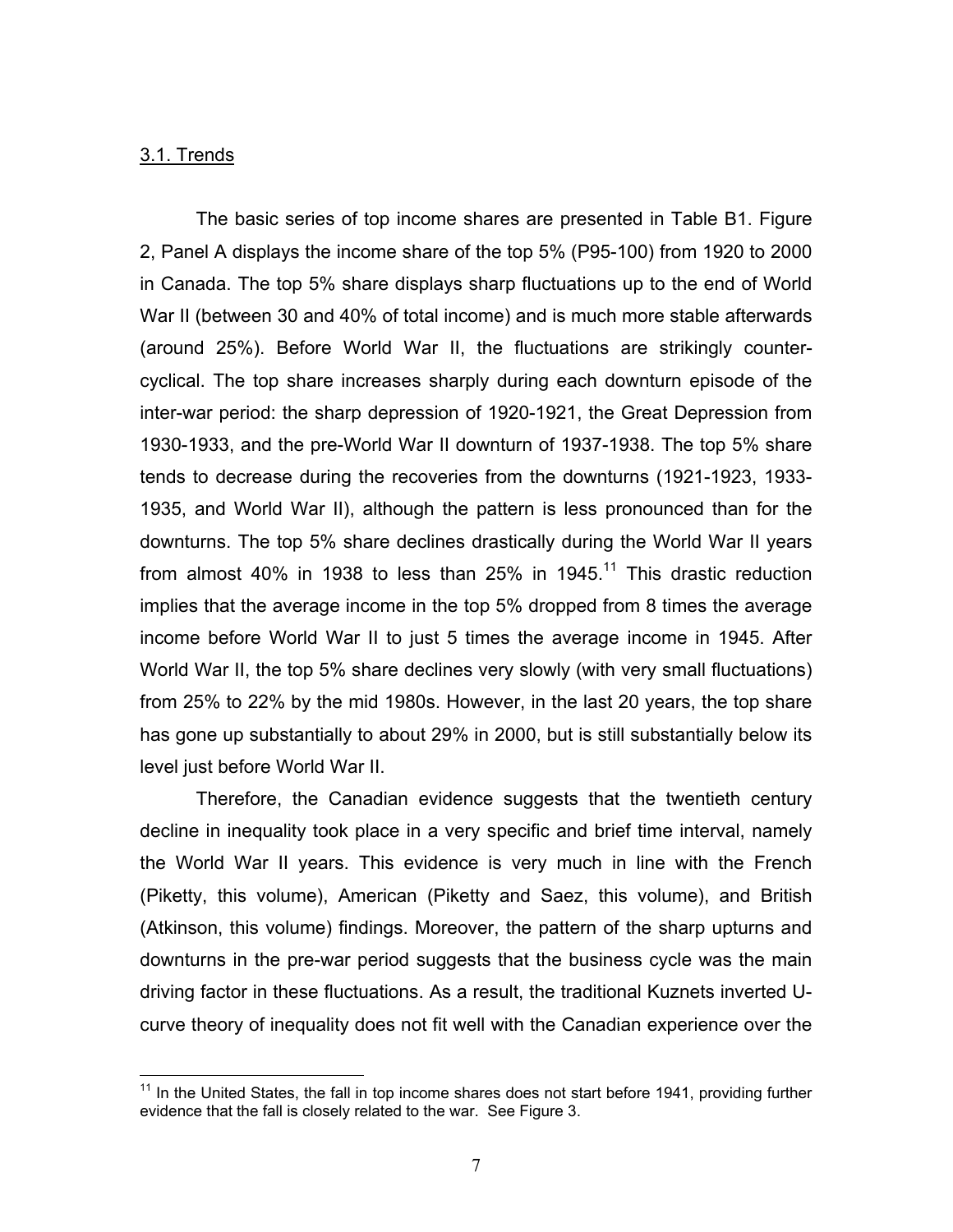century. The smooth increase in the top 5% share over the last 20 years seems to fit better with the skilled-biased technology explanations put forward in the case of the United States (see the survey by Acemoglu, 2002). However, even for this later period, we will present further evidence that tends to contradict the technology explanation.

In order to understand the overall pattern of top income shares, it is useful to decompose the top decile into three groups, P90-95, P95-99, and the top percentile P99-100. The share of income accruing to these three groups is depicted in Figure 2, Panel B. Three important facts should be noted. First, the counter-cyclical pattern before World War II appears to be stronger for P95-99 than for the top percentile. Second, the drop during World War II is much more substantial for the top percentile (from 18% in 1939 to 10% in 1945) than for the groups P90-95 and P95-99. Third, the upturn during the last two decades is concentrated in the top percentile (which increased from about 7.5% in the late 1970s to 13.5% in 2000). It is striking to note that the P90-95 share did not increase at all from the late 1970s and even the P95-99 share increased by less than one percentage point during the same period.

 Examination of the very top groups (P99.9-100 and P99.99-100) in Figure 3 reinforces these three empirical findings. The higher the group, the sharper is the decline during World War II, and the sharper the recovery since the late 1970s. The very top group shares experience a drop of more than 50% from 1938 to 1945. Moreover, and in contrast to lower groups, the drop continues after World War II until the mid-1970s. As a result, the average individual in the top 0.01% had an income more than 200 times the average income in the adult population in 1920. In 1972, that individual had an income only 40 times higher than average. However, since the late 1970s, the very top groups have almost recovered their pre-World War II levels. The top 0.01% share has been multiplied by almost five from 1972 to 2000. In 2000, average income in the top 0.01% is about 190 times the average income. We note, however, that this surge in top incomes is somewhat smaller than comparable estimates for the United States from Piketty and Saez (this volume) also included in Figure 3.The fact that the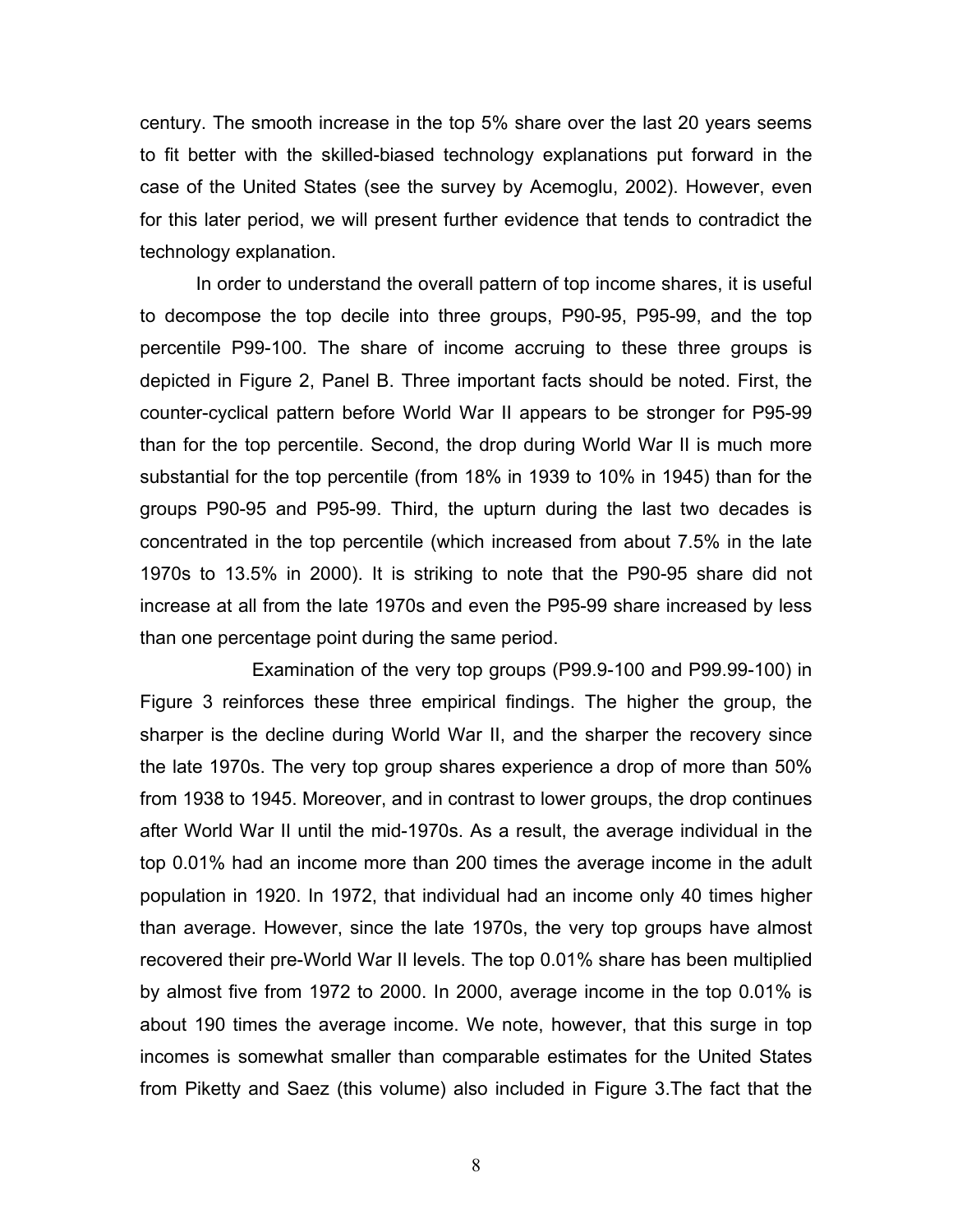rise in top shares is concentrated in the very top groups within the top percentile explains why this surge in inequality at the top appears to have gone unnoticed in the literature on inequality in Canada. Tax returns are the only data that allow the analysis of groups within the top percentile. This surge in top incomes concentrated within the top groups, as opposed to gains spread more evenly across skilled workers, casts doubt on the skill-biased technology explanation. We will come back to this issue when we focus our analysis on the pattern of top employment income shares in the last two decades. We can also note that there is a short-term spike in top shares in 1989, and that this spike is bigger for the very top groups. We believe that this is evidence of a (transitory) response to the marginal tax rate flattening consistent with the findings of Sillamaa and Veall (2001). We will discuss in more detail the important issue of the effects of taxation on reported top incomes in Section 5. Finally, the very top groups do not display the same counter-cyclical behavior as other high income groups. The top 0.01% share actually declined during the 1920-1921 downturn and did not increase during the Great Depression.

 The remainder of the paper will be aimed at understanding the three key facts: the counter-cyclical pattern of top shares (except the very top share) in the pre-war period, the sharp fall of top shares during World War II (with the most dramatic decline at the very top) with no recovery after the war, and the surge in top income shares over the last 20 years (characterized by an extreme concentration at the top). In order to make progress in our understanding, we now turn to the analysis of the composition of incomes reported by the top groups.

#### 3.2. The Composition of Top Incomes

Canada started publishing detailed information on the composition of incomes by income brackets in 1946. In the early period 1920 to 1945, only tables showing the distribution of occupations for all tax returns were published. Tax returns were classified according to the main source of income reported,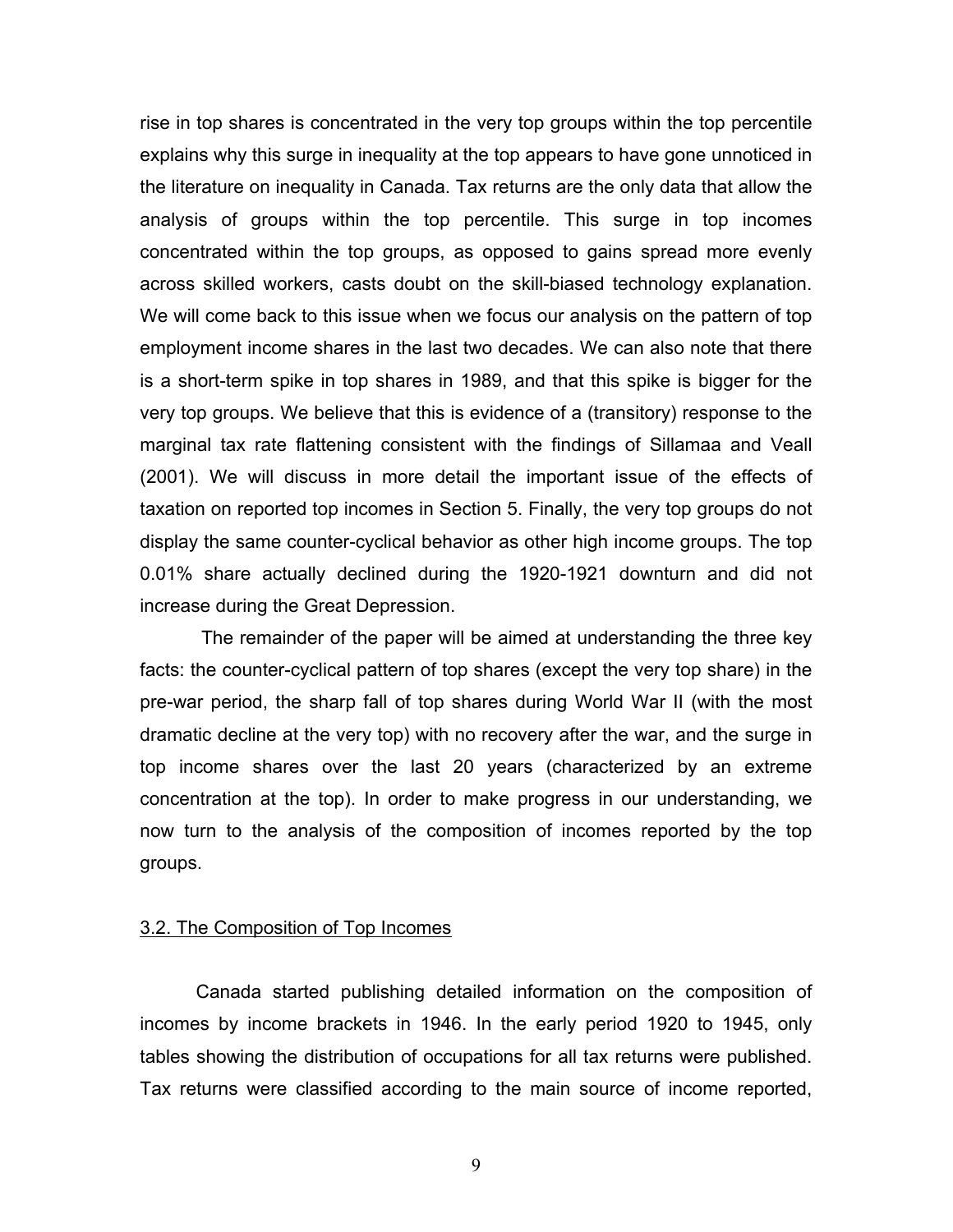such as employment income (employees), professional income (professionals), capital income (financial), and business income (merchants, manufacturers, etc.). These published tables display the number of tax returns in each occupation, and the total amount of taxes paid by each of these groups. The amount of taxes paid can be used to estimate roughly the average income in each category. Therefore, these tables are useful to cast light on the composition of incomes before World War II. Some of this evidence is summarized in Table C1. Important findings emerge from this table.

First, at least two thirds of tax filers are classified as employees during the inter-war period. Therefore, it seems likely that group P95-99 is primarily composed of highly compensated employees during the pre-war period. This explains why the P95-99 share is so clearly counter-cyclical. The sharp downturns of the pre-war period were associated with sharp deflations (see Figure 1). Assuming wages are in general nominally rigid in the short-run, those who are able to keep their jobs during the recession experience a relative gain.<sup>12</sup> As we move up the income distribution, wage earners are replaced by businessmen and rentiers whose incomes are much more pro-cyclical. This explains why the very top shares within the top 1% do not display the same counter-cyclical pattern as the P95-99 share.

Second, the occupation tables also suggest that the very top of the income distribution in the pre-war period was formed of rentiers, as in the United States and France. In order to prevent personal income tax evasion through the accumulation of wealth within corporations (which were taxed at a flat rate substantially lower than the top personal income tax rate) and to provide some relief from double taxation, Canada issued a ruling creating Personal Corporations (see McGregor, 1960) in 1925. Personal Corporations are defined as corporations controlled by a single individual or family and deriving at least a quarter of their profits from passive investments. Therefore personal corporations are clearly entities created by passive investors and not by owners-managers of businesses. Starting in tax year 1925, Personal Corporations were taxed directly

<u>.</u>

 $12$  We provide further evidence on this point in the following section.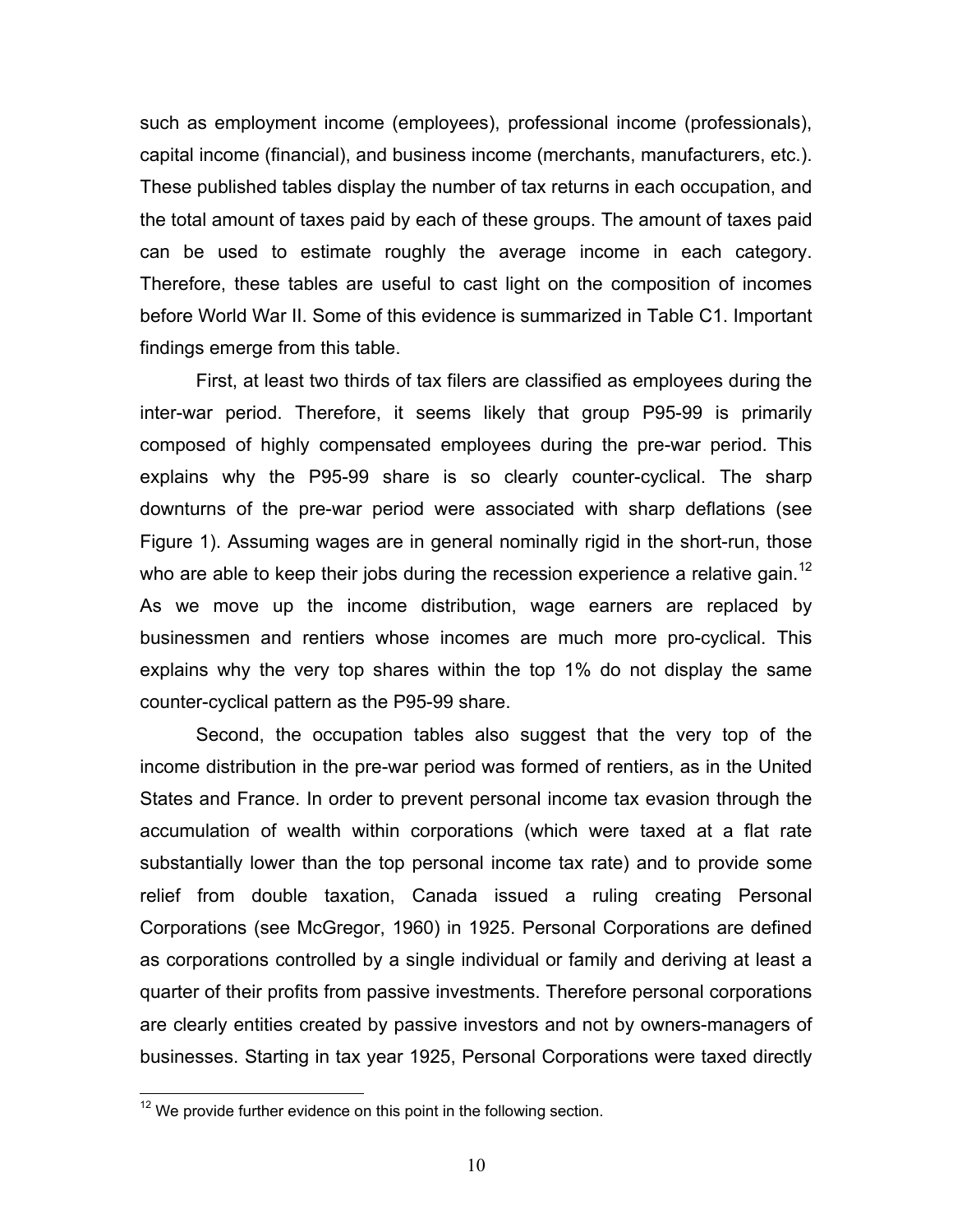at the personal level (as subchapter S corporations in the United States today). The occupation tables show that taxpayers classified as personal corporations had very large tax liabilities and hence very large incomes, and thus formed a substantial part of the top 0.01% group. Self-employed professionals and entrepreneurs form an intermediate category between the highly compensated employees and those with personal corporations.

Beginning in the tax year 1942, occupation tables were published by income brackets. Table C2 reports the composition of occupations (employees, entrepreneurs, and rentiers) for each fractile. It shows that the fraction of employees is indeed very high for groups below the top percentile and that rentiers formed the majority at the very top. However, the important fact to note is that the fraction of employees remains substantial, even within the very top fractiles, explaining why even the top shares did not follow the downturns of the pre-war period. This is in contrast with the American and French experiences where the fraction of employees was very small at the top. In those two countries, the share of capital income was much more important at the very top and thus the very top income share dropped during the pre-war downturns.

Our Canadian top share series display a sharp drop during World War II, and that drop is larger for the very top groups. This fall can be in part explained by the fiscal shock in the corporate sector. As part of financing the war, Canada increased substantially taxes on corporations.13 Moreover, corporations reduced their payout ratios during the war because of the high demand for investment, and perhaps also to avoid the personal income tax which imposed extremely high marginal tax rates (in excess of 90%) on the highest incomes. This is illustrated in Figure 4. Panel A displays the real aggregate value of profits before and after taxes, along with dividend distributions of Canadian corporations from the National Accounts for the period 1926 (the first year the data are available) to 1955. The figure shows that, in spite of a two-fold increase in profits from 1938 to 1945, real dividend payments actually decreased slightly. This explains why top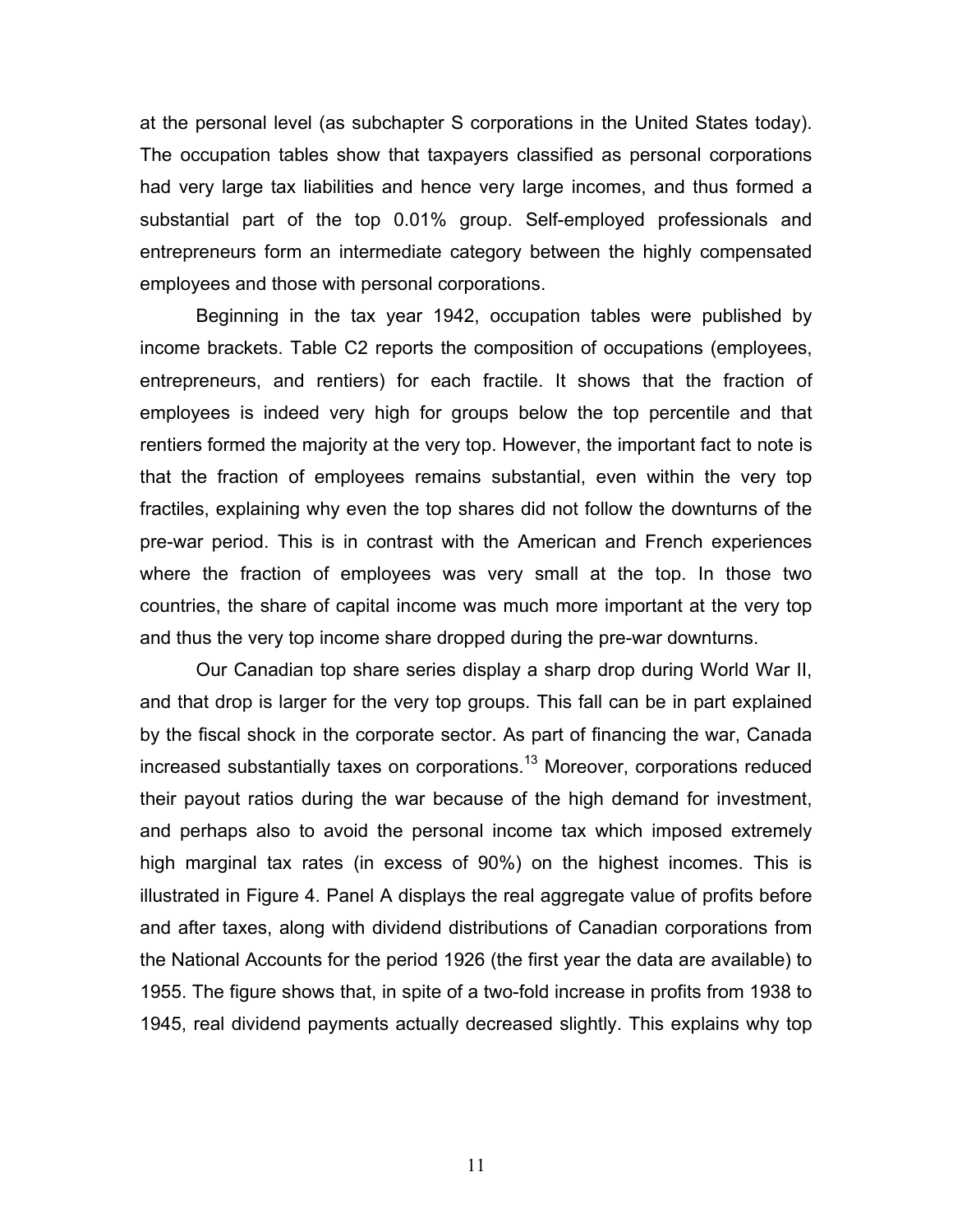income rentiers experienced a sharp drop relative to the fast growing average adult income during the World War II episode (see column 5 in Table A). Panel B in Figure 4 displays the share of total capital income (excluding capital gains), and the share of dividends from Canadian corporations in total personal income in the Canadian economy from 1926 to 2000. Consistent with the evidence in Panel A, the share of domestic dividends in personal income falls by more than 60% from 1938 to 1945. Moreover, the share of total capital income (including interest income and distributions from Canadian-owned foreign stock) falls from over 12% in 1938 to about 6-7% at the end of the war. These figures show clearly that capital income accruing to individuals was sharply reduced during the war and this might explain why top incomes fell so much in relative terms.

However, the shares of income groups P90-95 and P95-99 also fell during World War II. The evidence from occupational tables in the pre-war period and from 1946 on (see below) shows that these groups are composed largely of employees. Therefore, it seems salaries of highly compensated employees must have fallen relative to average earnings in the economy. Indirect evidence confirms those results. Since 1915 for the Canadian manufacturing sector, data are available on the number and total employment income of salary earners (supervisory and office employees with a compensation contract determined at the annual level) and non-salaried employees (workers with a compensation contract determined either at the hourly, daily, or weekly level).

Figure 5 displays the ratio of the average compensation of salaried to non-salaried employees (left y-axis), along with the fraction of salaried employees (right y-axis) from 1915 to 1948. This figure shows that salary earners gained significantly relative to non-salaried employees in terms of employment and compensation during the downturns of 1920-21 and the Great Depression but lost significantly during World War II. These results are consistent with our other findings for this period

 $13$  While during the war the corporation income tax itself increased modestly from 15% to 18%, an additional tax was introduced of the greater of 22% of total profits and 100% (part refundable after the war) of profit increases.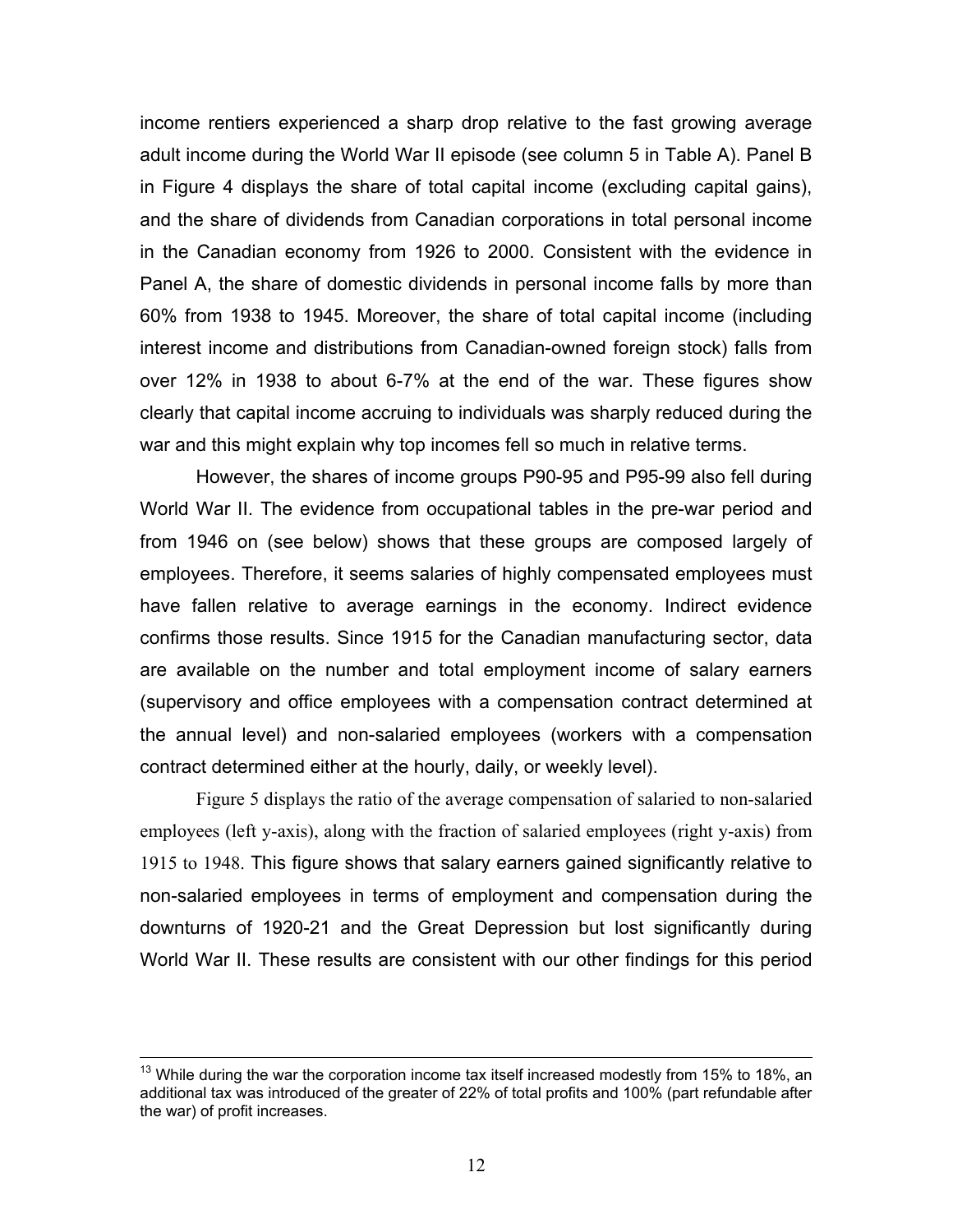and particularly support the hypothesis that a compression in wage income inequality took place in Canada during the war years.<sup>14</sup>

From 1946 on, detailed tables on the composition of income were published annually. Therefore, for each fractile within the top decile, we were able to construct series on the composition of incomes. These series are presented in Table C3. Figure 6 shows the composition of income for each fractile in 1946 (Panel A) and 2000 (Panel B). As expected, Panel A shows the share of wage income is a declining function of income and that the share of capital income (dividends, interest, and other investment income) is an increasing function of income. The share of entrepreneurial income (professional and business income) presents an inverted U-shape, and peaks for fractile P99.5-99.9. Thus, individuals in fractiles P90-95 and P95-99 rely mostly on labor income (capital income is less than 25 percent for these groups) while individuals in the top percentile derive most of their income in the form of passive capital income (mostly dividend and estate income). However, as was found in the occupation tables for 1942, even within the very top groups, wage and salary income remains important. In France and the United States at that time, the share of wages and salaries was much lower at the top than in Canada.

Panel B shows that the income composition pattern has changed significantly from 1946 to 2000. In 2000, the share of wage income has increased for all groups, and this increase is larger at the very top. Entrepreneurial income (professional and business income) has fallen sharply, especially at the top. The share of capital income (dividends, interest, and other capital income, excluding capital gains) has slightly increased below the top 0.5% and fallen significantly for the very top groups. Therefore, both the self-employed or small business owners in the bottom of the top percentile, and the capital income earners in the very top, have been in large part replaced by highly compensated employees.

 $\overline{a}$ 

<sup>&</sup>lt;sup>14</sup> The most direct explanation (The Canada Yearbook, Canada, 1948) was that war labor regulations set strict bounds on the raises that corporations were able to give to their high-salary employees. For example, raises for employees with salaries above \$7,500 (corresponding roughly to percentile P99.5) required direct approval of the Minister. Similar evidence of wage compression has been found for the United States (Goldin and Margo, 1992, Goldin and Katz, 1999, and Piketty and Saez, this volume).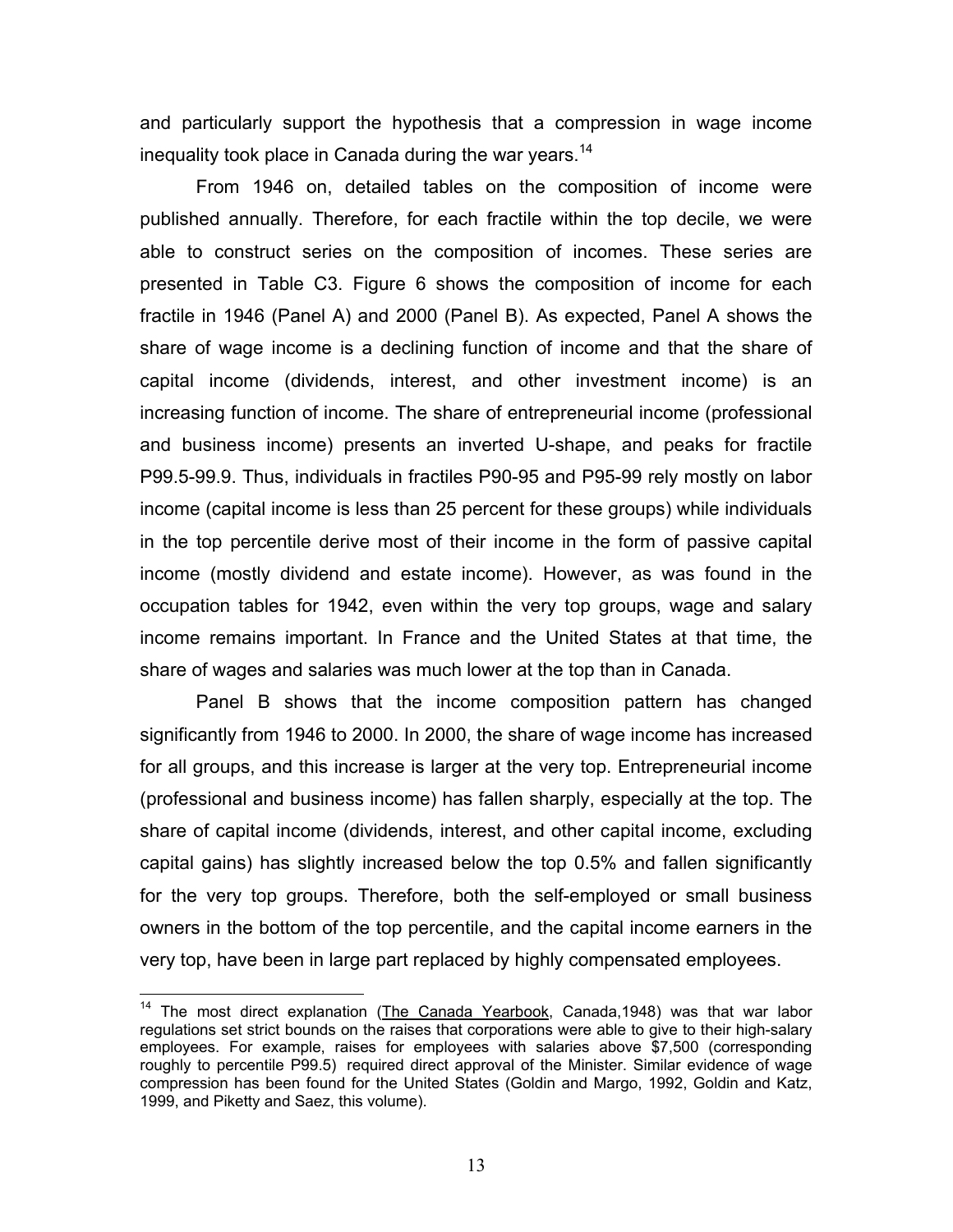Figure 7 shows the evolution from 1946 to 2000 of the share of wage income for various fractiles. The wage share for the groups P90-95 and P95-99 has always been large (around 90% and 75% respectively). However, the wage share within the very top groups has steadily increased over the period. For example, the wage share in the top 0.1% has doubled from 34% to 72% over the period. Interestingly, there has been a reversal in the level of shares between the groups within the top percentile. In 1946, the share of wages was lowest at the top while in 2000, the share of wages (within the top percentile) is higher for the top 0.1% group than for groups P99-99.5 and P99.5-99.9. In 2000, more than two thirds of incomes reported by the top 0.01% individuals is composed of wages and salaries, showing that the working rich have become the main group at the very top and have to a large extent displaced individuals with large capital incomes.

 Finally, two facts show that the decline of the share of capital income for the top 0.5% reflects a fall in large capital holdings (relative to the average) rather than a decline in the aggregate capital income in the economy. First, the share of capital income actually increases for the groups P90-95, P95-99, and P99-99.5, showing that top capital income earners have indeed lost relative to the other groups. Second, Panel B of Figure 4 shows clearly that the share of capital income and dividends in personal income from the National Accounts is not lower in 2000 than it was in the pre-war period. We saw in Section 3.1 that top income shares have increased dramatically over the last 20 years in Canada, and that this increase was concentrated within the top 1%. At the same time, we have shown that the share of wages has also increased dramatically for groups within the top 1%. Therefore, there is a strong presumption that the recent upturn in top shares is the consequence of an unprecedented surge in the pay of the top compensated employees. In order to cast direct light on this issue, we analyze in the following section the top of the wage income distribution since 1972.

#### **4. Understanding the Surge in top incomes in recent decades**

<u>.</u>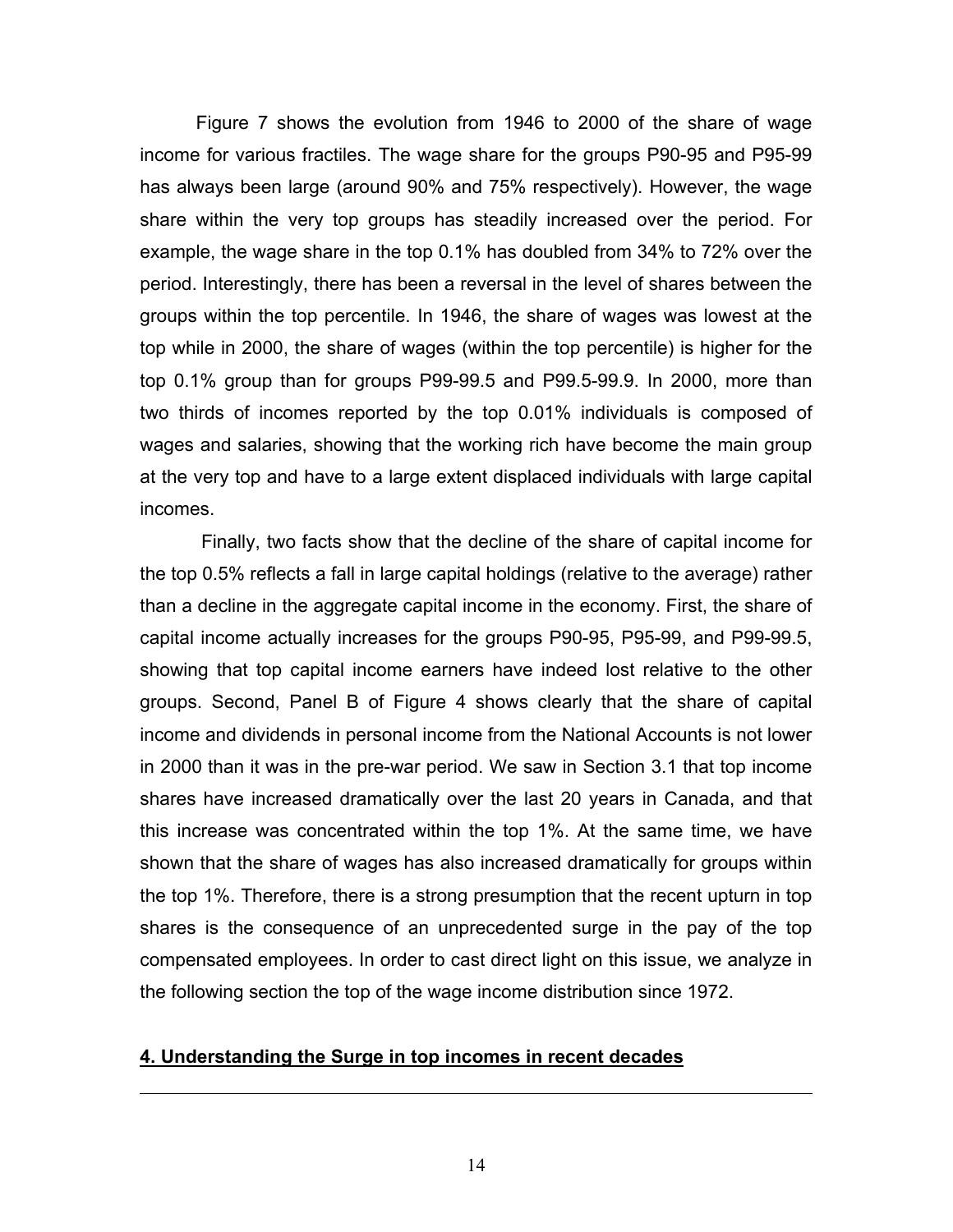## 4.1 The Recent Surge in Top Wages and Salaries

The microfiles of tax returns, available from 1982, allow a detailed analysis of the wage income distribution where wage income is taken as the employment income of both wage and salary earners. We supplement these with extrapolations based on composition tables published for the years 1972 to 1981 to estimate top wage shares by computing the share of total employment income accruing to various upper groups of the wage income distribution since 1972. Our top groups are now defined relative to the total number of individuals with positive wages. Table D1 reports the total number of wage earners, the total wages reported, and the average wage per wage earner for the period 1972 to 2000. Table D2 reports top wage income shares series for the same period and Table D3 presents the average wage income and the income threshold for each fractile. We also report in Tables D1, D2 and D3 the same statistics computed at the family level (instead of the individual level) for the period 1982 to 2000.<sup>15</sup>

 Figure 8, Panel A displays the share of wages accruing to the P90-95, P95-99, and the top percentile of the wage income distribution. (We begin this figure in 1972 using extrapolations based on composition tables published for the 1972 to 1981 period.) Our top groups are now defined relative to the total number of individuals with positive wage income. It shows that, exactly as with the total income shares, the increase is concentrated within the top percentile. The shares of P90-95 and P95-99 are almost flat while the P99-100 share doubles from around 5% in the late 1970s to over 10% in 2000. This extreme concentration probably explains why this dramatic increase in wage inequality has remained unnoticed in the literature on inequality in Canada. Survey data, on which almost all wage inequality studies in Canada have been based, do not allow analysis of the top percentile because of the top coding of reported earnings and because

<u>.</u>

 $15$  It is possible to compute those statistics with the microfiles. Families are defined as married couples or single individuals. In that case, the top groups are defined relative to the total number of families (reported in Table D1, col. (2)) with positive wages and salaries. The U.S. wage series of Piketty and Saez (this volume) are also defined at the family level.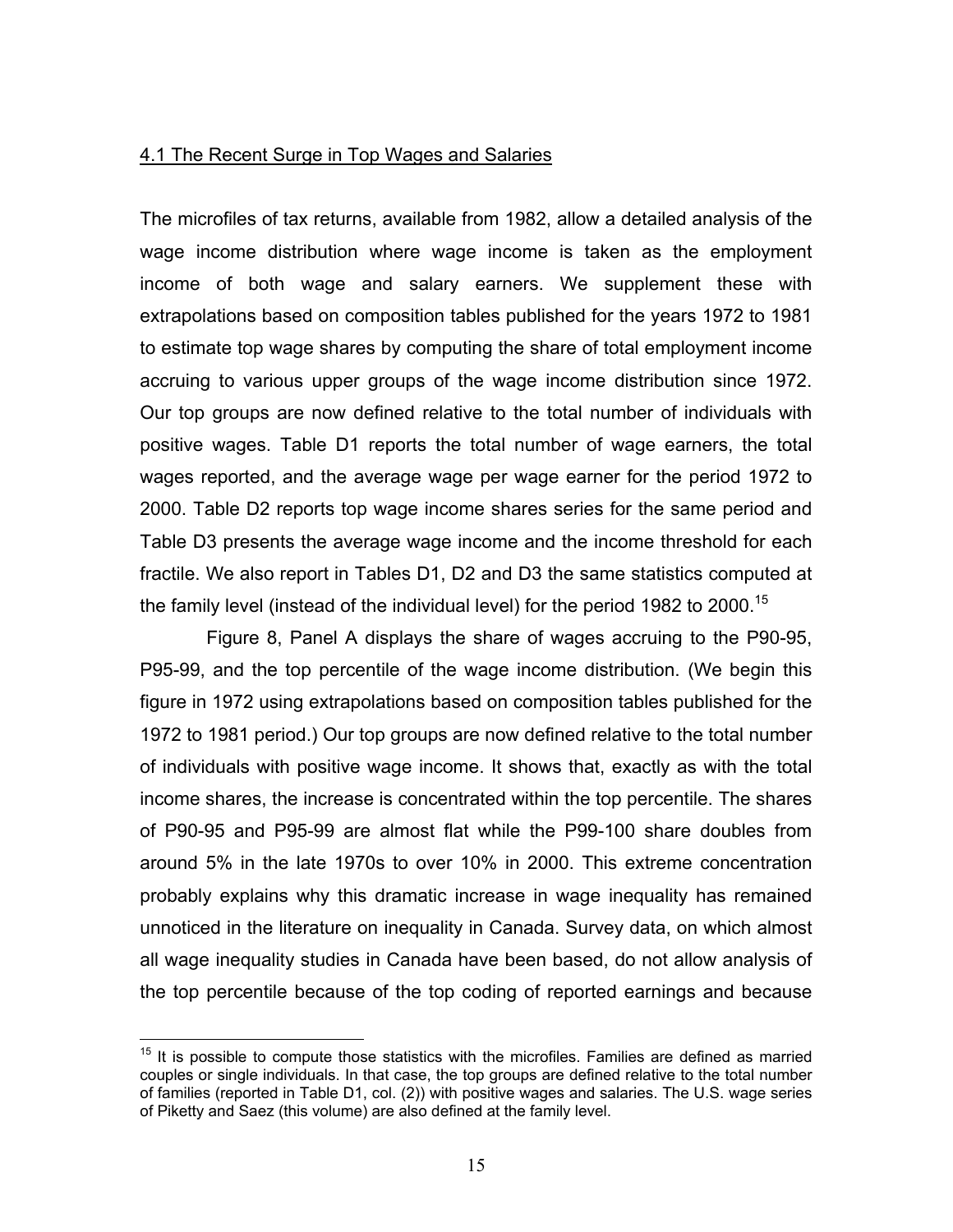there are very few individuals in the top income groups. Therefore, this evidence shows that the surge in top wages led to a drastic shift in the composition of top incomes away from capital income and toward labor income, as well as to a dramatic increase in top income shares.

The fact that the rise in top wage shares is so concentrated is a problem for the simple skill-biased technology explanation. It suggests rather that the change in inequality is driven by a change in the compensation practice for highly ranked officers and executives. The comparison with the United States (where the same series have recently been constructed by Piketty and Saez, this volume) is instructive. The United States experienced a similar (both in timing and magnitude) surge in top wage incomes. However, the surge in top wage shares in the United States started earlier (in the early 1970s), was not as concentrated as in Canada and was significant for the upper middle class P95-99 group as well. As a result, in contrast to the Canadian case, studies using survey data such as the Current Population Survey were able to document to a large extent the surge in high wages (see Katz and Autor, 1999 and Acemoglu, 2002 for recent surveys of these studies in the United States).<sup>16</sup>

There seem to be two direct explanations for the similar patterns in the United States and Canada. The first explanation relies on the fact that the two economies have experienced very similar technological change and thus we should expect the distributions of earnings in both countries to follow a similar path. This explanation, however, is not very useful, without defining more precisely what is meant by technology. The second explanation for the parallel pattern at the top might be competition for highly skilled executives driven by the surge in executive compensation in the United States. Top salaries have increased enormously over the last three decades in the United States. Moreover, Canadian executives can relatively easily move and find jobs in the United States as part of what is sometimes called the brain drain. Therefore, the

 $\overline{a}$ 

<sup>&</sup>lt;sup>16</sup> Another very important difference between the United States and Canada is the pattern of inequality at the bottom. Low income earners have lost dramatically in the United States relative to Canada, explaining why overall inequality measures such as the Gini coefficient have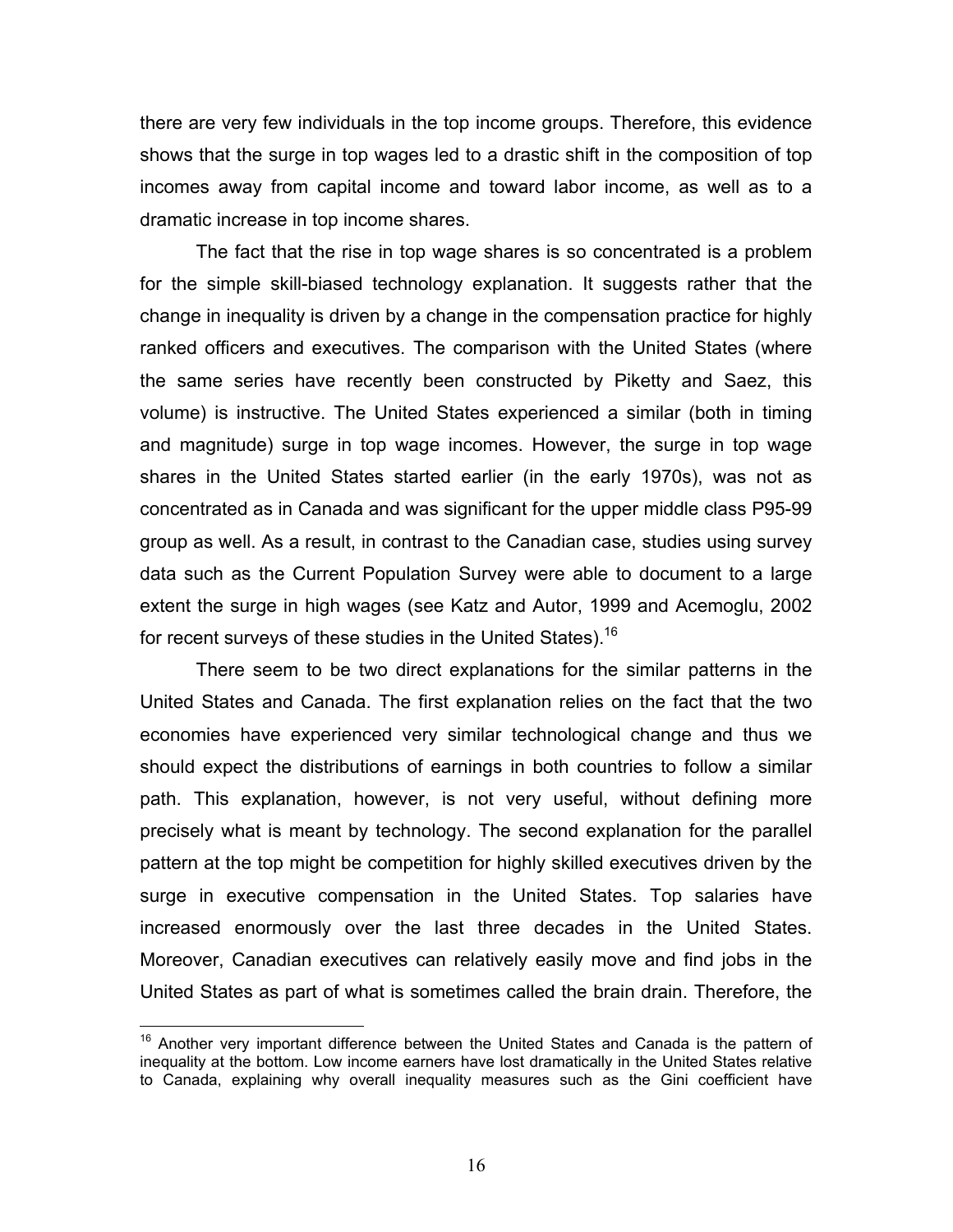only way for Canadian firms to retain their best executives might be to increase their salaries.<sup>17</sup>

The brain drain threat explanation seems more convincing to us than the technology explanation for a number of reasons. First, European countries experienced the same change in technology as did Canada and the United States. However, a number of these countries, such as France (see Piketty, this volume) have not experienced an increase in inequality at the top of the wage distribution.<sup>18</sup> Second, if the migration threat explanation is true, then groups with higher mobility costs (or smaller benefits from moving) should experience a smaller rise in their compensation. Three pieces of evidence suggest that this is the case.

First, the surge in inequality at the top is more concentrated in Canada than in the United States. The benefits from moving are clearly higher for the very top wage earners (who experienced the greatest increase in compensation in the United States, both in absolute and relative terms). Therefore, a model with fixed costs of moving would suggest that those at the very top in Canada are more likely to move than those in the upper middle class (below the top percentile). As a result, U.S. driven competition should be stronger at the top, producing a more concentrated rise in inequality in Canada than in the United States, as we observed in the data. Finnie (2002) finds that international migration is in fact much more likely among those with high incomes.<sup>19</sup>

Second, the surge in top income shares started earlier in the United States than in Canada. Figure 8, Panel B displays the top 0.1% wage share for the United States (from Piketty and Saez, this volume) and Canada since 1972.

 $\overline{a}$ 

increased much more in the United States than in Canada (see Blackburn and Bloom, 1993, and Wolfson and Murphy, 2000).

 $17$  Of course, this explanation does not help answering the question of why such a surge in top wages took place in the United States in the first place.

 $18$  British top income shares have increased significantly as well since 1980 although less than in the United States or Canada (see Atkinson, this volume). We expect higher mobility between the United States.

 $19$  This is in contrast to the small and mixed income effects he finds for interprovincial migration (Finnie, forthcoming) but consistent with the bivariate comparisons in Graph 7 of Finnie (2001) where he reports that for 1996, 0.89% of Canadians with incomes in excess of \$150,000 migrated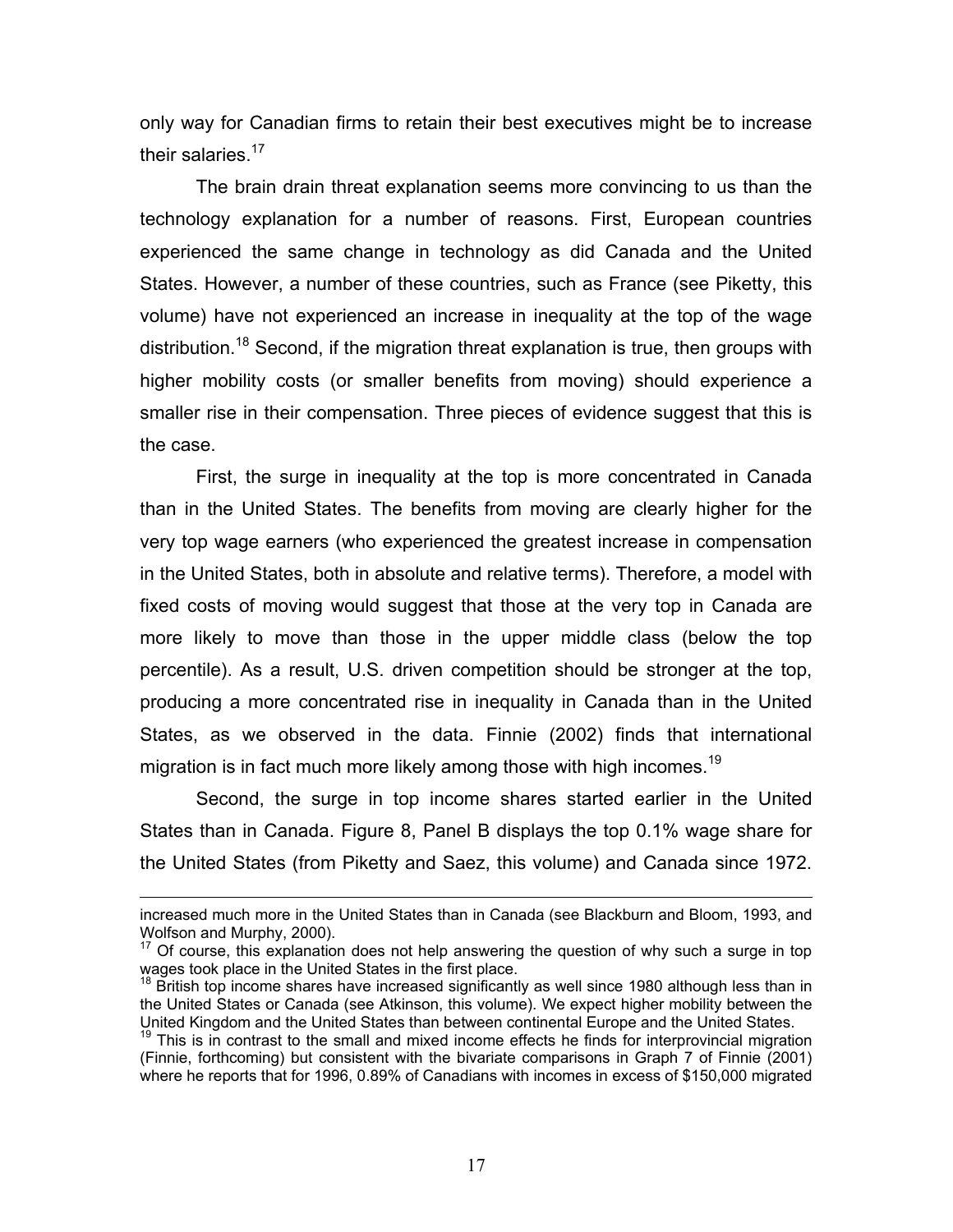The top wage shares were very similar in the United States and Canada in the early 1970s. They started increasing almost 10 years earlier in the United States and are slightly higher in the United States than in Canada today. Iqbal (1999) documents the brain drain and notes that emigration of highly skilled Canadian workers to the United States increased during the 1980s and especially after 1995 when NAFTA (North American Free Trade Agreement) allowed high skilled workers to receive temporary work visa permits much more easily. The brain drain pressures from the United States therefore correspond closely to the increase in top wage shares in Canada, suggesting that the latter might well have been driven by the former.

Third, the French speaking community in Quebec may be more reluctant to move to the United States because of language and perhaps also because of other cultural differences. Finnie (2002) finds that Quebec francophones are much less likely to migrate internationally than residents of other provinces and than Quebec anglophones. This is consistent with earlier research (Finnie, forthcoming), which finds a similar pattern in interprovincial migration. As a result, we would expect brain-drain pressures to be weaker for Quebec francophones than for others in Canada. Figure 9 displays the top 1% wage share for francophones in Quebec and for Canadians in all other provinces from 1982 to 2000.<sup>20</sup> Figure 9 shows indeed that the rise in the top 1% share has been much more modest for francophones in Quebec (from about 4.5% to 6.5%) than for the rest of the provinces (from less than 6% to more than 11%). Complete series for each group within the top decile (reported in Table D4) display similar patterns.<sup>21</sup> Even though top shares start at a higher level in 1982 for Canadians outside Quebec than for francophones in Quebec, the increase in top shares from 1982 to 2000 is larger, even in relative terms, for the former group than for the latter. Interestingly, in contrast to francophones, anglophones in Quebec as a group

internationally, compared to an average for all incomes of 0.12%. See Zhao, Drew and Murray  $(2000)$  for similar evidence.<br>  $20$  Francophones are defined as those who complete their income tax returns in French.

<sup>&</sup>lt;sup>21</sup> Very top incomes have also increased significantly for francophones (although much less than for non-Quebec residents). A model where francophones have a higher fixed cost of moving than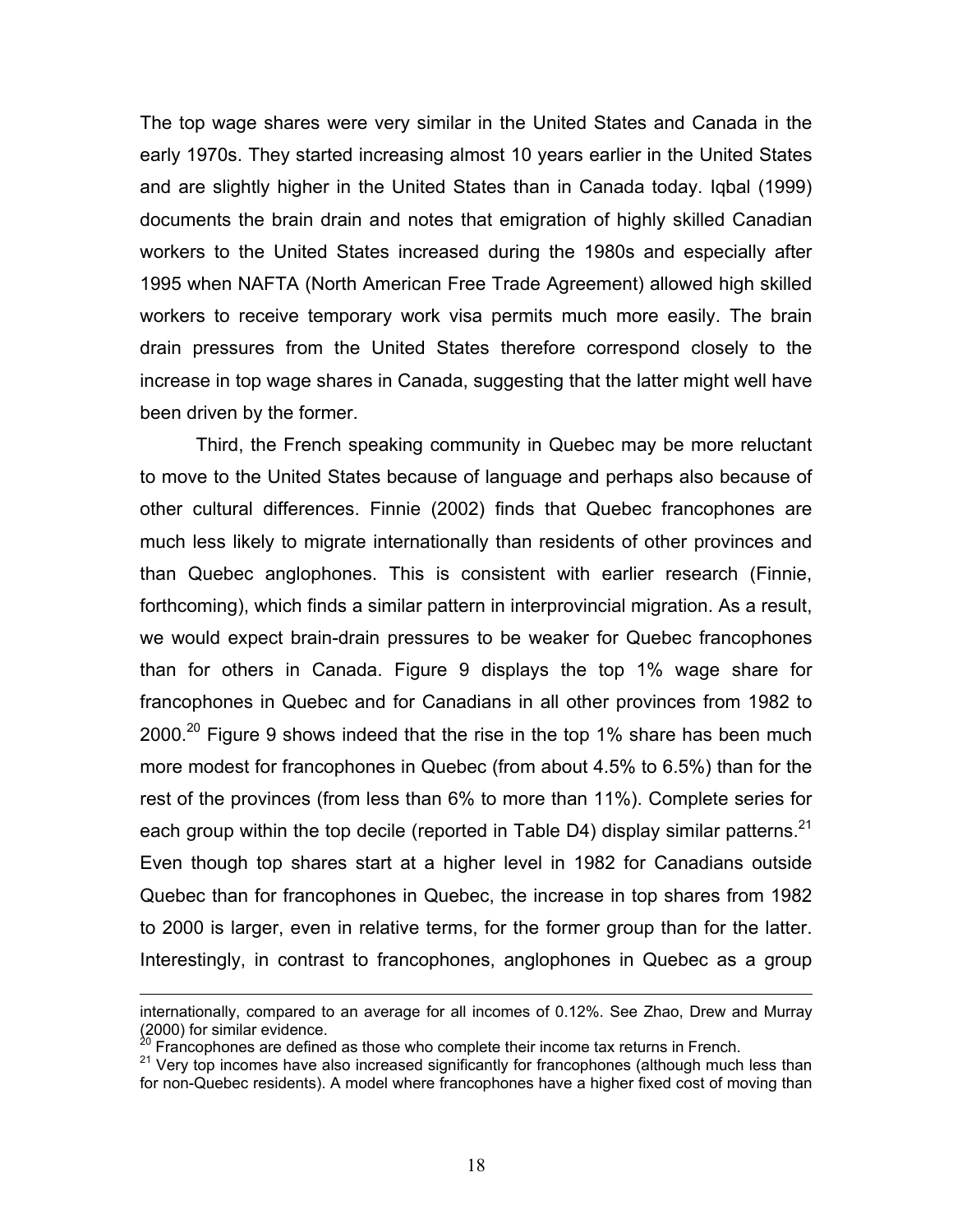experience a surge in top wage shares as in the rest of the provinces. $^{22}$ Therefore, this evidence is consistent with the brain drain threat explanation and would be more difficult to reconcile with the pure technological change explanation as we would expect technological change to spread very quickly from province to province in Canada.

## 4.2 Family versus Individual Units

 $\overline{a}$ 

Canadian income taxes are assessed at the individual level whereas U.S. income taxes are based on family income (as U.S. married couples almost always file a joint return).<sup>23</sup> Thus Canadian top income shares based on individual income and U.S. top income shares based on family income might not be comparable. (See Atkinson, 2003 for a formal discussion of this issue.) This question is particularly important given the recent large increase in married women's labor force participation. The Canadian tax return micro-data allow us to link the incomes of spouses and explore this issue. Table D2, Panel B reports top wage income shares estimated at the family level. Figure 10 plots the top 1% wage income share estimated at the individual level (as reported above) and at the family level (as in the United States) for 1982 to 2000. Both the level and pattern of the two graphs are almost identical suggesting that changes in the correlation of earnings among spouses have had no effect on top income shares. Given this Canadian evidence, it seems likely that the recent dramatic increase in family income concentration documented in the United States is also due primarily to an increase in individual income concentration.

anglophones on average would produce such results if the fixed cost (measured in dollars) is independent of income.

 $22$  Actually, the surge in top wage incomes for anglophones is even larger than for the rest of the provinces. The top 1% share increases from less than 7% to over 14%. However, part of this change is due to the fact that the fraction of anglophones within Quebec shrunk from 14.3% in 1982 to 11.5% in 2000. If lower income anglophones left disproportionately, then we would

 $23$  The Canadian personal income tax system in principle attributes capital income to the individual saver. Hence there are attempts to prevent tax evasion through transfers from highearning to low-earning spouses.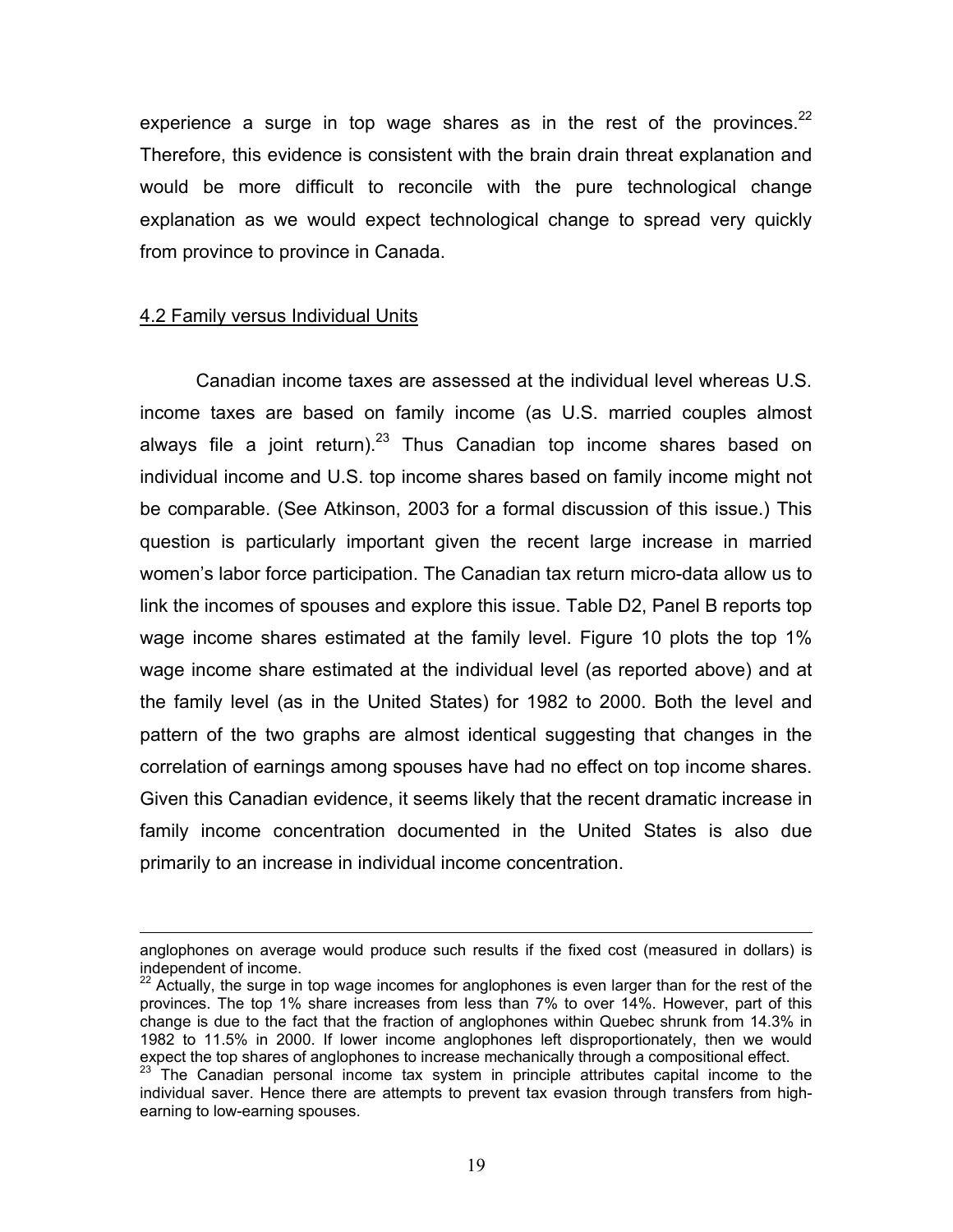## 4.3 The Development of Stock Options

The surge in top executive compensation in the United States is due in large part to the development of stock options. In Canada, the development of stock options has been slower because they do not receive a favored tax treatment (Klassen and Mawani, 2000).<sup>24</sup> In contrast to the United States, profits from stock-option exercises can be separated out from wages and salaries on Canadian income tax returns. In spite of the unfavorable tax treatment, evidence presented in Table D5 and Figure 11 shows the dramatic development of stock options since 1995.<sup>25</sup> Column (1) in Table D5 shows that, in 1995, stock options represented only 0.26% of total employment income but this number has increased to about 1.5% by 2000. Panel A in Table D5 reports the fraction of the value of stock-option exercises in total wages reported by top wage income groups (those fractions for years 1995 and 2000 are also depicted in Panel A of Figure 11). The evidence shows that the fraction of the value of stock-option exercises in total wages reported by top wage groups has also increased dramatically since 1995. For example, the fraction of stock options in wages reported by the top 1% of wage earners increased from 3.3% in 1995 to over 13.5% in 2000.<sup>26</sup> It is also interesting to note the extreme concentration of stock options in the earnings distribution: the top 0.1% of wage earners exercise about two thirds of all stock options in each of the years from 1995 to 2000.

 $\overline{a}$ <sup>24</sup>In the United States, profits from stock-option exercise are treated like wage income (and hence are deductible from profits for the corporation and taxed like wage income for the individual). In Canada, stock-options profits are not deductible for corporations and are in effect taxed very similarly to capital gains for most individuals upon exercise (but are fully reported and included in wages and salaries in the income tax statistics we have used). In effect, 75% of stock-option exercise gains are taxable from 1990 to 1999 (50% before 1988, and 66.6% in 1988 and 1989).

Over the course of 2000, the share of taxable stock-option gains was reduced to 50%.<br><sup>25</sup>Published statistics in <u>Taxation Statistics</u> on aggregate stock options show that they represented less than 0.1% of total wages up to the year 1992. Hence stock options can clearly not explain the spike of 1987-1989 when top wage shares increased by more than one percentage point. We present evidence only since 1995 because we have to rely on special computations prepared for this study directly by the Canadian Customs and Revenue Agency. Note also that one reason for the increase in the value of stock-option exercises in the late 1990s is the increase in stock market prices at that time.

 $26$  It is therefore very likely that stock options in the United States, which receive a more favorable tax treatment than in Canada, also represent a large share of wages and salaries reported at the top.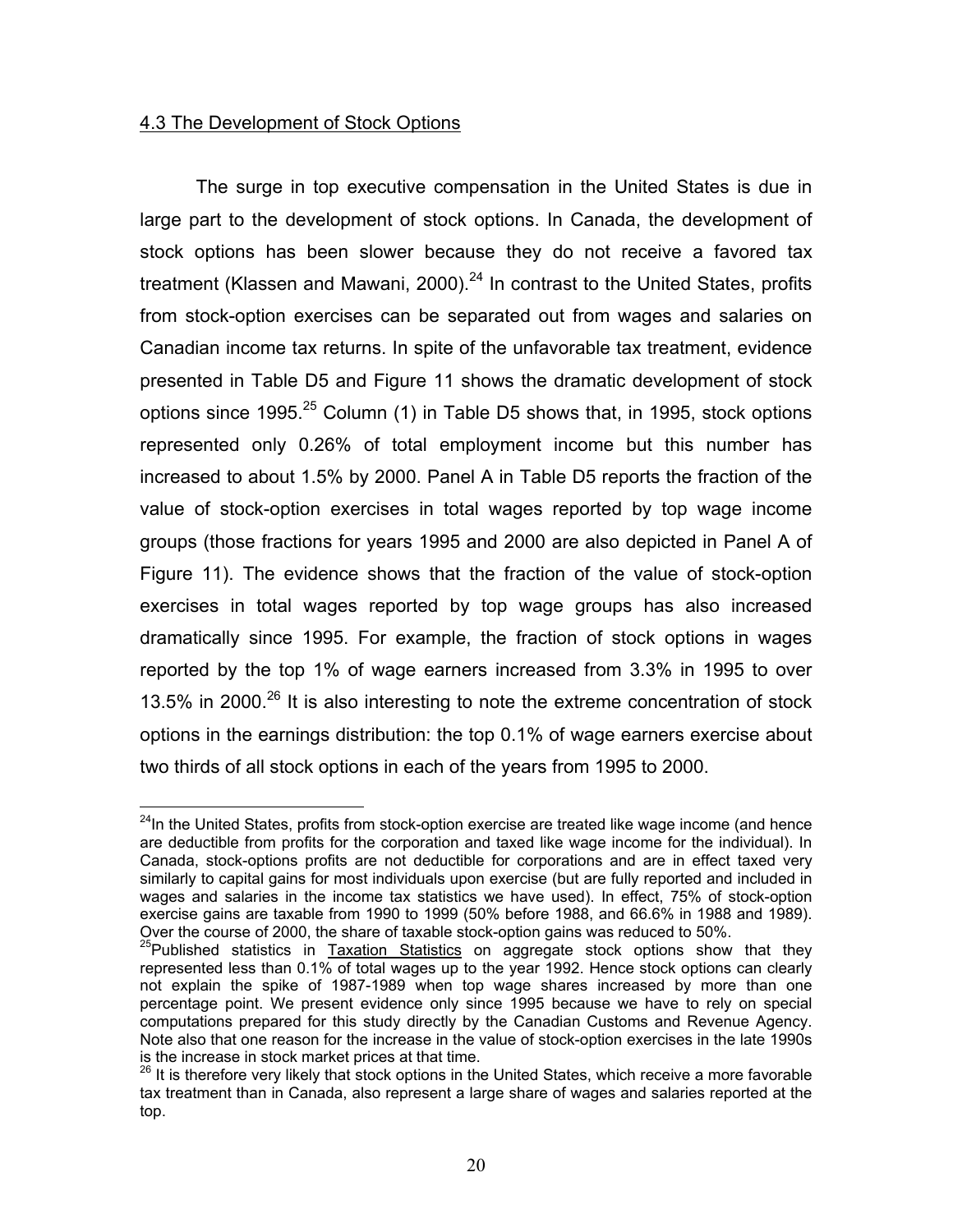It is important to note, however, that stock options, like realized capital gains, are not an annual flow of income. As a result, top income and wage shares produced by ranking taxpayers including stock options might be upward biased as those with stock options have incomes that are unusually high in that particular year. As Canadian tax statistics report separately the value of stock option exercises, we can cast light on this phenomenon.<sup>27</sup> We can first recompute top wage shares by excluding exercised stock options (both in the numerator and denominator). These top wage shares excluding stock options are reported in panel B of Table D5. However, stock options do represent compensation for labor services and excluding them completely leads to an underestimation of top employment income shares. Therefore, the most satisfactory way to proceed is perhaps to exclude stock options in the ranking of individuals but add back stock options (both in the numerator and denominator) when computing shares. This method eliminates the upward bias due to lumpiness of stock option exercises while taking into account stock options. The top wage shares computed in this way are reported in Panel C of Table D5 and the fraction of stock options for each group (groups defined by ranking of employment income excluding stock options) is reported in Panel D. The salient findings of Table D5 are illustrated in Figure 11. Panel A of Figure 11 shows that the fraction of stock options in employment income is much lower when individuals are ranked by employment income excluding stock options. Even in 2000, the fraction of stock options is only around 10% for the top wage groups when ranked excluding stock options. Interestingly, the share of stock options peaks for group P99.9-99.99 and decreases at the very top. This is in stark contrast with the case where stock options are included in ranking. In the latter case, the share of stock options is steadily increasing as we move up toward the top. This shows that there is substantial re-ranking when stock options are excluded.<sup>28</sup> The concentration of stock options, while still substantial, is less

<u>.</u>

 $27$  Such an analysis is unfortunately impossible for the United States where stock option exercises are never reported separately in tax or earnings statistics.<br><sup>28</sup> The dotted lines in Panel A of Figure 11 show that the same phenomenon was present in 1995

even though stock options were a much smaller fraction of employment income, suggesting that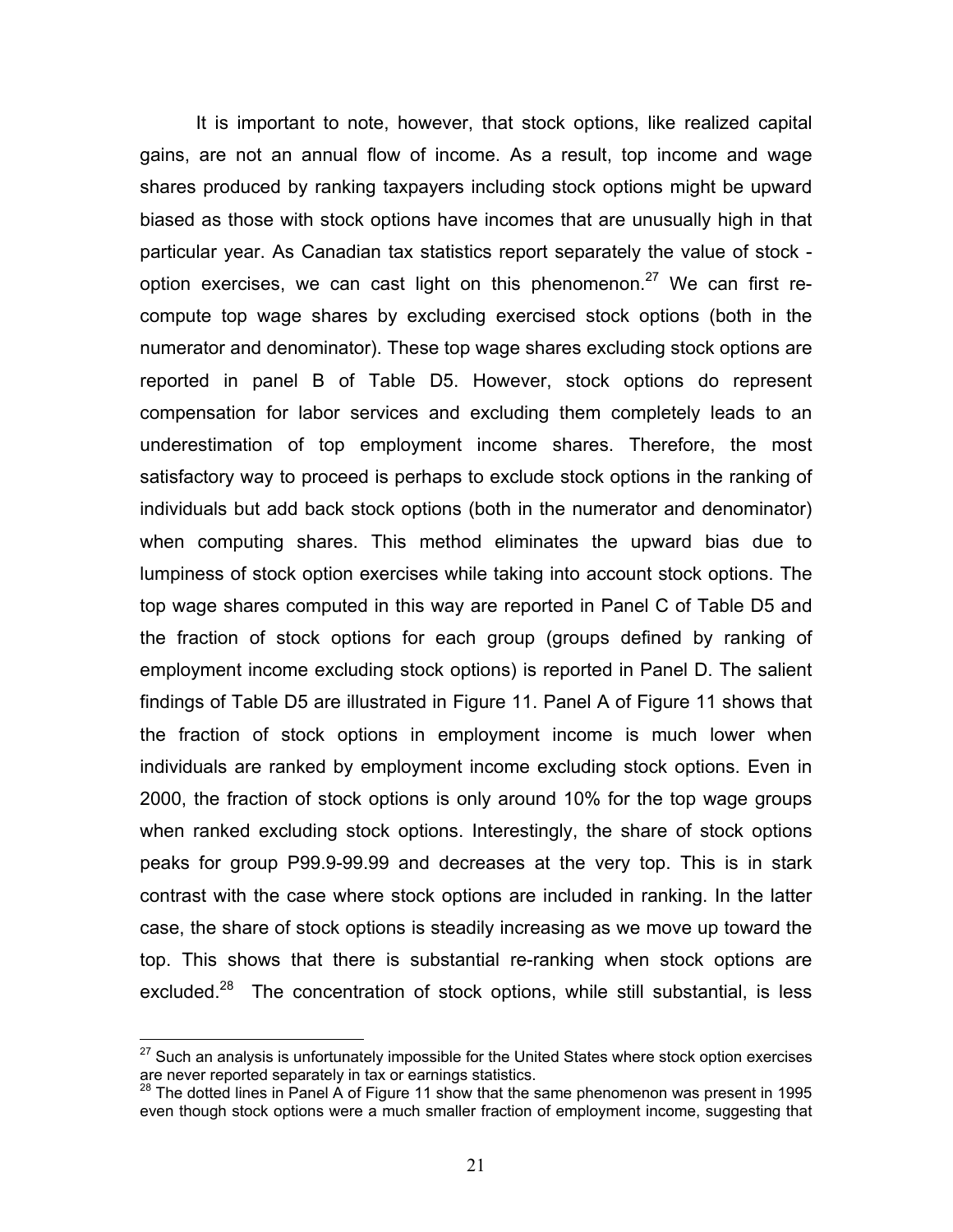extreme when individuals are ranked excluding stock options. The top 1% wage earners (ranked excluding stock options) exercise about two thirds of stock options.

 Panel B of Figure 11 depicts the top 0.1% of wage income shares for the three treatments of options we discussed (fully included as in our previous analysis, included in shares but not in ranking, and fully excluded) from 1995 to 2000. As expected, the increase in the top 0.1% wage share is not as dramatic when ranking excludes stock options and even less so when stock options are completely excluded. However, the general pattern shows a steady increase in all three cases. Since 1978, the top 0.1% share would have increased by a factor of 3.5 if stock options were completely excluded instead of by a factor of 4.3 with stock options fully included. When stock options are included only in shares and not in ranking (perhaps the most meaningful economically), this factor is 3.85. Therefore, it is clear that the development of stock options can only explain a small fraction of the rise in top wage shares although it can explain a larger fraction of the surge since 1995. In any case, the re-ranking due to lumpiness in stock option exercises is only a minor element contributing to the surge in Canadian top wage shares over the last 25 years that we documented.

#### 4.4 Mobility

 $\overline{a}$ 

Has the surge in top incomes been accompanied by an increase in mobility for the high income groups? Using 1982-2000 longitudinal tax return data, we explore this issue in two ways. First, we recompute top income shares based on average income over three or five years instead of a single year. If high incomes were relatively transitory, we would expect to see less concentration when incomes are measured over a longer time period. Those income shares are reported in Panel A of Table E. Figure 12, Panel A plots the top 0.1% income share using one year, three year and five year centered averages. The three

the distributional characteristics of stock options have not changed much from 1995 to 2000, in spite of a dramatic increase in volume.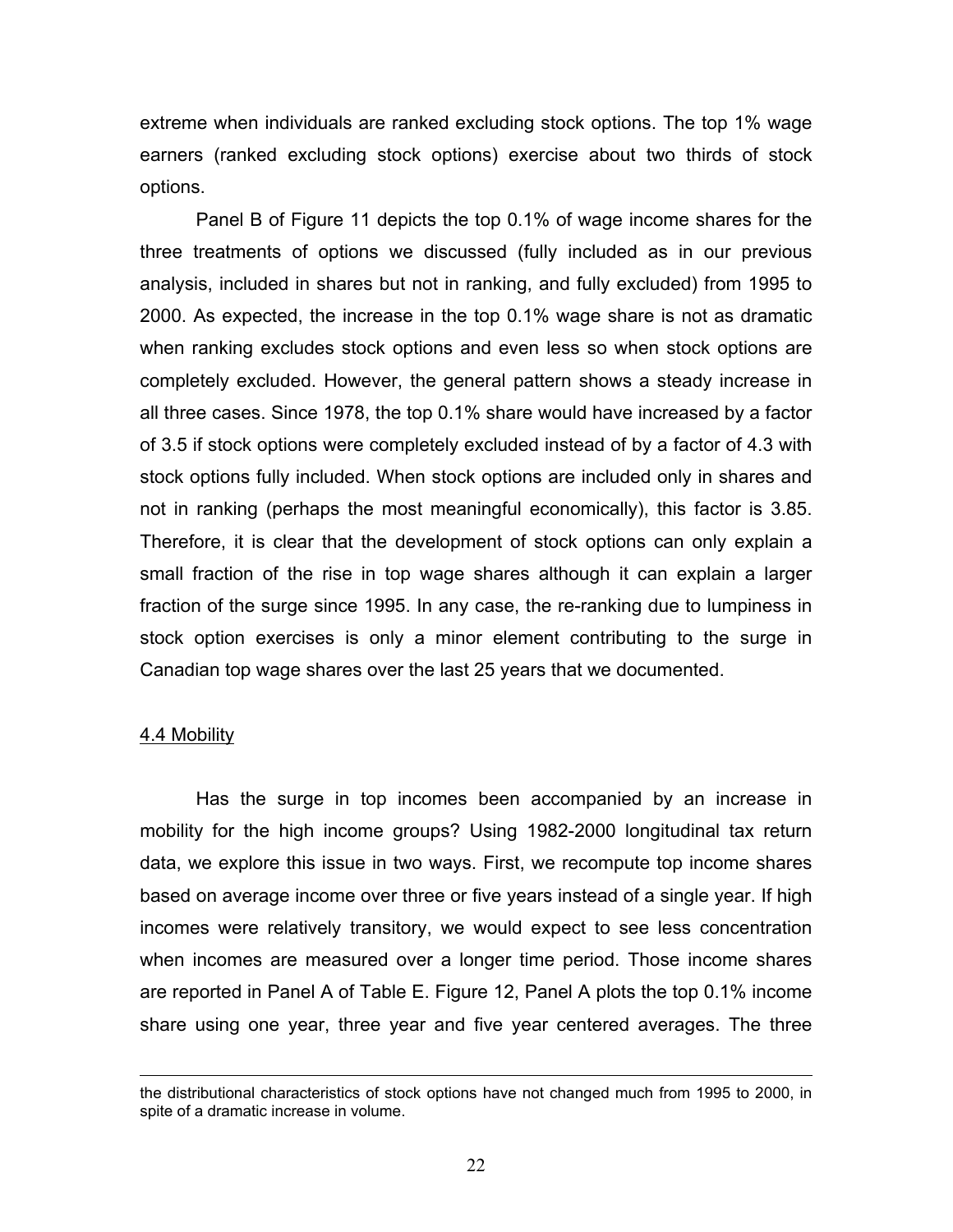curves match almost perfectly suggesting that income mobility has not increased significantly in recent years.

 Second and more directly, Panel B reports that the probability of remaining in the top 0.1% group is about 60% one year later, about 50% two years later and between 40% and 50% three years later (such series for various top income groups are reported in Panel B of Table E). This suggests that mobility at the top is quite modest. Consistent with our Panel A results, there has been no increase in mobility since 1982, and perhaps even a slight decrease. Similar results apply to all top groups and strongly suggest that the surge in annual income concentration that we have documented is associated with a similar increase in longer term income concentration and welfare.<sup>29</sup> From the Canadian findings, it seems plausible that the surge in top U.S. incomes is also not primarily due to increased mobility.<sup>30</sup>

## **5. The Role of Taxation**

 $\overline{a}$ 

As the empirical literature on behavioral responses to taxation has shown, income taxes can have a substantial impact on incomes reported for tax purposes, on which our top income and wage shares are based. Therefore, it is important to analyze, in parallel to the evolution of top income shares, the evolution of the income tax system. One key measure of the burden of the income tax system is given by the marginal rate of taxation. Such rates, at various percentiles of the income distribution, along with the top marginal tax

 $29$  More generally, Baker and Solon (2003) and Beach, Finnie and Gray (2003) have used taxbased data to conclude that the overall increase in annual earnings inequality in Canada was not<br>due to increased earnings variability, although they do not consider top incomes specifically.

 $30$  Because of lack of adequate data, top income mobility in the United States has not been examined in published work. However, a number of studies (e.g. Buchinsky and Hunt, 1999 and Gottschalk, 1997) have used survey data to find more generally that the increase in measured U.S. inequality is not due to increased mobility. Bowlus and Robin (2004) use a lifetime model of wage/employment mobility to conclude that the U.S. distribution of lifetime labor income has become more unequal over the last twenty years.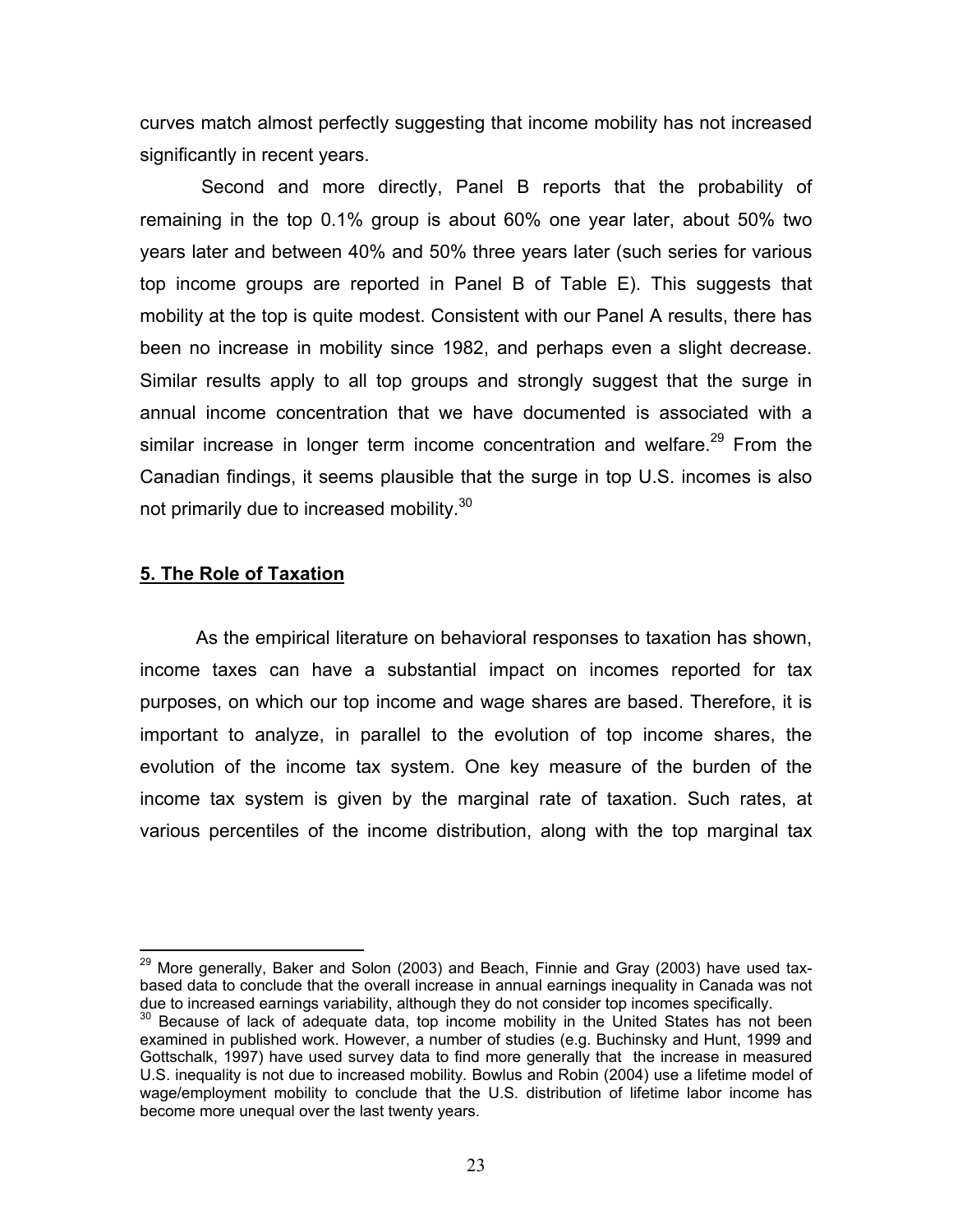rate, are reported in Figure 13 from 1920 to 2000.<sup>31</sup> A number of interesting findings emerge.

 First, up to the early 1970s, the income tax in Canada had a very progressive structure, with many brackets and a very high top marginal income tax rate. However, the top marginal tax rate is a very imperfect measure of the burden of taxation, as extremely few taxpayers had incomes large enough to be in the top bracket. For example, in the early 1920s, the top marginal tax rate was in excess of 70% but the taxpayer at percentile P99.99 (approximately the  $500<sup>th</sup>$ highest income in Canada at that time) faced a much more modest marginal rate of about 25%. Over the last thirty years, the top marginal tax rate has declined significantly to around 45-50%, but, in the year 2000, a significant fraction of the population - around 5% - faced the top rate. $32$ 

Second, the upper middle class below the top percentile (from P90 to P99) has faced a continuously rising marginal tax rate (except the temporary surge of World War II), from negligible rates before World War II, to rates around 20% in the decades following World War II, up to around 35-45% in the last two decades. In comparison, percentile P99.9 faced a rate of about 45% in 1950 and about 48% in 2000. Over that same fifty year period, percentile P99.99 experienced a decline from 55% to 48% and only the super top (around 1,000 individuals within the top 0.01%) had a decline in marginal tax rates of 10 percentage points or more. This stands in contrast to the U.S. case where a much larger fraction of taxpayers experienced very large reductions in marginal tax rates from the 1960s and 1970s to the early 1990s.

For the United States, a number of studies have argued that the surge in top U.S. incomes in the 1980s might not reflect actual income changes but rather

 $\overline{a}$ 

 $31$  In Canada, provincial income taxes represent a very significant portion of total income taxes. Therefore, Figure 13 displays marginal tax rates including both the federal and provincial income taxes (see Appendix Section F for details). Complete series on marginal and average income tax rates are reported in Tables F1 and F2 respectively.

 $32$  This evolution from many brackets extending very far into the distribution of incomes and a high nominal top rate toward a much smaller number of brackets with a lower top rate is a common pattern of most personal income tax systems of developed countries over the  $20<sup>th</sup>$  century. Income tax systems in the United States, and the United Kingdom, among many others, have also followed the same path. It is an interesting political economy question as to the reasons for this change.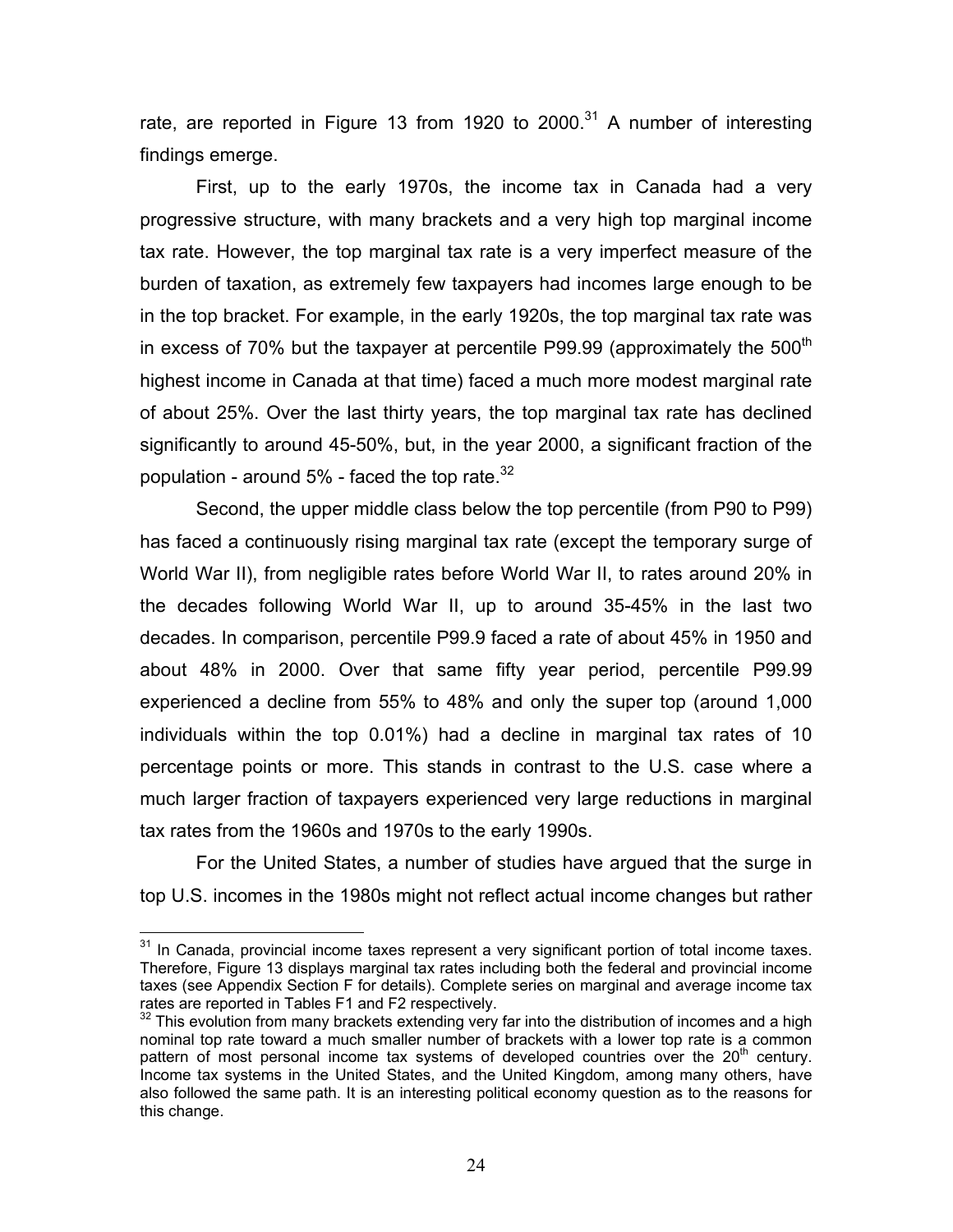changes in the way incomes are reported (see Saez (2004) for a recent survey). For example, a large fraction of the jump in U.S. top income shares from 1986 to 1988 (see Figure 3) is due to shifts from the corporate sector to the personal sector (as the top personal tax rate became lower than the corporate tax rate after 1987). The Canadian experience casts new light on this issue in two ways.

First, the climb in Canadian top reported incomes is unlikely due to taxinduced shifting from the corporate sector. Canadian corporate tax rates remained relatively stable until 1987, have since declined and in any case are offset in the personal income tax by a dividend tax credit which reduces the double taxation of dividends. Also, in contrast to the United States, for the Canadian top 0.01% income earners, the share of business income reported on personal income tax returns as a percentage of total income reported has been relatively stable and very low, between 1% and 3% of total income over the last twenty years (see Table C3).

Second, Canadian changes in marginal tax rates have been different in both timing and degree. Figure 14 presents for 1960 to 2000 the average marginal personal income tax rate (weighted by income) for those in the top 0.1% along with their income share, for Canada in Panel A, and the United States in Panel B (from Saez, 2004). While marginal tax rates for the top 0.1% are about the same (around 50%) in the 1960s and the 1990s in Canada, U.S. marginal tax rates dropped dramatically from about 70% in the early 1960s to less than 30% in the mid-1980s (and then increased to around 40% in the 1990s).

It is clear from Figure 14 that the U.S. top 0.1% income share surge has so far been larger. There is perhaps also some indication that Canadian top shares started to increase during the 1980s at the time of some significant Canadian marginal tax rate cuts, although some of the effect was temporary (see below). But it is striking that between 1990 and 2000, top shares surged very similarly in both countries, particularly after 1995. This occurred even though there was very little further change in Canadian marginal tax rates facing these top income individuals and even though there was a substantial increase in the relevant U.S. marginal personal income tax rates in 1993 (as emphasized by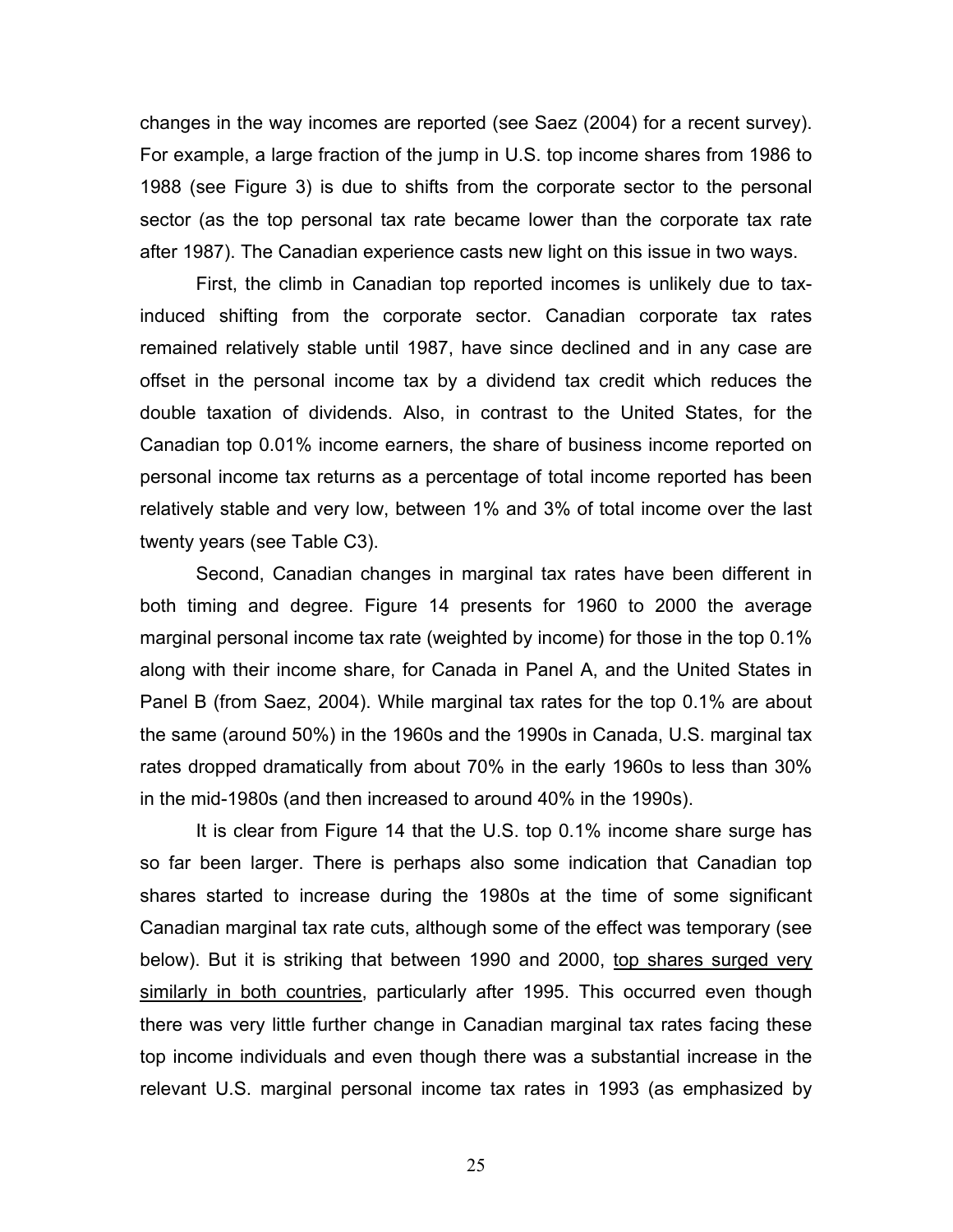Piketty and Saez, this volume). Therefore, the dramatic climb in Canadian top reported incomes is unlikely to have been induced by changes in Canadian tax rates. If, as tentatively argued previously, some of the surge in Canadian top incomes is due to brain drain threats (or there is some other association with U.S. factors), it must be the case that the surge in top U.S. wage incomes is real and not entirely due to changes in the way U.S. incomes are reported for tax purposes. Otherwise, those changes in the United States could not have increased incentives for Canadian top earners to move to the United States.

There are other things to learn from the Canada/United States comparison in Figure 14. First, as noted, there is clear evidence in Canada, as in the United States, of a short-term response to cuts in marginal tax rates. For example, there was a substantial tax cut in Canada in 1988 and Panel A shows a sharp increase in the 0.1% share between 1987 and 1989, which is partially reversed by 1990. Several other figures show similar spikes and it is particularly clear in the top wage series in Figure 8. This suggests that this short-term response was at least in part highly compensated employees shifting some of their compensation into the lower tax rate years. Goolsbee (2000) found similar effects for the U.S. tax increase of 1993. Sillamaa and Veall (2001) analyzed the Canadian tax cut of 1988 by comparing incomes in years 1986 and 1989. Consistent with our results, they found significant and large elasticities for high-income groups. However, our top share series shows that their elasticity estimates capture the short-term spike response but likely overstate the long-run response to the tax change.  $33$ 

In order to test more formally that top income share movements in Canada are primarily due to U.S. developments rather than to changes in marginal tax rates in Canada, we estimate simple regression models of the form:

Log(*TOP1%SHARE<sub>t</sub>*) = α + ε Log(*1–MTR<sub>t</sub>*) + δLog (*TOP1%SHAREUS<sub>t</sub>*) + υ<sub>t</sub>

 $\overline{a}$ 

<sup>&</sup>lt;sup>33</sup> Sillamaa and Veall (2001) use four years of the same micro-data set used as part of this study. They find much lower tax responsiveness for low-income groups, consistent with the U.S. findings of Gruber and Saez (2002). Gagné, Nadeau and Vaillancourt (2000) use provincial level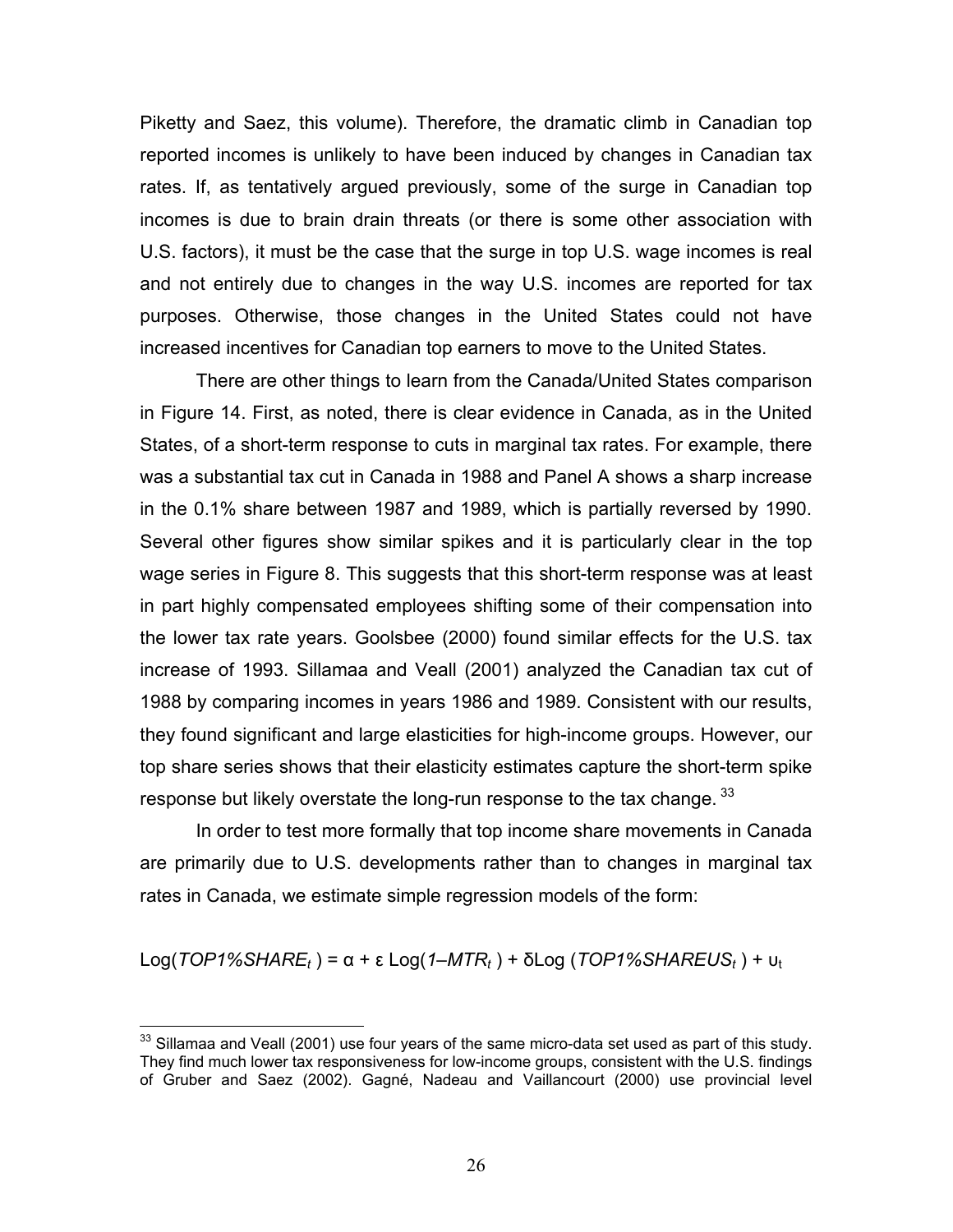where *TOP1%SHARE<sub>t</sub>* is the share of income received by the top 1% of earners in Canada in year *t, TOP1%SHAREUS<sub>t</sub>* is the equivalent U.S. variable and *MTR<sub>t</sub>* is the average (income-weighted) marginal tax rate applicable to the top 1% group in Canada in year *t*. (We also estimate the corresponding regression for the top 0.1% share.) The central parameter is ε, the elasticity of top reported incomes (as a share of all reported incomes) with respect to the net-of-tax rate (defined as one minus the marginal tax rate). See Saez (2004) for a discussion of identification assumptions.

 Results for these time series regressions are reported in Table 2. The Newey-West procedure (with 8 lags) is used to correct the standard errors for possible heteroskedasticity and serial correlation. Panel A focuses on incomes for the full period 1920 to 2000 while Panel B focuses on wage incomes for the recent period 1972 to 2000. Columns (1) and (2) report results for the top 1% and columns (3) and (4) for the top 0.1%. Columns (1) and (3) exclude the U.S. share variable. In that case, the estimated elasticities of income shares with respect to net-of-tax rates are around 0.8-1 for incomes and around 2.5-3 for wage incomes for the recent period. The reason these elasticity estimates are so enormous is that the entire surge in top wage income shares is attributed to the very modest decrease in Canadian marginal tax rates since 1972. Columns (2) and (4) use the full regression model with the log US income share as an additional independent variable. This has a dramatic effect on the estimated tax elasticities which drop to around 0.3-0.5 for incomes and around 0.2-0.3 (not significantly different from zero at the 5% level) for wage incomes. The coefficient on the US log income share is large and very significant and would imply that a 10% increase in the top US wage income share leads to a 8% increase in the top Canadian wage income share. Even if we do not accept such a causal interpretation, the results reinforce our informal analysis and make it clear that Canadian top income changes are much more strongly associated with similar

aggregate data over 1972-1996 and find a large tax responsiveness for high-income individuals, but only for the 1988-1996 period.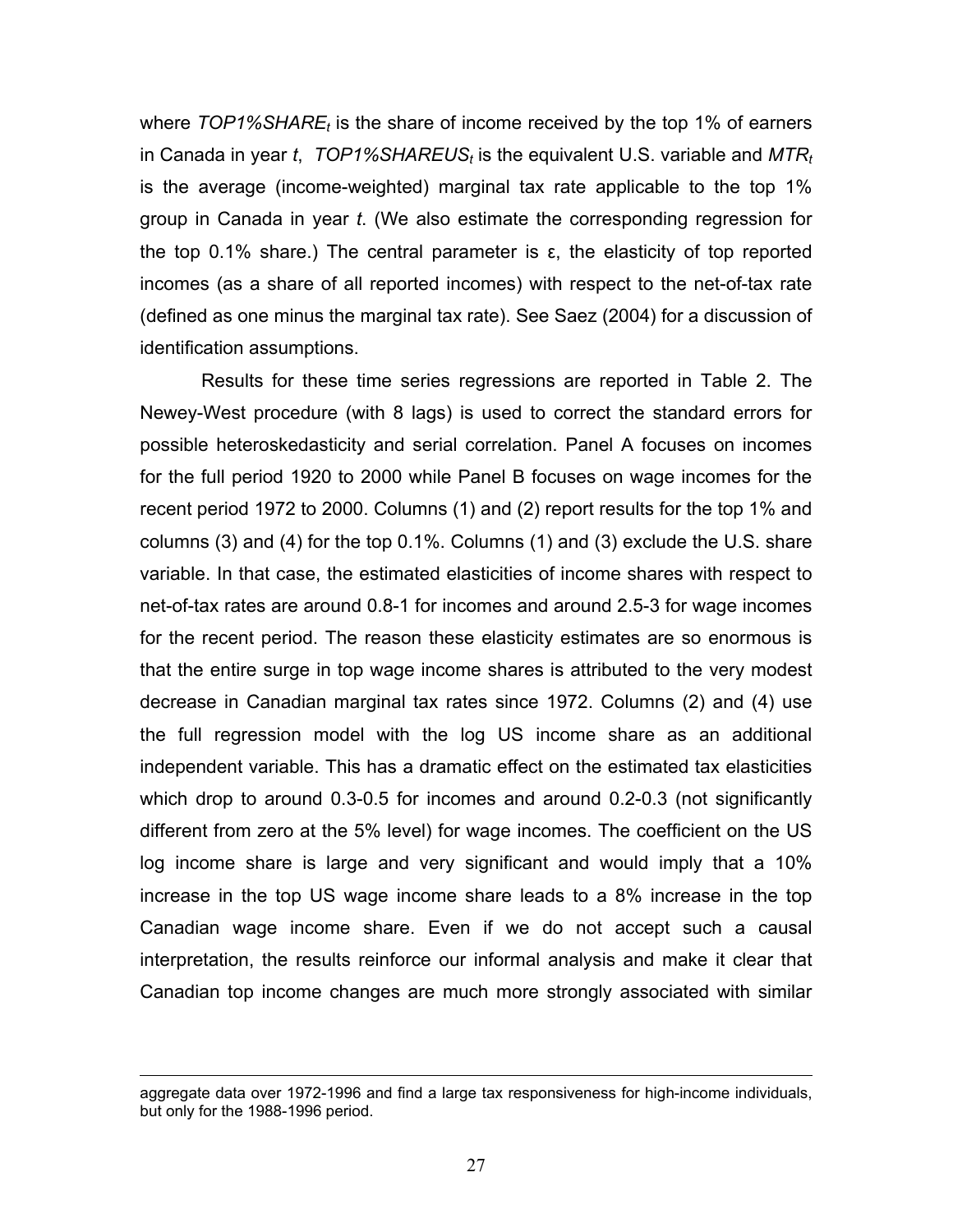U.S. changes than with Canadian tax developments. This in turn is evidence that U.S. changes are more than changes in U.S. tax reporting behavior.

#### **6. Conclusion**

This paper has used personal income tax data to construct homogeneous series of top income shares in Canada over the course of the  $20<sup>th</sup>$  century. A number of important findings have emerged. First and most striking are the close parallels between the patterns and composition of top incomes in Canada and the United States. Both countries experienced a sharp drop in top shares during World War II with no recovery before the 1970s. However, during the last two decades, the top groups have largely recovered their pre-war levels. Interestingly, this recent increase in income concentration has not been associated with increased mobility at the top of the income distribution in Canada. Moreover both countries have experienced the same shift in the composition of top incomes. Today earners of employment income have, to a large extent, replaced rentiers at the top of the income distribution in both Canada and the United States.

The Canadian experience may help us understand the role of taxation in explaining the recent increase in top income shares in the United States. Although the drop in marginal tax rates since the 1960s has been much more modest in Canada than in the United States, the surge in top incomes has been almost as large in Canada as in the United States. The analysis of top Canadian incomes is more transparent because it is not plagued with shifts between the personal and corporate sectors, which have made the U.S. results more difficult to interpret. Moreover, the concentration of the surge in the last decade and among only the very top income shares suggests that tax changes in Canada cannot be the sole cause. While clear evidence of short-term responses to taxation can be found in Canada, it could be very misleading to equate such responses to the permanent long-run effects of tax changes.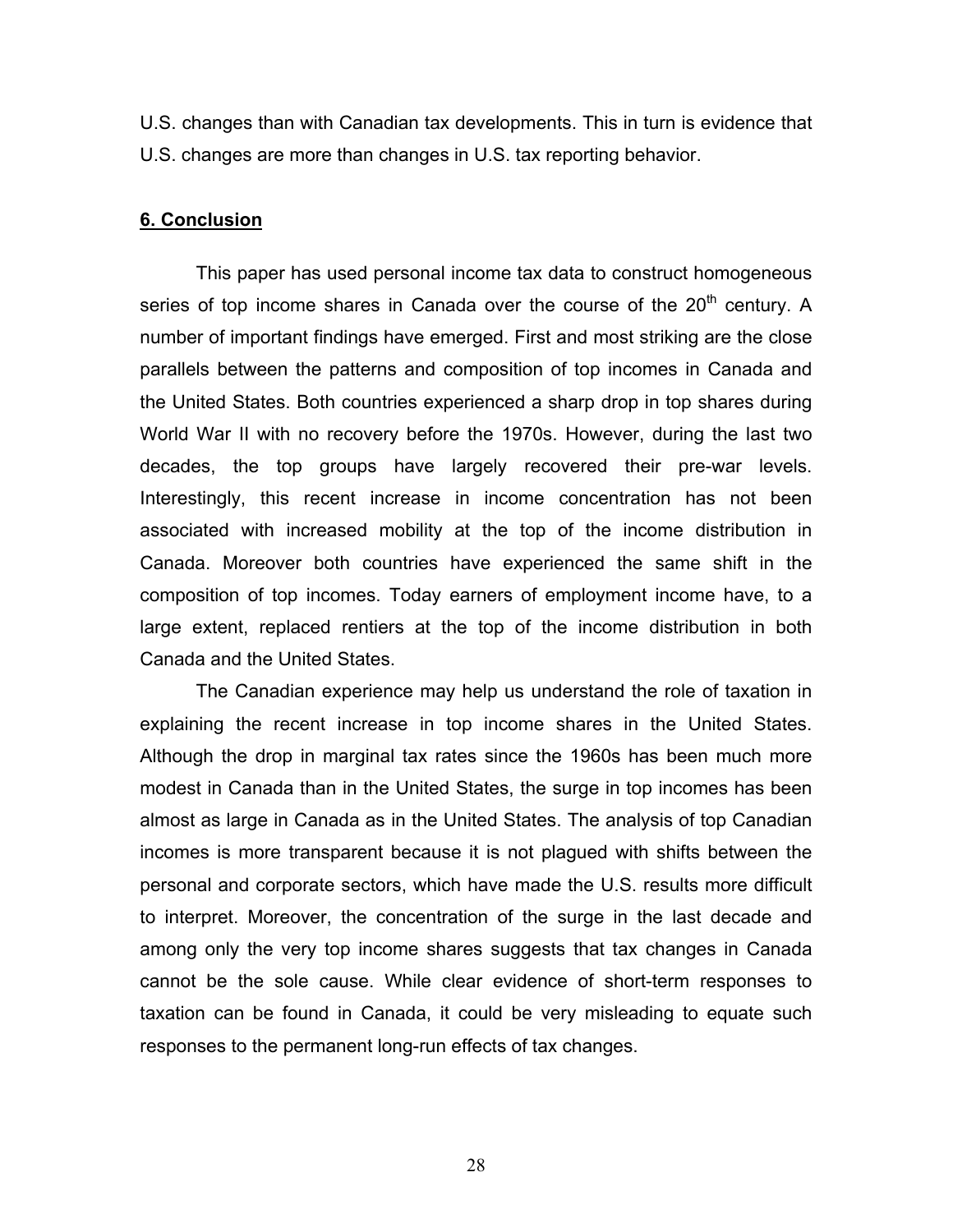The surge in top wages in Canada is later and more concentrated within very top groups than in the United States and is much less pronounced for francophones in Quebec. We suggest that this is some evidence in favor of a brain drain explanation: the threat of migration to the United States by highly skilled Canadian executives or professionals may have driven the surge in top wage shares in Canada. This would be consistent with the smaller surge found for the United Kingdom (Atkinson, this volume) and the lack of a surge in France (Piketty, this volume). These international differences are difficult to reconcile with a simple skill-bias technological explanation. In any case, the relationship between the Canadian and U.S. surges suggests strongly that the latter cannot be the consequence of changes in the way U.S. incomes are reported for tax purposes. The remaining puzzle is why such a surge took place in the United States in the first place.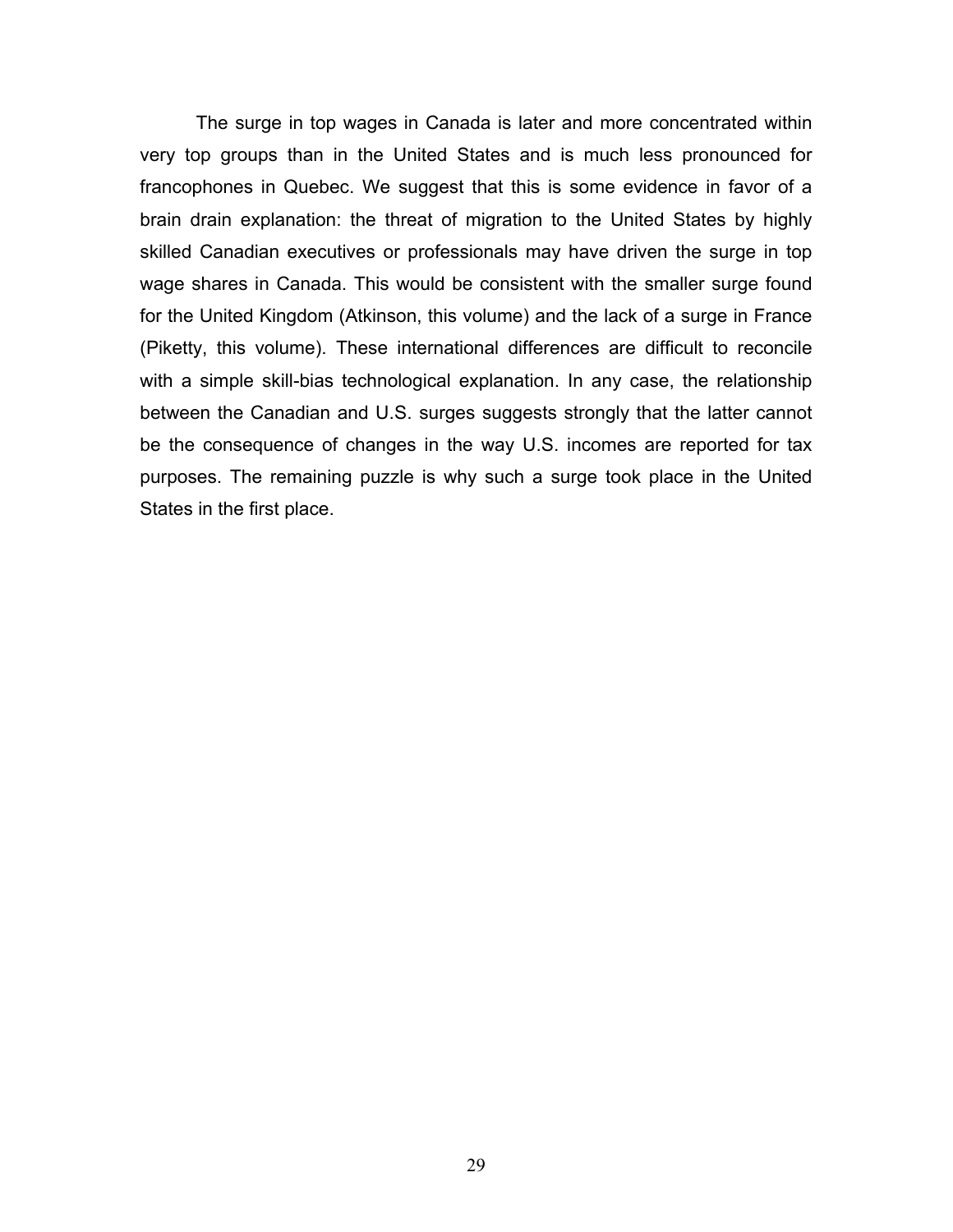# **APPENDIX**

The appendix describes the construction of our top income share series based on tax return data. The Canadian federal income tax started in 1917 and 2000 is the most recent year for which data are available. Starting with the tax year 1920, the Taxation Division of the Department of National Revenue started publishing distributions of taxpayers. These statistics for years 1920 to 1940 were published in the Canada Yearbook and in Incomes Assessed for War Income Tax in Canada (1920-1937) and in Dominion Income Tax Statistics (1938-1939). Many of these statistics, as well as a detailed overview of the income tax legislation for these years, are reproduced in Canadian Fiscal Facts, 1957. After World War II, a much broader set of statistics was published in the annual publication Taxation Statistics covering the years 1941 to 2000. Finally, microfiles of tax returns, based on a 20% random sample of the Canadian population, are available from 1982. This micro dataset of tax returns is known as the Longitudinal Administrative Databank (LAD). The microfiles allow the computation of a much broader set of inequality statistics than the published tables. Aggregate population and National Account statistics are from CANSIM (Canadian Socio-economic Information Matrix) as maintained by Statistics Canada.

# **A. Total Number of Individuals and Total Income**

## A.1. Total Number of Individuals

The total number of individuals is computed as the number of individuals in the Canadian population aged 20 and above. These series are based on Census interpolations and provided by CANSIM. CANSIM provides two series for the size of population, one from 1920 to 1971 and a second one from 1971 to 2000. We paste these series using the recent series as the base. The series is reported in Table A, column (1). Upper income groups are defined with respect to this total adult population. For instance, in 2000, with a total adult population equal to 22.81 million, there are 2.281 million individuals in the top decile, 228,100 individuals in the top percentile, etc.

Table A also indicates the total number of tax returns actually filed (col. (2)), as well as the fraction of theadult population filing a tax return (col. (3)). Before World War II, due to the high exemption levels, this fraction was low, usually around 5%. The top 5% is therefore the biggest fraction for which we can construct homogeneous estimates for the entire period. We can provide estimates for the top decile only after 1941. Exemptions were drastically reduced during and after World War II, and therefore the fraction filing has increased dramatically and is around 95% today. Note that the fraction jumps from 80 to 90% in 1978 due a change in the rule for family allowances, which required spouses, even without any income, to file in order to claim the allowances. As a result, in Canada today, almost every adult, even if his or her income is below the exemption thresholds, has an incentive to file an income tax return.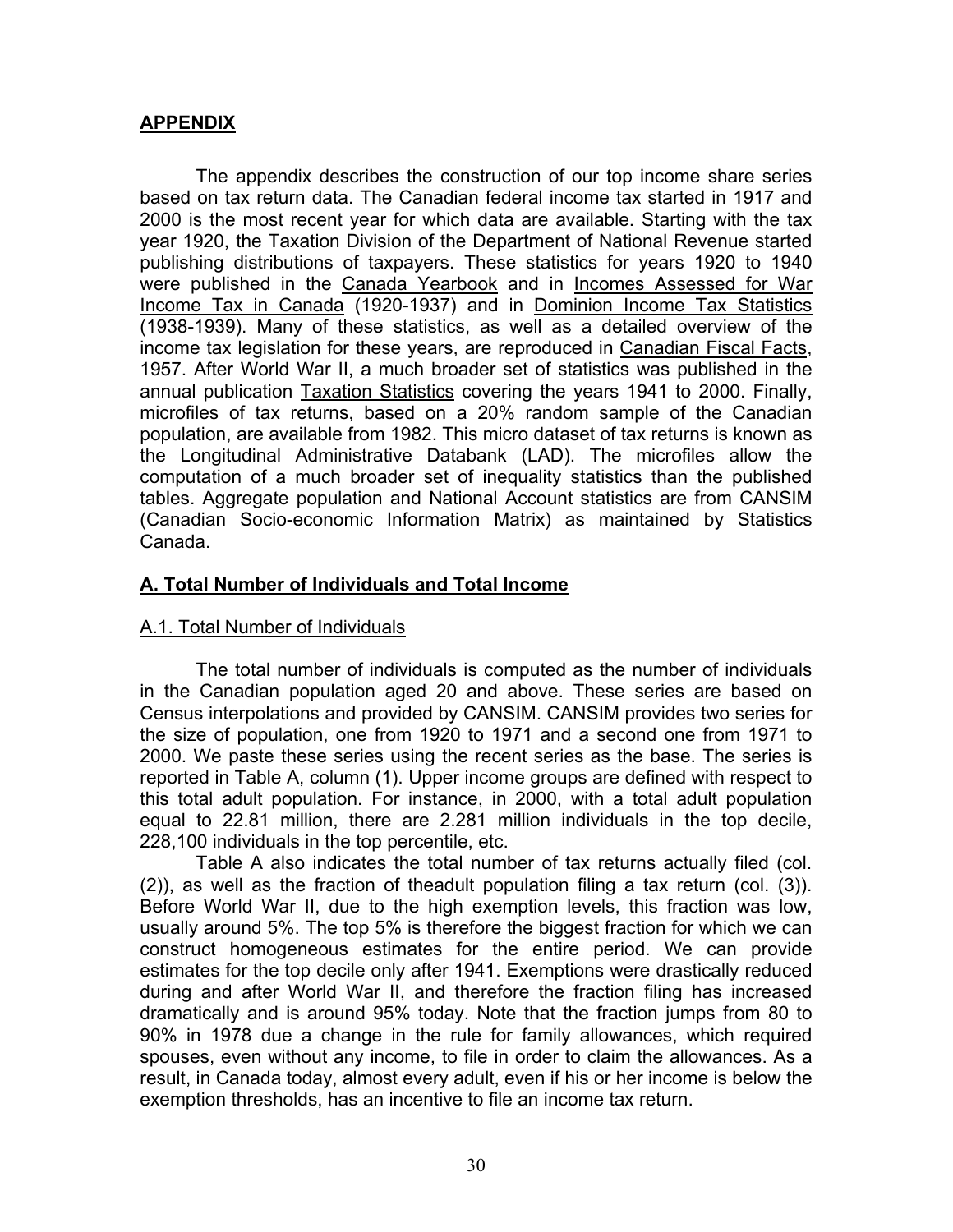It is important to note that many individuals in the population have no income (before transfers). The biggest group with no income is non-working spouses. The size of this group has shrunk over the century as female labor force participation has steadily increased. This secular phenomenon tends to reduce the size of top income shares over time as income is spread over a larger fraction of the population.

## A.2. Total Income Denominator

In order to compute top income shares, we need to estimate total income that would have been reported on tax returns, had everybody been required to file a tax return. We call this total income measure Gross Tax Income (GTI). As only a fraction of the population was filing a tax return in the pre-war period, income tax statistics cannot be used to estimate the Gross Tax Income denominator. The natural way to compute such a denominator is to use the personal income series from the National Accounts. Personal income is a broader definition of income accruing to individuals than total Gross Tax Income (had everybody been required to file) for two main reasons. First, personal income includes all transfers from the government (such as welfare benefits, unemployment benefits, or family allowances) and many of these transfers are either partially or not at all reported on tax returns. Therefore, we first subtract transfers from the government (reported separately in National Account series) from the personal income series. Second, various forms of income such as inkind labor income, imputed rental income of home owners, imputed interest on non-interest bearing bank accounts, etc. are not reported on tax returns but are included in personal income. As a result, it is not surprising that personal income less transfers is systematically higher than Gross Tax Income even in the recent period where practically all income earners file a tax return. Fortunately, the ratio of GTI over Personal Income less transfers has always been around 80% (there are relatively minor fluctuations between 78 and 82% with no trend) since the mid 1970s, when most individuals, even low income earners, started filing tax returns systematically. Before the mid 1970s, because exemptions were larger (in real terms), a number of individuals with small incomes were not required to file tax returns and therefore the ratio of GTI over Personal Income less transfers was smaller (the ratio increased smoothly from 50% in 1945 to around 80% in 1974).

Presumably, a small fraction of individuals with very small incomes do not file tax returns (as total tax returns account for only 96% of the adult population in 2000). On the other hand, a number of individuals below age 20 also file returns. Therefore, we assume that GTI for the total adult population (age 20 and above) had everybody filed a return would be around 80% of Personal Income less transfers. Therefore, our total income denominator is defined uniformly over the period as 80% of Personal Income less transfers from the National Accounts.

The National Accounts provide series of Personal Income and Transfers only from 1926. Therefore, we have extrapolated the series of Personal Income (less transfers) for the period 1920 to 1925 (from Urquhart and Buckley, 1965), assuming that the ratio Personal Income over Gross National Product stays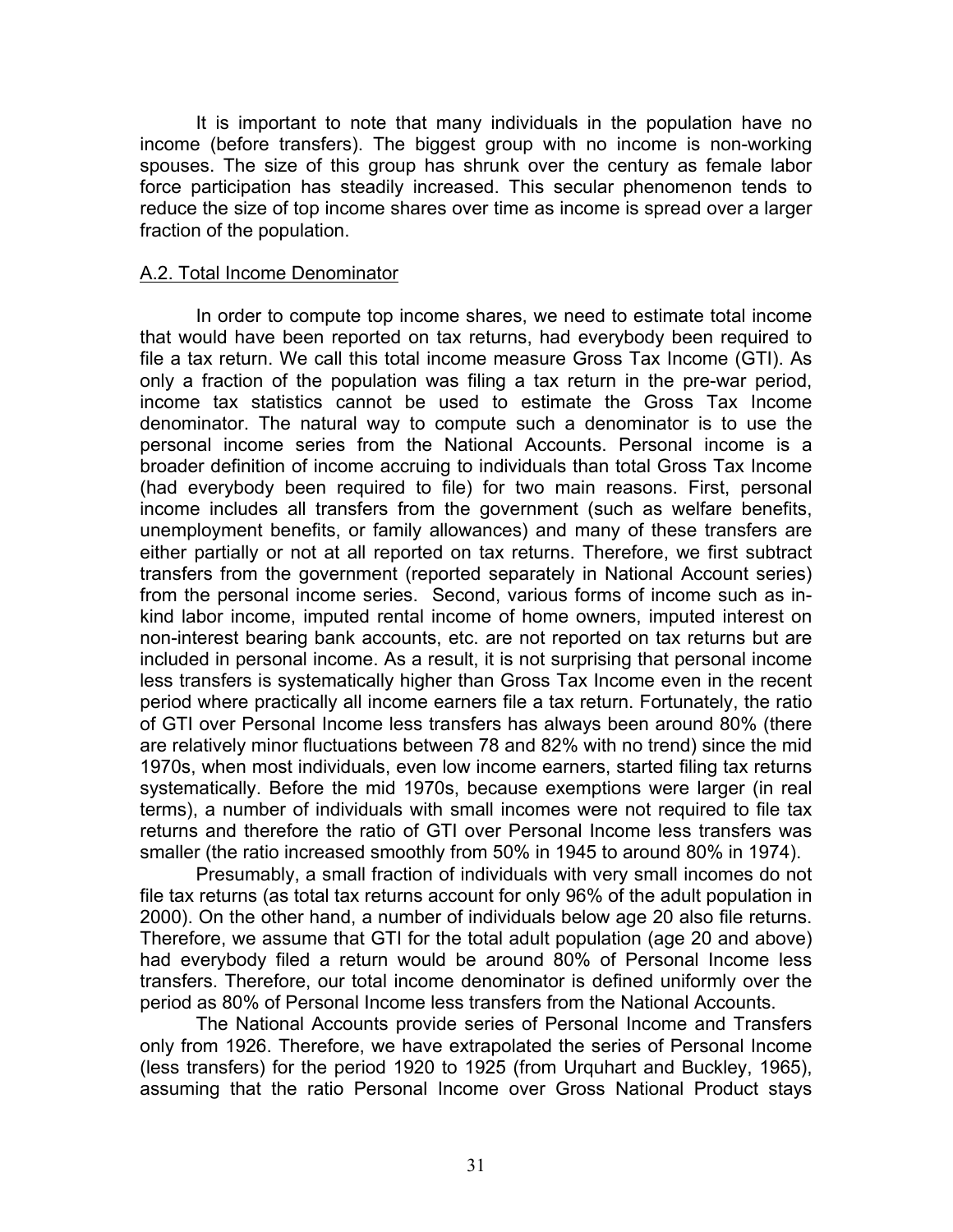constant (and equal to 78% as in 1926). This assumption seems reasonable because the ratio Personal Income over GNP stays almost constant over the period 1926-1939. Our total income denominator series (expressed in 2000 dollars) is reported in Column (4) of Table A. The average income per adult is reported in Column (5). The CPI index (base 100 in year 2000) is reported in Column (6).

# **B. Top Income Shares**

Our income definition includes all sources of income reported on tax returns (except government transfers). With the exception of realized capital gains, which became taxable in 1972 (see below), and various government transfers (that are always negligible in the top decile), the definition of incomes reported on tax returns has been very stable since 1920. Since the introduction of the income tax, taxpayers have had to report incomes from all sources: wages and salaries for those employed, pensions for retired employees, selfemployment income for the self-employed such as doctors or lawyers, profits from sole proprietorships and partnerships for owners of unincorporated businesses such as farmers or retail store owners. Capital income such as interest income, royalties, rents from real estate (as stated above, imputed rent from home ownership was never considered as taxable income), dividend distributions for shareholders of corporations, estate and trust income, and investment income on capital invested abroad were always taxable.

Since 1972, realized capital gains have been partially taxable. From 1972 to 1987, 50% of such gains were included in taxable income. In 1988 and 1989, 66.6% of gains were included in taxable income. From 1990 to 1999, 75% of gains were included in taxable income. Finally, over the course of tax year 2000, the amount of gains taxable wasreduced back to 50%. The later 2000 reform was enacted retroactively and may explain why we do not observe a notable surge in realized capital gains in year 2000.

Most of our series exclude capital gains completely. Tax returns are ranked by income excluding capital gains, and top fractile incomes exclude capital gains. Income shares were computed by using the total income series (Table A, col. (4)), as described in Appendix Section A. However, to assess the sensitivity of our income series to the exclusion of capital gains, for the period 1972 to 2000, we have also constructed series including full capital gains (i.e., not only the fraction reported on tax returns but the full amount of realized gains). For those series, we rank tax returns by income including full capital gains, and we compute total incomes (including capital gains) accruing to our top income groups. To compute income shares in that case, we add to the denominator described in Appendix Section A the full capital gains reported on tax returns.

In the text of this paper, we have focused on series excluding capital gains because we cannot include capital gains before 1972. Excluding capital gains also allows getting rid of the very strong short-term volatility due to lumpiness in capital gains realizations. As a result, to analyze the role of capital gains, it is perhaps more useful to rank income excluding capital gains and see how much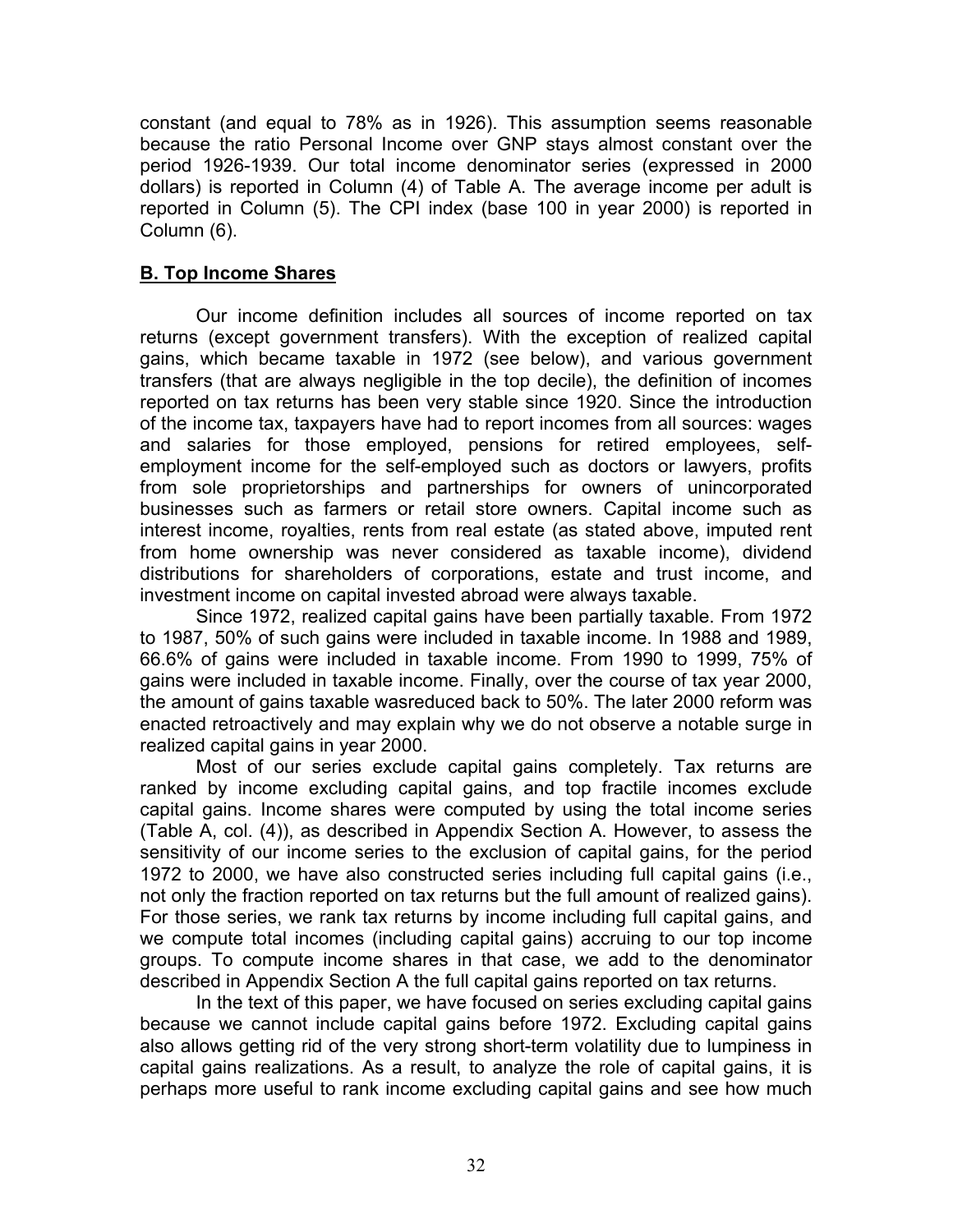extra income accrues in the form of realized capital gains for each top income group. Therefore, we present three series. The first one (on which we focus in the text) excludes capital gains completely. The second series includes full capital gains both for ranking taxpayers and defining top income groups and in the amounts of income reported. The third series ranks taxpayers by income excluding capital gains (as in the first series) but adds back capital gains in the amount reported (both in the numerator and denominator) to compute top shares. The top fractile incomes series used to compute our top fractile income shares series are reported in real 2000 Canadian dollars in table B3 (for incomes excluding capital gains). For instance, Table B3 indicates that the average top decile income was \$105,262 in 2000, and the top decile income share reported in table B1 for 2000 (42.34%) can be computed by dividing \$105,262 by the average income reported in table A for 2000 (105,262/24,859=4.234). The top shares series including capital gains for the period 1972-2000 are reported in Table B2. Panel A reports the series where capital gains are included both in the ranking and the amounts while Panel B reports the series where capital gains are excluded for the ranking but added back to compute the income shares.

The top fractile income series reported in tables B1, B2, and B3 were constructed as follows. For the 1982-2000 period, the series were computed directly from the LAD microfiles. The microfiles allow us to rank tax returns by income excluding capital gains or by income including full capital gains and to compute average incomes without capital gains or with full capital gains for each of our top groups. For the 1920-1981 period, the series were estimated from the published tax statistics tables, according to the following methodology (all computations are available from the authors upon request).

The published tables report the number of returns and tax paid by income brackets. Starting in 1938, the reported income amounts by income brackets are also available. In general, these tables display a large number of income brackets (the thresholds P90, P95, P99, P99.5, P99.9 and P99.99 are usually very close to one of the income bracket thresholds), and one can use standard Pareto interpolation techniques in order to estimate the income thresholds and income levels of the tax unit distribution of income.

#### B.1. Pareto Interpolation Technique:

The general interpolation technique is based on the well known empirical regularity that the top tail of the income distribution is very closely approximated by a Pareto distribution. A Pareto distribution has a cumulative distribution function of the form  $F(y)=1-(k/y)^a$  where k and a are constants, and a is the Pareto parameter of the distribution. Such a distribution has the key property that the average income above a given threshold y is always exactly proportional to y. The coefficient of proportionality is equal to b=a/(a-1).

For years before 1938, when the amounts by income brackets are not reported, we first estimate the amounts reported by bracket as follows. We assume that the distribution of income in each income bracket [s,t] is Pareto distributed  $F(y)=1-(k/y)^a$ . The Pareto parameters a and k are obtained by solving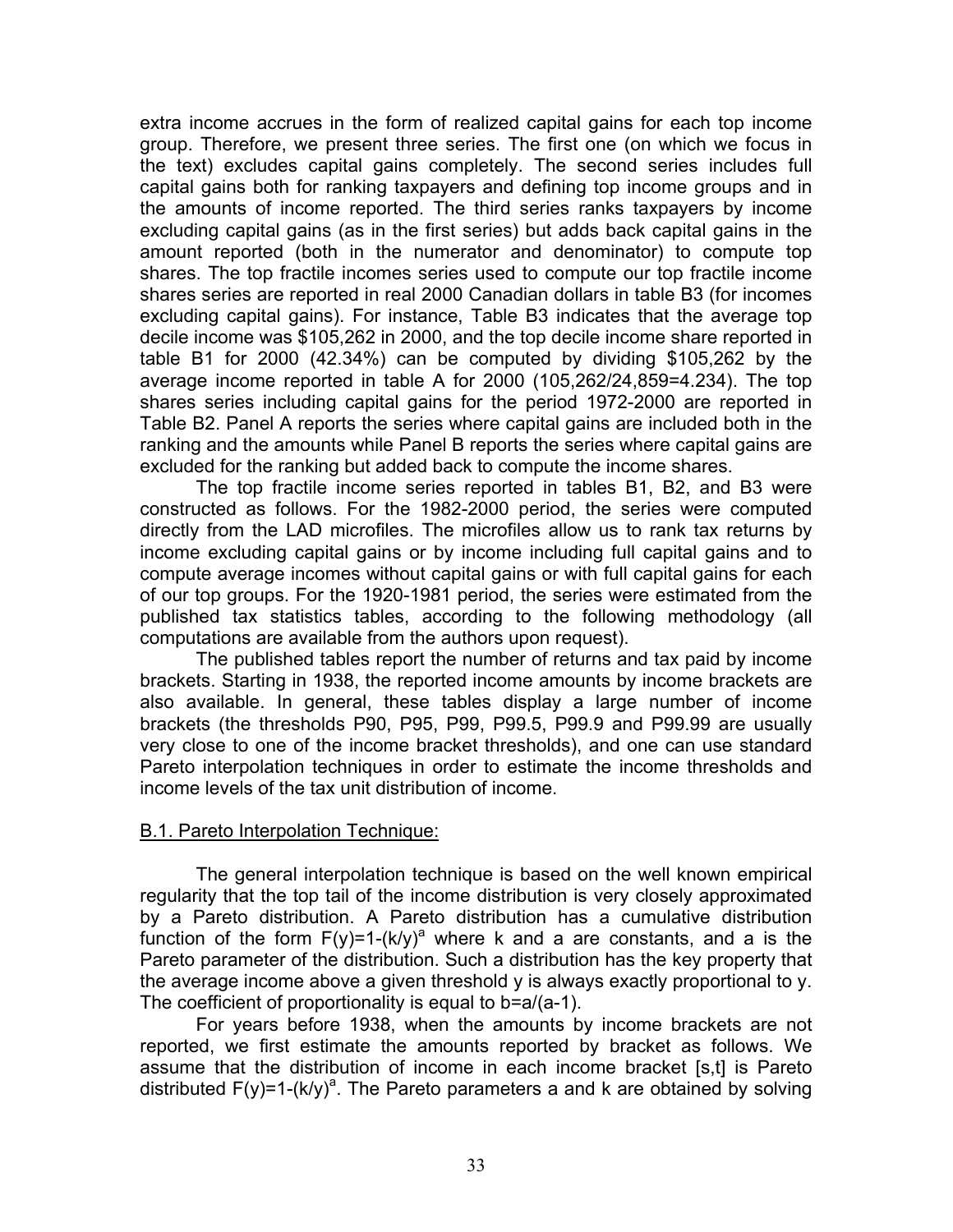the two equations:  $k=s p^{(1/a)}$  and  $k=t q^{(1/a)}$  where p is the fraction of tax returns above s and q the fraction of tax returns above  $t^{34}$  Note that the Pareto parameters k and a may vary from bracket to bracket. We then estimate the amount reported in bracket [s,t] simply as Y=N  $\int_s^t y dF(y)$ , where N is the total number of adult individuals in the population (Table A, col. (1)). For the top bracket, this method cannot be applied and we therefore assume that the top bracket is Pareto distributed with Pareto parameters a and k equal to those of the bracket just below the top estimated by the method just described. When data on amounts reported are available (starting in 1938), we verify that our estimated amounts Y are very close to the true reported amounts (in general the true and estimated amounts differ by less than 2-3%).

The first step consists then in estimating the income thresholds corresponding to each of the percentiles P90, P95, P99, …, P99.99, that define our top income groups. For each percentile p, we look first for the published income bracket [s,t] containing the percentile p. We estimate then the parameters a and k of the Pareto distribution for the income bracket [s,t] as described above. Once the density distribution on [s,t] is estimated, it is straightforward to estimate the income threshold, say  $y<sub>p</sub>$ , corresponding to percentile p.

 The second step consists of estimating the amounts of income reported above income threshold  $y_p$ . We estimate the amount reported between income  $y_p$ and t (the upper bound of the published bracket [s,t] containing  $y<sub>0</sub>$ ) using the estimated Pareto density with parameters a and k. We then add to that amount the amounts in all the published brackets above t (either directly reported after 1938 or estimated in step one described above).

Once the total amount above  $y_p$  is obtained, we obtain directly the mean income above percentile p by dividing the amount by the number of individuals above percentile p. Finally, the share of income accruing to individuals above percentile p is obtained by dividing the total amount above  $y<sub>0</sub>$  by our income denominator series (Table A, col. (4)). Average incomes and income shares for intermediate fractiles (P90-95, P95-99, etc.) are obtained by subtraction.

#### B.2. Adjustments to raw Pareto Interpolations:

 $\overline{a}$ 

Published tax statistics tables rank tax returns by net income (1920-1945) or by gross income (1946-2000). Gross tax income is defined as the sum of all sources of income before any deductions. Net income is gross tax income less deductions such as medical costs or charitable contributions allowed but before deducting personal and marital status exemptions. From 1920 to 1928, no deductions were allowed and net income is equal to gross tax income. From 1929 on, charitable deductions were allowed up to 10% of income, and medical expenses (in excess of 5% of income and up to a relatively modest maximum amount) were deductible from income. Starting in 1946, the level of deduction can be computed for each group using the composition tables. In the 1940s and 1950s, this amount fluctuates around 2% for all the income groups within the top

 $34$  This is the standard method of Pareto interpolation used by Kuznets (1953) and Feenberg and Poterba (1993).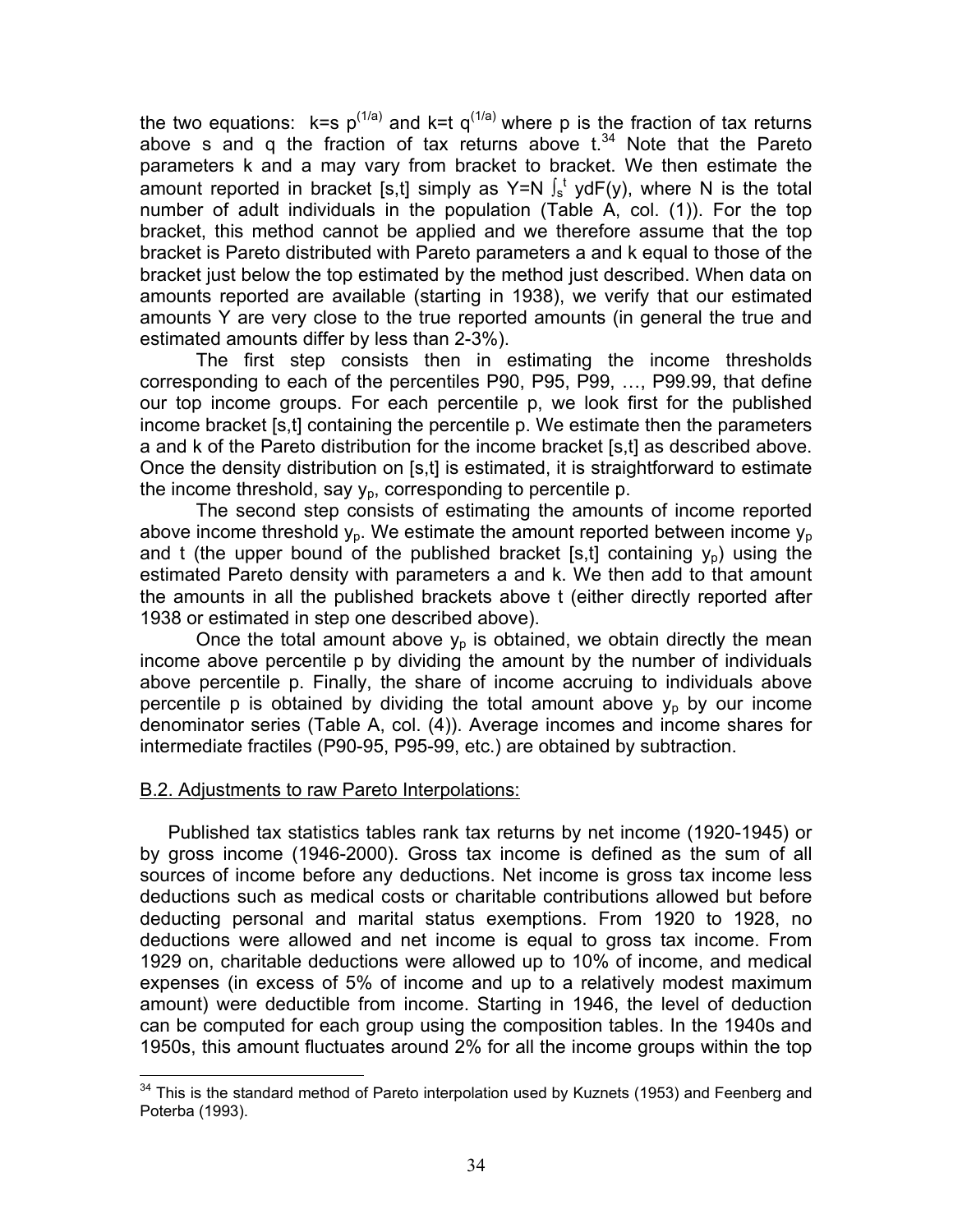decile.<sup>35</sup> Therefore, we increase our raw income thresholds, levels, and top shares (based on net income) by 2% for all groups in the period 1929-1945.

Starting in 1946, in order to report statistics more quickly, the fiscal administration decided to compile tax statistics about one year after the filing deadline. Because of late filing, a small number of returns were not included in the statistics. To correct for this and based on the Taxation Statistics reports, we increase the number of returns and amounts reported by bracket by 2% from 1946 to 1957 and by 1% from 1958 to 1963. After 1963, the number of missing returns due to late filing is deemed to be extremely small and no correction is made.

For many of the pre-war years, the exemption levels were so high (especially in the period 1925 to 1931) that less than 5% of adult individuals actually filed returns (see Table A, col. (3)). However, the exemption level for singles is always half of the exemption level for married individuals. Thus from 1920 on, it is always the case than more than 5% of single individuals are actually filing returns, although for some years less than 5% of married tax units are filing returns. As a result, the number of taxpayers in the bottom brackets is too low for some years and needs to be adjusted upward. We adjusted for missing married returns using a simple extrapolation method, based on the assumption that marital ratios (i.e. ratios of married individuals to single individuals) across income brackets is constant over those vears.<sup>36</sup>

Starting in 1972, a fraction of capital gains is included in gross income and the dividend tax credit is introduced. From 1972 to 1987, 50% of realized gains were included in taxable income. In 1988 and 1989, 66.6% of gains were included in taxable income. From 1990 to 1999, 75% of gains were included in taxable income. Finally, over the course of tax year 2000, the amount of gains taxable wasreduced back to  $50\%$ .<sup>37</sup> The dividend tax credit works as follows. First, dividends reported on tax returns are multiplied by a gross-up factor. This factor was 4/3 for 1972 to 1977, 3/2 from 1978 to 1986, 4/3 in 1987, and 5/4 from 1988 to 2000. Second, a tax credit proportional to the grossed-up amount of dividends reported can be deducted from personal income tax liability. This

 $\overline{a}$  $35$ The level of deductions was much lower in Canada than in the United States at the top because the United States allowed unlimited charitable deductions as well as deductions for interest paid on debt.

<sup>&</sup>lt;sup>36</sup>More precisely, we assume that the ratio of marital ratios over two adjacent brackets is constant from year to year. We verify this assumption comparing these ratios for years with low filing thresholds and where missing returns is not an issue. We use the closest years for which the filing threshold is low enough so that all the married tax units with income in that particular income bracket file a return to compute these marital ratios. We then extrapolate the marital ratio for a year with high filing threshold in a low bracket using the bracket just above for that year and the marital ratios for the year with complete returns. We then compute the expected number of married tax units in each bracket in high filing threshold years. We thus obtain the missing number of returns in each bracket or equivalently a multiplier factor by which we must adjust the actual number of returns to obtain the real number of tax units.

More precisely, 75% of capital gains realized before February 28th, 2000, 66.6% of gains realized on or after February 28th and before October 18th, and 50% of the gains realized on or after October 18th, 2000 are included in taxable income. Under the present tax law, for years 2001 and after, 50% of realized gains are included in taxable income.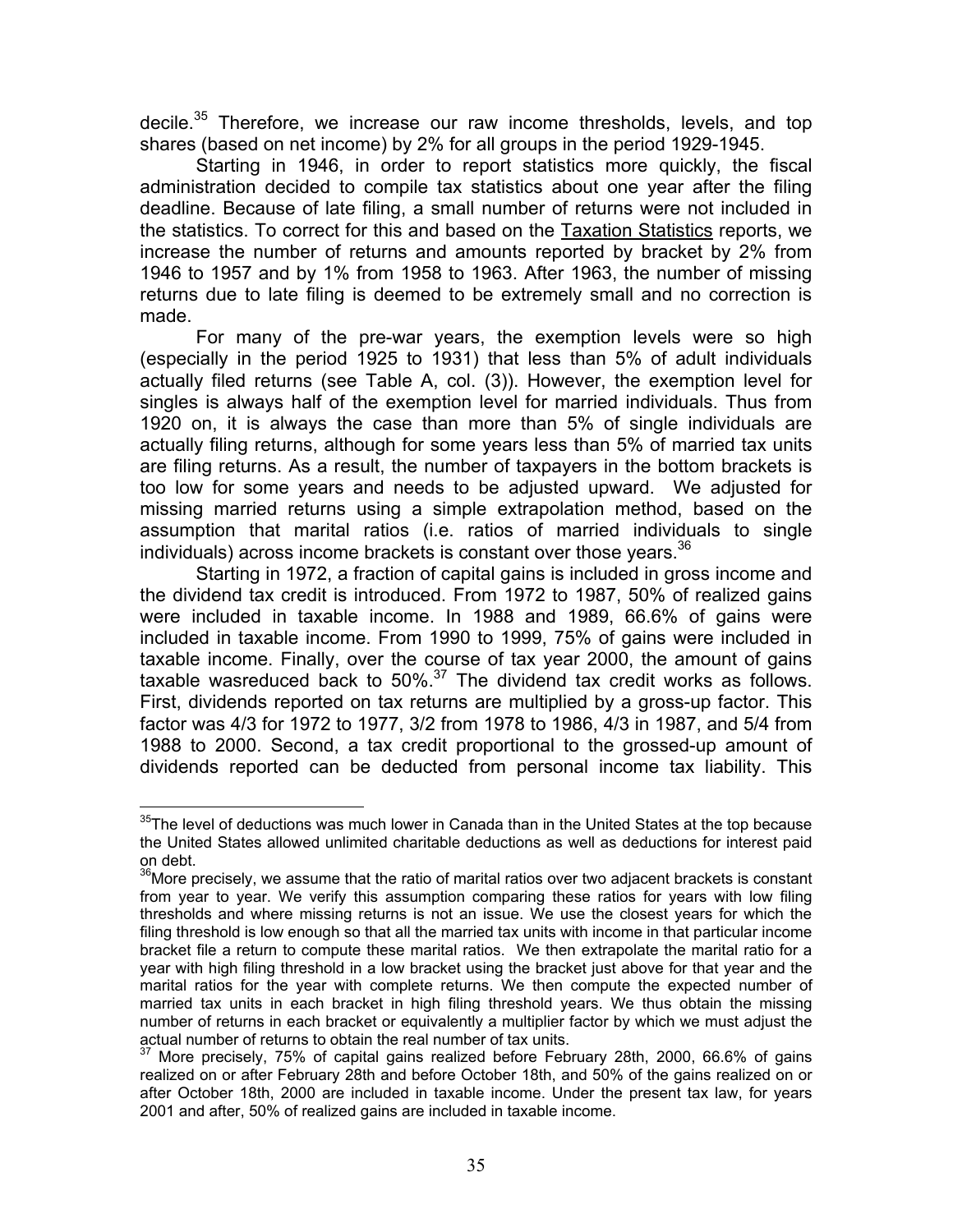dividend tax credit approximately offsets the corporate income tax paid on profits before distribution to shareholders in the form of dividends.<sup>38</sup> The important point for our study is that, after 1972, the income tax statistics rank individual taxpayers by gross income, which includes the taxable fraction of realized capital gains, as well as the grossed-up dividend amounts. The series we want to estimate are based on gross income excluding capital gains and including only the actual amount of dividends distributed.

The raw series we compute are based on the income definition reported in the income tax statistics, which includes capital gains and grossed-up dividends. Therefore, these raw series are an over-estimate of the income shares based on income excluding capital gains and dividend gross-up. In order to compute our series from the raw series, one could simply deduct for each group the share of capital gains and the grossed-up extra amount of dividends estimated from composition tables. The problem is that ranking according to the income tax statistics and ranking according to our income definition might be different, especially at the very top. For example, in the extreme case where very top incomes of the income tax statistics distributions consist only of capital gains, then the deduction of capital gains would lead to the conclusion that the very top incomes of the income (excluding capital gains) distribution are equal to zero. Therefore, deducting the full amount of capital gains and dividend gross-up would provide an underestimate of the income shares we would like to estimate. However, the LAD microfiles available from 1982 allowed us to compute the magnitude of the corrections that one needs to apply in order to obtain unbiased series from the Taxation Statistics tables for the period 1972 to 1981. More precisely, we computed the correction coefficients to be applied to the thresholds and average income levels for each fractile using the year 1982 for which we have both the imperfect published data and the micro-data, which allows to do exact computations. It turns out that those correction coefficients are reasonably stable over the years 1982 to 2000 (the correction coefficients are always in a plus or minus 5% range) and therefore we are confident that the extrapolations we make for years 1972 to 1981 are fairly precise. The top income shares are reported in Table B1 and the income thresholds and income averages for each of our top groups are reported in Table B3.

 From 1972 on, we have also computed two alternative series based on income including full realized capital gains.

In the first series, we rank individuals by income including full capital gains and include capital gains in income. After 1982, we use the LAD micro-data to rank individuals by income including capital gains and we compute top income shares in that case by dividing the income amounts for each top group by our total income denominator from Table A, col. (4) plus the total amount of realized capital gains corresponding to the amounts reported on tax returns. For the

1

 $38$  The offset would be exact if the grossed-up factor and the dividend tax credit rate were equal to the corporate income tax rate. Before 1972, there was no dividend gross-up and the dividend tax credit was 10% of dividends from 1949 (the first year such a credit was introduced) to 1952, and 20% from 1953 to 1971. Since 1972, the dividend credit has fluctuated between 16.66% and 25%.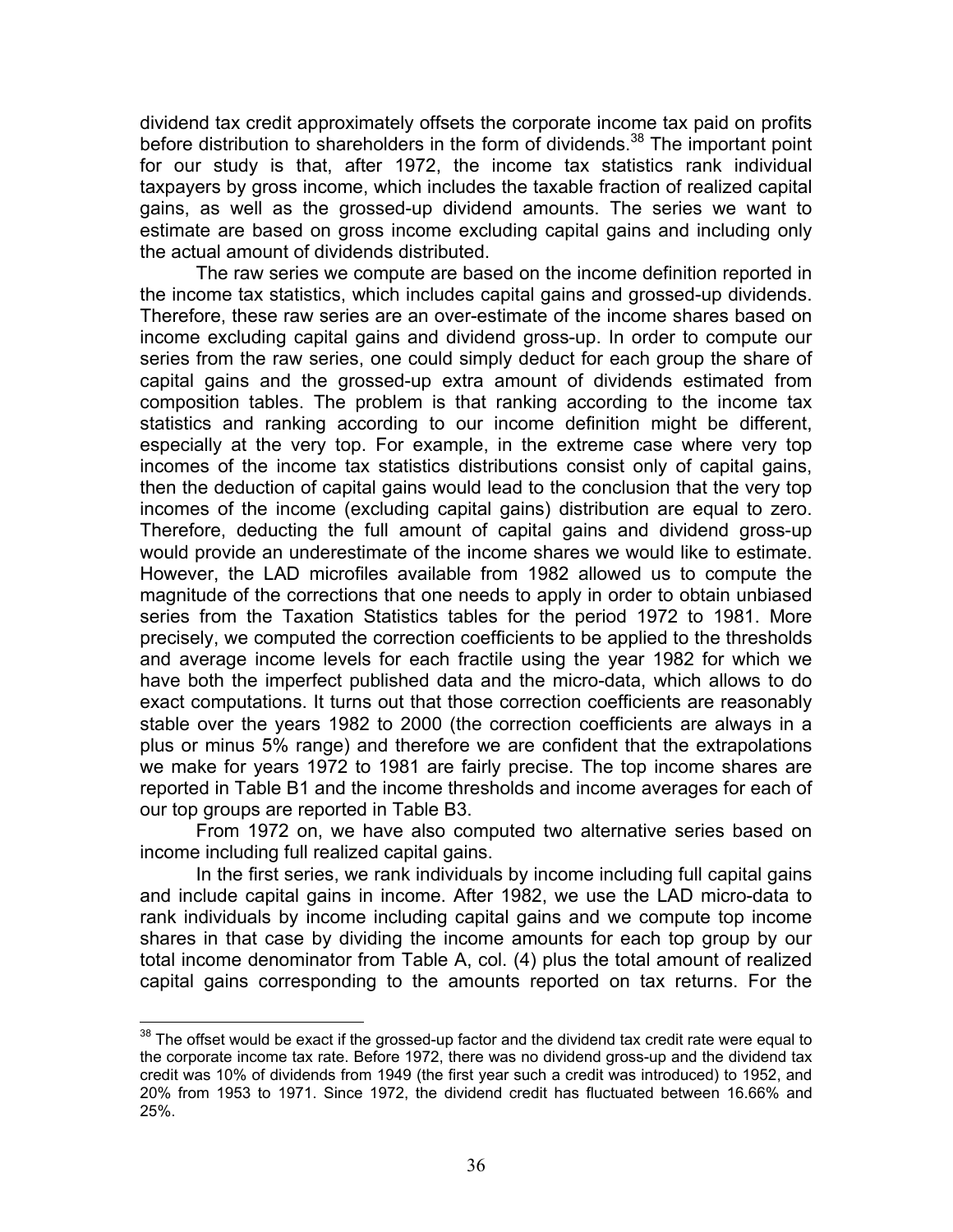period 1972 to 1981, we have again to deal with the re-ranking issue as only 50% of capital gains are included in gross income and as dividends included are grossed-up. Let us call the sum of the 50% of realized gains excluded from gross income net of the extra dividend gross-up the net missing amount.<sup>39</sup> Again, simply adding to the amounts estimated from the raw published series the net missing amount would lead to series that are downward biased because of reranking. We adopt the same methodology as above to make the corrections for years 1972 to 1981. Namely, we use the year 1982 to compute correction coefficients for each of our fractiles, and we apply those correction coefficients to all years 1972 to 1981. We have also checked carefully that the correction coefficients are stable over the period 1982 to 2000. The top income share series including capital gains are reported in Table B2, Panel A.

 In the second series, we rank individuals by income excluding capital gains (as in Table B1), but we add back capital gains in incomes (both in the numerator and the denominator). Exact computations are possible from 1982 on using the LAD micro-data. For the period 1972 to 1981, we adjust our raw series using correction coefficients from the year 1982 (as above). The results are reported in Table B1, Panel B.

### B.3. Notes on the pre-war published statistics:

Personal income taxation in Canada has always been assessed on a calendar year basis, meaning that income taxes were based on income earned during a calendar year from January  $1<sup>st</sup>$  to December  $31<sup>st</sup>$ . From 1920 to 1940 however, the income tax statistics are reported by fiscal years (ending March  $31<sup>st</sup>$ ) and not by taxation year. Fiscal year means that the amounts and number of individuals were those for which income taxes were collected during the fiscal year April 1<sup>st</sup> of year t to March 31<sup>st</sup> of year t+1. However, because income tax returns and payments were due in mid-April of the following year, income taxes assessed and collected during fiscal year ending on March  $31<sup>st</sup>$  of year  $t+1$ corresponded almost entirely to incomes earned during calendar year t-1 (see Canadian Fiscal Facts, 1957, p. 190). Starting with tax year 1940, the exemptions were lowered significantly in order to increase revenues for the war. As a result the number of returns increased substantially and the fiscal administration was only able to assess 63.7% of all the returns filed for calendar tax year 1940 during fiscal year 1941/42. We assume that the returns assessed were drawn uniformly from all income classes and we simply multiply the number of individuals and amounts reported in the published table by a factor 1/0.637.

 The year 1942 saw the transformation of the income tax from the old system with little or no withholding and where taxpayers paid their tax liability when they filed tax returns in the year following the calendar tax year to a new system of pay-as-you-earn where the government implemented widespread withholding as income was earned. In order to relieve taxpayers from having to pay taxes for two years in 1942 (both for year 1941 under the old system and for

 $\overline{a}$  $39$  Note that the net missing amount could be negative if the dividend gross-up is larger than the capital gains exclusion.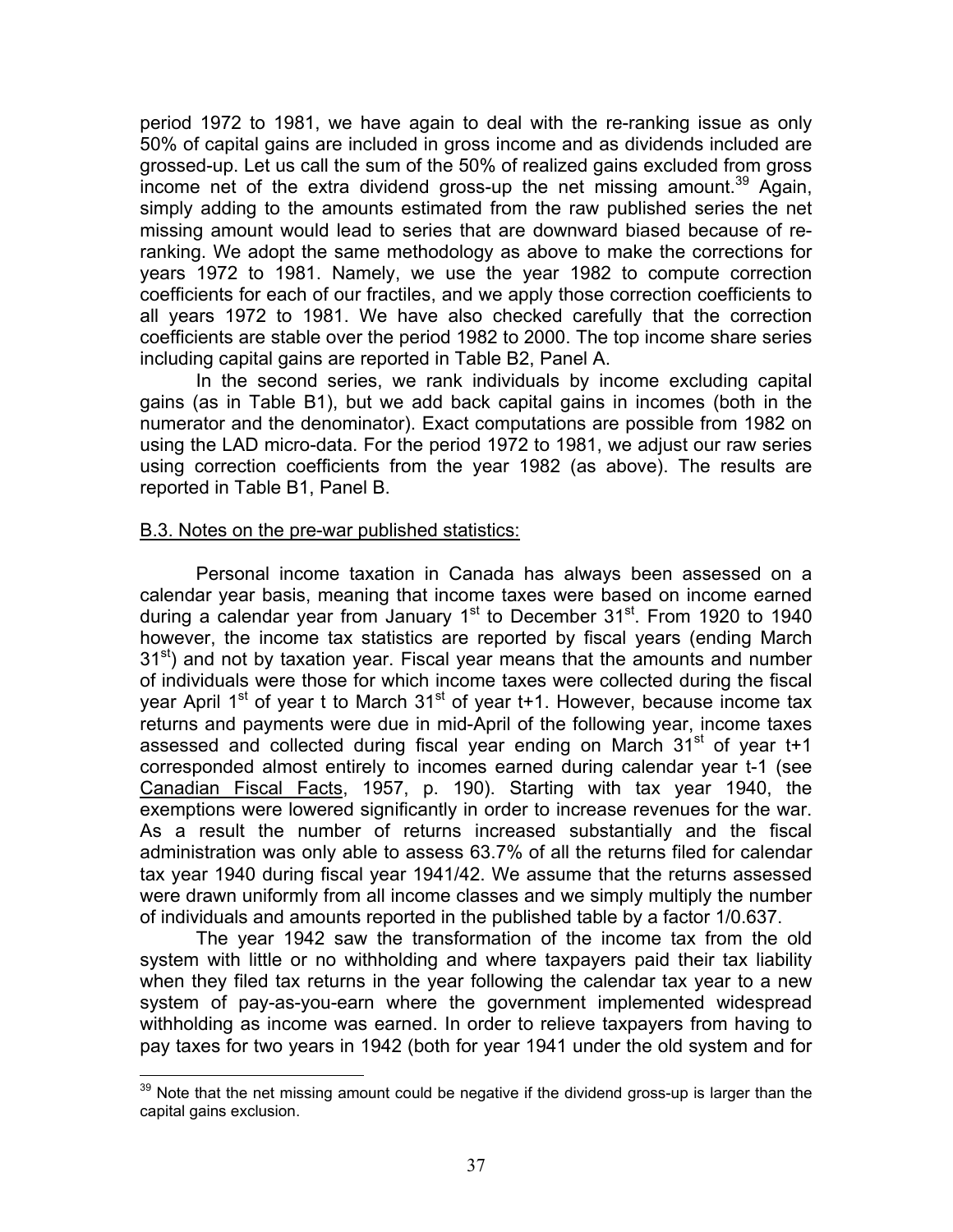year 1942 under the new pay-as-you-earn system), the tax liability for tax year 1942 was reduced by 50% relative to the nominal tax schedule.<sup>40</sup>

# **C. Composition of Top Incomes**

# C1. Occupation Data from 1920-1945

From 1920 to 1945, the fiscal administration published in The Canada Yearbook tables dividing taxpayers into a number of occupational groups. A taxpayer was assigned to a group by major source of income. For example, those who reported wages and salaries as their major source of income were classified as employees. We report in Table C1 the fraction of tax returns in each category as well as the fraction of the adult population filing tax returns for each year between 1920 and 1941. After 1941, the number of tax filers increased significantly and thus the figures cannot be compared with the pre-war years.

For tax year 1942, the fiscal administration first published occupation statistics by income brackets (Taxation Statistics, 1947, pp. 108-110). Using the income thresholds from our raw Pareto interpolations, we can estimate the fraction of taxpayers in each occupation for our top income groups. We have grouped occupations into three categories. The Employees category is defined as employees and armed forces. The Entrepreneurs category is defined as Agrarians, Professionals, Salesmen, and Business Proprietors. The Rentiers category is defined as Financial and Estates. The All Others category is excluded. The results are reported in Table C2.

### C2. Composition Data from 1946-2000

We have constructed income composition series for each of our top groups (Tables C3 and C4) for the post World War II period when tables reporting the composition of income, by income brackets, started to be published. The composition series reported in Table C3 indicate for each upper income group the fraction of total income (excluding capital gains) that comes from the various types of income (excluding capital gains). We consider 6 types of income: wage income; professional income; business income; dividends; interest income; and other investment income. Wage income includes wages and salaries, commissions from employment, as well as pensions. Wage income also includes profits from exercised stock options (which are reported as employment income on Canadian tax returns). Professional income includes self-employment income from professions such as doctors, lawyers, etc. Business income includes income from sole proprietorships, partnership income, and farm income. Dividends include only dividends distributed by Canadian corporations (and not dividends distributed by foreign companies to individuals in Canada). Interest includes interest income from banks, mortgages, and annuity income. Other

 $\overline{a}$  $40$  Higher incomes did not benefit fully from the 50% abatement as tax liabilities above a certain high threshold were to be paid at the time of death of the taxpayer. This deferral rule still made the tax burden for year 1942 much lower than the nominal rates.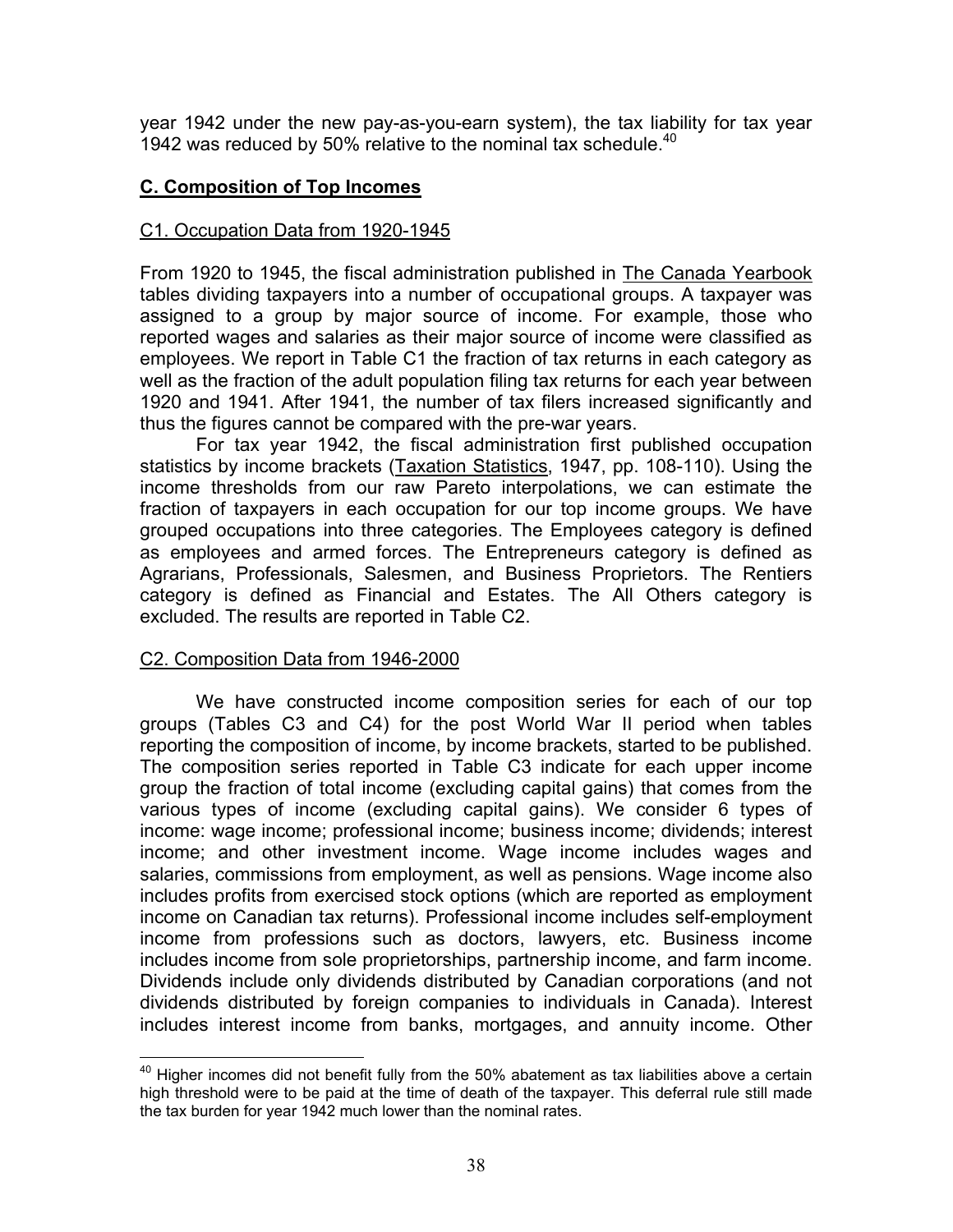investment income includes rents, fiduciary income, investment income from foreign sources, as well as a number of smaller items. We have excluded from these composition series a number of minor income categories such as alimony, taxable social security benefits, taxable unemployment insurance benefits, etc. Taken all together, these minor categories never make more than 2% of the total income of the top decile (they usually make less than 1%), and even less at the level of the top percentile, and excluding them simplifies the reading of our composition series (these minor income categories were taken into account when computing top income levels and top income shares in total income). $41$  For the period after 1982, the composition series were computed directly from the LAD microfiles. For the 1946 to 1981 period, the composition series were estimated from the published tables in **Taxation Statistics** indicating for each income bracket not only the number of taxpayers and the total amount of their total income but also the separate amounts for each type of income, as well as the deductions, and tax liability. The composition of income within each group was estimated from these tables using a simple linear interpolation method. Such a method is less satisfactory than the Pareto interpolation method used to estimate top income levels (no obvious law seems to fit composition patterns in a stable way), but microfiles show that the resulting estimates are still relatively precise: estimation errors are always less than 2 percentage points, and they are usually much smaller (thanks to the fact that published tables are usually based on a very large number of income brackets).

The composition series reported in Table C4 indicate for each income group the fraction of total income (including capital gains) that takes the form of capital gains for the period 1972-2000. The concept of capital gains used to compute these series is again "full capital gains", i.e. total pre-exclusion capital gains. We provide two sets of estimates in Table C4 corresponding to the two ways we treated capital gains to compute top income shares (see Panel A and B in Table B2). In the left panel, we report the fraction of capital gains for incomes ranked excluding capital gains (as in Panel B of Table B2). In the right panel, we report the fraction of capital gains for incomes ranked including full capital gains (as in Panel A of Table B2). For the period starting in 1982, these series were computed using the LAD microfiles. For the period 1972 to 1981, a direct linear extrapolation from published tables yields capital gains shares series for groups of income (including the post-exclusion amount of capital gains), and one needs to correct these raw estimates in order to take re-ranking into account (see Section B above). That is, capital gains shares are smaller for groups ranked by income excluding capital gains than for groups ranked by income including postexclusion capital gains (as in the published tables), and capital gains shares are smaller for groups ranked by income including post-exclusion capital gains than for groups ranked by income including pre-exclusion capital gains. Microfiles

 $\overline{a}$  $41$  The fact that these minor income categories almost do not matter for top incomes implies that changes in tax law regarding those items (e.g. changes in the definition of family allowances or unemployment benefits) have negligible consequences for our income levels and shares series.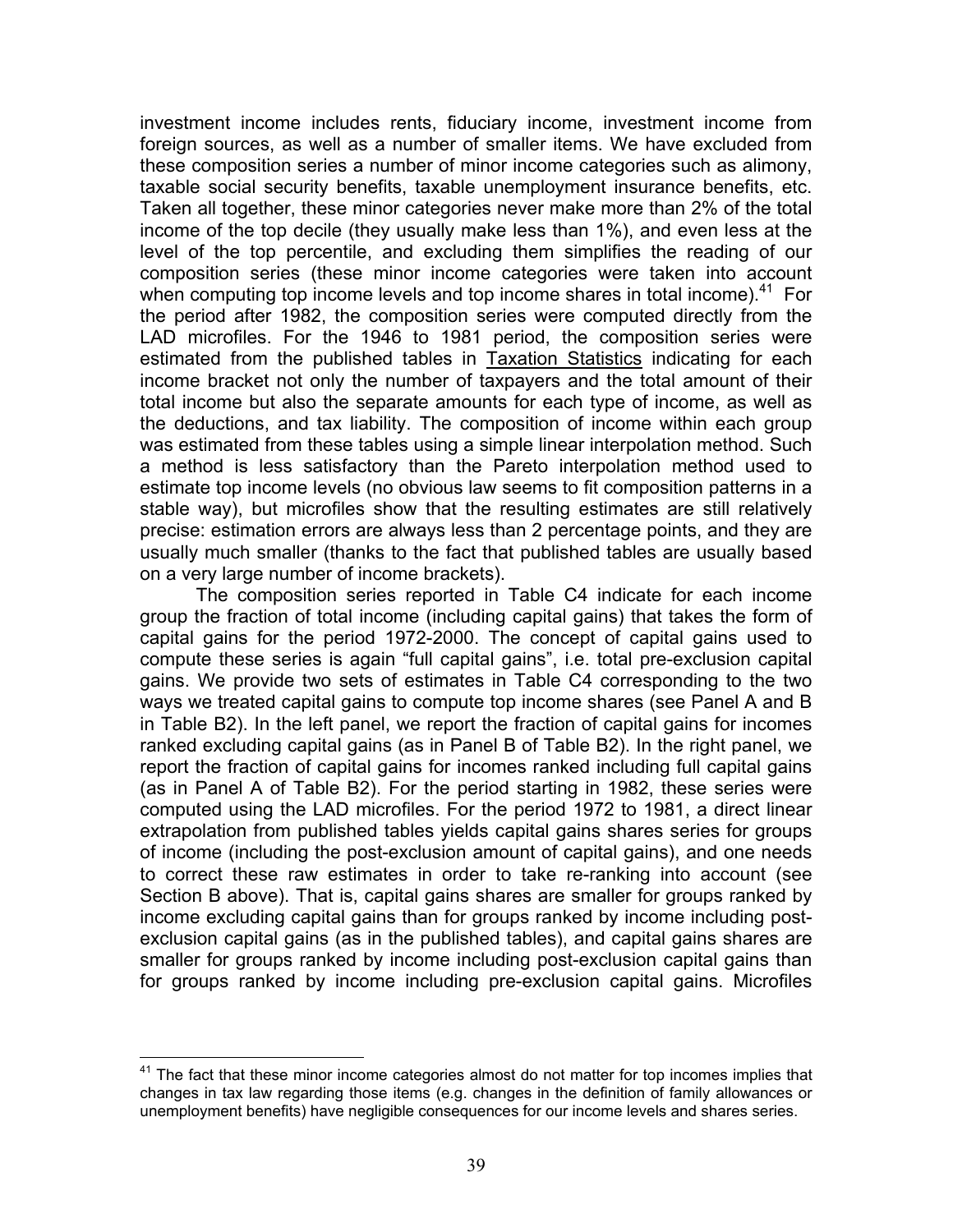allowed us to compute the magnitudes of these correction coefficients.<sup>42</sup> The capital gains shares series reported in Table C4 demonstrate that re-ranking is substantial at the very top. For example, in 2000, 26.6% of total income reported by the fractile P99.99-100 of the distribution of income including capital gains takes the form of capital gains, but the capital gains share falls to 6.7% when one looks at the fractile P99.99-100 of the distribution of income excluding capital gains.

# **D. Wages and Salaries Series**

Top wage shares are estimated by Pareto interpolation from the LAD distribution tables from 1982 to 2000 and from Taxation Statistics published tables from 1972 to 1981. The total wage denominator is taken as equal to total employment reported on tax returns. Employment income on tax returns includes wages and salaries, commissions from employment, and other employment income. Wages and salaries include taxable allowances and benefits, bonuses and directors' fees as well as the value of stock-option exercises. Total employment income on tax returns is always very close to 95% of wages and salaries (excluding supplementary labor income) from National Accounts with very little fluctuation over the period 1972-2000. The total number of wage earners is also estimated from LAD (1982 to 2000) and Taxation Statistics (1972 to 1981) as the number of returns with positive wages and salaries. This statistic fluctuates around 100% of the National Accounts estimate of the number of fulltime plus part-time employees with no trend over the period (the ratio is always between 98% and 102%). Total employment income and the total number of tax returns with positive wages and salaries are reported from 1972 to 2000 in Table D<sub>1</sub>

We estimate two series of top wage income shares. The first series, reported in Panel A of Table D2, are estimated at the individual level (as is our income series). The second series, reported in Panel B, are wage income shares estimated at the family level whereby we add employment income of married couples. In that case, the total number of units (relative to which the upper groups are defined) is the total number of families with positive wage income in the LAD microfiles. The family series are limited to the period 1982 to 2000 when the LAD micro-data are available (as there is no information on earnings by couples in the published statistics). We use the same type of Pareto interpolation methods described in Appendix Section B to estimate these top wage shares from distribution tables by size of employment income obtained from the LAD microfiles beginning in 1982.

Using the composition tables published in Taxation Statistics from 1972 to 1981, we are able to extend our individual wage shares series back to 1972. Starting in 1972, the composition tables by brackets of total income give not only the amounts of wages and salaries reported but also the number of tax returns

<sup>1</sup>  $42$  The correction formulas for capital gains shares that we inferred from microfiles are more complex than those applied to correct income levels, and they are available upon request.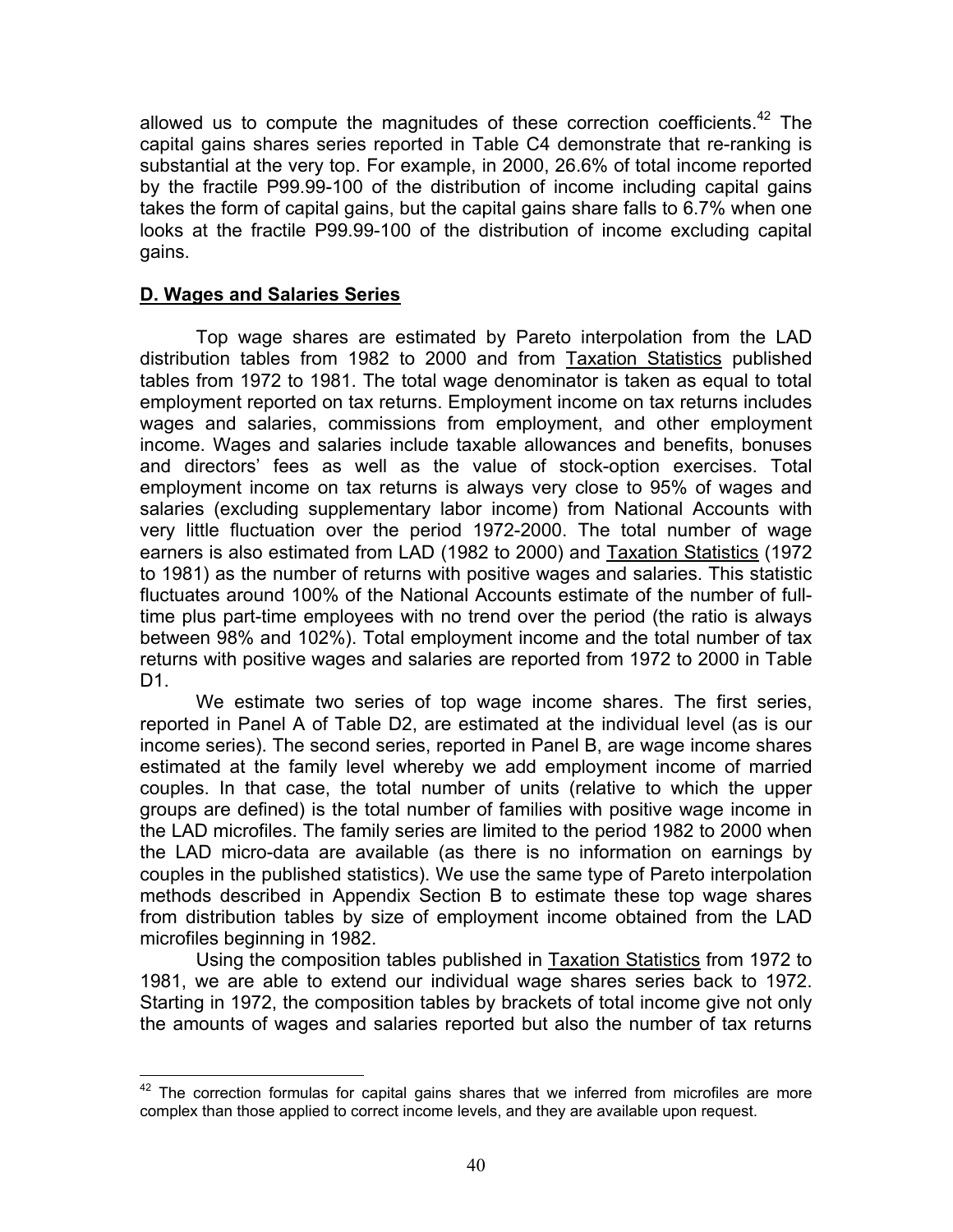with positive wages and salaries. We use this information to obtain a preliminary distribution of wage income as follows.

Average wage income for wage earners and average gross income for each gross income bracket are computed. We then assume that each gross income bracket corresponds to a wage income bracket with thresholds equal to the actual gross income thresholds multiplied by the ratio of average wage income to average gross income in that bracket. In order to generate brackets fitting together, the final thresholds are taken as equal to the average of the corresponding top and bottom thresholds of two adjacent brackets. We therefore obtain a set of wage bracket thresholds where the number of returns and the wage amount reported for each bracket is the same as in the original composition table. This new distribution by size of wages is not perfectly accurate because ranking in terms of gross income is not identical to ranking in terms of wages. From this constructed wage income distribution, we compute average income levels and shares for each of our top income groups. The levels and shares are underestimated using this method because ranking in terms of total income is not identical to ranking in terms of wages and salaries.

This method is therefore reliable only if wage income is a substantial fraction of income bracket by bracket. This is true below the top percentile but not for the top wage income groups. However, using years 1982 to 2000 where both the microfiles and the published composition tables are available, we can estimate by how much levels and shares estimated from published tables for each top income group should be adjusted to match estimates from the microfiles. Fortunately, these multiplier factors are extremely stable from 1982 to 2000 (the maximum variation between multipliers is always less than 10%). Therefore, we can use the multipliers from year 1982 to adjust the levels and shares for years 1972 to 1981.<sup>43</sup>

We repeat these computations for all provinces excluding Quebec and for francophones in Quebec separately for years 1982 to 2000. $44$  Each tax return identifies the province of residence, and francophones and anglophones within Quebec are identified according to the language of their tax returns. For these series, the total number of individuals is defined as the number of individuals in the LAD microfiles in that particular group with positive wages and salaries, and the total amount of employment income is defined as total employment income reported on tax returns for that particular group. Canadians are free to choose to file their tax returns in either English or French. Quebec is the only province with a strong majority of francophones. Quebec residents filing tax returns in French are almost certainly francophones. It might be the case, however, that some Quebec francophones may file tax returns in English. However, our conclusions on the differential trends for Quebec francophones and the rest of Canada

 $\overline{a}$ 

 $^{43}$  Shares and levels are blown up by around 5% for groups P90-95 and P95-99, by around 10% for groups P99-99.5 and P99.5-99.9, and by around 20% for groups P99.9-99.99 and P99.99- 100.

<sup>&</sup>lt;sup>44</sup> Published tables in **Taxation** Statistics do not allow the estimation of these series for years when the LAD microfiles are not available.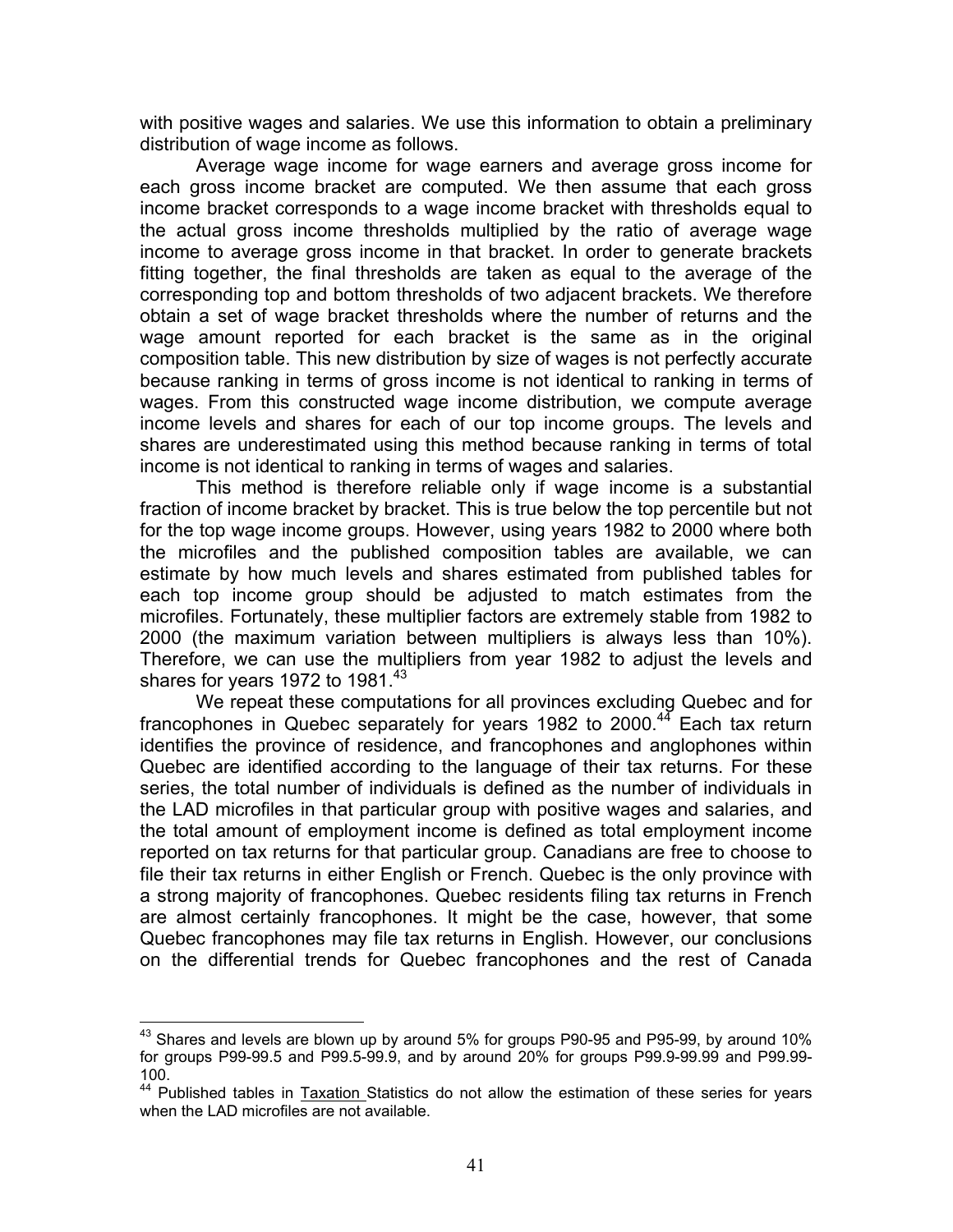remain valid as long as the share of top earner francophones who file tax returns in French does not decline over time.

Data on stock options exercised for the period 1995-2000 have been provided by the Statistics Division of Canada Customs and Revenue Agency. The Agency provided us with two set of statistics.

First, wage earners were ranked by full employment income including stock options.The number of individuals, the amount of employment income they reported, as well as the amount of stock option they exercised was calculated for a range of full employment income brackets. From these statistics, we estimated, using the methods described above, the share of stock options in employment income for each of the top groups. Those statistics are reported in Panel A of Table D5 (note that the share of employment income accruing to each of these groups has already been estimated and reported in Table D2).

Second, wage earners were ranked by employment income excluding stock options.The number of individuals, the amount of employment income they reported, as well as the amount of stock options they exercised was calculated for a range of employment income (excluding stock options) brackets. From these statistics, we estimated the shares of employment income (excluding stock options) accruing to each of the top wage groups (ranked by employment income excluding stock options). These statistics are reported on Panel B of Table D5. Keeping the ranking by employment income excluding stock options, we estimated the share of employment income (including stock options) accruing to each of these top groups (ranked by employment income excluding stock options) by adding back the amount of stock options reported both in the numerator for each group and the denominator. Those top wage shares are reported in Panel C of Table D5. Finally, for each of these groups, we estimated the fraction of stock options they reported (computed as the amount of stock options divided by the amount of employment income including stock options). Those statistics are reported in Panel D of Table D5.

### **E. Income Mobility Series**

We have used the longitudinal structure of the micro-data available for the period 1982-2000 to analyze mobility of high incomes.

 First, we have estimated top income shares based on three and five consecutive years of income instead of just one year of income as we did previously. To compute such top income shares, we have ranked individuals according to the sum of real market incomes over the corresponding years (missing individuals in one or more years are counted as zero income). The total number of adults is taken as the average over the corresponding years (from Table A). The total income for the denominator is taken as the sum of total real incomes (from Table A). Table E, Panel A reports those top income shares results.

 Second, we have computed direct measures of mobility for high income groups. We report in Panel B of Table E, the probability of an individual in a top income group in year t remaining in this top income group one, two, and three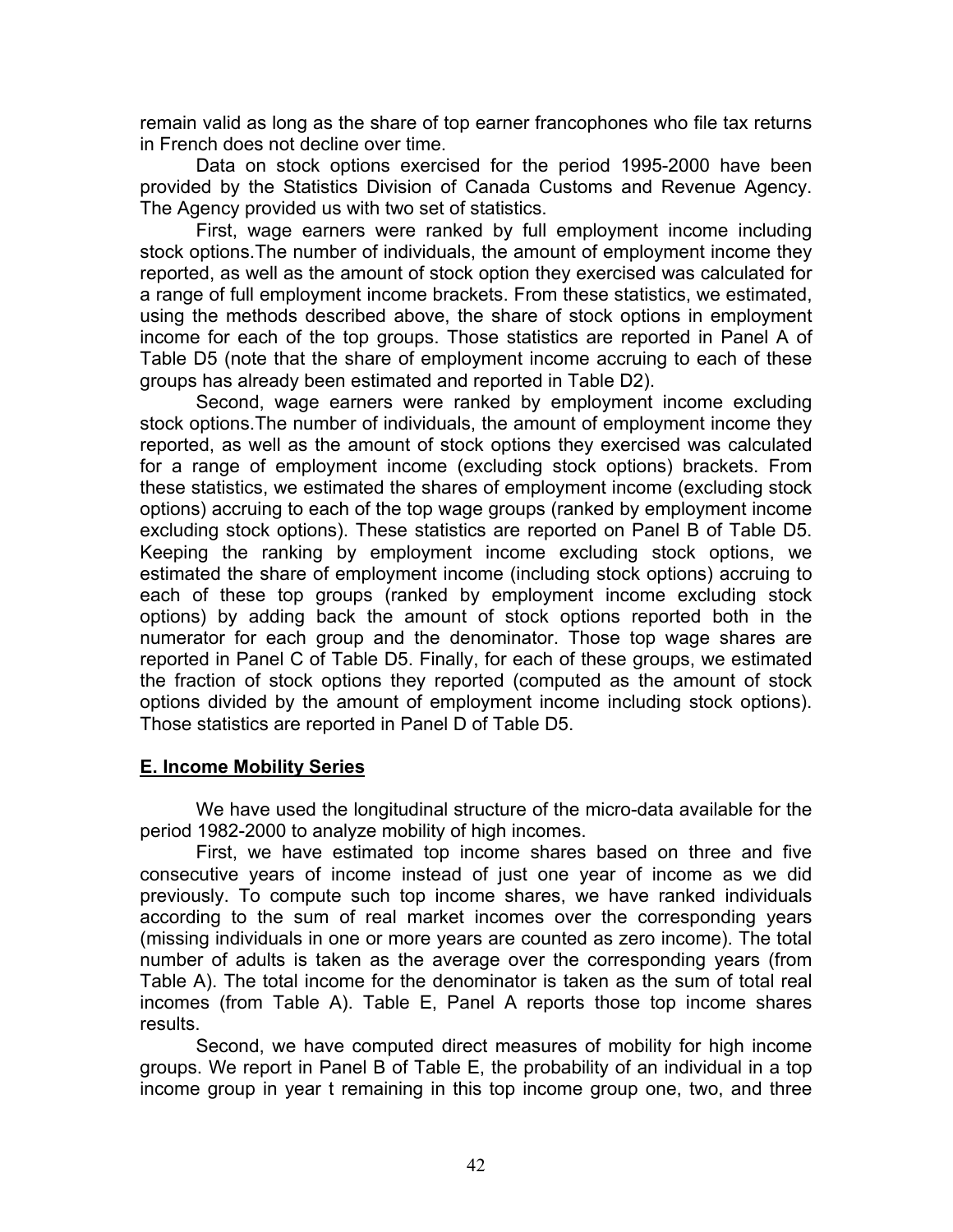years later. This probability is estimated unconditional of whether the individual files an income tax return in the later year. Complete matrices of mobility across those top income groups are available from the authors upon request.

# **F. Estimating Marginal Tax Rates and Average Tax Rates, 1920-2000**

The Canadian income tax structure has gone through many reforms over the course of the century. Perry (1955, 1989) provides a comprehensive description of the development and evolution of taxation in Canada during the pre-war and post-war periods respectively.

 Marginal tax rates reported in Table F1 have been computed as follows. We consider each of the raw income thresholds P90, P95, etc. estimated from the interpolation methods described in Appendix Section B. We then assume that the taxpayer at each of these income thresholds is a married taxpayer (who can claim the married exemption level) with two dependents (for example a married couple with two children under 18). We therefore subtract from raw income the married exemption and two dependent exemptions. We also subtract the average level of deductions claimed on top of marital and personal exemptions at the corresponding percentiles to obtain net taxable income.<sup>45</sup> Tax liability is then obtained from taxable income from a standard tax schedule with increasing marginal tax rates by income brackets, from which the marginal tax rate for any taxable income level can be easily obtained. The marginal tax rate we report includes all surtaxes, as well as the provincial tax rate (see below).

For some years, surtaxes apply only to some forms of income such as investment income. Similarly, dividends from Canadian corporations often face a lower marginal tax rate. In those cases, we have assumed that the marginal dollar earned by the taxpayer has the same composition as total income for the average taxpayer in that percentile.<sup>46</sup> For the period 1949 to 1971, we have taken into account the dividend credit to reduce the marginal tax rate according to the share of dividend income accruing at each percentile. Starting in 1972, in addition to the dividend tax credit, dividends were grossed-up before being included in income. As a result, for high income earners in a high tax bracket, the net marginal tax on received dividends was very close to the marginal tax on ordinary income and therefore we assume that dividends are taxed as normal income when computing our marginal tax rates.

Before 1942, some provinces and municipalities levied personal income taxes. The two biggest provinces, Ontario and Quebec, did not introduce

 $\overline{a}$ 

 $45$  For years 1920 to 1928, no additional deductions were allowed. For 1929 to 1945, we have assumed that deductions amounted to 2% of gross income at all percentiles (which is true on average for year 1946, the first year these details are available). From 1946 to 2000, the level of deductions increases slightly over time and we have made approximate computations for each year and percentile threshold using the available tables from Taxation Statistics.<br><sup>46</sup> For example, if the taxpayer in percentile P99.9 reports on average 30% investment income,

and 70% labor income, and the marginal tax rate for investment and labor income are t1 and t2 respectively, we estimate the marginal tax rate as t=0.3\*t1+0.7\*t2.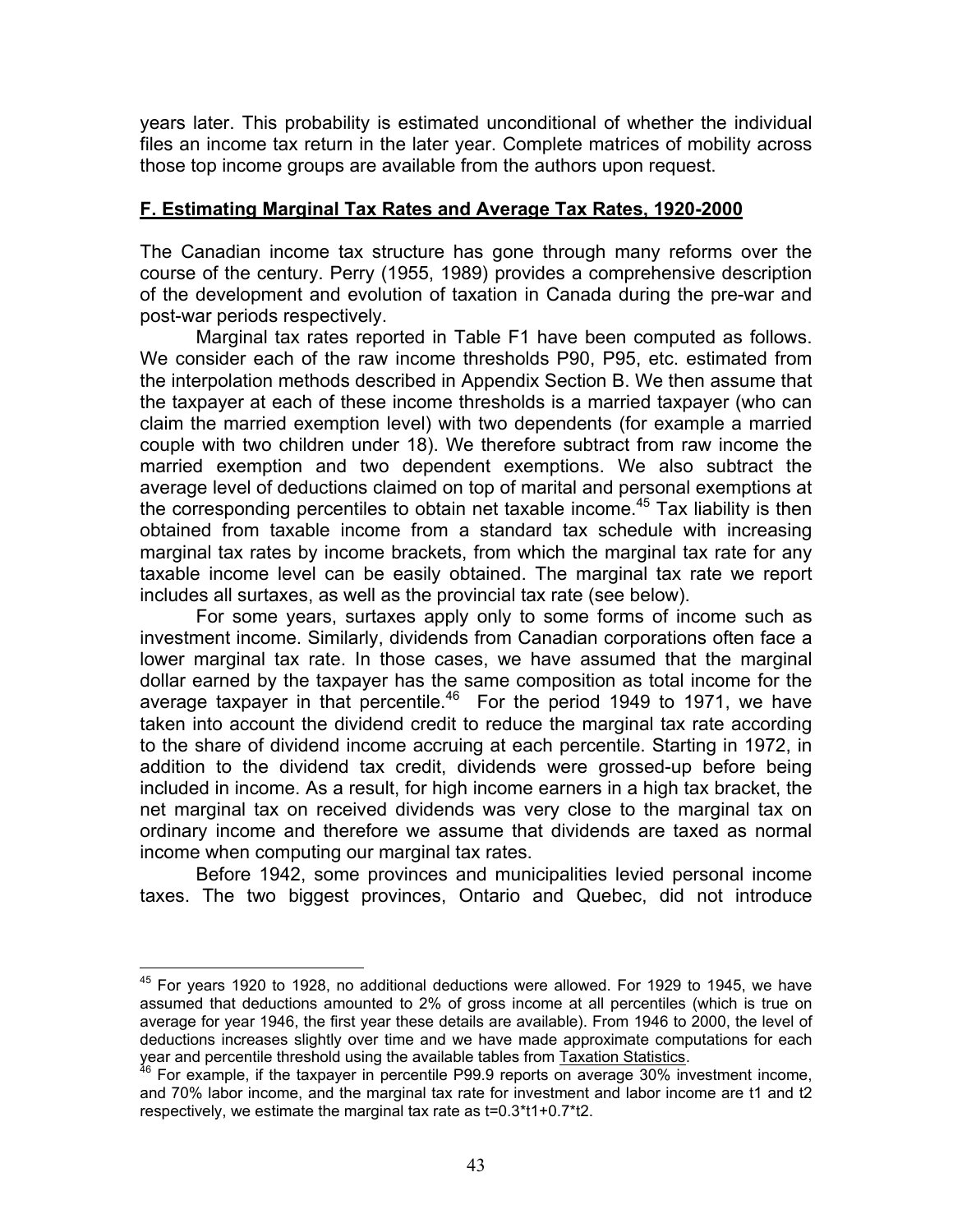provincial income taxes before 1935 and 1941 respectively.<sup>47</sup> Therefore, we do not try to add these provincial taxes in our computations of marginal tax rates and tax liability in the pre-war period. During World War II, the provinces agreed to stop raising income taxes and let the federal government collect all income taxes. After World War II and up to 1961, all provinces (except Quebec) worked on a tax rental agreement whereby the federal government would collect all income taxes and redistribute part of income tax collections to each province. Therefore before 1962, the federal income tax liability includes both federal and provincial income taxes. Starting in 1962 and up to 1971, tax collection agreements were passed whereby the federal government granted abatements from federal income taxes and provinces would receive in provincial taxes amounts equal to the abatement from federal income taxes. Therefore for years before 1972, we simply use the federal income tax structure to compute marginal tax rates, as well as tax liabilities reported in Taxation Statistics.

Starting in 1972, the nominal federal tax rate was lowered but each province defined a given percentage that the federal tax administration would collect on behalf of the province on top of the nominal federal income tax. In Table F1, we have used the case of Ontario (the largest province containing more than half of the highest incomes in Canada) to compute marginal tax rates. Over the years, the Ontario provincial tax has changed many times and special provincial surtaxes have been introduced as well that have in part offset the decline in progressivity of the federal tax system. All these surtaxes have been included in the estimation of marginal tax rates reported in Table F1. Marginal tax rates for other provinces have followed a very similar time pattern as rates for Ontario. Quebec in particular has almost always had marginal rates slightly higher than Ontario (by 2 to 4 percentage points in general).

Average tax rates have been computed as the sum of federal and provincial tax liability (after surtaxes and net of all credits) paid by each group divided by total gross income (including only the taxable portion of capital gains for the 1972 to 2000 period) reported by each group. We have decided to include the taxable portions of capital gains in the income denominator so that our average tax rate measures reflect the average tax on ordinary income. For years 1982 to 2000, we have used the LAD microfiles to do these computations. In the period 1920 to 1981, we have used the distribution tables, which always report the amount of taxes paid by income brackets. Average tax rates are reported in Table F2 and depicted in Figures A2 and A3 for various top income groups.

We have estimated the (income weighted) marginal tax rate for the top 1% and top 0.1% groups in Canada for the regression analysis of Table 2 and the graphical analysis in Figure 14 as follows. The top 0.1% marginal tax rate is estimated as:

[Share P99.9-99.99 \* MTR 99.95 + Share P99.99-100 \* (MTR 99.99+MTR99.999)/2)] / (Share P99.9-99.99 + Share P99.99-100)

 $\overline{a}$ Some large cities in these provinces had modest income taxes since the beginning of the century or even before.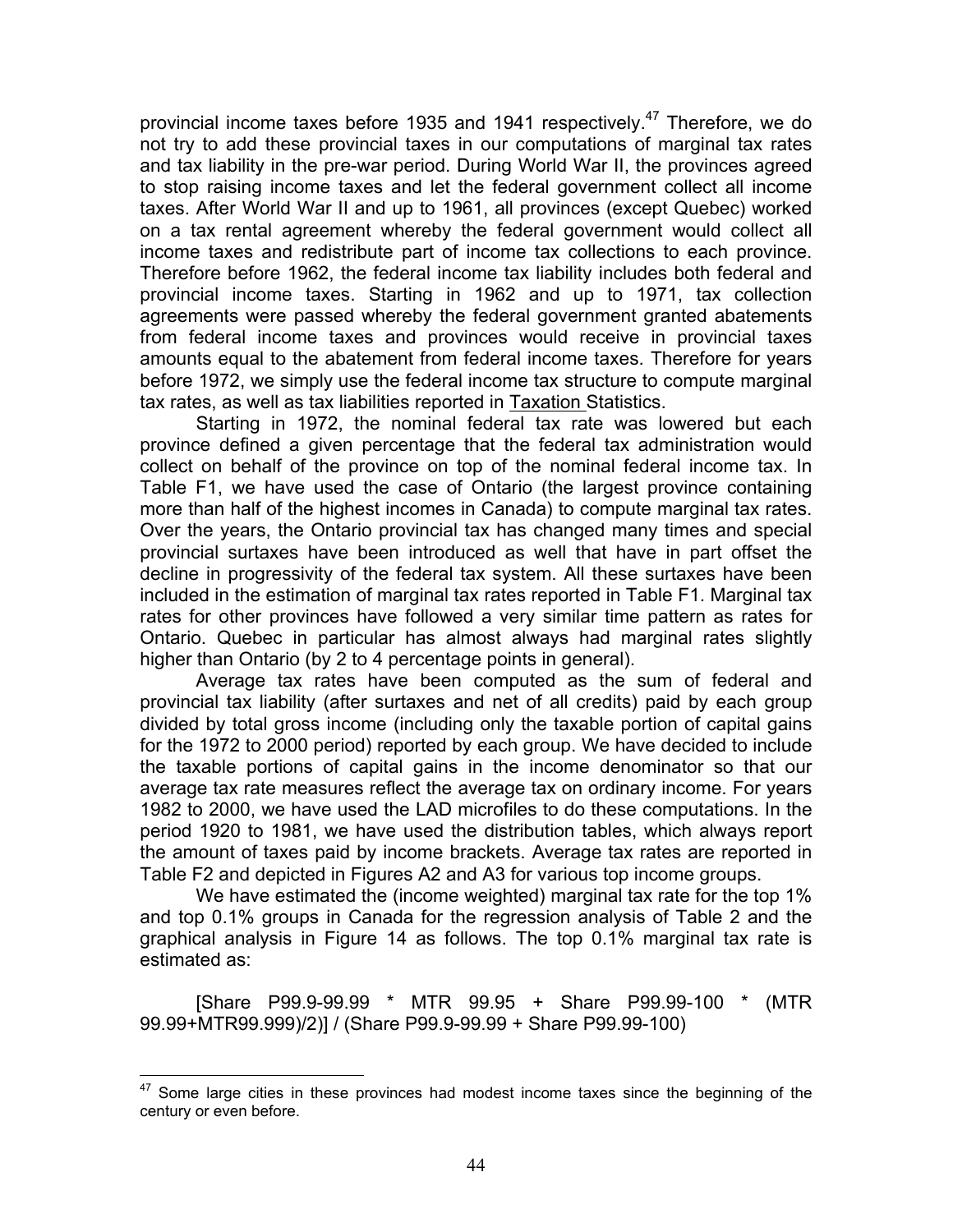where Share P99.9-99.99 denotes the income share of group P99.9-99.99 from Table B1 and MTR 99.95 denotes the marginal tax rate at percentile 99.95 from Table F1, etc.

Similarly, the top 1% marginal tax rate is estimated as

(Share P99-99.9 \* MTR 99.5 + Share P99.9-100 \* MTR Top 0.1%) / ( Share P99- 99.9 + Share P99.9-100)

where Share P99-99.9 is the income share of P99-99.5 plus P99.5-99.9 from Table B1 and MTR Top 0.1% is the marginal tax rate for the top 0.1% group estimated above.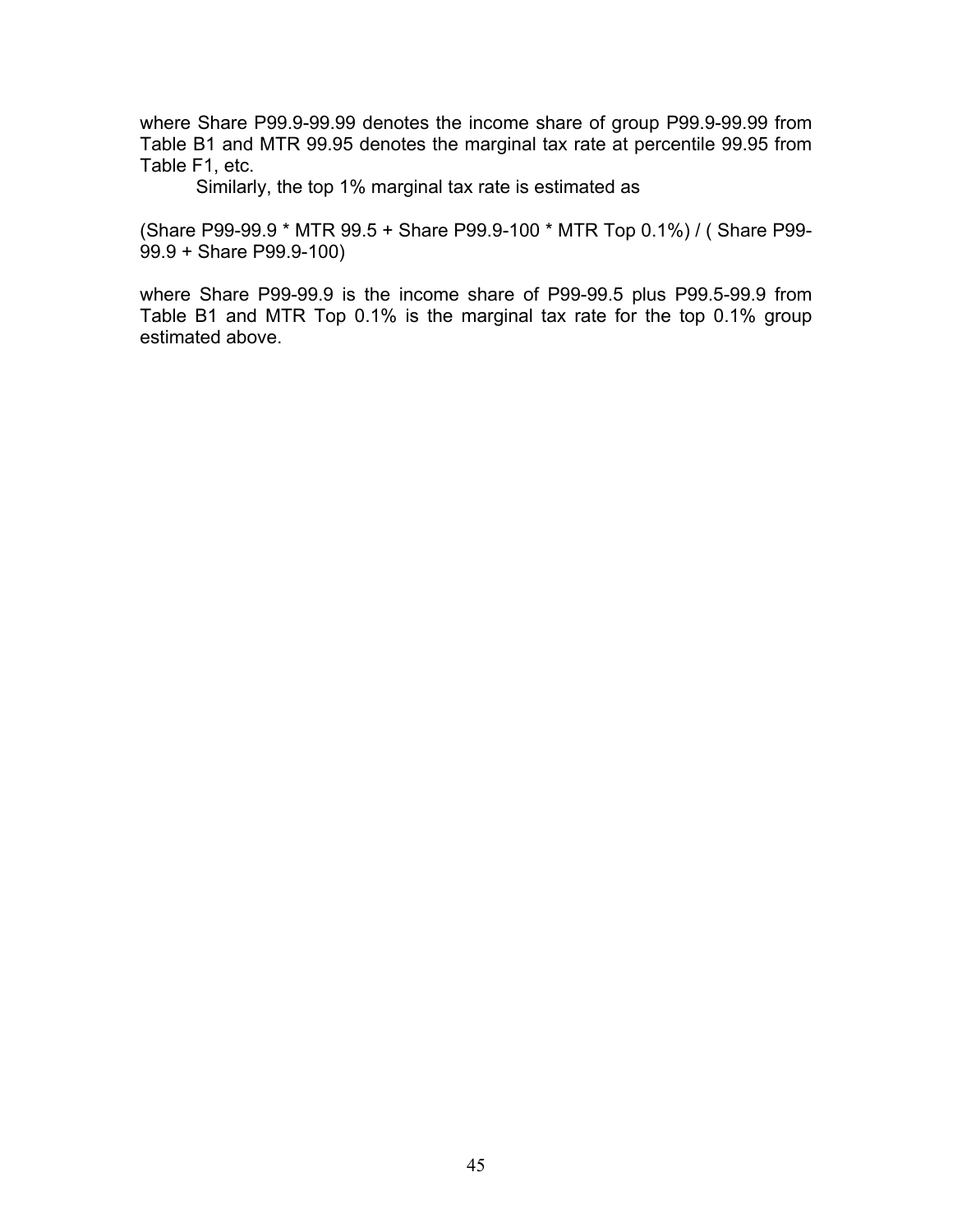# **References**

Acemoglu, Daron (2002) "Technical Change, Inequality, and the Labor Market," Journal of Economic Literature, 40, 7-72.

Atkinson, Anthony B. (this volume) "Top Incomes in the United Kingdom over the Twentieth Century".

Atkinson, Anthony B. (this volume), "Measuring Top Incomes: Methodological Issues''.

Baker, Michael and Gary Solon (2003), "Earnings Dynamics and Inequality among Canadian Men, 1976-1992: Evidence from Longitudinal Income Tax Records", Journal of Labor Economics, 21, 267-288.

Beach, Charles, Ross Finnie and David Gray (2003), "Earnings Variability and Earnings Instability of Women and Men in Canada", Canadian Public Policy 29 (supplement), S41-S63.

Blackburn, McKinley L. and David E. Bloom (1993), "The Distribution of Family Income: Measuring and Explaining Changes in the 1980s for Canada and the United States", in D. Card and R. Freeman (eds.) Small Differences that Matter, The University of Chicago Press: Chicago.

Bowlus, Audra and Jean-Marc Robin (2004), "Twenty Years of Rising Inequality in U.S. Lifetime Labor Income Values", Review of Economic Studies, 71, 709- 742.

Buchinsky, Moshe and Jennifer Hunt (1999), "Wage Mobility in the United States," Review of Economics and Statistics, 81 (3), 351-368.

Canada, Department of National Revenue, Taxation Division, Incomes Assessed for War Income Tax in Canada, Ottawa, Various Years, 1924-1938.

Canada, Department of National Revenue, Taxation Division, Office Consolidation, (1945) The Wartime Salaries Order, Ottawa, E. Cloutier, printer to the King.

Canada, Canada Customs and Revenue Agency (formerly Revenue Canada, formerly Department of National Revenue), Taxation Division, Taxation Statistics, Queens' Printer, Ottawa, annual publication, 1948 to 2001.

Canada, Department of Trade and Commerce, Dominion Bureau of Statistics, Dominion Income Tax Statistics, Ottawa, 1942-1944.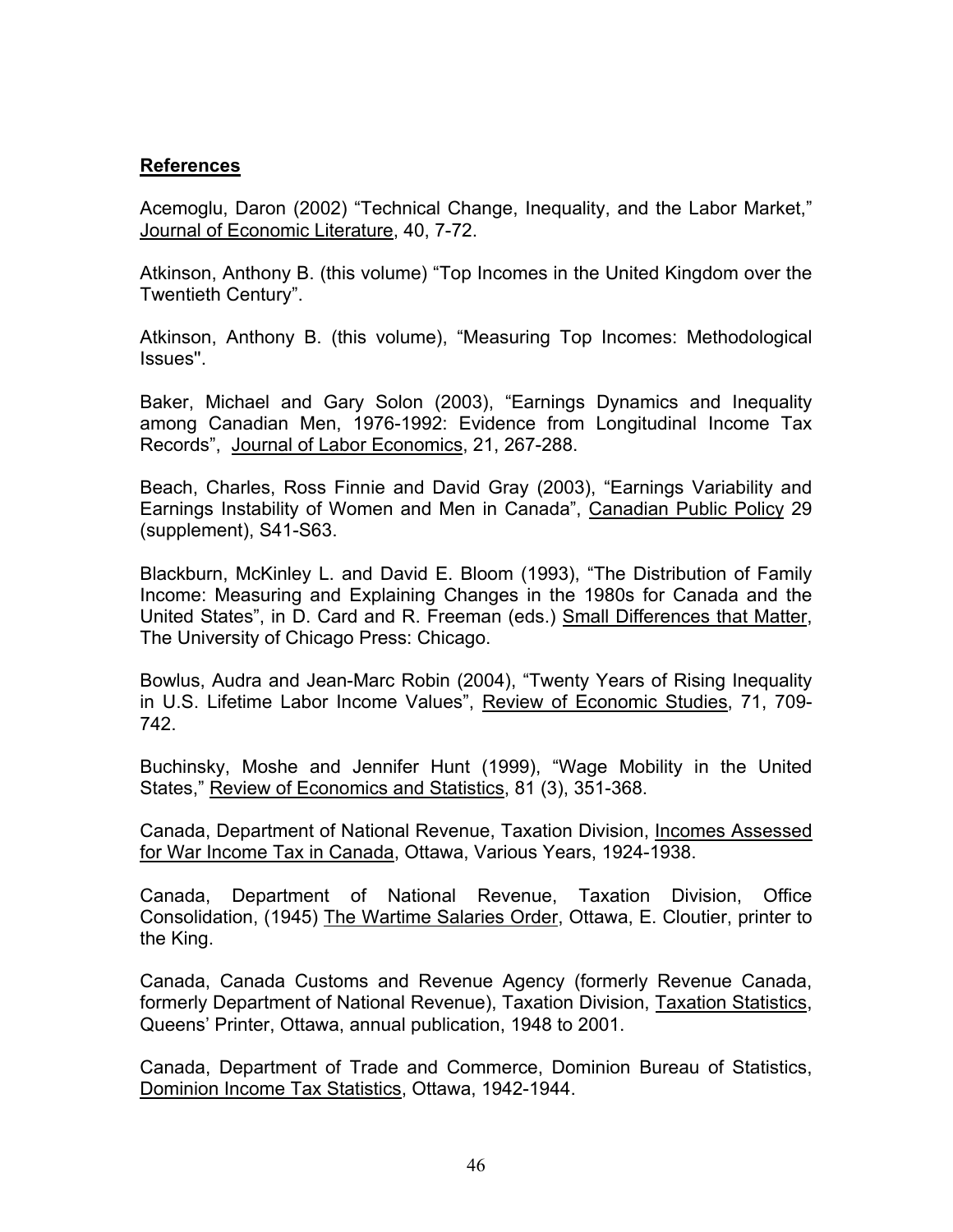Canada, Dominion Bureau of Statistics, The Canada Yearbook, Ottawa, annual publication, 1905-1948.

Canadian Tax Foundation (1957), Canadian Fiscal Facts, Canadian Tax Foundation.

CANSIM (2003), Canadian Socio-economic Information Matrix, Statistics Canada: Ottawa.

Feenberg, Daniel and James Poterba (1993), "Income Inequality and the Incomes of Very High Income Taxpayers: Evidence from Tax Returns", Tax Policy and the Economy ed. James Poterba, MIT Press: Cambridge, 7, 145-177.

Finnie, Ross (forthcoming)."Who Moves? - A Panel Logit Model Analysis of Inter-Provincial Migration In Canada", Applied Economics.

Finnie, Ross (2001). "The Brain Drain: Myth and Reality - What It Is and What Should be Done", Choices, 7 (6) 3-29, Institute for Research on Public Policy, **Montreal** 

Finnie, Ross (2002, cited by permission). "Leaving and Coming Back to Canada: Evidence from Longitudinal Data". manuscript, School of Policy Studies, Queen's University.

Gagné, Robert, Jean-François Nadeau and François Vaillancourt (2000), "Taxpayers' Response to Tax-Rate Changes: A Canadian Panel Study", CIRANO Scientific Series 2000s-59, Université de Montréal.

Goldin, Claudia and Robert Margo (1992), "The Great Compression: The Wage Structure in the United States at Mid-Century", Quarterly Journal of Economics, 107(1), 1-34.

Goldin, Claudia and Lawrence Katz (1999), "The Returns to Skill across the Twentieth Century United States", NBER Working Paper No. 7126.

Goolsbee, Austan (2000). "What Happens When You Tax the Rich? Evidence from Executive Compensation", Journal of Political Economy, 108(2), 352-378.

Gordon, Roger and Joel Slemrod (2000) "Are 'Real' Responses to Taxes Simply Income Shifting Between Corporate and Personal Tax Bases?", in Slemrod, Joel ed. Does Atlas Shrug? The Economic Consequences of Taxing the Rich, **Harvard University Press: Cambridge MA.** 

Gottschalk, Peter (1997), "Inequality, Income Growth and Mobility: The Basic Facts," Journal of Economic Perspectives, 11 (2), 21-40.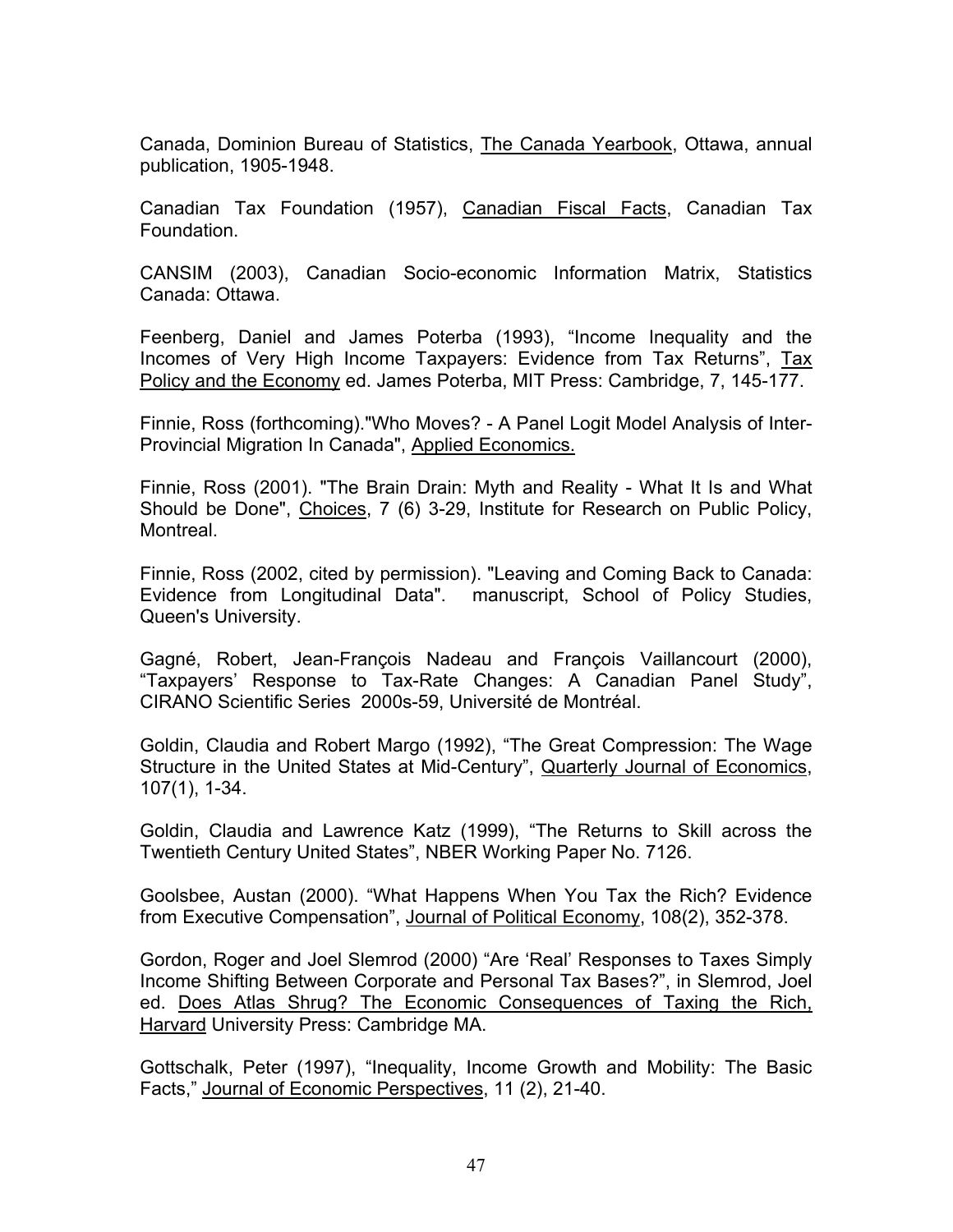Gruber, Jonathan and Emmanuel Saez (2002). "The Elasticity of Taxable Income: Evidence and Implications", Journal of Public Economics, 84, 1-32.

Heisz, Andrew, Andrew Jackson and Garnett Picot (2001), "Distributional Outcomes in Canada in the 1990s" in Keith Banting, Andrew Sharpe and France St-Hilaire (eds.) The Review of Economic Performance and Social Progress ,The Longest Decade: Canada in the 1990s, McGill-Queen's University Press: Montreal.

Iqbal, Mahmood (1999) "Are We Losing Our Minds? Trends, Determinants and the Role of Taxation in Brain Drain to the United States", The Conference Board of Canada, Paper No. 265-99.

Karoly, Lynn A. (1993) "The Trend in Inequality among Families, Individuals, and Workers in the United States: A Twenty-five Year Perspective.", in Sheldon Danziger and Peter Gottschalk, eds. Uneven Tides: Rising Inequality in America, Russell Sage Foundation: New-York, 99-164.

Katz, Lawrence and David Autor (1999). "Changes in the Wage Structure and Earnings Inequality", in Handbook of Labor Economics, eds. Orley Ashenfelter and David Card, North-Holland, Volume 3A.

Klassen, Kenneth, and Amin Mawani (2000). "The Impact of Financial and Tax Reporting Incentives on Option Grants to Canadian CEOs", Contemporary Accounting Research, 17(2), 227-262.

Kuznets, Simon (1953), Shares of Upper Income Groups in Income and Savings, National Bureau of Economic Research: New York.

Kuznets, Simon (1955), "Economic Growth and Economic Inequality", American Economic Review 45(1), 1-28.

McGregor, Gwyneth (1960), "Personal Corporations", Canadian Tax Papers No. 18, Canadian Tax Foundation, Toronto.

Perry, J. Harvey (1955) Taxes, Tariffs, and Subsidies: A History of Canadian Fiscal Development, 2 Volumes, University of Toronto Press: Toronto.

Perry, J. Harvey (1989) A Fiscal History of Canada – The Post War Years, Canadian Tax Foundation, Canadian Tax Paper No. 85.

Piketty, Thomas (this volume), "Income Inequality in France, 1901-1998"

Piketty, Thomas and Emmanuel Saez (this volume), "Income Inequality in the United States, 1913-2002"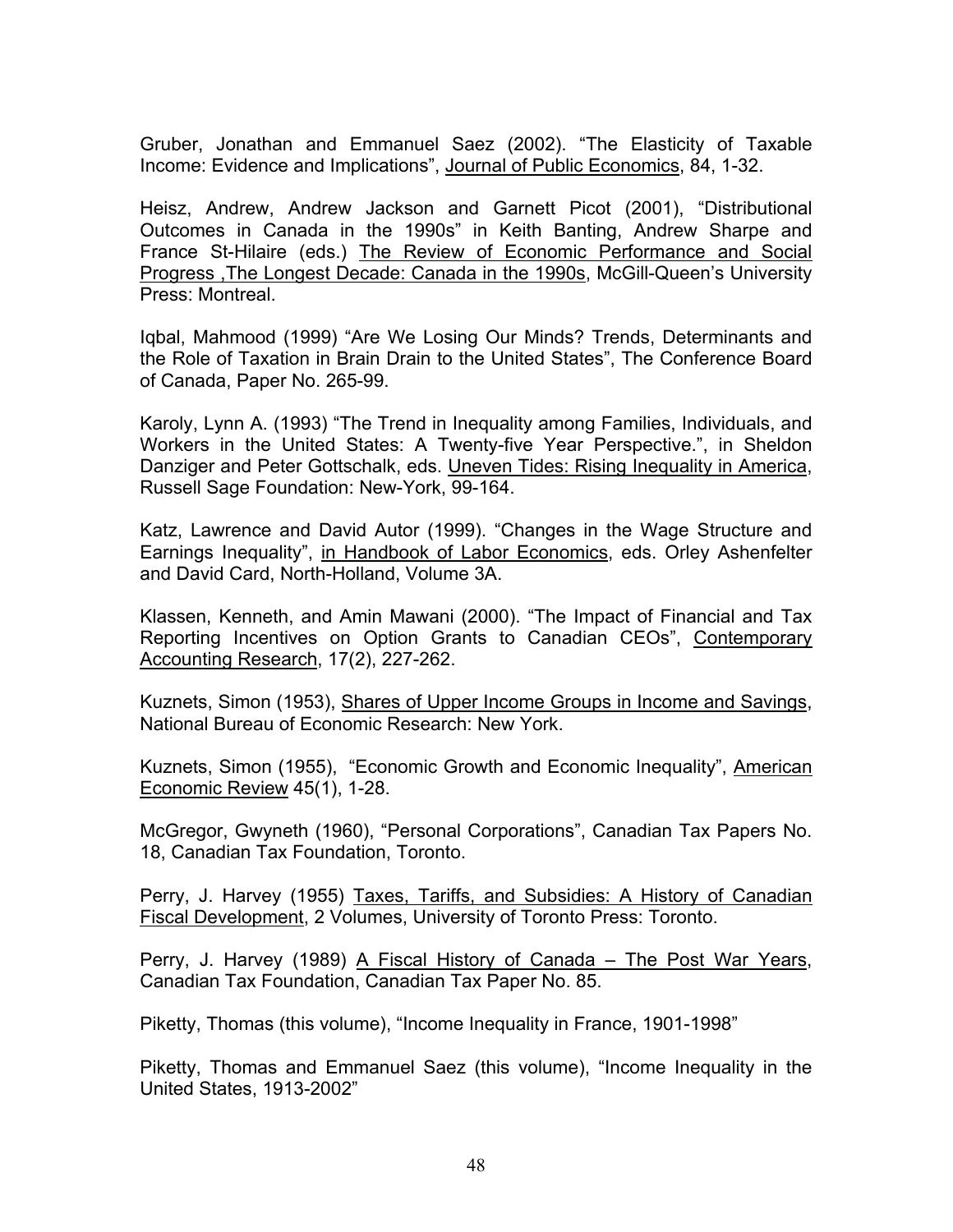Saez, Emmanuel (2004), "Reported Incomes and Marginal Tax Rates, 1960- 2000: Evidence and Policy Implications", in J. Poterba Ed., Tax Policy and the Economy (Cambridge: MIT Press), 18, 113-173.

Sillamaa, Mary-Anne, and Michael R. Veall, (2001), "The Effect of Marginal Tax Rates on Taxable Income: A Panel Study of the 1988 Tax Flattening in Canada", Journal of Public Economics, 80, 341-356.

Urquhart, Malcolm C., and Kenneth A. H. Buckley (1965), Historical Statistics of Canada, Cambridge: Cambridge University Press.

Vaillancourt, François (1985), "Income Distribution and Economic Security in Canada: An Overview" in François Vaillancourt (research coordinator), Income Distribution and Economic Security in Canada, University of Toronto Press: Toronto.

Wolfson, Michael and Brian Murphy (2000), "Income Inequality in North America: Does the 49<sup>th</sup> Parallel Still Matter?", Canadian Economic Observer, August, Statistics Canada.

Zhao, John, Doug Drew and T. Scott Murray (2000), "Brain drain or brain gain: The migration of knowledge workers from and to Canada", Education Quarterly Review 6(3), 8-44, Statistics Canada.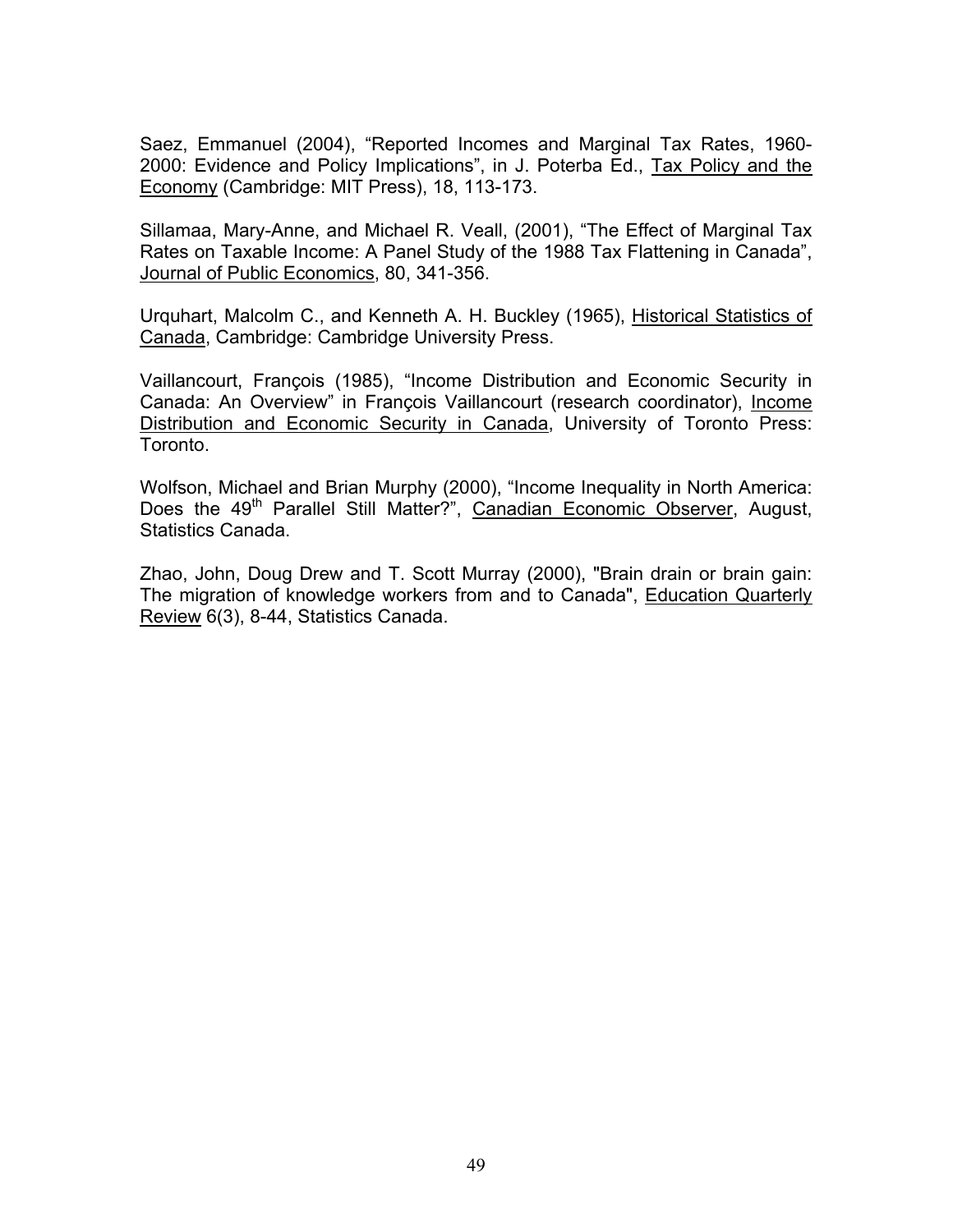| Table 1                                                                    |
|----------------------------------------------------------------------------|
| Thresholds and average incomes in top groups within the top decile in 2000 |

| <b>Thresholds</b> | Income level | <b>Fractiles</b>       | Number of tax<br>units | Average<br><b>Income</b> |
|-------------------|--------------|------------------------|------------------------|--------------------------|
| (1)               | $\bf(2)$     | (3)                    | (4)                    | (5)                      |
|                   |              | <b>Full Population</b> | 22,807,585             | \$24,859                 |
| P90               | \$59,232     | P90-95                 | 1,140,379              | \$66,310                 |
| P95               | \$75,670     | P95-99                 | 912,303                | \$95,982                 |
| P99               | \$145,774    | P99-99.5               | 114,038                | \$171,728                |
| P99.5             | \$210,150    | P99.5-99.9             | 91,230                 | \$303,035                |
| P99.9             | \$530,311    | P99.9-99.99            | 20,527                 | \$923,385                |
| P99.99            | \$2,396,050  | P99.99-100             | 2,281                  | \$4,695,923              |

Notes: Computations based on income tax return statistics (see Appendix Section A).

Income defined as annual gross income excluding capital gains and before individual taxes.

Amounts are expressed in 2000 Canadian dollars. 1 US dollar = 1.5 Canadian dollar.

Source: Table A and Table B3, row 2000.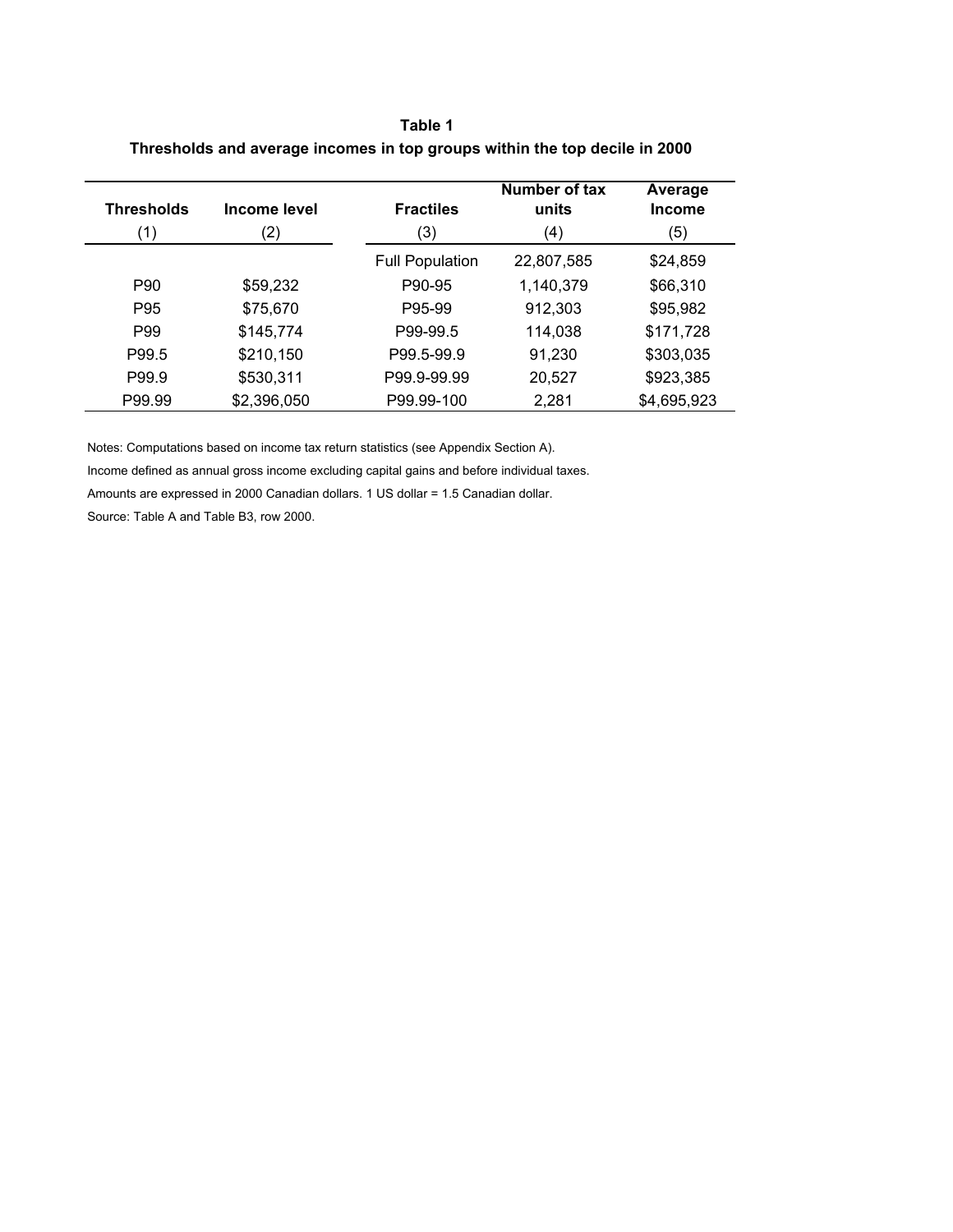| Table 2                                                   |
|-----------------------------------------------------------|
| Marginal Tax and US effects on Canadian Top Income Shares |

|                                         | <b>Top 1%</b>    |                  | Top 0.1%         |                  |
|-----------------------------------------|------------------|------------------|------------------|------------------|
|                                         | No US control    | US control       | No US control    | US control       |
|                                         | (1)              | (2)              | (3)              | (4)              |
| A. Income Shares from 1920 to 2000      |                  |                  |                  |                  |
| Elasticity                              | 0.826<br>(0.126) | 0.476<br>(0.130) | 0.961<br>(0.294) | 0.299<br>(0.168) |
| log(US top income share)                |                  | 0.458<br>(0.093) |                  | 0.610<br>(0.101) |
| Number of Observations                  | 81               | 81               | 81               | 81               |
| B. Wage Income Shares from 1972 to 2000 |                  |                  |                  |                  |
| Elasticity                              | 2.550<br>(0.762) | 0.177<br>(0.345) | 3.023<br>(0.544) | 0.278<br>(0.258) |
| log(US top income share)                |                  | 0.759<br>(0.175) |                  | 0.857<br>(0.059) |
| Number of Observations                  | 29               | 29               | 29               | 29               |

Notes: Estimates obtained by time-series regression of log(Canadian top income share)

on a constant, log (1 - Canadian marginal tax rate). Results are from OLS regressions with standard errors corrected

for heteroskedasticity and autocorrelation using the Newey-West procedure with 8 lags.

In columns 2 and 4, log (US top income share) is added as an additional right-hand side variable.

Appendix Section F describes how the marginal tax rate series are estimated.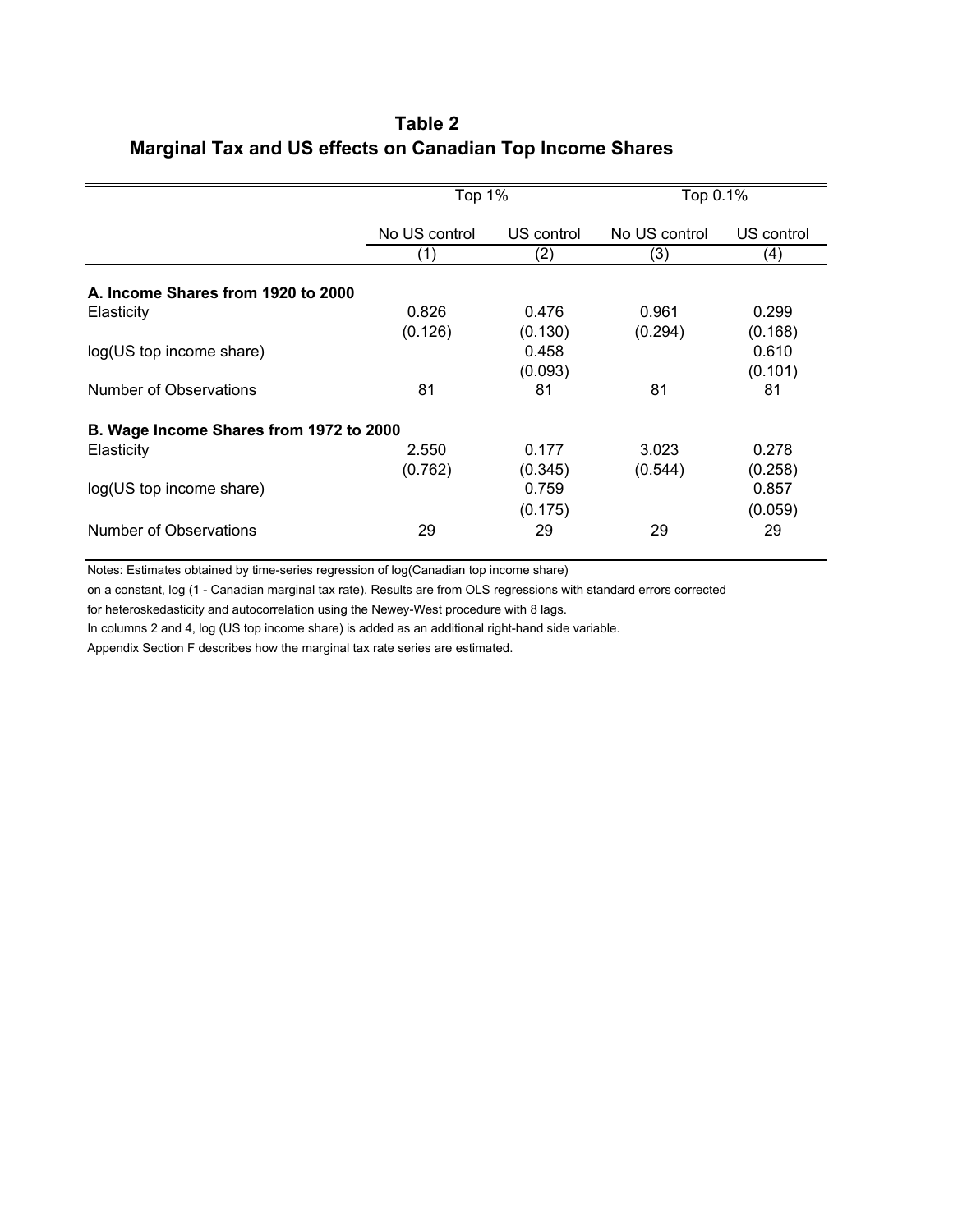| Table A: Reference totals for population, income, and inflation, 1920-2000 |  |  |  |
|----------------------------------------------------------------------------|--|--|--|
|                                                                            |  |  |  |

|              |                  |                         |              | Table A. Reference totals for population, income, and imitation, 1920-2000<br>Income |                  | Inflation        |                |                             |
|--------------|------------------|-------------------------|--------------|--------------------------------------------------------------------------------------|------------------|------------------|----------------|-----------------------------|
|              | (1)              | Adult population<br>(2) | (3)          | (4)                                                                                  | (5)              | (6)              | (7)            | (8)                         |
|              |                  | Population Number of    | (2)/(1)      | Total income Average income                                                          |                  | CPI              |                | Average tax Average capital |
|              |                  | (aged 20+) tax returns  | (%)          | (millions 2000 \$)                                                                   | $(2000$ \$)      | (2000 base)      | per adult      | gain per adult              |
|              | (000s)           | (000s)                  |              |                                                                                      |                  |                  | $(2000$ \$)    | $(2000$ \$)                 |
| 1920         | 4,990            | 290.6                   | 5.8          | 24,852                                                                               | 4,980            | 11.894           | 66             |                             |
| 1921         | 5,072            | 281.2                   | 5.5          | 22,695                                                                               | 4,474            | 10.485           | 55             |                             |
| 1922         | 5,163            | 239.0                   | 4.6          | 25,751                                                                               | 4,987            | 9.604            | 50             |                             |
| 1923         | 5,228            | 225.5                   | 4.3          | 27,705                                                                               | 5,300            | 9.604            | 50             |                             |
| 1924         | 5,321            | 209.5                   | 3.9          | 27,890                                                                               | 5,242            | 9.427            | 49             |                             |
| 1925<br>1926 | 5,426<br>5,528   | 116.0<br>122.0          | 2.1<br>2.2   | 30,384                                                                               | 5,600<br>5,944   | 9.604<br>9.604   | 37<br>40       |                             |
| 1927         | 5,668            | 129.7                   | 2.3          | 32,859<br>35,025                                                                     | 6,179            | 9.515            | 41             |                             |
| 1928         | 5,810            | 142.2                   | 2.4          | 37,612                                                                               | 6,474            | 9.515            | 47             |                             |
| 1929         | 5,947            | 143.6                   | 2.4          | 37,420                                                                               | 6,293            | 9.692            | 47             |                             |
| 1930         | 6,074            | 133.6                   | 2.2          | 35,413                                                                               | 5,831            | 9.604            | 46             |                             |
| 1931         | 6,192            | 167.0                   | 2.7          | 32,504                                                                               | 5,250            | 8.634            | 50             |                             |
| 1932         | 6,317            | 204.0                   | 3.2          | 29,525                                                                               | 4,674            | 7.841            | 58             |                             |
| 1933         | 6,445            | 184.2                   | 2.9          | 28,336                                                                               | 4,397            | 7.489            | 54             |                             |
| 1934         | 6,564            | 199.1                   | 3.0          | 31,210                                                                               | 4,755            | 7.577            | 69             |                             |
| 1935         | 6,681            | 217.0                   | 3.2          | 33,160                                                                               | 4,963            | 7.665            | 69             |                             |
| 1936         | 6,786            | 237.1                   | 3.5          | 34,830                                                                               | 5,132            | 7.753            | 75             |                             |
| 1937         | 6,890            | 264.8                   | 3.8          | 38,194                                                                               | 5,544            | 8.018            | 83             |                             |
| 1938         | 6,999            | 293.1                   | 4.2          | 38,455                                                                               | 5,494            | 8.106            | 75             |                             |
| 1939<br>1940 | 7,114            | 300.4                   | 4.2          | 40,608                                                                               | 5,708            | 8.106            | 95             |                             |
| 1941         | 7,229<br>7,350   | 608.4<br>871.5          | 8.4<br>11.9  | 45,386<br>51,384                                                                     | 6,278<br>6,991   | 8.370<br>8.899   | 259<br>519     |                             |
| 1942         | 7,492            | 1,781                   | 23.8         | 62,802                                                                               | 8,383            | 9.251            | 591            |                             |
| 1943         | 7,614            | 2,163                   | 28.4         | 67,268                                                                               | 8,835            | 9.427            | 1,186          |                             |
| 1944         | 7,730            | 2,254                   | 29.2         | 73,222                                                                               | 9,473            | 9.515            | 1,138          |                             |
| 1945         | 7,822            | 2,254                   | 28.8         | 72,778                                                                               | 9,304            | 9.604            | 986            |                             |
| 1946         | 7,971            | 3,162                   | 39.7         | 72,031                                                                               | 9,037            | 9.868            | 840            |                             |
| 1947         | 8,122            | 3,529                   | 43.4         | 75,463                                                                               | 9,291            | 10.837           | 721            |                             |
| 1948         | 8,266            | 3,662                   | 44.3         | 76,991                                                                               | 9,314            | 12.335           | 648            |                             |
| 1949         | 8,613            | 3,764                   | 43.7         | 78,908                                                                               | 9,162            | 12.775           | 464            |                             |
| 1950         | 8,758            | 3,892                   | 44.4         | 81,691                                                                               | 9,328            | 13.128           | 510            |                             |
| 1951         | 8,896            | 4,118                   | 46.3         | 88,228                                                                               | 9,917            | 14.449           | 644            |                             |
| 1952         | 9,129            | 4,413                   | 48.3         | 93,889                                                                               | 10,285           | 14.890           | 776            |                             |
| 1953<br>1954 | 9,329            | 4,700                   | 50.4         | 99,646                                                                               | 10,681           | 14.714           | 788<br>747     |                             |
| 1955         | 9,548<br>9,734   | 4,834<br>4,955          | 50.6<br>50.9 | 99,091<br>107,058                                                                    | 10,378<br>10,998 | 14.802<br>14.802 | 764            |                             |
| 1956         | 9,911            | 5,188                   | 52.4         | 117,008                                                                              | 11,806           | 15.066           | 824            |                             |
| 1957         | 10,159           | 5,195                   | 51.1         | 120,837                                                                              | 11,894           | 15.507           | 857            |                             |
| 1958         | 10,352           | 5,516                   | 53.3         | 123,403                                                                              | 11,920           | 15.859           | 800            |                             |
| 1959         | 10,537           | 5,672                   | 53.8         | 128,164                                                                              | 12,163           | 16.123           | 865            |                             |
| 1960         | 10,700           | 5,851                   | 54.7         | 132,743                                                                              | 12,406           | 16.300           | 934            |                             |
| 1961         | 10,851           | 5,947                   | 54.8         | 135,975                                                                              | 12,531           | 16.476           | 978            |                             |
| 1962         | 11,001           | 6,107                   | 55.5         | 146,724                                                                              | 13,337           | 16.652           | 1,021          |                             |
| 1963         | 11,158           | 6,324                   | 56.7         | 154,161                                                                              | 13,816           | 16.916           | 1,105          |                             |
| 1964         | 11,354           | 6,693                   | 58.9         | 162,700                                                                              | 14,330           | 17.269           | 1,253          |                             |
| 1965         | 11,575           | 7,136                   | 61.7         | 176,318                                                                              | 15,232           | 17.621           | 1,339          |                             |
| 1966<br>1967 | 11,845           | 7,733<br>8,134          | 65.3         | 190,779                                                                              | 16,106<br>16,512 | 18.326           | 1,485          |                             |
| 1968         | 12,150<br>12,451 | 8,495                   | 66.9<br>68.2 | 200,623<br>210,535                                                                   | 16,909           | 18.943<br>19.736 | 1,716<br>1,969 |                             |
| 1969         | 12,756           | 8,882                   | 69.6         | 223,356                                                                              | 17,510           | 20.617           | 2,227          |                             |
| 1970         | 13,064           | 9,183                   | 70.3         | 232,009                                                                              | 17,760           | 21.322           | 2,449          |                             |
| 1971         | 13,365           | 9,533                   | 71.3         | 246,998                                                                              | 18,481           | 21.938           | 2,696          |                             |
| 1972         | 13,659           | 10,380                  | 76.0         | 266,189                                                                              | 19,488           | 22.996           | 3,516          | 95                          |
| 1973         | 13,983           | 11,004                  | 18.1         | 289,654                                                                              | 20,715           | 24.758           | 3,700          | 142                         |
| 1974         | 14,353           | 11,602                  | 80.8         | 310,181                                                                              | 21,611           | 27.401           | 3,940          | 144                         |
| 1975         | 14,737           | 12,002                  | 81.4         | 324,154                                                                              | 21,996           | 30.396           | 3,909          | 181                         |
| 1976         | 15,101           | 12,343                  | 81.7         | 344,007                                                                              | 22,781           | 32.687           | 4,047          | 256                         |
| 1977         | 15,454           | 12,586                  | 81.4         | 351,688                                                                              | 22,757           | 35.242           | 3,998          | 284                         |
| 1978         | 15,787           | 14,320                  | 90.7         | 359,722                                                                              | 22,786           | 38.414           | 3,786          | 394                         |
| 1979<br>1980 | 16,129<br>16,524 | 14,682<br>14,765        | 91.0<br>89.4 | 372,951<br>383,382                                                                   | 23,123<br>23,202 | 41.938<br>46.167 | 3,970<br>4,164 | 605<br>721                  |
| 1981         | 16,919           | 15,179                  | 89.7         | 403,154                                                                              | 23,829           | 51.894           | 4,324          | 540                         |
| 1982         | 17,299           | 15,221                  | 88.0         | 395,734                                                                              | 22,875           | 57.533           | 4,061          | 276                         |
| 1983         | 17,654           | 15,303                  | 86.7         | 389,172                                                                              | 22,045           | 60.881           | 3,819          | 379                         |
| 1984         | 17,998           | 15,552                  | 86.4         | 404,590                                                                              | 22,480           | 63.524           | 3,962          | 347                         |
| 1985         | 18,321           | 15,864                  | 86.6         | 421,517                                                                              | 23,007           | 66.079           | 4,196          | 468                         |
| 1986         | 18,628           | 16,538                  | 88.8         | 432,966                                                                              | 23,243           | 68.811           | 4,488          | 705                         |
| 1987         | 18,966           | 17,071                  | 90.0         | 446,054                                                                              | 23,518           | 71.806           | 4,868          | 1,075                       |
| 1988         | 19,278           | 17,580                  | 91.2         | 472,432                                                                              | 24,507           | 74.714           | 5,021          | 888                         |
| 1989         | 19,690           | 18,132                  | 92.1         | 489,777                                                                              | 24,875           | 78.414           | 5,416          | 1,102                       |
| 1990         | 20,030           | 18,759                  | 93.7         | 498,292                                                                              | 24,877           | 82.203           | 5,490          | 676                         |
| 1991         | 20,313           | 19,051                  | 93.8         | 478,939                                                                              | 23,578           | 86.784           | 5,221          | 611                         |
| 1992<br>1993 | 20,579<br>20,843 | 19,437<br>19,829        | 94.5<br>95.1 | 477,320<br>475,314                                                                   | 23,195           | 88.106<br>89.692 | 5,107          | 664                         |
| 1994         | 21,115           | 20,154                  | 95.4         | 485,434                                                                              | 22,804<br>22,989 | 89.868           | 5,055<br>5,129 | 1,017<br>961                |
| 1995         | 21,394           | 20,515                  | 95.9         | 497,433                                                                              | 23,252           | 91.806           | 5,240          | 507                         |
| 1996         | 21,667           | 20,806                  | 96.0         | 502,058                                                                              | 23,171           | 93.304           | 5,298          | 649                         |
| 1997         | 21,971           | 21,124                  | 96.1         | 515,341                                                                              | 23,455           | 94.802           | 5,470          | 839                         |
| 1998         | 22,241           | 21,384                  | 96.1         | 532,784                                                                              | 23,955           | 95.683           | 5,533          | 842                         |
| 1999         | 22,517           | 21,882                  | 97.2         | 547,416                                                                              | 24,312           | 97.357           | 5,611          | 867                         |
| 2000         | 22,808           | 22,146                  | 97.1         | 566,981                                                                              | 24,859           | 100.000          | 5,817          | 1,363                       |

Notes: Population estimates based on census data, from CANSIM. Total income is 80% of personal income (less transfers) from National Accounts.<br>Consumer Price Index (CPI) from CANSIM series. Average tax per capita includes Average capital gains per adult based on total capital gains (taxable and non-taxable) reported on tax returns since 1972. All details in Appendix Section A.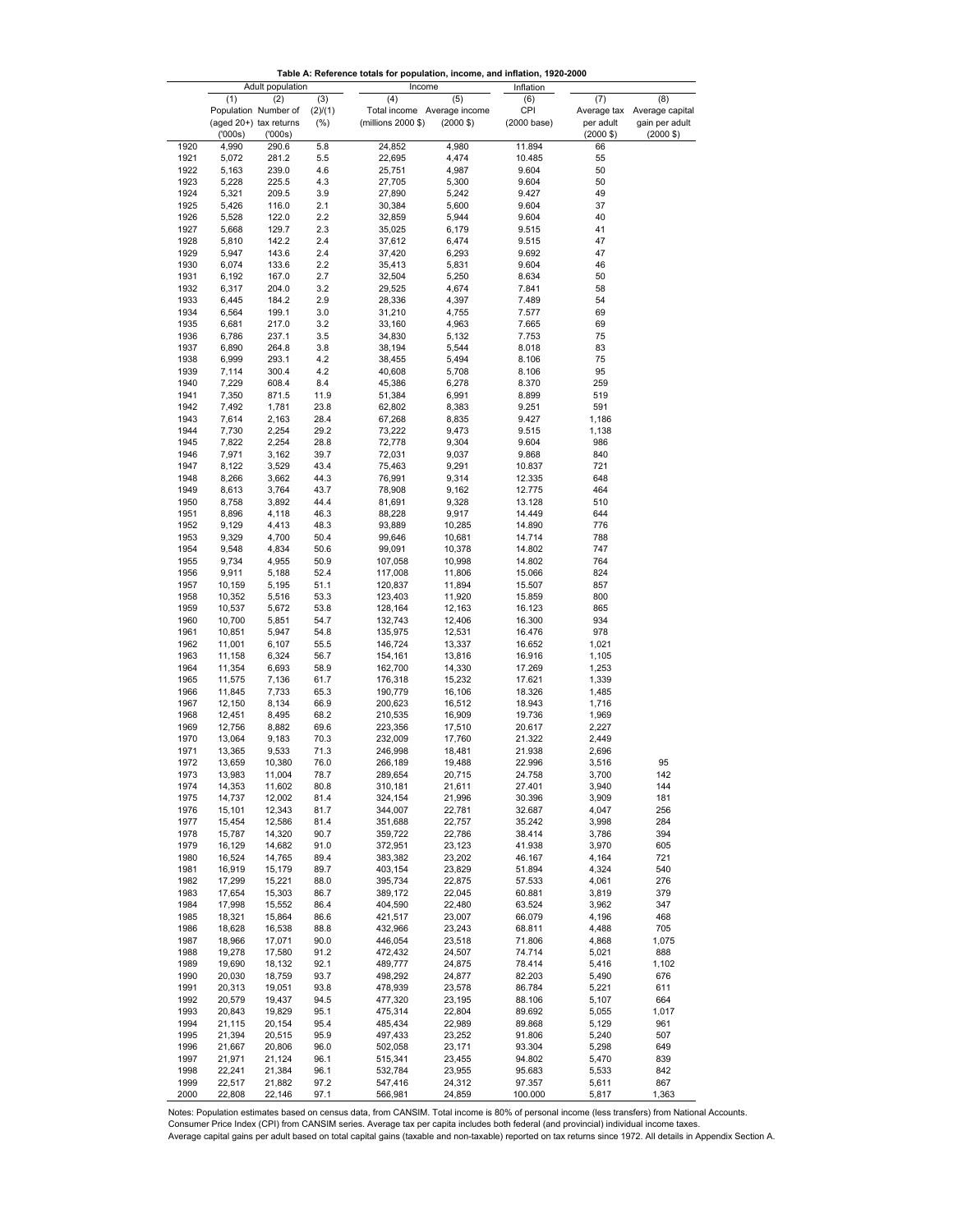| Table B1: Top income shares in Canada, 1920-2000               |
|----------------------------------------------------------------|
| (Groups are defined by total income (excluding capital gains)) |

|      | P90-100        | P95-100        | P99-100      |              |              | P99.5-100 P99.9-100 P99.99-100 | P90-95         | P95-99         | P99-99.5     |              | P99.5-99.9 P99.9-99.99 |
|------|----------------|----------------|--------------|--------------|--------------|--------------------------------|----------------|----------------|--------------|--------------|------------------------|
|      |                |                |              |              |              |                                |                |                |              |              |                        |
|      | (1)            | (2)<br>32.60   | (3)<br>14.40 | (4)<br>10.49 | (5)<br>5.36  | (6)                            | (7)            | (8)<br>18.19   | (9)<br>3.91  | (10)<br>5.13 | (11)<br>3.26           |
| 1920 |                |                |              |              |              | 2.10                           |                |                |              |              |                        |
| 1921 |                | 40.58          | 17.60        | 12.55        | 5.81         | 1.70                           |                | 22.98          | 5.05         | 6.74         | 4.10                   |
| 1922 |                | 34.34          | 15.17        | 10.74        | 5.04         | 1.63                           |                | 19.17          | 4.43<br>4.17 | 5.70         | 3.41<br>3.16           |
| 1923 |                | 30.15          | 14.38        | 10.22        | 4.69         | 1.53                           |                | 15.77          |              | 5.52         |                        |
| 1924 |                | 30.65          | 14.53        | 10.39        | 4.89         | 1.63                           |                | 16.11          | 4.14         | 5.50         | 3.26                   |
| 1925 |                | 29.76          | 13.18        | 9.48         | 4.34         | 1.32                           |                | 16.59          | 3.70         | 5.14         | 3.02                   |
| 1926 |                | 30.15          | 14.01        | 10.22        | 4.81         | 1.57                           |                | 16.14          | 3.79         | 5.41         | 3.23                   |
| 1927 |                | 30.70          | 14.69        | 10.78        | 5.13         | 1.74                           |                | 16.01          | 3.91         | 5.65         | 3.40                   |
| 1928 |                | 31.31          | 15.32        | 11.23        | 5.29         | 1.75                           |                | 16.00          | 4.09         | 5.94         | 3.54                   |
| 1929 |                | 31.73          | 15.64        | 11.47        | 5.34         | 1.71                           |                | 16.09          | 4.17         | 6.14         | 3.63                   |
| 1930 |                | 32.74          | 16.10        | 11.86        | 5.68         | 1.84                           |                | 16.63          | 4.24         | 6.18         | 3.84                   |
| 1931 |                | 36.03          | 16.60        | 12.00        | 5.55         | 1.72                           |                | 19.42          | 4.61         | 6.44         | 3.84                   |
| 1932 |                | 39.42          | 17.67        | 12.72        | 5.98         | 1.90                           |                | 21.75          | 4.96         | 6.74         | 4.08                   |
| 1933 |                | 40.88          | 18.03        | 12.89        | 5.91         | 1.73                           |                | 22.84          | 5.14         | 6.99         | 4.18                   |
| 1934 |                | 39.11          | 17.50        | 12.59        | 5.86         | 1.84                           |                | 21.61          | 4.91         | 6.73         | 4.03                   |
| 1935 |                | 38.09          | 16.99        | 12.19        | 5.63         | 1.72                           |                | 21.10          | 4.79         | 6.56         | 3.91                   |
| 1936 |                | 38.35          | 17.45        | 12.67        | 6.00         | 1.91                           |                | 20.90          | 4.78         | 6.67         | 4.09                   |
| 1937 |                | 35.81          | 16.26        | 11.79        | 5.48         | 1.54                           |                | 19.55          | 4.46         | 6.32         | 3.94                   |
| 1938 |                | 39.55          | 18.41        | 13.31        | 6.05         | 1.87                           |                | 21.15          | 5.10         | 7.26         | 4.18                   |
| 1939 |                | 37.23          | 16.88        | 12.23        | 5.63         | 1.67                           |                | 20.34          | 4.66         | 6.60         | 3.96                   |
| 1940 |                | 33.68          | 14.71        | 10.35        | 4.52         | 1.53                           |                | 18.97          | 4.36         | 5.84         | 2.99                   |
| 1941 | 45.31          | 30.74          | 13.30        | 9.46         | 4.24         | 1.29                           | 14.56          | 17.45          | 3.84         | 5.22         | 2.95                   |
| 1942 | 39.56          | 26.42          | 11.30        | 8.01         | 3.53         | 1.06                           | 13.14          | 15.13          | 3.29         | 4.48         | 2.47                   |
| 1943 | 39.29          | 25.84          | 10.72        | 7.51         | 3.23         | 0.92                           | 13.45          | 15.12          | 3.21         | 4.29         | 2.31                   |
| 1944 | 37.38          | 24.49          | 10.01        | 6.95         | 2.92         | 0.82                           | 12.89          | 14.48          | 3.06         | 4.02         | 2.11                   |
| 1945 | 37.27          | 24.63          | 10.12        | 6.99         | 2.89         | 0.78                           | 12.64          | 14.51          | 3.13         | 4.10         | 2.11                   |
| 1946 | 37.75          | 25.30          | 10.72        | 7.42         | 3.02         | 0.79                           | 12.45          | 14.57          | 3.31         | 4.40         | 2.22                   |
| 1947 | 38.14          | 25.66          | 10.99        | 7.61         | 3.09         | 0.82                           | 12.47          | 14.67          | 3.38         | 4.53         | 2.27                   |
| 1948 | 36.68          | 24.49          | 10.39        | 7.20         | 2.94         | 0.71                           | 12.19          | 14.10          | 3.19         | 4.26         | 2.23                   |
| 1949 | 38.22          | 25.37          | 10.69        | 7.38         | 2.91         | 0.69                           | 12.84          | 14.69          | 3.31         | 4.46         | 2.23                   |
| 1950 | 38.24          | 25.45          | 10.88        | 7.58         | 3.06         | 0.74                           | 12.79          | 14.57          | 3.30         | 4.51         | 2.33                   |
| 1951 | 36.31          | 23.96          | 10.03        | 6.94         | 2.80         | 0.65                           | 12.35          | 13.93          | 3.09         | 4.14         | 2.15                   |
| 1952 | 36.44          | 23.91          | 9.85         | 6.75         | 2.71         | 0.67                           | 12.52          | 14.07          | 3.09         | 4.04         | 2.03                   |
| 1953 | 37.36          | 24.37          | 9.88         | 6.75         | 2.70         | 0.66                           | 12.98          | 14.50          | 3.12         | 4.05         | 2.04                   |
| 1954 | 38.68          | 25.29          | 10.33        | 7.10         | 2.82         | 0.71                           | 13.39          | 14.96          | 3.23         | 4.28         | 2.11                   |
| 1955 | 38.08          | 24.90          | 10.19        | 7.00         | 2.86         | 0.75                           | 13.18          | 14.71          | 3.19         | 4.14         | 2.11                   |
| 1956 | 37.22          | 24.19          | 9.63         | 6.57         | 2.63         | 0.65                           | 13.04          | 14.56          | 3.06         | 3.94         | 1.98                   |
| 1957 | 37.76          | 24.50          | 9.64         | 6.54         | 2.59         | 0.64                           | 13.26          | 14.86          | 3.10         | 3.95         | 1.95                   |
| 1958 | 38.39          | 25.00          | 9.89         | 6.68         | 2.62         | 0.64                           | 13.39          | 15.11          | 3.21         | 4.06         | 1.98                   |
| 1959 | 38.44          | 24.94          | 9.74         | 6.55         | 2.54         | 0.61                           | 13.50          | 15.21          | 3.19         | 4.01         | 1.93                   |
| 1960 | 38.78          | 25.13          | 9.77         | 6.56         | 2.52         | 0.61                           | 13.65          | 15.36          | 3.21         | 4.03         | 1.92                   |
| 1961 | 39.35          | 25.53          | 9.93         | 6.63         | 2.55         | 0.63                           | 13.82          | 15.61          | 3.29         | 4.08         | 1.92                   |
| 1962 | 37.77          | 24.42          | 9.37         | 6.23         | 2.33         | 0.54                           | 13.36          | 15.05          | 3.14         | 3.90         | 1.79                   |
| 1963 | 37.37          | 24.11          | 9.14         | 6.06         | 2.24         | 0.51                           | 13.26          | 14.96          | 3.08         | 3.82         | 1.73                   |
| 1964 | 37.77          | 24.43          | 9.38         | 6.24         | 2.33         | 0.54                           | 13.34          | 15.05          | 3.14         | 3.92         | 1.78                   |
| 1965 | 37.23          | 24.04          | 9.20         | 6.12         | 2.28         | 0.54                           | 13.19          | 14.84          | 3.08         | 3.84         | 1.74                   |
| 1966 | 36.76          | 23.70          | 8.91         | 5.88         | 2.16         | 0.49                           | 13.06          | 14.80          | 3.03         | 3.73         | 1.66                   |
| 1967 | 37.06          | 23.91          | 9.00         | 5.93         | 2.15         | 0.47                           | 13.15          | 14.91          | 3.07         | 3.78         | 1.68                   |
| 1968 | 37.31          | 24.02          | 9.04         | 5.96         | 2.17         | 0.47                           | 13.28          | 14.99          | 3.07         | 3.80         | 1.70                   |
| 1969 | 37.34          | 24.01          | 9.01         | 5.91         | 2.13         | 0.46                           | 13.33          | 15.00          | 3.09         | 3.78         | 1.67                   |
| 1970 | 37.92          | 24.22          | 8.97         | 5.87         | 2.07         | 0.43                           | 13.69          | 15.25          | 3.10         | 3.79         | 1.64                   |
| 1971 | 37.83          | 24.08          | 8.87         | 5.79         | 2.00         | 0.40                           | 13.76          | 15.21          | 3.08         | 3.79         | 1.60                   |
| 1972 | 37.55          | 23.84          | 8.75         | 5.74         | 2.02         | 0.43                           | 13.71          | 15.09          | 3.00         | 3.72         | 1.59                   |
| 1973 | 37.02          | 23.65          | 8.80         | 5.78         | 2.06         | 0.46                           | 13.37          | 14.85          | 3.02         | 3.72         | 1.60                   |
| 1974 | 37.38          | 23.82          | 8.81         | 5.76         | 2.09         | 0.48                           | 13.57          | 15.01          | 3.05         | 3.68         | 1.61                   |
| 1975 | 37.28          | 23.71          | 8.74         | 5.73         | 2.11         | 0.51                           | 13.56          | 14.97          | 3.01         | 3.62         | 1.60                   |
| 1976 |                |                |              |              |              |                                |                |                |              |              | 1.43                   |
| 1977 | 36.74<br>36.18 | 22.99<br>22.43 | 8.08<br>7.74 | 5.21<br>4.98 | 1.88<br>1.79 | 0.44<br>0.43                   | 13.75<br>13.75 | 14.91<br>14.69 | 2.87<br>2.76 | 3.33<br>3.20 | 1.36                   |
| 1978 | 35.77          | 22.17          | 7.60         | 4.90         | 1.77         | 0.44                           | 13.60          | 14.57          | 2.70         | 3.13         | 1.33                   |
| 1979 | 35.57          | 22.11          | 7.72         | 5.06         | 1.86         | 0.48                           | 13.46          | 14.40          | 2.65         | 3.20         | 1.38                   |
| 1980 | 36.23          | 22.68          | 8.06         | 5.27         | 1.97         | 0.53                           | 13.56          | 14.62          | 2.79         | 3.29         | 1.44                   |
| 1981 | 35.39          | 22.10          | 7.80         | 5.08         | 1.88         | 0.50                           | 13.29          | 14.30          | 2.72         | 3.20         | 1.39                   |
| 1982 | 36.24          | 22.92          | 8.46         | 5.66         | 2.33         | 0.68                           | 13.32          | 14.47          | 2.80         | 3.33         | 1.65                   |
| 1983 | 36.19          | 22.71          | 8.21         | 5.44         | 2.13         | 0.57                           | 13.48          | 14.49          | 2.78         | 3.30         | 1.56                   |
|      |                |                |              |              |              |                                |                |                |              |              |                        |
| 1984 | 35.78          | 22.48          | 8.29         | 5.55         | 2.28         | 0.68                           | 13.30          | 14.20          | 2.73         | 3.28         | 1.60                   |
| 1985 | 35.25          | 22.20          | 8.21         | 5.51         | 2.26         | 0.67                           | 13.04          | 13.99          | 2.70         | 3.26         | 1.59                   |
| 1986 | 35.22          | 22.22          | 8.24         | 5.52         | 2.24         | 0.64                           | 13.00          | 13.97          | 2.72         | 3.28         | 1.60                   |
| 1987 | 35.05          | 22.22          | 8.40         | 5.69         | 2.38         | 0.70                           | 12.83          | 13.82          | 2.71         | 3.31         | 1.68                   |
| 1988 | 35.66          | 23.11          | 9.34         | 6.54         | 3.00         | 1.01                           | 12.55          | 13.77          | 2.79         | 3.54         | 1.99                   |
| 1989 | 36.36          | 23.83          | 10.01        | 7.15         | 3.44         | 1.29                           | 12.53          | 13.82          | 2.86         | 3.71         | 2.15                   |
| 1990 | 35.54          | 23.08          | 9.35         | 6.55         | 2.98         | 1.01                           | 12.46          | 13.73          | 2.80         | 3.57         | 1.96                   |
| 1991 | 36.31          | 23.47          | 9.37         | 6.51         | 2.91         | 0.99                           | 12.84          | 14.11          | 2.86         | 3.60         | 1.92                   |
| 1992 | 36.72          | 23.60          | 9.31         | 6.44         | 2.82         | 0.94                           | 13.12          | 14.29          | 2.87         | 3.62         | 1.89                   |
| 1993 | 37.31          | 24.03          | 9.56         | 6.64         | 2.97         | 0.99                           | 13.28          | 14.48          | 2.91         | 3.67         | 1.98                   |
| 1994 | 37.49          | 24.16          | 9.59         | 6.65         | 2.94         | 0.95                           | 13.33          | 14.57          | 2.94         | 3.71         | 1.99                   |
| 1995 | 37.85          | 24.65          | 10.00        | 6.99         | 3.13         | 1.03                           | 13.21          | 14.64          | 3.02         | 3.86         | 2.10                   |
| 1996 | 38.77          | 25.48          | 10.62        | 7.53         | 3.47         | 1.14                           | 13.29          | 14.85          | 3.10         | 4.06         | 2.33                   |
| 1997 | 39.78          | 26.51          | 11.52        | 8.32         | 3.97         | 1.33                           | 13.26          | 14.99          | 3.20         | 4.35         | 2.64                   |
| 1998 | 40.61          | 27.35          | 12.18        | 8.87         | 4.34         | 1.48                           | 13.26          | 15.17          | 3.31         | 4.53         | 2.85                   |
| 1999 | 41.17          | 27.89          | 12.62        | 9.25         | 4.61         | 1.68                           | 13.29          | 15.27          | 3.37         | 4.64         | 2.93                   |
| 2000 | 42.34          | 29.01          | 13.56        | 10.11        | 5.23         | 1.89                           | 13.34          | 15.44          | 3.45         | 4.88         | 3.34                   |

Notes: Computations by authors based on tax return statistics. See Appendix Section B for details.<br>Series for P90-95 are estimated only for the 1941-2000 period because the tax return population does not cover that group i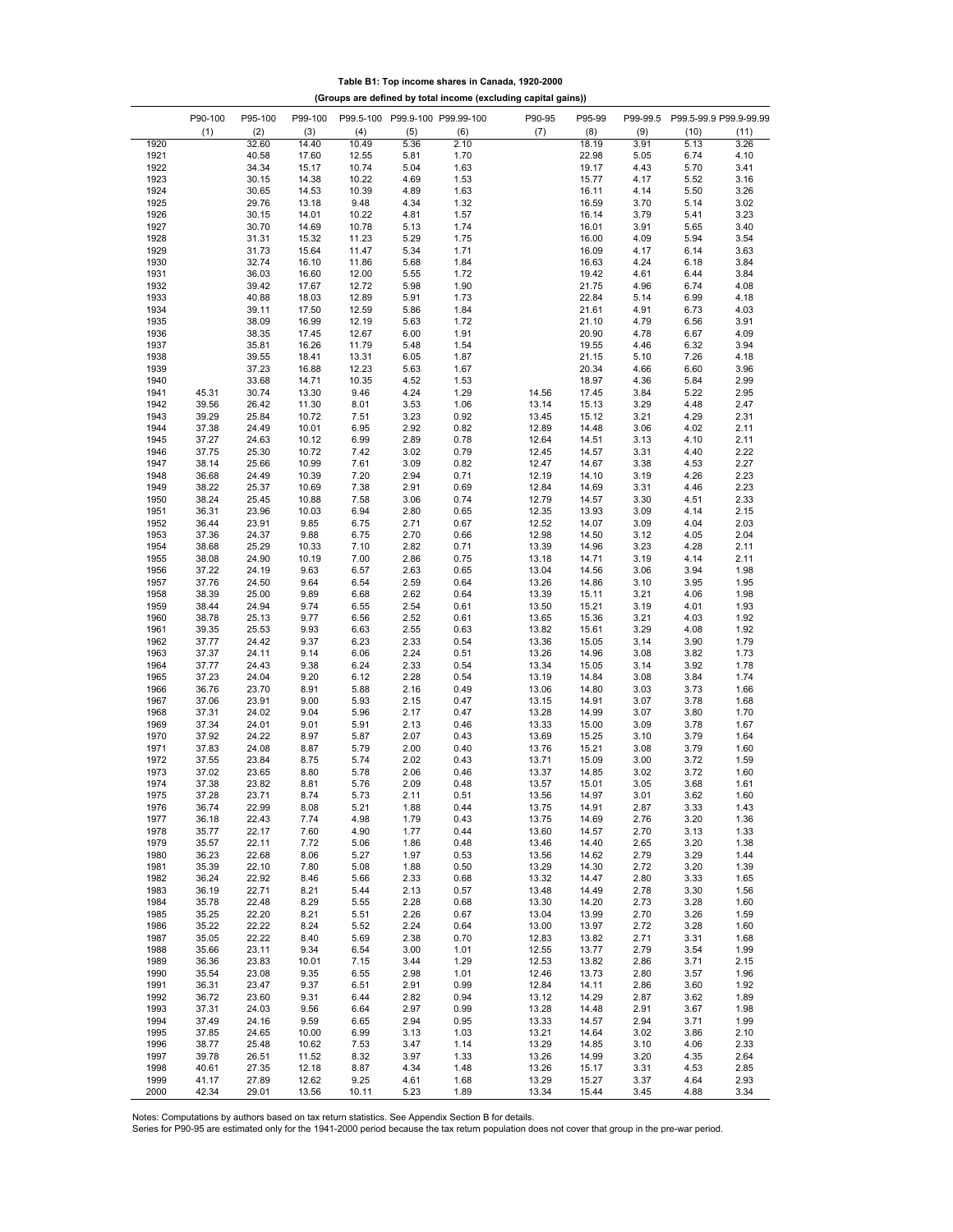|  | Table B2: Top income shares including Capital Gains in Canada, 1972-2000 |  |  |  |  |
|--|--------------------------------------------------------------------------|--|--|--|--|
|--|--------------------------------------------------------------------------|--|--|--|--|

|      | P90-100<br>(1)                                                | P95-100<br>(2) | P99-100<br>(3) | P99.5-100<br>(4) | P99.9-100<br>(5) | P99.99-100<br>(6) | P90-95<br>(7) | P95-99<br>(8) | P99-99.5<br>(9) | (10) | P99.5-99.9 P99.9-99.99<br>(11) |
|------|---------------------------------------------------------------|----------------|----------------|------------------|------------------|-------------------|---------------|---------------|-----------------|------|--------------------------------|
|      | Panel A: Groups ranked by income including full Capital Gains |                |                |                  |                  |                   |               |               |                 |      |                                |
| 1972 | 37.81                                                         | 24.11          | 8.92           | 5.85             | 2.08             | 0.46              | 13.70         | 15.19         | 3.07            | 3.76 | 1.62                           |
| 1973 | 37.27                                                         | 23.92          | 8.98           | 5.90             | 2.14             | 0.50              | 13.35         | 14.94         | 3.09            | 3.75 | 1.64                           |
| 1974 | 37.61                                                         | 24.07          | 8.97           | 5.86             | 2.15             | 0.51              | 13.54         | 15.10         | 3.11            | 3.71 | 1.64                           |
| 1975 | 37.48                                                         | 23.96          | 8.91           | 5.84             | 2.19             | 0.55              | 13.52         | 15.05         | 3.08            | 3.65 | 1.64                           |
| 1976 | 36.90                                                         | 23.23          | 8.29           | 5.36             | 1.98             | 0.49              | 13.67         | 14.94         | 2.93            | 3.39 | 1.49                           |
| 1977 | 36.36                                                         | 22.71          | 8.01           | 5.18             | 1.93             | 0.49              | 13.65         | 14.70         | 2.83            | 3.26 | 1.44                           |
| 1978 | 36.49                                                         | 22.95          | 8.10           | 5.17             | 1.96             | 0.51              | 13.53         | 14.85         | 2.94            | 3.21 | 1.45                           |
| 1979 | 36.42                                                         | 23.11          | 8.46           | 5.52             | 2.20             | 0.63              | 13.31         | 14.66         | 2.93            | 3.33 | 1.57                           |
| 1980 | 37.23                                                         | 23.84          | 8.88           | 5.84             | 2.39             | 0.68              | 13.39         | 14.96         | 3.04            | 3.45 | 1.71                           |
| 1981 | 36.47                                                         | 23.25          | 8.55           | 5.56             | 2.23             | 0.64              | 13.23         | 14.70         | 2.99            | 3.32 | 1.60                           |
| 1982 | 36.58                                                         | 23.35          | 8.89           | 6.05             | 2.59             | 0.78              | 13.22         | 14.46         | 2.85            | 3.46 | 1.81                           |
| 1983 | 36.66                                                         | 23.29          | 8.76           | 5.91             | 2.43             | 0.70              | 13.37         | 14.53         | 2.86            | 3.47 | 1.74                           |
| 1984 | 36.11                                                         | 22.92          | 8.73           | 5.94             | 2.54             | 0.78              | 13.19         | 14.20         | 2.79            | 3.40 | 1.75                           |
| 1985 | 35.87                                                         | 22.94          | 8.88           | 6.09             | 2.63             | 0.83              | 12.93         | 14.06         | 2.80            | 3.46 | 1.80                           |
| 1986 | 36.22                                                         | 23.35          | 9.15           | 6.26             | 2.67             | 0.82              | 12.87         | 14.20         | 2.90            | 3.58 | 1.85                           |
| 1987 | 36.57                                                         | 24.01          | 9.88           | 6.87             | 3.03             | 0.97              | 12.56         | 14.13         | 3.02            | 3.83 | 2.06                           |
| 1988 | 37.07                                                         | 24.72          | 10.74          | 7.70             | 3.66             | 1.20              | 12.35         | 13.97         | 3.04            | 4.05 | 2.46                           |
| 1989 | 38.20                                                         | 25.93          | 11.90          | 8.76             | 4.40             | 1.60              | 12.27         | 14.03         | 3.14            | 4.36 | 2.81                           |
| 1990 | 36.33                                                         | 24.03          | 10.18          | 7.21             | 3.30             | 1.07              | 12.30         | 13.85         | 2.97            | 3.91 | 2.23                           |
| 1991 | 37.16                                                         | 24.49          | 10.29          | 7.28             | 3.32             | 1.10              | 12.67         | 14.21         | 3.01            | 3.96 | 2.22                           |
| 1992 | 37.80                                                         | 24.87          | 10.47          | 7.40             | 3.32             | 1.03              | 12.94         | 14.40         | 3.07            | 4.08 | 2.29                           |
| 1993 | 38.95                                                         | 25.95          | 11.26          | 8.04             | 3.65             | 1.16              | 13.00         | 14.69         | 3.23            | 4.39 | 2.48                           |
| 1994 | 38.56                                                         | 25.64          | 11.21          | 8.07             | 3.61             | 1.09              | 12.93         | 14.43         | 3.14            | 4.46 | 2.52                           |
| 1995 | 38.64                                                         | 25.60          | 10.93          | 7.77             | 3.54             | 1.14              | 13.04         | 14.67         | 3.15            | 4.24 | 2.40                           |
| 1996 | 39.63                                                         | 26.53          | 11.64          | 8.40             | 3.97             | 1.31              | 13.10         | 14.89         | 3.24            | 4.43 | 2.65                           |
| 1997 | 40.83                                                         | 27.79          | 12.75          | 9.37             | 4.59             | 1.56              | 13.04         | 15.04         | 3.38            | 4.78 | 3.03                           |
| 1998 | 41.63                                                         | 28.61          | 13.40          | 9.91             | 4.92             | 1.70              | 13.02         | 15.21         | 3.49            | 4.99 | 3.23                           |
| 1999 | 42.28                                                         | 29.22          | 13.88          | 10.33            | 5.18             | 1.87              | 13.06         | 15.34         | 3.56            | 5.15 | 3.31                           |
| 2000 | 44.04                                                         | 31.07          | 15.50          | 11.76            | 6.16             | 2.20              | 12.98         | 15.56         | 3.75            | 5.60 | 3.95                           |
|      | Panel B: Groups ranked by income excluding Capital Gains      |                |                |                  |                  |                   |               |               |                 |      |                                |
| 1972 | 37.60                                                         | 23.94          | 8.86           | 5.83             | 2.07             | 0.45              | 13.66         | 15.08         | 3.03            | 3.76 | 1.61                           |
| 1973 | 37.09                                                         | 23.76          | 8.92           | 5.87             | 2.12             | 0.48              | 13.33         | 14.83         | 3.05            | 3.75 | 1.63                           |
| 1974 | 37.45                                                         | 23.91          | 8.91           | 5.84             | 2.13             | 0.50              | 13.54         | 15.00         | 3.07            | 3.71 | 1.63                           |
| 1975 | 37.34                                                         | 23.81          | 8.86           | 5.81             | 2.16             | 0.53              | 13.53         | 14.95         | 3.04            | 3.65 | 1.63                           |
| 1976 | 36.83                                                         | 23.13          | 8.25           | 5.33             | 1.95             | 0.47              | 13.70         | 14.88         | 2.91            | 3.39 | 1.48                           |
| 1977 | 36.30                                                         | 22.62          | 7.97           | 5.14             | 1.89             | 0.46              | 13.68         | 14.65         | 2.82            | 3.25 | 1.42                           |
| 1978 | 35.95                                                         | 22.44          | 7.91           | 5.13             | 1.92             | 0.48              | 13.50         | 14.51         | 2.78            | 3.21 | 1.43                           |
| 1979 | 35.89                                                         | 22.57          | 8.25           | 5.45             | 2.11             | 0.57              | 13.31         | 14.28         | 2.80            | 3.33 | 1.54                           |
| 1980 | 36.64                                                         | 23.26          | 8.68           | 5.75             | 2.27             | 0.62              | 13.37         | 14.54         | 2.93            | 3.46 | 1.65                           |
| 1981 | 35.68                                                         | 22.52          | 8.28           | 5.49             | 2.14             | 0.58              | 13.14         | 14.21         | 2.79            | 3.33 | 1.56                           |
| 1982 | 36.31                                                         | 23.09          | 8.67           | 5.85             | 2.46             | 0.72              | 13.22         | 14.42         | 2.82            | 3.40 | 1.73                           |
| 1983 | 36.32                                                         | 22.96          | 8.49           | 5.68             | 2.27             | 0.60              | 13.36         | 14.47         | 2.81            | 3.41 | 1.67                           |
| 1984 | 35.83                                                         | 22.65          | 8.51           | 5.76             | 2.39             | 0.70              | 13.18         | 14.14         | 2.75            | 3.36 | 1.69                           |
| 1985 | 35.45                                                         | 22.53          | 8.55           | 5.80             | 2.43             | 0.75              | 12.92         | 13.98         | 2.75            | 3.36 | 1.68                           |
| 1986 | 35.58                                                         | 22.74          | 8.73           | 5.92             | 2.47             | 0.71              | 12.84         | 14.01         | 2.81            | 3.45 | 1.77                           |
| 1987 | 35.51                                                         | 22.91          | 9.07           | 6.22             | 2.66             | 0.79              | 12.60         | 13.84         | 2.85            | 3.57 | 1.87                           |
| 1988 | 36.10                                                         | 23.73          | 9.93           | 7.02             | 3.25             | 1.05              | 12.37         | 13.81         | 2.91            | 3.77 | 2.20                           |
| 1989 | 37.13                                                         | 24.81          | 10.94          | 7.92             | 3.86             | 1.34              | 12.33         | 13.87         | 3.01            | 4.07 | 2.51                           |
| 1990 | 35.71                                                         | 23.38          | 9.64           | 6.77             | 3.08             | 1.03              | 12.33         | 13.74         | 2.87            | 3.69 | 2.05                           |
| 1991 | 36.54                                                         | 23.84          | 9.73           | 6.80             | 3.05             | 1.04              | 12.70         | 14.10         | 2.93            | 3.75 | 2.01                           |
| 1992 | 37.06                                                         | 24.08          | 9.75           | 6.79             | 2.97             | 0.96              | 12.98         | 14.33         | 2.96            | 3.81 | 2.01                           |
| 1993 | 37.78                                                         | 24.71          | 10.16          | 7.10             | 3.18             | 1.05              | 13.07         | 14.55         | 3.06            | 3.92 | 2.13                           |
|      |                                                               |                |                |                  |                  |                   |               |               |                 |      |                                |
| 1994 | 37.40                                                         | 24.40          | 10.11          | 7.12             | 3.15             | 0.99              | 13.00         | 14.29         | 2.98            | 3.98 | 2.16                           |
| 1995 | 38.09                                                         | 25.01          | 10.36          | 7.27             | 3.27             | 1.05              | 13.08         | 14.66         | 3.08            | 4.00 | 2.22                           |
| 1996 | 38.99                                                         | 25.88          | 11.05          | 7.88             | 3.67             | 1.20              | 13.11         | 14.83         | 3.17            | 4.22 | 2.47                           |
| 1997 | 40.09                                                         | 27.03          | 12.07          | 8.75             | 4.15             | 1.36              | 13.05         | 14.96         | 3.32            | 4.60 | 2.79                           |
| 1998 | 40.92                                                         | 27.87          | 12.71          | 9.30             | 4.59             | 1.51              | 13.05         | 15.16         | 3.41            | 4.72 | 3.08                           |
| 1999 | 41.50                                                         | 28.42          | 13.14          | 9.63             | 4.77             | 1.71              | 13.08         | 15.28         | 3.50            | 4.87 | 3.06                           |
| 2000 | 42.87                                                         | 29.82          | 14.35          | 10.77            | 5.55             | 1.92              | 13.05         | 15.47         | 3.58            | 5.22 | 3.63                           |

Notes: In Panel A, tax returns are ranked by total income including full capital gains, and shares are computed as total income and capital gains accruing to upper groups divided by total income plus total capital gains in the economy (from Table A). In Panel B, individuals are ranked by income excluding capital gains (as in Table B1) but capital gains are added back (in both the numerator and the denominator) to compute top shares. All details in Appendix Section B.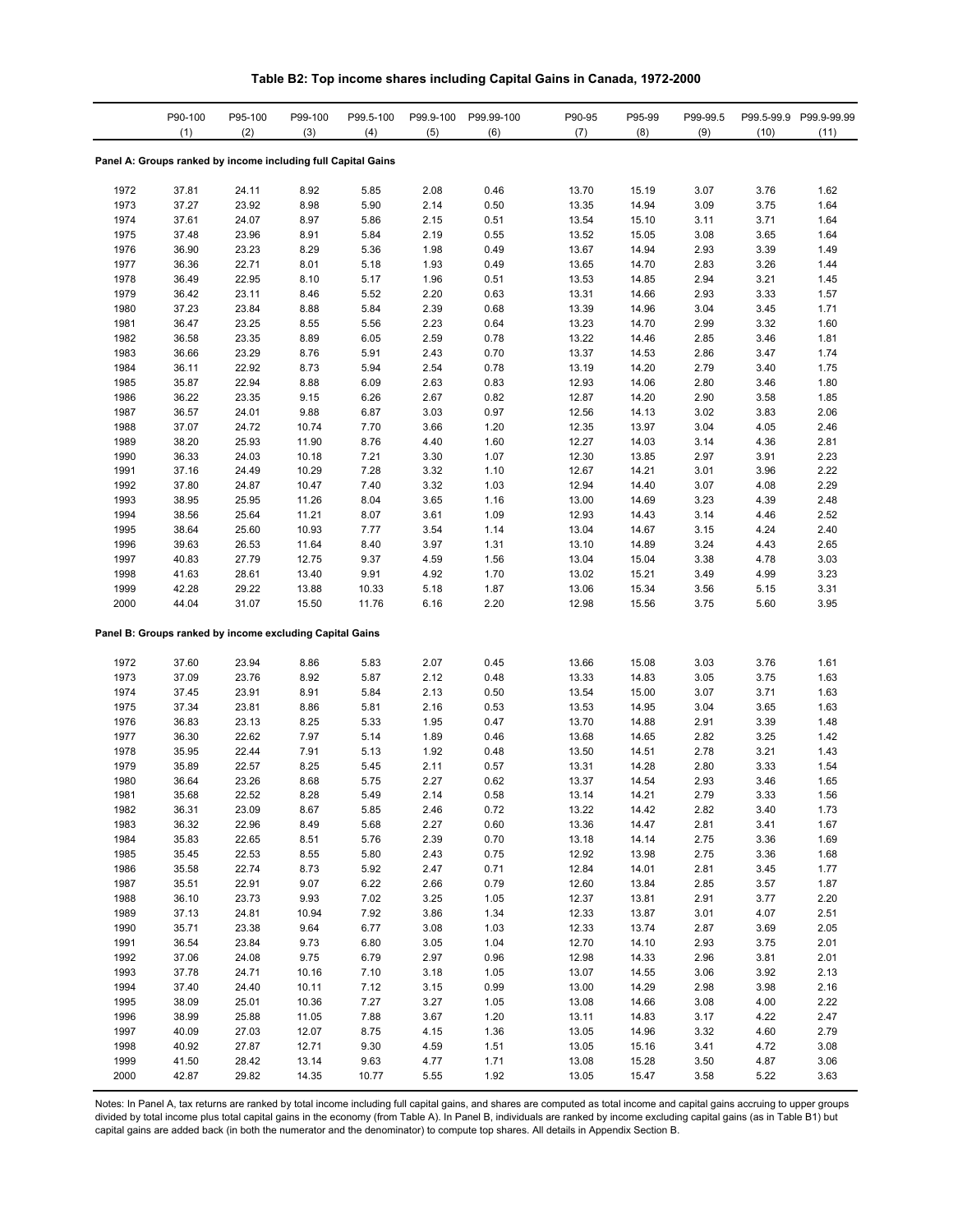**Table B3: Top fractile income levels (excluding capital gains) in Canada, 1920-2000**

|              | P90-100          | P95-100          | P99-100           | P99.5-100          | P99.9-100          | P99.99-100         | P90-95           | P95-99           |                  |                   | P99-99.5 P99.5-99.9 P99.9-99.99 | P90              | P95              | P99              | P99.5            | P99.9              | P99.99             |
|--------------|------------------|------------------|-------------------|--------------------|--------------------|--------------------|------------------|------------------|------------------|-------------------|---------------------------------|------------------|------------------|------------------|------------------|--------------------|--------------------|
|              | (1)              | (2)              | (3)               | (4)                | (5)                | (6)                | (7)              | (8)              | (9)              | (10)              | (11)                            | (12)             | (13)             | (14)             | (15)             | (16)               | (17)               |
| 1920         |                  | 32,469           | 71,733            | 104,519            | 267,051            | 1,045,891          |                  | 22,653           | 38,947           | 63,886            | 180,513                         |                  | 17,311           | 34,101           | 45,662           | 110,173            | 418,867            |
| 1921         |                  | 36,311           | 78,753            | 112,300            | 259,766            | 761,937            |                  | 25,700           | 45,206           | 75,433            | 203,969                         |                  | 19,390           | 39,351           | 53,371           | 128,898            | 418,693            |
| 1922         |                  | 34,248           | 75,650            | 107,134            | 251,252            | 813,402            |                  | 23,897           | 44,166           | 71.104            | 188,791                         |                  | 19,273           | 38,588           | 51,905           | 119,336            | 402,114            |
| 1923         |                  | 31,957           | 76.231            | 108,273            | 248,609            | 812,975            |                  | 20,889           | 44,189           | 73,189            | 185,902                         |                  | 18,232           | 38,120           | 52,707           | 121.158            | 394,127            |
| 1924         |                  | 32,130           | 76,184            | 108,925            | 256,324            | 854,937            |                  | 21,117           | 43,444           | 72,075            | 189,811                         |                  | 17,948           | 37,488           | 51,787           | 121,332            | 408,624            |
| 1925         |                  | 33,331           | 73,783            | 106,138            | 243,143            | 738,052            |                  | 23,218           | 41,427           | 71,887            | 188,153                         |                  | 17,899           | 34,715           | 51,062           | 119,211            | 389,900            |
| 1926         |                  | 35,841           | 83,283            | 121,498            | 285,793            | 935,604            |                  | 23,980           | 45,068           | 80,424            | 213,592                         |                  | 18,034           | 37,245           | 56,539           | 137,099            | 449,063            |
| 1927         |                  | 37,939           | 90,778            | 133,260            | 317,177            | 1,072,086          |                  | 24,729           | 48,296           | 87,281            | 233,298                         |                  | 18,329           | 39,758           | 60,525           | 149,795            | 503,521            |
| 1928         |                  | 40,541           | 99,151            | 145,395            | 342,674            | 1,131,672          |                  | 25,888           | 52,906           | 96,076            | 254,935                         |                  | 18,655           | 43,605           | 66,064           | 163,731            | 546,411            |
| 1929         |                  | 39,930           | 98,428            | 144,389            | 335,707            | 1,072,879          |                  | 25,305           | 52,467           | 96,559            | 253,729                         |                  | 18,242           | 43,149           | 65,631           | 166.663            | 529,034            |
| 1930         |                  | 38,173           | 93,884            | 138,348            | 331,235            | 1,074,576          |                  | 24,245           | 49,420           | 90,112            | 248,642                         |                  | 17,638           | 40,712           | 61,880           | 156,424            | 533,934            |
| 1931         |                  | 37,825           | 87,161            | 125,951            | 291,516            | 902,424            |                  | 25,491           | 48,360           | 84,560            | 223,696                         |                  | 18,856           | 40,688           | 59,347           | 142,159            | 471,635            |
| 1932         |                  | 36,851           | 82,585            | 118,853            | 279,302            | 888,476            |                  | 25,417           | 46,317           | 78,741            | 211,616                         |                  | 18,913           | 39,421           | 56,013           | 131,514            | 464,851            |
| 1933         |                  | 35,944           | 79,284            | 113,361            | 259,662            | 759,290            |                  | 25,109           | 45,206           | 76,786            | 204,148                         |                  | 18,761           | 38,670           | 54,947           | 126,986            | 440,499            |
| 1934         |                  | 37,194           | 83,231            | 119,759            | 278,784            | 873,014            |                  | 25,684           | 46,703           | 80,002            | 212,759                         |                  | 18,992           | 39,712           | 56,777           | 133,364            | 458,506            |
| 1935         |                  | 37.805           | 84,311            | 121,034            | 279,382            | 851,694            |                  | 26,179           | 47,588           | 81,447            | 215,846                         |                  | 19,426           | 40,300           | 57,873           | 135,930            | 450,137            |
| 1936         |                  | 39,362           | 89.549            | 130,044            | 307,839            | 978,228            |                  | 26,815           | 49,055           | 85,608            | 233,294                         |                  | 19,889           | 41,416           | 59,977           | 145,337            | 501,019            |
| 1937         |                  | 39.705           | 90,125            | 130,756            | 303.688            | 853,743            |                  | 27,099           | 49,495           | 87,522            | 242,633                         |                  | 20,167           | 41,818           | 60,664           | 149,065            | 543,315            |
| 1938         |                  | 43,465           | 101,124           | 146,227            | 332,244            | 1,025,799          |                  | 29,050           | 56,021           | 99,723            | 255,183                         |                  | 20,984           | 46,459           | 69,134           | 165,112            | 517,246            |
| 1939         |                  | 42,495           | 96,366            | 139,581            | 321,411            | 955,500            |                  | 29,027           | 53,152           | 94,109            | 251,020                         |                  | 21,145           | 44,905           | 64,643           | 159,339            | 516,173            |
| 1940         |                  | 42,286           | 92,330            | 129,976            | 283,533            | 959,970            |                  | 29,775           | 54,685           | 91,586            | 208,374                         |                  | 22,198           | 46,296           | 66,045           | 145,424            | 383,178            |
| 1941         | 31,671           | 42,983           | 92,953            | 132,247            | 296,050            | 898,984            | 20,359           | 30,491           | 53,645           | 91,297            | 229,057                         | 17,429           | 23,935           | 45,837           | 65,019           | 150,140            | 477,795            |
| 1942         | 33.165           | 44,301           | 94,704            | 134,263            | 296,174            | 891,122            | 22,029           | 31,701           | 55,127           | 93,786            | 230,162                         | 19,425           | 25,219           | 47,238           | 67,139           | 152,135            | 476,240            |
| 1943         | 34,709           | 45,659           | 94,690            | 132,714            | 284,918            | 811,023            | 23,760           | 33,399           | 56,666           | 94,664            | 226,560                         | 21,258           | 26,944           | 48,891           | 68,590           | 151,055            | 459,722            |
| 1944         | 35,407           | 46,393           | 94,814            | 131,598            | 276,893            | 772,989            | 24,421           | 34,287           | 58,031           | 95,274            | 221,771                         | 21,871           | 27,588           | 50,247           | 70,026           | 150,037            | 443,584            |
| 1945         | 34,678<br>34,111 | 45,831<br>45,724 | 94,164<br>96,914  | 130,030<br>134,074 | 268,973<br>272,649 | 724,766            | 23,526<br>22,497 | 33,747<br>32,927 | 58,298<br>59,753 | 95,294<br>99,431  | 218,226<br>223,216              | 21,064           | 26,749<br>25,790 | 50,396<br>50,902 | 70,283<br>72,436 | 148,844<br>156,354 | 430,675            |
| 1946         |                  |                  |                   |                    |                    | 717,546<br>757,247 |                  | 34,076           | 62,847           |                   | 234,452                         | 20,085<br>20,799 |                  |                  | 76,313           | 163,025            | 424,514<br>454,757 |
| 1947<br>1948 | 35,435           | 47,689<br>45,619 | 102,140<br>96,774 | 141,433<br>134,105 | 286,732<br>273,836 | 665,031            | 23,180<br>22,708 | 32,830           | 59,443           | 105,109<br>99,173 | 230,370                         | 20,195           | 26,410<br>25,740 | 52,727<br>50,207 | 71,812           | 155,955            | 439,619            |
| 1949         | 34,163<br>35,013 | 46,496           | 97,897            | 135,177            | 266,891            | 629,434            | 23,530           | 33,645           | 60,616           | 102,249           | 226,608                         | 20,994           | 26,685           | 51,530           | 74,059           | 160,900            | 422,834            |
| 1950         | 35,672           | 47,480           | 101,471           | 141,320            | 285,532            | 686,545            | 23,865           | 33,982           | 61,621           | 105,267           | 240,975                         | 21,412           | 26,881           | 52,003           | 75,686           | 165,197            | 442,924            |
| 1951         | 36,009           | 47.524           | 99,490            | 137,692            | 278,081            | 644,625            | 24,494           | 34,532           | 61,289           | 102,595           | 237,354                         | 22,209           | 27,587           | 51,962           | 74,234           | 166,579            | 421,316            |
| 1952         | 37,475           | 49,188           | 101,258           | 138,892            | 278,525            | 693,226            | 25,762           | 36,171           | 63,625           | 103,984           | 232,447                         | 23,311           | 29,147           | 53,868           | 76,488           | 162,599            | 445,520            |
| 1953         | 39,901           | 52,067           | 105,489           | 144,284            | 288,824            | 708,175            | 27,735           | 38,712           | 66,694           | 108,149           | 242,230                         | 25,024           | 31,297           | 57,082           | 79,659           | 169,329            | 446,235            |
| 1954         | 40,144           | 52,494           |                   | 107,220 147,353    | 292,361            | 731,681            | 27,793           | 38,813           | 67,086           | 111,101           | 243,548                         | 25,051           | 31,388           | 57,418           | 81,016           | 173,524            | 444,318            |
| 1955         | 41.886           | 54,777           | 112,063           | 153,978            | 314,335            | 827,081            | 28,996           | 40,455           | 70,148           | 113,889           | 257,363                         | 26,165           | 32,665           | 59,918           | 84,225           | 176,429            | 487,650            |
| 1956         | 43,947           | 57,108           | 113,633 155,131   |                    | 310,617            | 767,392            | 30,785           | 42,977           | 72,135           | 116,260           | 259,864                         | 27,857           | 34,827           | 62,372           | 86,506           | 181,296            | 478,780            |
| 1957         | 44,910           | 58,284           | 114,649 155,458   |                    | 307,943            | 756,477            | 31,537           | 44,193           | 73,840           | 117,337           | 258,106                         | 28,374           | 35,745           | 64,094           | 87,896           | 181,157            | 469,872            |
| 1958         | 45,760           | 59,594           | 117,880           | 159,183            | 312,073            | 761,706            | 31,925           | 45,023           | 76,576           | 120,961           | 262,114                         | 28,791           | 36,162           | 66,328           | 90,863           | 185,037            | 468,832            |
| 1959         | 46,758           | 60,675           | 118,404 159,332   |                    | 309,177            | 746,792            | 32,842           | 46,243           | 77,477           | 121,871           | 260,553                         | 29,678           | 37,226           | 67,438           | 91,478           | 185,716            | 465,186            |
| 1960         | 48,106           | 62,350           |                   | 121,183 162,718    | 313,129            | 751,808            | 33,861           | 47,642           | 79,647           | 125,115           | 264,387                         | 30,577           | 38,362           | 69,429           | 93,975           | 189,202            | 475,098            |
| 1961         | 49,309           | 63,991           |                   | 124,384 166,238    | 319,418            | 785,701            | 34,626           | 48,893           | 82,530           | 127,943           | 267,609                         | 31,197           | 39,209           | 71,899           | 96,886           | 192,280            | 482,447            |
| 1962         | 50,378           | 65,133           | 124,982 166,181   |                    | 310,622            | 721,540            | 35,624           | 50,171           | 83.784           | 130,071           | 264,965                         | 32,344           | 40,608           | 73,805           | 98,631           | 192,956            | 466,689            |
| 1963         | 51,625           | 66.605           |                   | 126,302 167,417    | 309,469            | 699,068            | 36,644           | 51,681           | 85,187           | 131,904           | 266,180                         | 32,998           | 41,546           | 75,166           | 99,965           | 194,910            | 460,322            |
| 1964         | 54.127           | 70.017           |                   | 134,446 178,898    | 333.464            | 778,130            | 38,236           | 53.910           | 89.994           | 140,257           | 284,056                         | 34,490           | 43.280           | 78.997           |                  | 106,503 206,845    | 496.485            |
|              |                  |                  |                   |                    |                    |                    |                  |                  |                  |                   |                                 |                  |                  |                  |                  |                    |                    |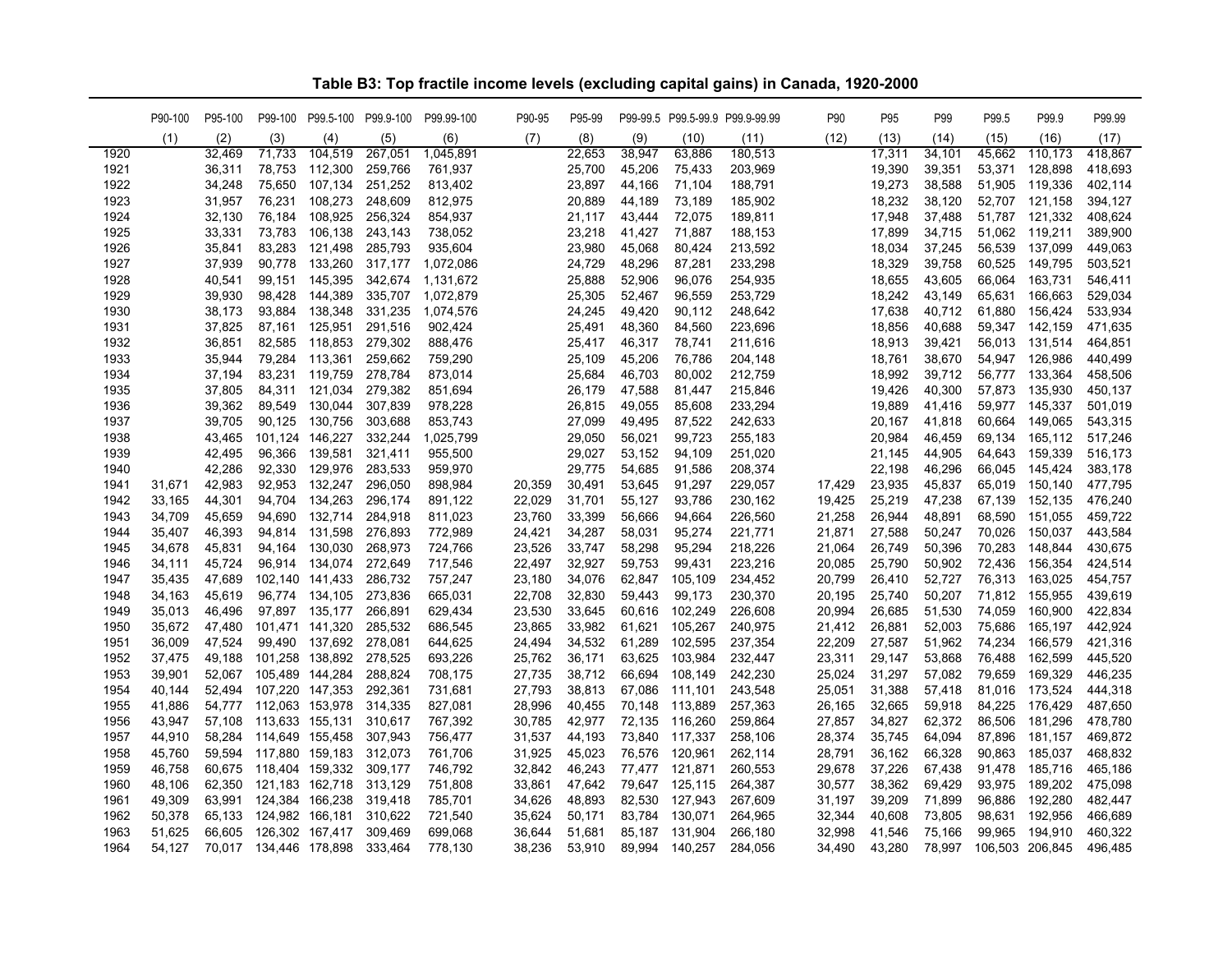| 1965 | 56,705 | 73,242 140,151 186,533 |                        | 347,294                                             | 816.445 | 40.167 | 56,515 |                        | 93,769 146,343         | 295,166 | 36,207 | 45,378 | 81,806                         |                        | 109,948 213,399         | 507.094                                      |
|------|--------|------------------------|------------------------|-----------------------------------------------------|---------|--------|--------|------------------------|------------------------|---------|--------|--------|--------------------------------|------------------------|-------------------------|----------------------------------------------|
| 1966 | 59.206 |                        |                        | 76,356 143,473 189,504 347,569                      | 795,641 | 42,056 | 59,576 |                        | 97,442 149,988         | 297.784 | 37,641 | 47,277 |                                | 84,934 113,140 216,801 |                         | 500.622                                      |
| 1967 | 61,195 |                        | 78,959 148,563 195,739 | 355,183                                             | 779,389 | 43,431 | 61,559 |                        | 101,387 155,878        | 308,049 | 39,091 | 49,332 |                                |                        | 89,051 119,179 227,947  | 517,421                                      |
| 1968 | 63.078 |                        | 81,243 152,770 201,687 | 366.411                                             | 796,399 | 44.913 |        |                        | 63,361 103,853 160,506 | 318.635 | 40.495 | 50.877 |                                |                        | 91,467 122,355 237,100  | 532.448                                      |
| 1969 | 65,384 |                        |                        | 84,076 157,730 207,108 373,664                      | 805,461 | 46.692 |        |                        | 65,663 108,352 165,470 | 325.686 | 42,072 | 52.787 |                                |                        | 94,383 126,371 246,253  | 535,568                                      |
| 1970 | 67,341 |                        | 86,040 159,290 208,397 | 368,166                                             | 769,011 | 48,641 |        |                        | 67,728 110,183 168,454 | 323,628 | 43,805 | 54,990 |                                |                        | 96,220 128,023 247,758  | 526,095                                      |
| 1971 | 69,919 |                        |                        | 88,985 163,851 214,008 369,433                      | 744.779 | 50,852 |        |                        | 70,269 113,694 175,152 | 327.727 | 45,888 | 57.394 |                                |                        | 99,184 132,204 253,542  | 523.234                                      |
| 1972 | 73,170 |                        |                        | 92,920 170,477 223,834 393,453                      | 839,912 | 53,419 |        |                        | 73,536 117,081 181,429 | 343,630 | 48,295 | 60,084 |                                |                        | 103,422 137,654 261,632 | 569,864                                      |
| 1973 | 76.683 |                        |                        | 97,975 182,211 239,302 426,940                      | 946.684 | 55.392 | 76.915 |                        | 125.078 192.392        | 369.191 | 50.024 |        | 62,420 109,872 147,169 277,333 |                        |                         | 613.789                                      |
| 1974 | 80.789 |                        |                        | 102,949 190,433 249,128 450,798 1,039,472           |         | 58,634 |        |                        | 81,078 131,739 198,710 | 385.390 | 52,619 |        | 66,074 115,762 153,918 286,468 |                        |                         | 666.746                                      |
| 1975 | 81.990 |                        |                        | 104,318 192,266 252,029 464,774 1,119,592           |         | 59,662 |        | 82,331 132,503 198,898 |                        | 392,016 | 53,892 |        | 67,160 116,966 154,912 286,913 |                        |                         | 695,411                                      |
| 1976 | 83.690 |                        |                        | 104,755 184,023 237,238 427,139 1,004,630           |         | 62.624 | 84.938 | 130.807 189.763        |                        | 362.720 | 56.656 |        | 70.346 116.245 149.956 271.640 |                        |                         | 625.313                                      |
| 1977 | 82.325 |                        |                        | 102,085 176,188 226,710 406,221                     | 967.192 | 62,565 | 83,560 |                        | 125,667 181,832        | 343.891 | 56,736 |        | 69,939 112,408 144,101 257,338 |                        |                         | 600.746                                      |
| 1978 |        |                        |                        | 81,512 101,050 173,218 223,255 403,081              | 993,461 | 61,973 | 83,014 |                        | 123,180 178,299        | 337,230 | 56,076 |        | 69,446 111,222 141,376 252,057 |                        |                         | 595,647                                      |
| 1979 |        |                        |                        | 82,252 102,257 178,397 234,194 430,559 1,116,863    |         | 62.248 |        |                        | 83,216 122,647 185,045 | 354.303 | 56.128 |        | 69,550 110,773 143,486 268,957 |                        |                         | 633.595                                      |
| 1980 | 84.070 |                        |                        | 105,239 187,007 244,362 457,310 1,222,741           |         | 62,905 |        |                        | 84,797 129,652 191,068 | 372,262 | 56,824 |        | 70,522 116,412 149,806 281,558 |                        |                         | 679.990                                      |
| 1981 | 84.328 |                        |                        | 105,329 185,866 242,245 447,984 1,181,916           |         | 63,328 |        |                        | 85,200 129,486 190,810 | 366,701 | 57,186 |        | 70,877 116,010 149,484 276,425 |                        |                         | 666,223                                      |
| 1982 | 82.892 |                        |                        | 104,861 193,412 258,905 533,228 1,548,671           |         | 60,922 |        | 82,724 127,920 190,324 |                        | 420.401 | 54.956 |        | 68,441 114,034 147,839 284,221 |                        |                         | 868.025                                      |
| 1983 | 79.779 |                        |                        | 100,120 181,078 239,629 470,000 1,254,361           |         | 59,438 | 79.880 |                        | 122,526 182,037        | 382.848 | 53,606 |        | 66,602 109,279 141,709 267,553 |                        |                         | 741.082                                      |
| 1984 | 80.438 |                        |                        | 101,088 186,246 249,662 511,868 1,524,140           |         | 59,788 | 79.798 |                        | 122,830 184,111        | 399,394 | 54,083 |        | 66,713 109,058 142,482 275,368 |                        |                         | 798,859                                      |
| 1985 | 81.091 |                        |                        | 102,161 188,980 253,584 518,810 1,532,272           |         | 60.021 | 80.456 |                        | 124,376 187,278        | 406.203 | 54,335 |        | 67,156 110,273 144,762 280,133 |                        |                         | 836.173                                      |
| 1986 | 81.849 |                        |                        | 103,281 191,613 256,645 521,100 1,494,503           |         | 60,417 | 81.198 |                        | 126,580 190,532        | 412,945 | 54,558 |        | 67,588 112,082 147,540 283,722 |                        |                         | 812.886                                      |
| 1987 | 82.441 |                        |                        | 104,520 197,483 267,450 558,558 1,646,277           |         | 60,362 | 81,279 |                        | 127,516 194,672        | 437,701 | 54,541 |        | 67,544 112,595 149,078 295,924 |                        |                         | 888,355                                      |
| 1988 |        |                        |                        | 87,393 113,265 228,770 320,597 734,711 2,472,727    |         | 61.522 | 84.389 |                        | 136,943 217,068        | 541.598 | 55,472 |        |                                |                        |                         | 69,276 119,505 161,990 344,180 1,229,108     |
| 1989 |        |                        |                        | 90,447 118,548 248,996 355,908 856,437 3,208,841    |         | 62,346 | 85.936 | 142,084 230,775        |                        | 595.059 | 56,194 |        |                                |                        |                         | 70,133 123,433 169,449 371,951 1,390,897     |
| 1990 |        |                        |                        | 88,404 114,829 232,553 325,744 740,598 2,522,562    |         | 61,979 | 85,398 |                        | 139,363 222,030        | 542,602 | 55,777 |        |                                |                        |                         | 69,757 121,607 165,217 349,771 1,215,448     |
| 1991 |        |                        |                        | 85.622 110.681 220.811 306.754 686.128 2.331.894    |         | 60.563 | 83.149 | 134,868 211,910        |                        | 503.266 | 54.383 |        |                                |                        |                         | 68.269 117.966 159.102 329.009 1.109.688     |
| 1992 |        |                        |                        | 85,169 109,484 216,013 298,795 654,325 2,168,714    |         | 60.854 |        |                        | 82,852 133,231 209,913 | 486.060 | 54.717 |        |                                |                        |                         | 68,435 116,400 157,569 323,488 1,060,636     |
| 1993 |        |                        |                        | 85,092 109,602 217,895 302,932 677,059 2,259,905    |         | 60,582 | 82,529 |                        | 132,858 209,400        | 501.188 | 54,346 |        |                                |                        |                         | 68,179 116,215 156,774 326,131 1,105,608     |
| 1994 |        |                        |                        | 86,176 111,076 220,515 305,806 675,660 2,179,401    |         | 61,276 | 83.716 | 135,224 213,342        |                        | 508.578 | 55.081 |        |                                |                        |                         | 68,942 118,176 159,967 332,208 1,126,661     |
| 1995 |        |                        |                        | 88,010 114,607 232,562 324,871 727,543 2,387,939    |         | 61,412 | 85.118 | 140,254 224,204        |                        | 543.054 | 55,202 |        |                                |                        |                         | 69,470 122,149 166,491 355,236 1,210,910     |
| 1996 | 89.831 |                        |                        | 118,072 246,173 348,776 803,817 2,646,178           |         | 61,590 |        | 86,047 143,570 235,016 |                        | 599,110 | 55,166 |        |                                |                        |                         | 69,815 124,424 171,713 381,630 1,348,195     |
| 1997 | 93.299 |                        |                        | 124,377 270,296 390,338 931,868 3,128,899           |         | 62,221 | 87.898 |                        | 150,253 254,956        | 687.753 | 55,641 |        |                                |                        |                         | 70,646 129,178 182,008 428,509 1,634,284     |
| 1998 | 97.273 |                        |                        | 131,011 291,703 424,918 1,038,460 3,554,959         |         | 63,534 | 90,838 | 158,488 271,533        |                        | 758,849 | 56,551 |        |                                |                        |                         | 72,345 135,170 192,393 458,368 1,799,985     |
| 1999 |        |                        |                        | 100.093 135.586 306.740 449.765 1.119.794 4.074.630 |         | 64.601 | 92.798 |                        | 163.715 282.258        | 791.479 | 57.483 |        |                                |                        |                         | 73.638 139.473 198.915 478.918 1.931.959     |
| 2000 |        |                        |                        | 105,262 144,214 337,142 502,556 1,300,639 4,695,923 |         | 66.310 | 95.982 | 171,728 303,035        |                        | 923.385 | 59.232 |        |                                |                        |                         | 75.670  145.774  210.150  530.311  2.396.050 |

Notes: Groups are ranked by total income excluding capital gains. All amounts are reported in Canadian 2000 dollars (one US dollar = 1.5 Canadian dollar in 2000) Computations by authors based on income tax return statistics. All details in Appendix Section B.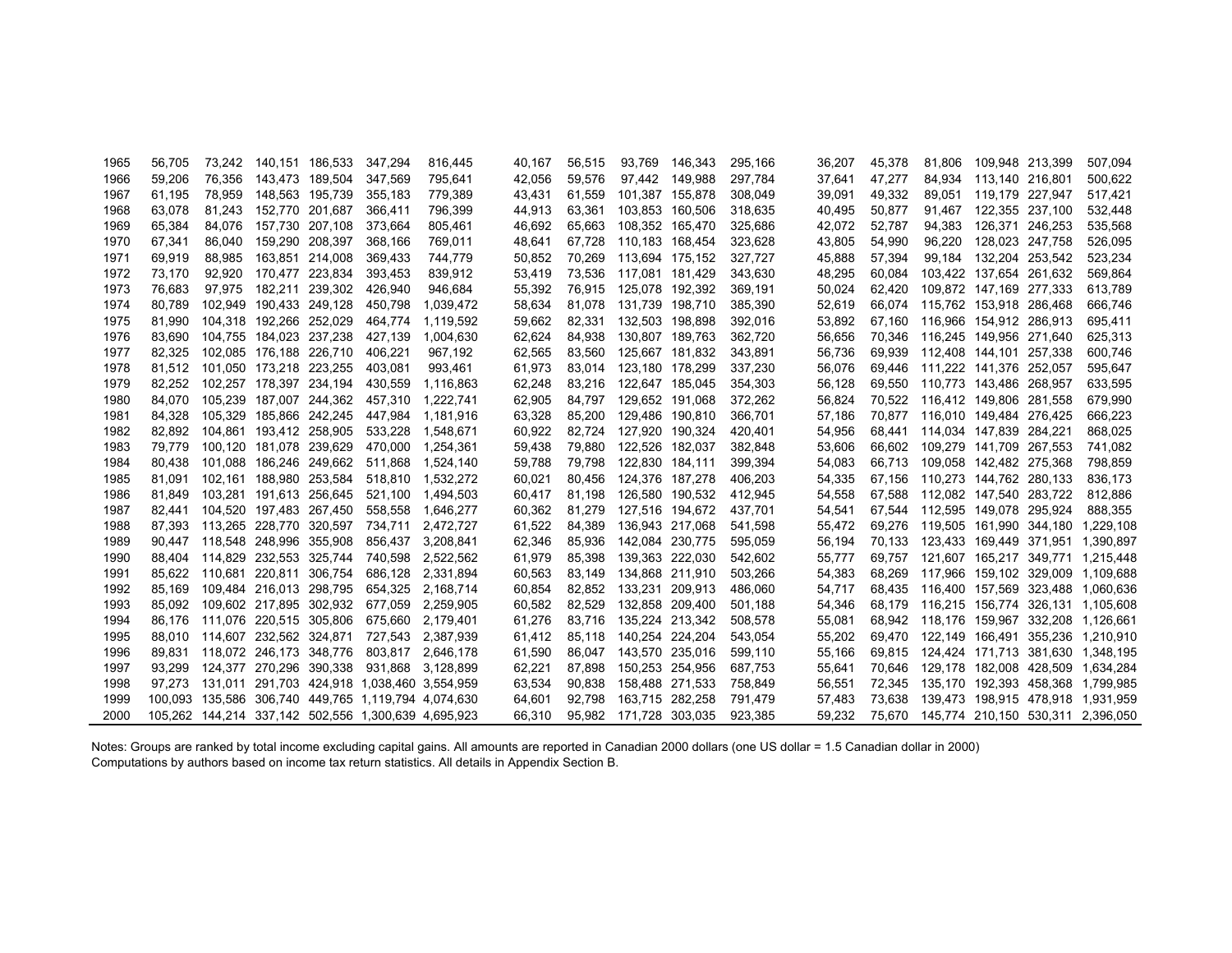|      | Tax               |                  |                  |                      |                  |                      |                  |              |                   |
|------|-------------------|------------------|------------------|----------------------|------------------|----------------------|------------------|--------------|-------------------|
|      | returns/Adult     |                  |                  |                      |                  |                      |                  | Personal     |                   |
|      | <b>Population</b> | <b>Employees</b> | <b>Agrarians</b> | <b>Professionals</b> | <b>Merchants</b> | <b>Manufacturers</b> | <b>Financial</b> | Corporations | <b>All Others</b> |
|      | (1)               | (2)              | (3)              | (4)                  | (5)              | (6)                  | (7)              | (8)          | (9)               |
|      |                   |                  |                  |                      |                  |                      |                  |              |                   |
| 1920 | 5.82%             | 71.33%           | 6.48%            | 5.90%                | 8.16%            | 0.56%                |                  |              | 7.57%             |
| 1921 | 5.54%             | 74.10%           | 2.92%            | 6.77%                | 7.53%            | 0.62%                |                  |              | 8.06%             |
| 1922 | 4.63%             | 73.67%           | 1.95%            | 8.60%                | 7.12%            | 0.54%                |                  |              | 8.12%             |
| 1923 | 4.31%             | 74.89%           | 1.36%            | 8.60%                | 6.58%            | 0.50%                |                  |              | 8.07%             |
| 1924 | 3.94%             | 75.52%           | 1.73%            | 8.38%                | 5.85%            | 0.43%                |                  |              | 8.09%             |
| 1925 | 2.14%             | 70.20%           | 2.80%            | 5.50%                | 7.72%            | 0.74%                | 3.79%            | 0.11%        | 9.14%             |
| 1926 | 2.21%             | 68.14%           | 2.59%            | 4.99%                | 8.09%            | 0.74%                | 6.27%            | 0.39%        | 8.79%             |
| 1927 | 2.29%             | 67.46%           | 2.40%            | 5.22%                | 8.21%            | 0.77%                | 6.67%            | 0.50%        | 8.77%             |
| 1928 | 2.45%             | 67.06%           | 1.85%            | 5.23%                | 8.88%            | 0.80%                | 6.71%            | 0.64%        | 8.83%             |
| 1929 | 2.41%             | 69.40%           | 1.58%            | 5.19%                | 8.17%            | 0.66%                | 6.46%            | 0.42%        | 8.12%             |
| 1930 | 2.20%             | 72.05%           | 0.49%            | 4.87%                | 6.21%            | 0.62%                | 7.27%            | 0.43%        | 8.06%             |
| 1931 | 2.70%             | 79.49%           | 0.15%            | 3.60%                | 4.01%            | 0.32%                | 5.83%            | 0.31%        | 6.29%             |
| 1932 | 3.23%             | 82.24%           | 0.13%            | 2.91%                | 2.71%            | 0.23%                | 5.76%            | 0.30%        | 5.72%             |
| 1933 | 2.86%             | 81.12%           | 0.23%            | 3.15%                | 3.11%            | 0.24%                | 6.34%            | 0.32%        | 5.49%             |
| 1934 | 3.03%             | 80.35%           | 0.35%            | 3.30%                | 3.64%            | 0.27%                | 6.53%            | 0.27%        | 5.29%             |
| 1935 | 3.25%             | 80.69%           | 0.43%            | 3.24%                | 3.83%            | 0.28%                | 6.42%            | 0.25%        | 4.86%             |
| 1936 | 3.49%             | 80.03%           | 0.42%            | 3.25%                | 4.13%            | 0.29%                | 6.31%            | 0.24%        | 5.33%             |
| 1937 | 3.84%             | 81.33%           | 0.49%            | 2.95%                | 3.81%            | 0.30%                | 5.97%            | 0.25%        | 4.90%             |
| 1938 | 4.19%             | 77.54%           | 0.59%            | 4.04%                | 5.35%            | 0.58%                | 6.21%            | 0.31%        | 5.38%             |
| 1939 | 4.22%             | 77.44%           | 0.62%            | 3.68%                | 5.59%            | 0.56%                | 5.09%            | 0.26%        | 6.76%             |
| 1940 | 8.42%             | 87.44%           | 0.38%            | 2.00%                | 3.33%            | 0.26%                | 3.22%            | 0.13%        | 3.24%             |
| 1941 | 11.86%            | 86.60%           | 0.85%            | 1.82%                | 5.11%            | 0.28%                | 3.07%            | 0.11%        | 2.16%             |
|      |                   |                  |                  |                      |                  |                      |                  |              |                   |

**Table C1: Shares of total tax returns in each occupation, 1920-1941**

Notes: Computations based directly on published tax return statistics (see Appendix Section C for details)

Percentiles are based on average tax paid for each category.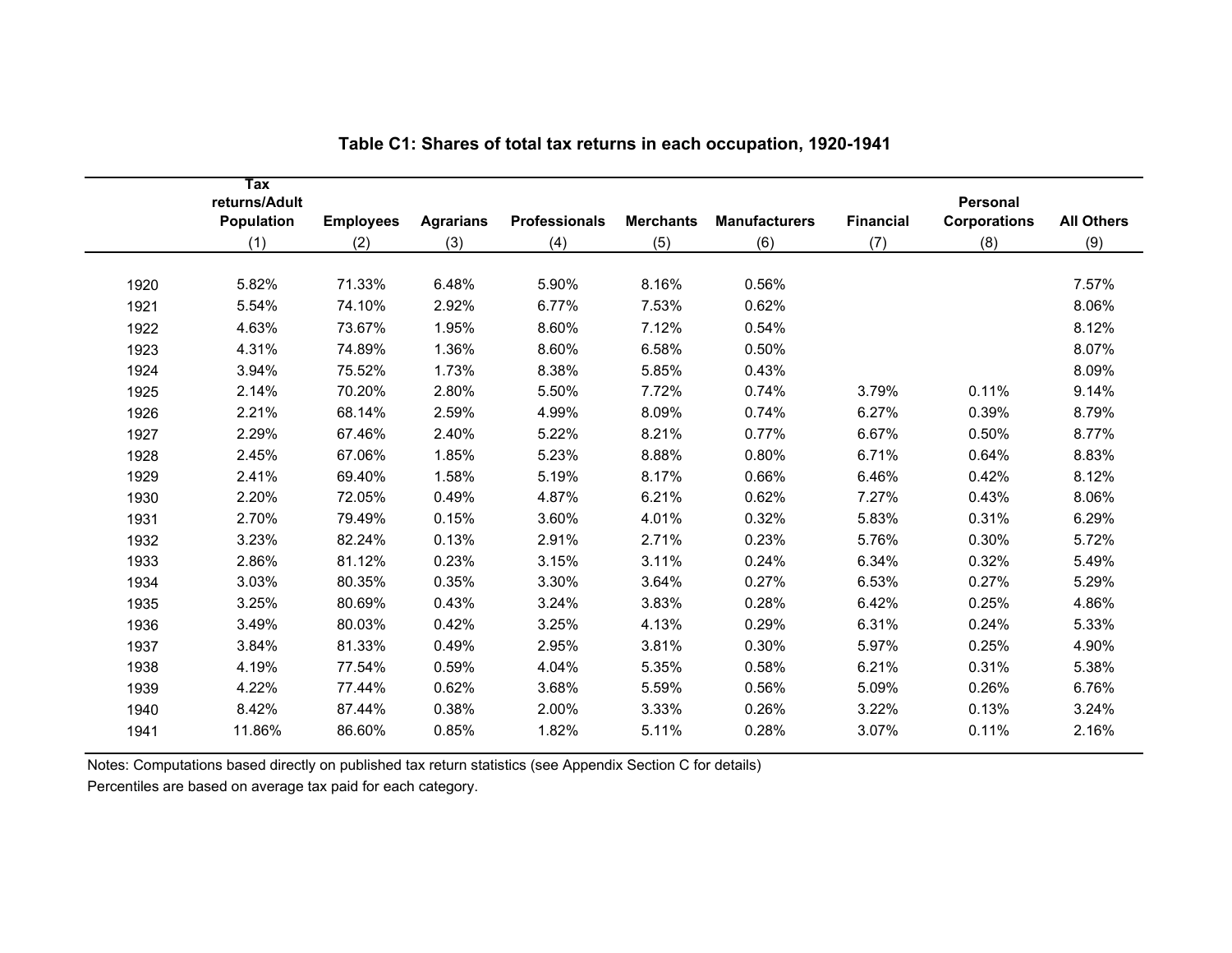| <b>Fractile</b> | Number of<br><b>Individuals</b> | <b>Employees</b> | <b>Entrepreneurs</b> | <b>Rentiers</b> |
|-----------------|---------------------------------|------------------|----------------------|-----------------|
| (1)             | $\left( 2\right)$               | (3)              | 4)                   | (5)             |
|                 |                                 |                  |                      |                 |
| P90-95          | 361.443                         | 91.8%            | 6.9%                 | 1.3%            |
| P95-99          | 289,154                         | 83.2%            | 14.1%                | 2.8%            |
| P99-99.5        | 36.144                          | 59.4%            | 33.5%                | 7.1%            |
| P99.5-99.9      | 28,915                          | 52.0%            | 36.5%                | 11.5%           |
| P99.9-99.99     | 6,506                           | 46.7%            | 30.0%                | 23.3%           |
| P99.99-99.999   | 651                             | 38.3%            | 18.1%                | 43.6%           |
| P99.999-100     | 72                              | 27.3%            | 8.1%                 | 64.6%           |
|                 |                                 |                  |                      |                 |

**Table C2: Shares of each occupation within the top 10% in 1942**

Notes: Computations based on interpolations from Taxation Statistics, 1947, pp. 108-110. See Appendix Section C.

Category Employees defined as employees and armed forces. Category Entrepreneurs defined as Agrarians, Professionals, Salesmen, and Business Proprietors. Category Rentiers defined as Financial and Estates. Category All Others excluded. Tax returns are classified in occupation categories by main source of income.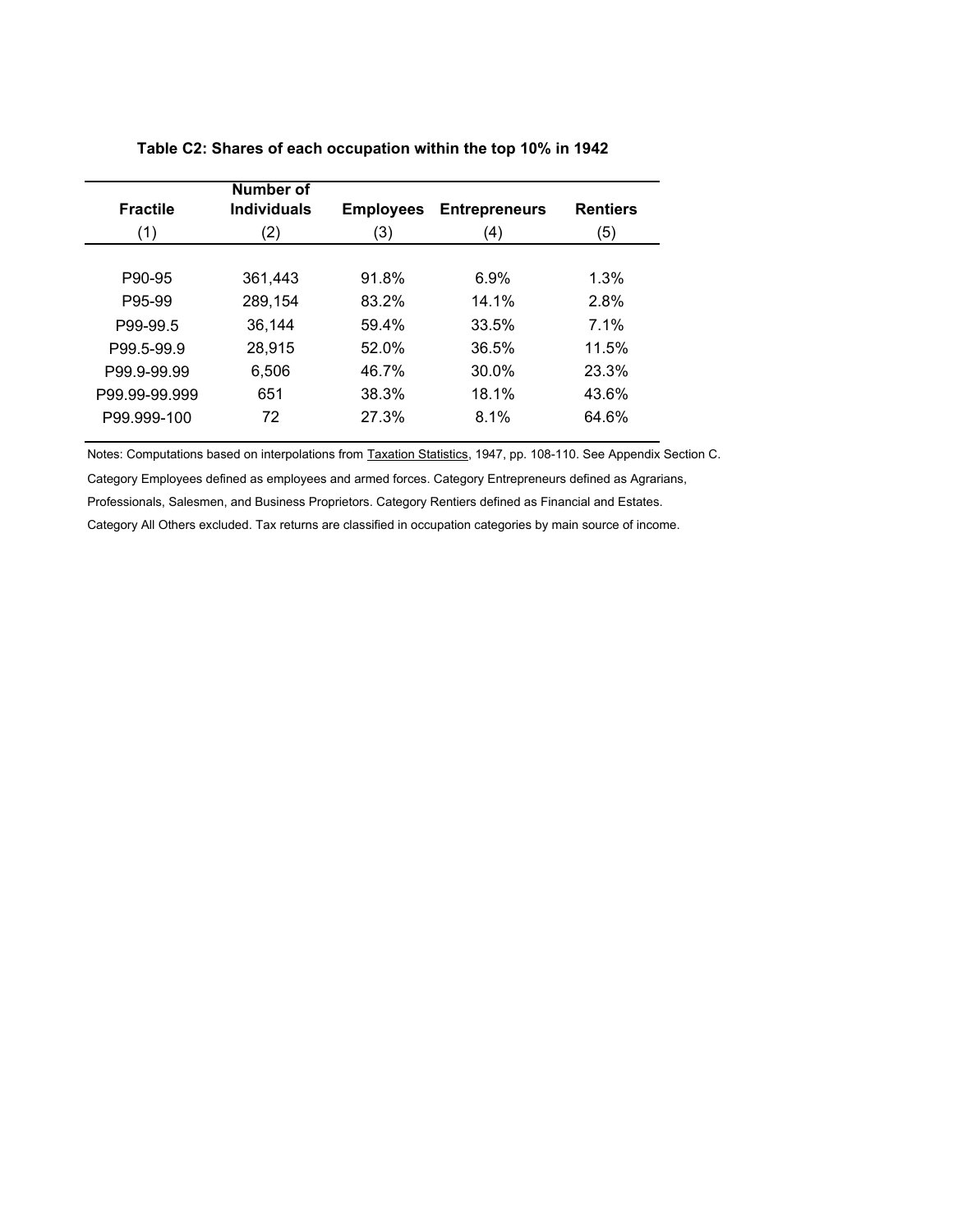|      |      |       |        |         |                  |     |      |      |       |        |         |                  |     | Table C3: Income composition by sources of income and by fractiles of total income (excluding capital gains) in Canada, 1946-2000 |      |       |        |         |                 |     |      |      |       |           |      |                         |     |
|------|------|-------|--------|---------|------------------|-----|------|------|-------|--------|---------|------------------|-----|-----------------------------------------------------------------------------------------------------------------------------------|------|-------|--------|---------|-----------------|-----|------|------|-------|-----------|------|-------------------------|-----|
|      |      |       |        | P90-100 |                  |     |      |      |       |        | P95-100 |                  |     |                                                                                                                                   |      |       |        | P99-100 |                 |     |      |      |       | P99.5-100 |      |                         |     |
|      | Wage | Prof. | Busin. | Divid.  | Interest Invest. |     |      | Wage | Prof. | Busin. | Divid.  | Interest Invest. |     |                                                                                                                                   | Wage | Prof. | Busin. | Divid.  | Interest Invest |     |      | Wage | Prof. | Busin.    |      | Divid. Interest Invest. |     |
| 1946 | 72.9 | 4.0   | 14.6   | 3.2     | 2.2              | 3.2 | 1946 | 65.2 | 5.5   | 17.9   | 4.5     | 2.7              | 4.2 | 1946                                                                                                                              | 45.5 | 10.1  | 24.3   | 8.7     | 4.3             | 7.2 | 1946 | 41.0 | 11.3  | 23.8      | 10.9 | 4.8                     | 8.3 |
| 1947 | 71.4 | 4.0   | 16.6   | 3.2     | 1.9              | 2.9 | 1947 | 62.6 | 5.6   | 21.0   | 4.5     | 2.5              | 3.9 | 1947                                                                                                                              | 43.7 | 9.7   | 28.1   | 8.4     | 3.7             | 6.4 | 1947 | 38.9 | 10.7  | 28.6      | 10.5 | 4.1                     | 7.3 |
| 1948 | 71.9 | 3.7   | 16.6   | 3.3     | 1.7              | 2.8 | 1948 | 62.8 | 5.3   | 21.1   | 4.7     | 2.2              | 3.8 | 1948                                                                                                                              | 44.0 | 9.2   | 28.2   | 9.0     | 3.4             | 6.2 | 1948 | 40.2 | 9.8   | 28.1      | 11.2 | 3.7                     | 7.0 |
| 1949 | 71.8 | 4.1   | 16.5   | 3.3     | 1.6              | 2.8 | 1949 | 62.9 | 5.8   | 20.8   | 4.7     | 2.1              | 3.7 | 1949                                                                                                                              | 44.3 | 10.0  | 27.3   | 9.0     | 3.2             | 6.2 | 1949 | 40.3 | 10.9  | 26.9      | 11.3 | 3.6                     | 7.2 |
| 1950 | 71.9 | 4.4   | 15.7   | 3.5     | 1.7              | 2.9 | 1950 | 63.0 | 6.2   | 19.7   | 5.0     | 2.2              | 3.9 | 1950                                                                                                                              | 44.0 | 10.8  | 26.1   | 9.4     | 3.3             | 6.5 | 1950 | 40.0 | 11.7  | 25.8      | 11.6 | 3.5                     | 7.4 |
| 1951 | 73.0 | 4.4   | 14.8   | 3.2     | 1.4              | 3.1 | 1951 | 64.3 | 6.3   | 18.7   | 4.6     | 1.9              | 4.2 | 1951                                                                                                                              | 45.8 | 11.2  | 24.1   | 8.7     | 3.0             | 7.2 | 1951 | 42.1 | 12.3  | 23.5      | 10.5 | 3.2                     | 8.4 |
| 1952 | 73.9 | 4.5   | 14.0   | 3.3     | 1.5              | 2.9 | 1952 | 65.2 | 6.4   | 17.7   | 4.7     | 2.1              | 3.9 | 1952                                                                                                                              | 45.7 | 11.7  | 23.1   | 9.3     | 3.4             | 6.8 | 1952 | 42.0 | 12.6  | 22.4      | 11.5 | 3.8                     | 7.8 |
| 1953 | 74.6 | 4.5   | 13.2   | 3.2     | 1.6              | 3.0 | 1953 | 66.3 | 6.4   | 16.6   | 4.6     | 2.1              | 4.1 | 1953                                                                                                                              | 46.8 | 11.8  | 21.9   | 9.1     | 3.5             | 6.9 | 1953 | 43.4 | 12.7  | 21.0      | 11.2 | 3.9                     | 7.8 |
| 1954 | 76.4 | 5.1   | 10.5   | 3.3     | 1.9              | 2.9 | 1954 | 68.3 | 7.4   | 13.2   | 4.7     | 2.5              | 3.9 | 1954                                                                                                                              | 48.8 | 13.7  | 17.2   | 9.3     | 4.2             | 6.8 | 1954 | 44.6 | 15.2  | 16.2      | 11.5 | 4.7                     | 7.7 |
| 1955 | 75.8 | 5.4   | 10.5   | 3.8     | 1.9              | 2.7 | 1955 | 67.3 | 7.7   | 13.4   | 5.5     | 2.4              | 3.7 | 1955                                                                                                                              | 46.6 | 14.6  | 17.9   | 11.0    | 3.9             | 6.1 | 1955 | 42.2 | 16.0  | 17.1      | 13.7 | 4.3                     | 6.7 |
| 1956 | 76.2 | 5.7   | 10.5   | 3.1     | 1.8              | 2.7 | 1956 | 68.0 | 8.2   | 13.2   | 4.5     | 2.3              | 3.8 | 1956                                                                                                                              | 47.1 | 16.0  | 17.4   | 9.0     | 3.8             | 6.7 | 1956 | 43.1 | 17.6  | 16.4      | 11.0 | 4.3                     | 7.7 |
| 1957 | 77.9 | 5.5   | 9.0    | 3.0     | 1.9              | 2.6 | 1957 | 70.4 | 8.0   | 11.2   | 4.3     | 2.5              | 3.6 | 1957                                                                                                                              | 51.2 | 15.7  | 13.9   | 8.7     | 4.2             | 6.4 | 1957 | 46.3 | 17.9  | 12.8      | 10.7 | 4.8                     | 7.5 |
| 1958 | 76.4 | 6.0   | 9.5    | 3.1     | 2.2              | 2.8 | 1958 | 68.6 | 8.7   | 11.6   | 4.5     | 2.9              | 3.8 | 1958                                                                                                                              | 50.7 | 16.5  | 13.0   | 8.7     | 4.5             | 6.6 | 1958 | 45.9 | 18.9  | 11.6      | 10.7 | 5.1                     | 7.7 |
| 1959 | 77.4 | 5.8   | 8.6    | 3.1     | 2.3              | 2.9 | 1959 | 70.0 | 8.4   | 10.4   | 4.4     | 3.0              | 3.9 | 1959                                                                                                                              | 51.8 | 16.4  | 11.9   | 8.5     | 4.8             | 6.7 | 1959 | 46.2 | 19.3  | 10.5      | 10.6 | 5.4                     | 8.1 |
| 1960 | 77.7 | 6.0   | 7.7    | 3.1     | 2.6              | 2.8 | 1960 | 70.4 | 8.8   | 9.1    | 4.4     | 3.4              | 3.9 | 1960                                                                                                                              | 52.7 | 17.0  | 9.7    | 8.7     | 5.3             | 6.6 | 1960 | 46.4 | 20.4  | 8.4       | 10.9 | 6.1                     | 7.9 |
| 1961 | 77.6 | 6.2   | 7.4    | 3.1     | 2.8              | 2.9 | 1961 | 70.3 | 9.0   | 8.6    | 4.4     | 3.7              | 4.0 | 1961                                                                                                                              | 52.8 | 17.3  | 9.0    | 8.4     | 5.5             | 7.1 | 1961 | 46.2 | 20.6  | 7.9       | 10.5 | 6.3                     | 8.6 |
| 1962 | 77.9 | 6.1   | 7.3    | 3.1     | 3.0              | 2.6 | 1962 | 70.7 | 8.9   | 8.5    | 4.5     | 3.8              | 3.6 | 1962                                                                                                                              | 53.1 | 17.7  | 8.5    | 8.7     | 5.8             | 6.2 | 1962 | 46.6 | 21.3  | 7.2       | 10.8 | 6.7                     | 7.4 |
| 1963 | 78.1 | 6.3   | 7.3    | 2.9     | 2.9              | 2.6 | 1963 | 71.0 | 9.2   | 8.5    | 4.2     | 3.7              | 3.5 | 1963                                                                                                                              | 54.0 | 18.7  | 8.0    | 7.7     | 5.4             | 6.2 | 1963 | 47.4 | 22.9  | 6.6       | 9.4  | 6.1                     | 7.6 |
| 1964 | 77.1 | 6.5   | 7.7    | 3.4     | 3.0              | 2.4 | 1964 | 69.7 | 9.6   | 8.9    | 4.9     | 3.8              | 3.3 | 1964                                                                                                                              | 52.5 | 19.3  | 8.1    | 9.2     | 5.4             | 5.5 | 1964 | 46.8 | 23.1  | 6.5       | 11.2 | 6.0                     | 6.5 |
| 1965 | 77.1 | 6.7   | 7.7    | 3.5     | 2.9              | 2.0 | 1965 | 69.8 | 9.9   | 9.0    | 5.0     | 3.6              | 2.7 | 1965                                                                                                                              | 51.9 | 20.4  | 8.2    | 9.5     | 5.3             | 4.7 | 1965 | 46.1 | 24.5  | 6.5       | 11.5 | 5.9                     | 5.5 |
| 1966 | 77.6 | 6.5   | 7.6    | 3.4     | 2.8              | 2.1 | 1966 | 70.5 | 9.6   | 8.8    | 4.8     | 3.6              | 2.8 | 1966                                                                                                                              | 53.1 | 20.2  | 7.8    | 9.2     | 5.2             | 4.6 | 1966 | 47.4 | 24.2  | 6.0       | 11.1 | 5.7                     | 5.5 |
| 1967 | 78.1 | 6.7   | 7.1    | 3.3     | 2.9              | 1.9 | 1967 | 71.3 | 9.9   | 8.1    | 4.7     | 3.5              | 2.6 | 1967                                                                                                                              | 54.3 | 20.4  | 7.3    | 8.7     | 5.1             | 4.2 | 1967 | 48.2 | 24.9  | 5.8       | 10.6 | 5.7                     | 4.9 |
| 1968 | 79.0 | 6.8   | 5.8    | 3.2     | 3.3              | 1.9 | 1968 | 72.4 | 10.0  | 6.6    | 4.5     | 4.1              | 2.5 | 1968                                                                                                                              | 55.3 | 21.1  | 5.7    | 8.3     | 5.7             | 4.0 | 1968 | 48.6 | 26.1  | 4.5       | 10.0 | 6.2                     | 4.6 |
| 1969 | 79.9 | 6.9   | 4.7    | 3.0     | 3.7              | 1.8 | 1969 | 73.5 | 10.2  | 5.3    | 4.3     | 4.4              | 2.4 | 1969                                                                                                                              | 55.8 | 21.8  | 4.7    | 7.8     | 6.1             | 3.8 | 1969 | 49.3 | 26.3  | 3.9       | 9.4  | 6.7                     | 4.5 |
| 1970 | 80.4 | 7.0   | 4.0    | 2.8     | 4.0              | 1.9 | 1970 | 74.1 | 10.4  | 4.4    | 3.9     | 4.8              | 2.5 | 1970                                                                                                                              | 55.2 | 22.9  | 3.8    | 7.2     | 6.8             | 4.1 | 1970 | 48.7 | 27.4  | 3.2       | 8.6  | 7.5                     | 4.7 |
| 1971 | 80.8 | 7.3   | 3.9    | 2.4     | 3.8              | 1.9 | 1971 | 74.4 | 11.0  | 4.3    | 3.3     | 4.5              | 2.5 | 1971                                                                                                                              | 54.9 | 24.9  | 4.0    | 5.9     | 6.3             | 4.1 | 1971 | 48.8 | 29.6  | 3.5       | 6.8  | 6.8                     | 4.6 |
| 1972 | 80.4 | 7.2   | 4.4    | 2.1     | 3.8              | 2.1 | 1972 | 73.9 | 10.8  | 5.0    | 3.0     | 4.6              | 2.8 | 1972                                                                                                                              | 54.9 | 24.2  | 4.4    | 5.7     | 6.5             | 4.3 | 1972 | 47.8 | 29.9  | 3.6       | 6.8  | 7.1                     | 4.8 |
| 1973 | 77.9 | 7.4   | 6.4    | 2.2     | 4.0              | 2.1 | 1973 | 70.9 | 11.2  | 7.4    | 3.1     | 4.8              | 2.7 | 1973                                                                                                                              | 52.0 | 24.5  | 7.0    | 5.9     | 6.6             | 4.1 | 1973 | 46.5 | 29.0  | 5.7       | 7.0  | 7.1                     | 4.7 |
| 1974 | 76.1 | 7.0   | 7.2    | 2.2     | 5.2              | 2.3 | 1974 | 68.5 | 10.5  | 8.8    | 3.1     | 6.3              | 2.9 | 1974                                                                                                                              | 49.7 | 22.1  | 9.8    | 5.6     | 8.7             | 4.2 | 1974 | 44.7 | 25.8  | 8.5       | 6.8  | 9.5                     | 4.8 |
| 1975 | 76.9 | 6.8   | 6.8    | 2.2     | 5.2              | 2.2 | 1975 | 69.7 | 10.2  | 8.2    | 3.0     | 6.2              | 2.7 | 1975                                                                                                                              | 51.8 | 21.0  | 9.3    | 5.6     | 8.4             | 4.0 | 1975 | 47.3 | 24.1  | 8.4       | 6.6  | 9.1                     | 4.5 |
| 1976 | 78.8 | 6.7   | 4.9    | 2.0     | 5.5              | 2.2 | 1976 | 72.1 | 10.0  | 5.8    | 2.9     | 6.5              | 2.7 | 1976                                                                                                                              | 52.4 | 22.1  | 6.4    | 5.6     | 9.3             | 4.3 | 1976 | 46.7 | 25.9  | 5.5       | 6.7  | 10.2                    | 5.0 |
| 1977 | 80.2 | 6.4   | 3.7    | 2.1     | 5.4              | 2.2 | 1977 | 73.9 | 9.7   | 4.3    | 3.0     | 6.5              | 2.7 | 1977                                                                                                                              | 54.5 | 21.4  | 4.4    | 6.1     | 9.4             | 4.2 | 1977 | 49.4 | 24.6  | 3.8       | 7.3  | 10.1                    | 4.9 |
| 1978 | 78.2 | 6.3   | 3.4    | 4.1     | 5.8              | 2.1 | 1978 | 71.2 | 9.5   | 3.7    | 6.1     | 6.9              | 2.5 | 1978                                                                                                                              | 52.0 | 19.7  | 3.0    | 11.8    | 9.5             | 4.0 | 1978 | 48.7 | 20.8  | 2.5       | 13.4 | 10.1                    | 4.6 |
| 1979 | 76.9 | 6.1   | 3.4    | 4.8     | 6.5              | 2.2 | 1979 | 69.6 | 9.2   | 3.8    | 7.1     | 7.7              | 2.7 | 1979                                                                                                                              | 50.3 | 18.7  | 2.5    | 13.5    | 10.7            | 4.3 | 1979 | 49.6 | 17.6  | 1.8       | 14.8 | 11.2                    | 5.0 |
| 1980 | 76.4 | 6.0   | 2.5    | 5.2     | 7.5              | 2.4 | 1980 | 69.5 | 8.9   | 2.4    | 7.5     | 8.8              | 2.9 | 1980                                                                                                                              | 53.8 | 15.6  | 1.3    | 13.2    | 11.8            | 4.3 | 1980 | 51.5 | 15.3  | 0.5       | 15.1 | 12.6                    | 5.1 |
| 1981 | 74.5 | 5.6   | 2.6    | 5.6     | 9.2              | 2.4 | 1981 | 66.9 | 8.3   | 2.9    | 8.1     | 10.9             | 2.9 | 1981                                                                                                                              | 48.1 | 15.8  | 2.4    | 15.0    | 14.5            | 4.3 | 1981 | 44.4 | 16.2  | 1.4       | 17.2 | 15.6                    | 5.1 |
| 1982 | 76.2 | 5.4   | 2.1    | 5.5     | 8.7              | 2.2 | 1982 | 69.7 | 7.9   | 2.3    | 7.4     | 10.0             | 2.7 | 1982                                                                                                                              | 53.4 | 14.9  | 2.2    | 12.6    | 12.7            | 4.2 | 1982 | 49.3 | 15.9  | 1.7       | 14.8 | 13.3                    | 5.1 |
| 1983 | 79.6 | 6.0   | 1.8    | 4.8     | 6.1              | 1.8 | 1983 | 73.7 | 9.0   | 1.9    | 6.5     | 7.0              | 2.0 | 1983                                                                                                                              | 57.6 | 18.4  | 1.6    | 10.8    | 8.9             | 2.6 | 1983 | 53.4 | 20.9  | 1.1       | 12.3 | 9.3                     | 3.1 |
| 1984 | 80.5 | 6.2   | 1.8    | 3.9     | 5.8              | 1.8 | 1984 | 74.8 | 9.3   | 1.9    | 5.3     | 6.7              | 2.1 | 1984                                                                                                                              | 58.5 | 19.2  | 1.8    | 9.3     | 8.5             | 2.7 | 1984 | 54.2 | 21.5  | 1.5       | 11.0 | 8.8                     | 3.1 |
| 1985 | 80.8 | 5.8   | 1.5    | 3.9     | 6.2              | 1.9 | 1985 | 75.4 | 8.6   | 1.5    | 5.3     | 7.1              | 2.2 | 1985                                                                                                                              | 60.9 | 17.2  | 0.9    | 9.3     | 8.7             | 3.0 | 1985 | 57.5 | 19.0  | 0.4       | 10.8 | 8.9                     | 3.4 |
| 1986 | 81.1 | 6.0   | 1.5    | 3.7     | 5.6              | 2.0 | 1986 | 75.8 | 8.9   | 1.5    | 5.1     | 6.4              | 2.4 | 1986                                                                                                                              | 61.6 | 17.6  | 0.8    | 8.9     | 7.9             | 3.3 | 1986 | 58.4 | 19.0  | 0.3       | 10.4 | 8.2                     | 3.7 |
| 1987 | 81.4 | 5.8   | 1.8    | 3.4     | 4.9              | 2.8 | 1987 | 76.0 | 8.5   | 1.8    | 4.5     | 5.6              | 3.5 | 1987                                                                                                                              | 62.6 | 16.6  | 1.2    | 7.7     | 6.9             | 5.1 | 1987 | 60.6 | 17.6  | 0.8       | 8.9  | 7.1                     | 5.1 |
| 1988 | 80.5 | 5.8   | 2.2    | 3.2     | 5.2              | 3.1 | 1988 | 75.3 | 8.3   | 2.3    | 4.3     | 5.9              | 3.9 | 1988                                                                                                                              | 63.4 | 15.2  | 2.5    | 6.8     | 6.9             | 5.3 | 1988 | 62.5 | 15.3  | 2.4       | 7.5  | 6.9                     | 5.4 |
| 1989 | 78.5 | 6.2   | 2.2    | 3.5     | 6.4              | 3.2 | 1989 | 72.7 | 8.9   | 2.4    | 4.6     | 7.4              | 4.0 | 1989                                                                                                                              | 60.1 | 15.5  | 2.8    | 7.5     | 8.8             | 5.3 | 1989 | 59.2 | 15.4  | 2.7       | 8.4  | 9.0                     | 5.4 |
| 1990 | 78.1 | 6.3   | 1.9    | 3.2     | 7.4              | 3.1 | 1990 | 72.1 | 9.0   | 2.1    | 4.3     | 8.7              | 3.9 | 1990                                                                                                                              | 57.7 | 16.1  | 2.4    | 7.2     | 11.1            | 5.4 | 1990 | 55.9 | 16.6  | 2.3       | 8.1  | 11.7                    | 5.4 |
| 1991 | 79.3 | 6.4   | 1.5    | 3.2     | 6.4              | 3.3 | 1991 | 73.1 | 9.2   | 1.7    | 4.3     | 7.5              | 4.2 | 1991                                                                                                                              | 58.0 | 17.0  | 2.0    | 7.6     | 9.9             | 5.5 | 1991 | 55.7 | 17.8  | 2.0       | 8.9  | 10.5                    | 5.0 |
| 1992 | 81.3 | 6.7   | 1.5    | 2.7     | 4.7              | 3.3 | 1992 | 75.4 | 9.7   | 1.7    | 3.6     | 5.6              | 4.1 | 1992                                                                                                                              | 59.9 | 18.6  | 2.1    | 6.3     | 7.8             | 5.5 | 1992 | 57.3 | 19.9  | 2.1       | 7.1  | 8.4                     | 5.2 |
| 1993 | 81.9 | 6.7   | 1.5    | 2.5     | 3.6              | 3.9 | 1993 | 76.2 | 9.6   | 1.6    | 3.4     | 4.2              | 4.9 | 1993                                                                                                                              | 62.2 | 18.1  | 1.9    | 5.7     | 5.8             | 6.3 | 1993 | 60.5 | 19.4  | 1.9       | 6.4  | 6.2                     | 5.7 |
| 1994 | 82.1 | 6.5   | 1.7    | 2.5     | 3.0              | 4.2 | 1994 | 76.6 | 9.4   | 1.9    | 3.4     | 3.6              | 5.1 | 1994                                                                                                                              | 63.1 | 17.6  | 2.2    | 5.7     | 5.0             | 6.4 | 1994 | 61.4 | 18.6  | 2.2       | 6.4  | 5.4                     | 5.9 |
| 1995 | 80.8 | 6.6   | 1.9    | 2.7     | 3.7              | 4.4 | 1995 | 75.2 | 9.4   | 2.1    | 3.5     | 4.3              | 5.5 | 1995                                                                                                                              | 62.7 | 17.0  | 2.2    | 5.9     | 5.8             | 6.4 | 1995 | 61.5 | 17.9  | 2.2       | 6.8  | 6.2                     | 5.5 |
| 1996 | 80.0 | 6.7   | 2.1    | 2.9     | 3.3              | 4.9 | 1996 | 74.5 | 9.4   | 2.4    | 3.9     | 3.9              | 6.0 | 1996                                                                                                                              | 62.6 | 16.6  | 2.7    | 6.5     | 4.9             | 6.7 | 1996 | 61.7 | 17.0  | 2.6       | 7.5  | 5.2                     | 5.9 |
| 1997 | 80.5 | 6.9   | 2.2    | 3.1     | 2.6              | 4.7 | 1997 | 75.2 | 9.6   | 2.5    | 4.2     | 2.9              | 5.6 | 1997                                                                                                                              | 64.4 | 16.3  | 2.5    | 6.9     | 3.6             | 6.2 | 1997 | 64.0 | 16.3  | 2.4       | 7.9  | 3.8                     | 5.7 |
| 1998 | 80.6 | 6.6   | 2.1    | 3.4     | 2.5              | 4.8 | 1998 | 75.4 | 9.1   | 2.3    | 4.5     | 2.9              | 5.8 | 1998                                                                                                                              | 65.0 | 15.0  | 2.3    | 7.4     | 3.7             | 6.7 | 1998 | 64.5 | 14.6  | 2.0       | 8.6  | 3.9                     | 6.4 |
| 1999 | 80.2 | 6.6   | 2.4    | 3.7     | 2.5              | 4.6 | 1999 | 75.1 | 9.1   | 2.6    | 4.9     | 2.9              | 5.4 | 1999                                                                                                                              | 64.7 | 14.4  | 2.9    | 7.8     | 3.7             | 6.4 | 1999 | 64.0 | 14.1  | 2.8       | 9.0  | 4.0                     | 6.2 |
| 2000 | 80.5 | 6.5   | 2.2    | 3.6     | 2.7              | 4.6 | 2000 | 75.7 | 8.8   | 2.4    | 4.6     | 3.1              | 5.4 | 2000                                                                                                                              | 67.1 | 13.5  | 2.3    | 7.2     | 3.8             | 6.1 | 2000 | 67.0 | 12.9  | 2.1       | 8.2  | 3.9                     | 5.9 |

Notes: Wage is defined as wages and salaries, pensions, and other employment earnings (such as bonuses, stock-option exercises, etc.). Prof. is professional income defined as self-employment income from professions such as doctors, lawyers, etc. Busin. is business income defined as net profits from sole proprietorships, partnerships, and other small businesses (such as farm and fishing). Divid. defined as dividends from Canadian corporations. Interest includes bond and bank interest income as well as annuities. Invest. includes all other investment income such as estate and trust income, foreign investment income, etc. All details in Appendix Sect The sums of all sources add up to 100%. Capital Gains are excluded.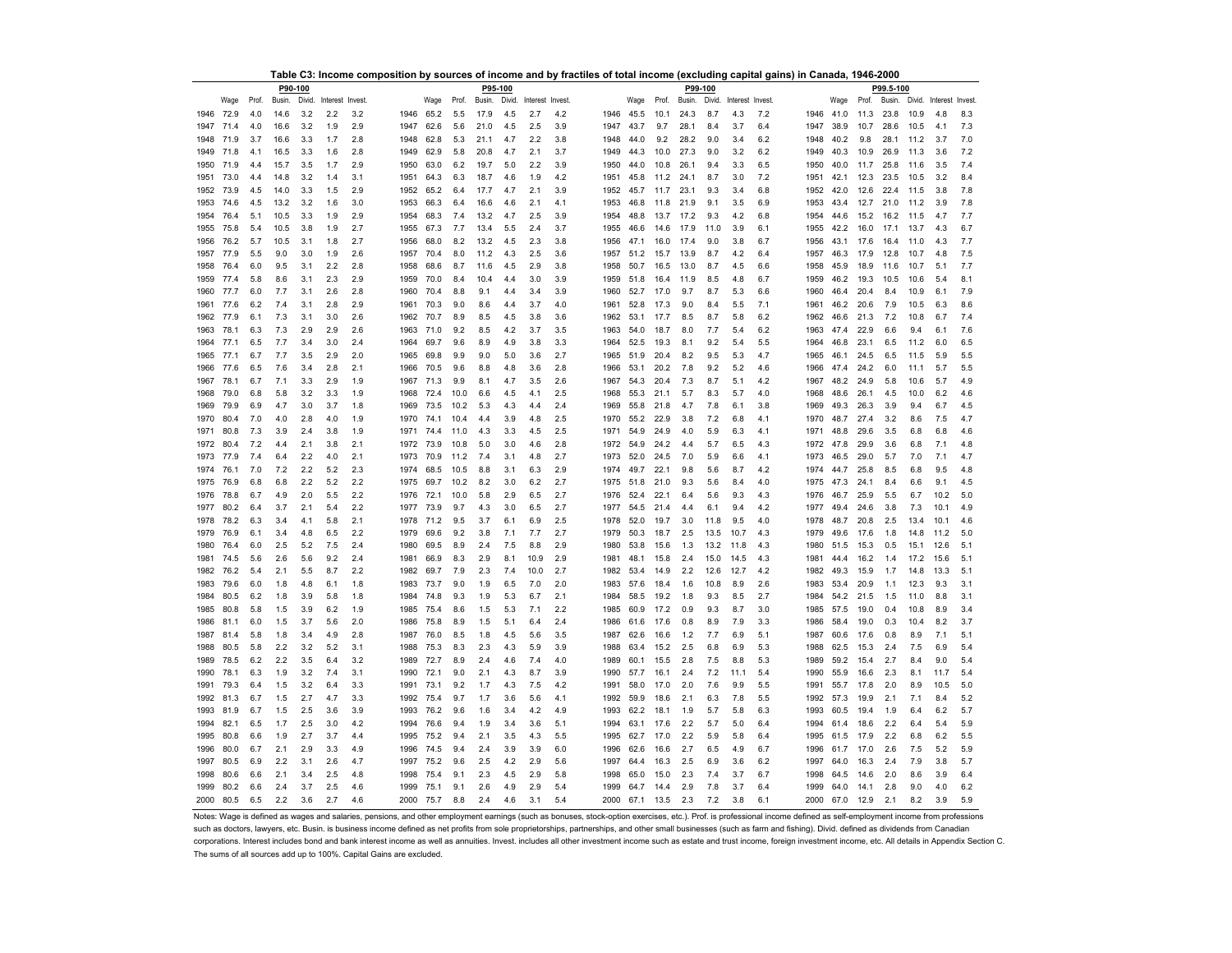|  | Table C3: Income composition by sources of income and by fractiles of total income (excluding capital gains) in Canada, 1946-2000 (continued) |  |  |  |  |  |  |
|--|-----------------------------------------------------------------------------------------------------------------------------------------------|--|--|--|--|--|--|
|--|-----------------------------------------------------------------------------------------------------------------------------------------------|--|--|--|--|--|--|

|      |      |       |        |           |                  |      |      |           |       |            |            |                  |      |      |      |       |        |        |          |        | $  - $       |      |       |        |     |                 |        |
|------|------|-------|--------|-----------|------------------|------|------|-----------|-------|------------|------------|------------------|------|------|------|-------|--------|--------|----------|--------|--------------|------|-------|--------|-----|-----------------|--------|
|      |      |       |        | P99.9-100 |                  |      |      |           |       |            | P99.99-100 |                  |      |      |      |       |        | P90-95 |          |        |              |      |       | P95-99 |     |                 |        |
|      | Wage | Prof. | Busin. | Divid.    | Interest Invest. |      |      | Wage      | Prof. | Busin.     | Divid.     | Interest Invest. |      |      | Wage | Prof. | Busin. | Divid. | Interest | Invest |              | Wage | Prof. | Busin. |     | Divid. Interest | Invest |
| 1946 | 34.0 | 10.2  | 22.2   | 16.7      | 6.0              | 10.9 |      | 1946 27.2 | 5.6   | 14.3       | 28.8       | 7.6              | 16.6 | 1946 | 88.7 | 0.8   | 7.8    | 0.7    | 1.0      | 1.1    | 1946         | 79.6 | 2.2   | 13.3   | 1.4 | 1.6             | 1.9    |
| 1947 | 32.6 | 9.7   | 26.6   | 16.6      | 4.9              | 9.6  | 1947 | 25.1      | 4.2   | 20.6       | 29.2       | 5.9              | 15.1 | 1947 | 89.7 | 0.6   | 7.5    | 0.5    | 0.8      | 0.9    | 1947         | 76.7 | 2.6   | 15.7   | 1.5 | 1.5             | 2.0    |
| 1948 | 34.6 | 9.3   | 25.5   | 17.6      | 4.3              | 8.7  | 1948 | 28.2      | 3.0   | 24.2       | 27.7       | 5.8              | 11.1 | 1948 | 90.0 | 0.6   | 7.4    | 0.5    | 0.7      | 0.9    | 1948         | 76.7 | 2.5   | 15.9   | 1.5 | 1.4             | 2.0    |
| 1949 | 34.0 | 10.2  | 25.0   | 17.7      | 4.0              | 9.1  | 1949 | 28.8      | 4.8   | 20.2       | 29.3       | 5.2              | 11.8 | 1949 | 89.3 | 0.7   | 7.9    | 0.5    | 0.6      | 0.9    | 1949         | 76.5 | 2.7   | 16.0   | 1.5 | 1.3             | 1.9    |
| 1950 | 34.0 | 10.4  | 25.2   | 17.6      | 3.6              | 9.3  | 1950 | 32.3      | 7.1   | 18.0       | 27.4       | 4.0              | 11.2 | 1950 | 89.5 | 0.8   | 7.6    | 0.6    | 0.7      | 0.9    | 1950         | 77.2 | 2.7   | 14.9   | 1.8 | 1.4             | 2.0    |
| 1951 | 35.6 | 11.4  | 22.1   | 15.5      | 3.5              | 11.9 | 1951 | 26.7      | 6.9   | 23.9       | 22.0       | 4.7              | 15.8 | 1951 | 90.0 | 0.8   | 7.3    | 0.5    | 0.5      | 0.8    | 1951         | 77.5 | 2.8   | 14.8   | 1.7 | 1.1             | 2.1    |
| 1952 | 36.0 | 11.0  | 19.7   | 18.7      | 4.7              | 9.9  | 1952 | 28.0      | 6.8   | 16.5       | 33.1       | 5.6              | 10.0 | 1952 | 90.3 | 0.8   | 6.8    | 0.6    | 0.5      | 1.0    | 1952         | 78.9 | 2.7   | 13.9   | 1.4 | 1.1             | 1.9    |
| 1953 | 37.4 | 10.8  | 18.6   | 17.7      | 4.9              | 10.6 | 1953 | 33.4      | 5.6   | 15.0       | 27.0       | 5.1              | 13.9 | 1953 | 90.2 | 0.8   | 6.7    | 0.6    | 0.6      | 1.1    | 1953         | 79.6 | 2.7   | 13.0   | 1.5 | 1.2             | 2.1    |
| 1954 | 37.4 | 14.8  | 13.4   | 18.4      | 6.2              | 9.9  | 1954 | 30.3      | 11.5  | 13.7       | 25.2       | 7.3              | 12.1 | 1954 | 91.6 | 0.9   | 5.4    | 0.6    | 0.7      | 0.9    | 1954         | 81.8 | 3.0   | 10.4   | 1.6 | 1.3             | 1.9    |
| 1955 | 33.6 | 15.1  | 15.8   | 22.3      | 5.1              | 8.2  | 1955 | 25.9      | 11.1  | 16.3       | 32.7       | 5.7              | 8.3  | 1955 | 91.6 | 1.0   | 5.2    | 0.6    | 0.8      | 0.9    | 1955         | 81.6 | 3.0   | 10.3   | 1.6 | 1.4             | 2.0    |
| 1956 | 36.3 | 17.0  | 14.7   | 16.5      | 5.2              | 10.2 | 1956 | 26.2      | 11.5  | 18.4       | 23.8       | 5.9              | 14.2 | 1956 | 91.4 | 0.9   | 5.5    | 0.6    | 0.7      | 0.9    | 1956         | 81.6 | 3.2   | 10.5   | 1.6 | 1.3             | 1.8    |
| 1957 | 39.3 | 17.6  | 10.5   | 16.2      | 6.3              | 10.1 | 1957 | 29.4      | 12.7  | 10.4       | 24.8       | 8.4              | 14.3 | 1957 | 91.7 | 0.9   | 5.0    | 0.6    | 0.8      | 0.9    | 1957         | 82.9 | 3.0   | 9.4    | 1.5 | 1.4             | 1.8    |
| 1958 | 40.0 | 17.8  | 8.8    | 16.5      | 6.6              | 10.3 | 1958 | 30.0      | 11.9  | 7.3        | 26.3       | 9.3              | 15.2 | 1958 | 90.9 | 1.0   | 5.7    | 0.6    | 1.0      | 0.9    | 1958         | 80.4 | 3.6   | 10.6   | 1.7 | 1.8             | 2.0    |
| 1959 | 41.1 | 17.3  | 8.0    | 15.7      | 6.9              | 11.0 | 1959 | 32.0      | 9.8   | 7.6        | 24.8       | 8.9              | 17.0 | 1959 | 91.1 | 0.9   | 5.3    | 0.6    | 1.1      | 1.0    | 1959         | 81.6 | 3.2   | 9.5    | 1.7 | 1.9             | 2.1    |
| 1960 | 40.5 | 18.7  | 6.1    | 16.3      | 7.7              | 10.7 | 1960 | 31.0      | 10.1  | 5.7        | 26.8       | 10.2             | 16.2 | 1960 | 91.1 | 0.9   | 5.1    | 0.7    | 1.3      | 0.9    | 1960         | 81.6 | 3.6   | 8.8    | 1.8 | 2.1             | 2.1    |
| 1961 | 39.4 | 18.7  | 6.3    | 15.4      | 7.9              | 12.3 | 1961 | 28.4      | 9.8   | 6.4        | 25.5       | 10.2             | 19.7 | 1961 | 91.0 | 0.9   | 5.2    | 0.6    | 1.3      | 0.9    | 1961         | 81.5 | 3.7   | 8.3    | 1.9 | 2.5             | 2.1    |
| 1962 | 40.3 | 20.1  | 5.3    | 15.8      | 8.4              | 10.2 | 1962 | 30.3      | 12.8  | 4.2        | 25.4       | 11.5             | 15.7 | 1962 | 91.1 | 0.9   | 5.1    | 0.6    | 1.5      | 0.9    | 1962         | 81.6 | 3.5   | 8.5    | 1.9 | 2.6             | 2.0    |
| 1963 | 41.8 | 22.5  | 4.4    | 13.3      | 7.4              | 10.7 | 1963 | 35.4      | 14.4  | 3.0        | 20.7       | 9.0              | 17.6 | 1963 | 91.0 | 0.9   | 5.3    | 0.6    | 1.5      | 0.8    | 1963         | 81.3 | 3.4   | 8.7    | 2.0 | 2.7             | 1.9    |
| 1964 | 41.0 | 22.2  | 4.7    | 16.4      | 7.2              | 8.6  | 1964 | 32.5      | 13.2  | 4.3        | 27.6       | 9.3              | 13.1 | 1964 | 90.7 | 0.9   | 5.4    | 0.7    | 1.5      | 0.8    | 1964         | 80.3 | 3.5   | 9.4    | 2.2 | 2.7             | 1.9    |
| 1965 | 41.0 | 23.0  | 4.6    | 16.8      | 7.1              | 7.6  | 1965 | 32.0      |       |            | 28.4       |                  | 11.5 | 1965 | 90.6 | 1.0   | 5.4    | 0.8    |          | 0.7    |              | 80.8 |       | 9.4    | 2.3 | 2.6             |        |
| 1966 | 42.1 |       |        |           |                  | 7.6  | 1966 | 31.8      | 14.0  | 5.7<br>4.6 |            | 8.5              |      | 1966 | 90.5 |       |        |        | 1.6      |        | 1965<br>1966 |      | 3.4   | 9.4    | 2.2 |                 | 1.6    |
|      |      | 22.6  | 4.3    | 16.5      | 6.9              |      |      |           | 12.8  |            | 30.4       | 8.7              | 11.8 |      |      | 0.8   | 5.6    | 0.8    | 1.5      | 0.8    |              | 81.0 | 3.2   |        |     | 2.6             | 1.6    |
| 1967 | 43.0 | 23.9  | 3.8    | 15.7      | 7.1              | 6.6  | 1967 | 34.0      | 13.2  | 3.1        | 30.2       | 9.2              | 10.3 | 1967 | 90.6 | 1.0   | 5.3    | 0.8    | 1.6      | 0.7    | 1967         | 81.5 | 3.5   | 8.5    | 2.3 | 2.6             | 1.6    |
| 1968 | 43.0 | 25.1  | 3.4    | 14.8      | 7.6              | 6.2  | 1968 | 35.0      | 13.6  | 4.6        | 27.1       | 10.3             | 9.4  | 1968 | 91.0 | 0.9   | 4.5    | 0.9    | 2.0      | 0.8    | 1968         | 82.7 | 3.3   | 7.1    | 2.2 | 3.1             | 1.6    |
| 1969 | 42.4 | 26.2  | 3.0    | 14.0      | 8.1              | 6.2  | 1969 | 35.7      | 13.5  | 5.5        | 24.9       | 10.3             | 10.0 | 1969 | 91.6 | 0.9   | 3.7    | 0.8    | 2.3      | 0.7    | 1969         | 84.1 | 3.3   | 5.7    | 2.1 | 3.4             | 1.5    |
| 1970 | 39.6 | 30.0  | 1.9    | 12.5      | 9.5              | 6.5  | 1970 | 33.0      | 17.9  | 1.9        | 22.7       | 13.6             | 10.9 | 1970 | 91.7 | 0.9   | 3.2    | 0.8    | 2.6      | 0.8    | 1970         | 85.2 | 3.0   | 4.7    | 1.9 | 3.6             | 1.6    |
| 1971 | 38.2 | 35.3  | 2.4    | 9.8       | 8.0              | 6.3  | 1971 | 31.9      | 23.3  | 3.2        | 18.6       | 11.2             | 11.8 | 1971 | 91.9 | 0.9   | 3.1    | 0.8    | 2.4      | 0.9    | 1971         | 85.7 | 3.0   | 4.5    | 1.8 | 3.5             | 1.6    |
| 1972 | 42.0 | 30.6  | 2.6    | 10.0      | 8.5              | 6.3  | 1972 | 40.5      | 16.8  | 2.6        | 18.2       | 11.9             | 10.1 | 1972 | 91.7 | 0.8   | 3.5    | 0.6    | 2.3      | 1.1    | 1972         | 84.8 | 3.1   | 5.3    | 1.5 | 3.5             | 1.9    |
| 1973 | 45.1 | 26.1  | 4.2    | 9.9       | 8.5              | 6.2  | 1973 | 45.1      | 14.2  | 4.0        | 16.1       | 11.4             | 9.4  | 1973 | 90.3 | 0.8   | 4.5    | 0.7    | 2.5      | 1.2    | 1973         | 82.0 | 3.4   | 7.6    | 1.5 | 3.7             | 1.8    |
| 1974 | 45.1 | 20.9  | 6.9    | 9.4       | 11.2             | 6.6  | 1974 | 45.4      | 9.0   | 6.1        | 14.4       | 13.8             | 11.2 | 1974 | 89.5 | 0.9   | 4.4    | 0.6    | 3.3      | 1.3    | 1974         | 79.4 | 3.8   | 8.3    | 1.6 | 4.9             | 2.1    |
| 1975 | 51.1 | 17.9  | 5.8    | 9.0       | 10.4             | 5.8  | 1975 | 58.3      | 8.2   | 3.3        | 12.1       | 11.1             | 6.9  | 1975 | 89.5 | 1.0   | 4.3    | 0.6    | 3.3      | 1.2    | 1975         | 80.0 | 3.9   | 7.6    | 1.6 | 4.9             | 2.0    |
| 1976 | 47.9 | 19.5  | 4.9    | 8.9       | 12.0             | 6.9  | 1976 | 49.5      | 8.9   | 6.4        | 11.6       | 14.3             | 9.3  | 1976 | 89.8 | 1.2   | 3.5    | 0.6    | 3.7      | 1.3    | 1976         | 82.7 | 3.6   | 5.4    | 1.4 | 5.1             | 1.8    |
| 1977 | 49.8 | 18.2  | 2.7    | 10.1      | 12.1             | 7.1  | 1977 | 53.6      | 6.8   | 3.1        | 13.6       | 13.5             | 9.5  | 1977 | 90.5 | 1.0   | 2.9    | 0.6    | 3.6      | 1.4    | 1977         | 84.0 | 3.5   | 4.2    | 1.4 | 5.0             | 1.9    |
| 1978 | 47.2 | 15.3  | 1.1    | 18.0      | 11.6             | 6.9  | 1978 | 49.7      | 6.8   | 1.4        | 21.0       | 12.1             | 9.0  | 1978 | 89.5 | 1.1   | 2.9    | 1.0    | 4.0      | 1.4    | 1978         | 81.0 | 4.3   | 4.1    | 3.2 | 5.6             | 1.8    |
| 1979 | 47.9 | 12.8  | $-0.4$ | 19.2      | 13.1             | 7.4  | 1979 | 49.0      | 5.8   | $-1.1$     | 21.8       | 14.4             | 10.1 | 1979 | 89.0 | 1.1   | 2.9    | 1.1    | 4.4      | 1.5    | 1979         | 79.5 | 4.3   | 4.4    | 3.7 | 6.2             | 1.9    |
| 1980 | 48.6 | 11.4  | $-1.3$ | 19.2      | 14.5             | 7.7  | 1980 | 50.0      | 6.4   | $-1.9$     | 20.6       | 15.4             | 9.5  | 1980 | 87.8 | 1.2   | 2.5    | 1.5    | 5.4      | 1.6    | 1980         | 77.9 | 5.4   | 3.0    | 4.4 | 7.2             | 2.1    |
| 1981 | 44.0 | 9.7   | 0.1    | 20.7      | 17.9             | 7.6  | 1981 | 44.7      | 6.0   | $-0.2$     | 20.9       | 19.2             | 9.5  | 1981 | 87.1 | 1.2   | 2.1    | 1.5    | 6.5      | 1.6    | 1981         | 76.7 | 4.4   | 3.3    | 4.5 | 9.0             | 2.1    |
| 1982 | 49.6 | 8.7   | 0.5    | 19.1      | 14.1             | 8.0  | 1982 | 47.1      | 1.9   | 0.5        | 26.1       | 12.5             | 12.0 | 1982 | 87.4 | 1.1   | 1.7    | 2.1    | 6.3      | 1.4    | 1982         | 79.2 | 3.7   | 2.4    | 4.4 | 8.5             | 1.8    |
| 1983 | 55.1 | 14.1  | 0.3    | 15.4      | 10.3             | 4.8  | 1983 | 63.7      | 3.2   | $-0.7$     | 18.1       | 9.6              | 6.0  | 1983 | 89.5 | 1.0   | 1.6    | 2.0    | 4.5      | 1.4    | 1983         | 82.8 | 3.6   | 2.1    | 4.0 | 5.9             | 1.6    |
| 1984 | 56.0 | 14.0  | 0.8    | 15.4      | 9.3              | 4.5  | 1984 | 59.8      | 2.0   | $-0.9$     | 25.8       | 7.7              | 5.7  | 1984 | 90.2 | 1.1   | 1.6    | 1.6    | 4.2      | 1.4    | 1984         | 84.3 | 3.5   | 2.0    | 3.0 | 5.6             | 1.7    |
| 1985 | 60.9 | 11.1  | $-0.7$ | 14.8      | 9.4              | 4.6  | 1985 | 64.3      | 1.2   | $-2.4$     | 23.4       | 8.3              | 5.3  | 1985 | 90.1 | 1.1   | 1.5    | 1.5    | 4.6      | 1.3    | 1985         | 83.9 | 3.5   | 1.8    | 2.9 | 6.1             | 1.7    |
| 1986 | 61.1 | 11.6  | $-0.6$ | 14.0      | 8.8              | 5.0  | 1986 | 65.9      | 2.0   | $-1.6$     | 19.8       | 7.9              | 6.1  | 1986 | 90.3 | 1.1   | 1.6    | 1.4    | 4.1      | 1.4    | 1986         | 84.1 | 3.8   | 1.9    | 2.8 | 5.5             | 1.9    |
| 1987 | 65.0 | 10.2  | $-0.1$ | 12.3      | 7.4              | 5.2  | 1987 | 68.9      | 1.9   | $-1.1$     | 19.7       | 6.8              | 3.9  | 1987 | 90.7 | 1.1   | 1.8    | 1.3    | 3.6      | 1.6    | 1987         | 84.2 | 3.6   | 2.2    | 2.6 | 4.8             | 2.6    |
| 1988 | 69.4 | 6.9   | 2.5    | 8.6       | 6.9              | 5.7  | 1988 | 75.7      | 0.7   | 3.1        | 9.2        | 5.8              | 5.5  | 1988 | 90.1 | 1.2   | 1.9    | 1.3    | 3.9      | 1.8    | 1988         | 83.4 | 3.7   | 2.2    | 2.5 | 5.3             | 2.9    |
| 1989 |      |       | 3.0    |           |                  |      |      | 72.5      |       |            |            | 6.2              |      |      | 89.4 |       |        |        |          |        | 1989         | 81.9 |       | 2.2    | 2.5 | 6.3             | 3.0    |
|      | 66.3 | 6.4   |        | 10.0      | 8.8              | 5.6  | 1989 |           | 0.7   | 3.9        | 10.6       |                  | 6.0  | 1989 |      | 1.3   | 1.7    | 1.2    | 4.6      | 1.8    |              |      | 4.1   |        |     |                 |        |
| 1990 | 60.5 | 8.7   | 2.5    | 9.9       | 12.7             | 5.8  | 1990 | 66.7      | 1.5   | 3.4        | 11.3       | 11.6             | 5.5  | 1990 | 89.4 | 1.3   | 1.4    | 1.1    | 5.1      | 1.6    | 1990         | 81.8 | 4.1   | 1.9    | 2.3 | 7.0             | 2.9    |
| 1991 | 59.8 | 9.7   | 2.0    | 12.2      | 12.2             | 4.1  | 1991 | 63.6      | 1.8   | 2.1        | 17.6       | 13.2             | 1.7  | 1991 | 90.5 | 1.3   | 1.1    | 1.1    | 4.3      | 1.8    | 1991         | 83.2 | 4.1   | 1.5    | 2.1 | 5.9             | 3.3    |
| 1992 | 62.9 | 11.2  | 2.5    | 8.8       | 9.9              | 4.7  | 1992 | 72.0      | 1.6   | 3.4        | 10.0       | 10.3             | 2.8  | 1992 | 91.9 | 1.2   | 1.1    | 1.0    | 3.0      | 1.8    | 1992         | 85.4 | 3.9   | 1.4    | 1.9 | 4.2             | 3.2    |
| 1993 | 68.7 | 10.0  | 1.6    | 7.7       | 7.2              | 4.8  | 1993 | 79.6      | 1.4   | 0.9        | 7.6        | 6.8              | 3.7  | 1993 | 92.1 | 1.3   | 1.2    | 1.0    | 2.4      | 2.1    | 1993         | 85.5 | 4.0   | 1.5    | 1.9 | 3.2             | 4.0    |
| 1994 | 68.3 | 9.5   | 2.3    | 7.9       | 6.4              | 5.6  | 1994 | 74.0      | 1.3   | 2.7        | 9.2        | 6.2              | 6.6  | 1994 | 92.0 | 1.3   | 1.4    | 1.0    | 2.0      | 2.4    | 1994         | 85.4 | 4.0   | 1.7    | 1.9 | 2.7             | 4.3    |
| 1995 | 68.4 | 8.9   | 2.0    | 9.1       | 7.3              | 4.3  | 1995 | 74.1      | 1.3   | 2.5        | 12.1       | 7.6              | 2.5  | 1995 | 91.1 | 1.4   | 1.5    | 1.0    | 2.5      | 2.6    | 1995         | 83.8 | 4.2   | 2.0    | 1.9 | 3.3             | 4.8    |
| 1996 | 67.8 | 8.4   | 2.7    | 10.4      | 5.7              | 5.1  | 1996 | 67.5      | 0.9   | 4.3        | 16.5       | 6.4              | 4.4  | 1996 | 90.7 | 1.4   | 1.6    | 1.1    | 2.3      | 2.9    | 1996         | 82.9 | 4.3   | 2.1    | 2.0 | 3.1             | 5.5    |
| 1997 | 70.9 | 8.1   | 1.8    | 11.0      | 3.7              | 4.5  | 1997 | 72.6      | 0.8   | 2.2        | 18.5       | 3.2              | 2.8  | 1997 | 91.0 | 1.4   | 1.7    | 1.0    | 1.8      | 3.0    | 1997         | 83.5 | 4.5   | 2.4    | 2.0 | 2.4             | 5.2    |
| 1998 | 70.3 | 6.5   | 1.5    | 11.9      | 3.9              | 5.9  | 1998 | 72.0      | 0.4   | 0.9        | 19.4       | 3.6              | 3.8  | 1998 | 91.3 | 1.4   | 1.8    | 1.1    | 1.6      | 2.8    | 1998         | 83.8 | 4.5   | 2.3    | 2.1 | 2.2             | 5.1    |
| 1999 | 68.1 | 6.6   | 2.5    | 12.7      | 4.1              | 6.0  | 1999 | 67.0      | 0.7   | 1.8        | 20.9       | 3.3              | 6.3  | 1999 | 90.9 | 1.5   | 1.9    | 1.4    | 1.6      | 2.8    | 1999         | 83.7 | 4.6   | 2.4    | 2.5 | 2.2             | 4.6    |
| 2000 | 72.4 | 5.8   | 1.7    | 10.9      | 4.0              | 5.3  | 2000 | 74.3      | 0.4   | 0.5        | 15.2       | 3.2              | 6.5  | 2000 | 90.9 | 1.5   | 1.8    | 1.2    | 1.9      | 2.8    | 2000         | 83.2 | 4.7   | 2.4    | 2.3 | 2.6             | 4.8    |

Notes: Wage is defined as wages and salaries, pensions, and other employment earnings (such as bonuses, stock-option exercises, etc.). Prof. is professional income defined as self-employment income from professions such as doctors, lawyers, etc. Busin. is business income defined as net profits from sole proprietorships, partnerships, and other small businesses (such as farm and fishing). Divid. defined as dividends from Canadian corporations. Interest includes bond and bank interest income as well as annuities. Invest. includes all other investment income such as estate and trust income, foreign investment income, etc. All details in Appendix Sect The sums of all sources add up to 100%. Capital Gains are excluded.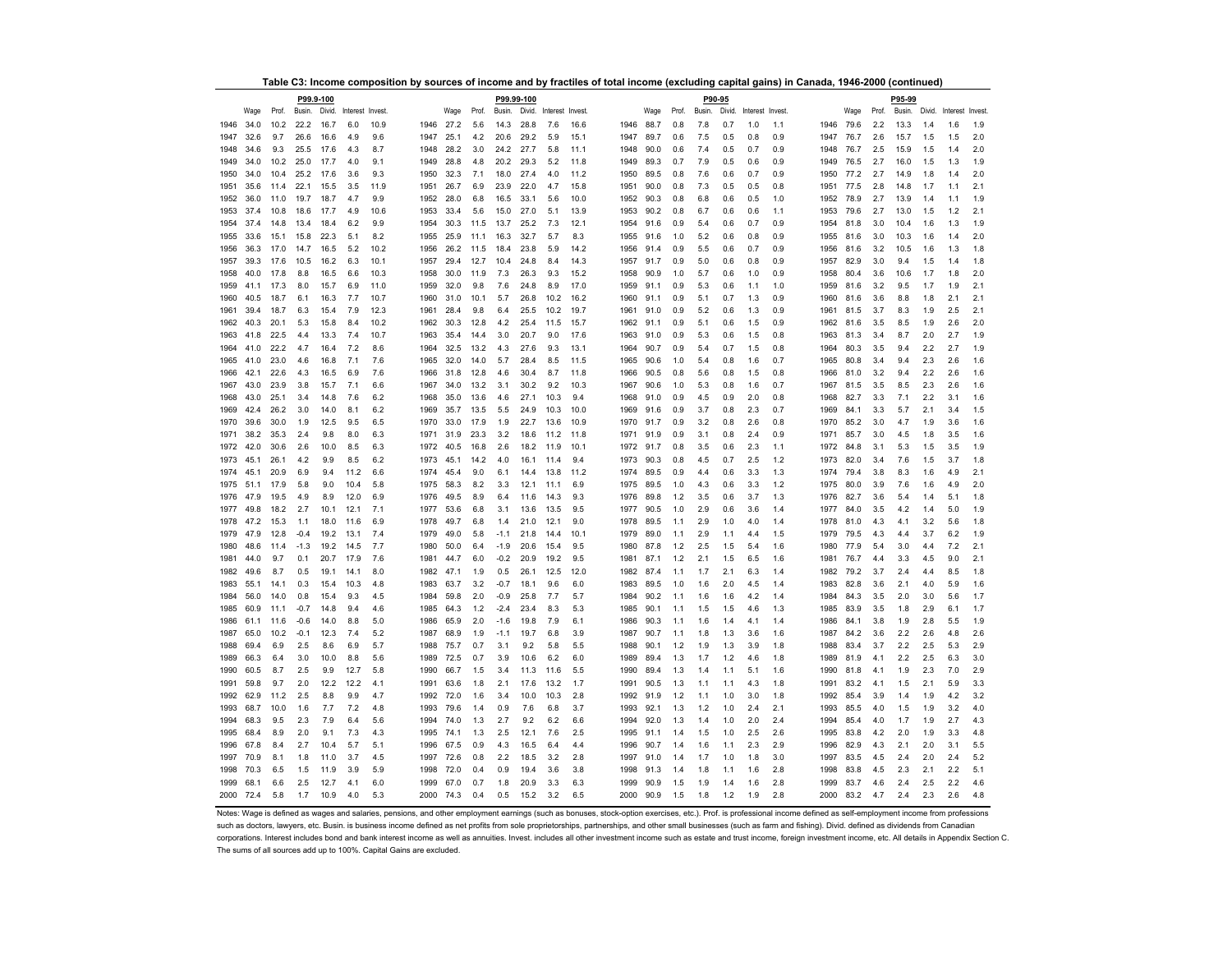|              |              |           | P99-99.5 |            |                  |            |              |              |              | P99.5-99.9   |            |                  |            |              |                |      |            | P99.9-99.99 |                         |            |              |              |      | P99.99-100 |              |                                      |              |
|--------------|--------------|-----------|----------|------------|------------------|------------|--------------|--------------|--------------|--------------|------------|------------------|------------|--------------|----------------|------|------------|-------------|-------------------------|------------|--------------|--------------|------|------------|--------------|--------------------------------------|--------------|
|              | Wage         | Prof.     | Busin.   | Divid.     | Interest Invest. |            |              | Wage         |              | Prof. Busin. | Divid.     | Interest Invest. |            |              | Wage Prof.     |      | Busin.     |             | Divid. Interest Invest. |            |              | Wage         |      |            |              | Prof. Busin. Divid. Interest Invest. |              |
| 1946         | 55.7         | 7.5       | 25.3     | 3.7        | 3.0              | 4.8        |              | 1946 45.8    | 12.0         | 24.9         | 6.9        | 4.0              | 6.5        |              | 1946 36.5 11.8 |      | 25.0       | 12.4        | 5.4                     | 8.8        | 1946         | 27.2         | 5.6  | 14.3       | 28.8         | 7.6                                  | 16.6         |
| 1947         | 54.4         | 7.6       | 27.1     | 3.6        | 2.8              | 4.5        |              | 1947 43.2    | 11.4         | 29.9         | 6.4        | 3.5              | 5.7        | 1947         | 35.3           | 11.7 | 28.8       | 12.1        | 4.5                     | 7.7        | 1947         | 25.1         | 4.2  | 20.6       | 29.2         | 5.9                                  | 15.1         |
| 1948         | 52.5         | 7.6       | 28.6     | 4.2        | 2.7              | 4.4        | 1948         | 44.1         | 10.2         | 29.9         | 6.7        | 3.2              | 5.9        | 1948         | 36.7           | 11.3 | 25.9       | 14.4        | 3.8                     | 7.9        | 1948         | 28.2         | 3.0  | 24.2       | 27.7         | 5.8                                  | 11.1         |
| 1949         | 53.1         | 8.2       | 28.2     | 4.0        | 2.5              | 4.1        | 1949         | 44.4         | 11.3         | 28.1         | 7.1        | 3.3              | 5.9        | 1949         | 35.6           | 11.8 | 26.5       | 14.1        | 3.6                     | 8.3        | 1949         | 28.8         | 4.8  | 20.2       | 29.3         | 5.2                                  | 11.8         |
| 1950         | 53.2         | 8.6       | 26.9     | 4.3        | 2.6              | 4.3        | 1950         | 44.1         | 12.5         | 26.2         | 7.6        | 3.5              | 6.1        | 1950         | 34.5           | 11.5 | 27.4       | 14.5        | 3.4                     | 8.7        | 1950         | 32.3         | 7.1  | 18.0       | 27.4         | 4.0                                  | 11.2         |
| 1951         | 54.2         | 8.7       | 25.3     | 4.8        | 2.5              | 4.6        | 1951         | 46.4         | 13.0         | 24.5         | 7.1        | 3.0              | 6.0        | 1951         | 38.3           | 12.7 | 21.6       | 13.5        | 3.2                     | 10.8       | 1951         | 26.7         | 6.9  | 23.9       | 22.0         | 4.7                                  | 15.8         |
| 1952         | 53.9         | 9.9       | 24.6     | 4.4        | 2.5              | 4.6        | 1952         | 46.0         | 13.6         | 24.2         | 6.7        | 3.1              | 6.4        | 1952         | 38.6           | 12.4 | 20.7       | 14.0        | 4.4                     | 9.9        | 1952         | 28.0         | 6.8  | 16.5       | 33.1         | 5.6                                  | 10.0         |
| 1953         | 54.1         | 9.9       | 23.9     | 4.5        | 2.6              | 5.0        | 1953         | 47.4         | 14.0         | 22.6         | 6.8        | 3.2              | 6.0        | 1953         | 38.7           | 12.5 | 19.8       | 14.8        | 4.8                     | 9.5        | 1953         | 33.4         | 5.6  | 15.0       | 27.0         | 5.1                                  | 13.9         |
| 1954         | 58.0         | 10.4      | 19.4     | 4.4        | 2.9              | 4.9        | 1954         | 49.4         | 15.5         | 18.1         | 6.9        | 3.8              | 6.3        | 1954         | 39.8           | 15.9 | 13.3       | 16.2        | 5.8                     | 9.1        | 1954         | 30.3         | 11.5 | 13.7       | 25.2         | 7.3                                  | 12.1         |
| 1955         | 56.5         | 11.4      | 19.5     | 5.1        | 3.0              | 4.6        | 1955         | 48.1         | 16.6         | 18.1         | 7.7        | 3.8              | 5.7        | 1955         | 36.3           | 16.5 | 15.5       | 18.5        | 4.9                     | 8.2        | 1955         | 25.9         | 11.1 | 16.3       | 32.7         | 5.7                                  | 8.3          |
| 1956         | 55.9         | 12.4      | 19.8     | 4.6        | 2.9              | 4.5        | 1956         | 47.7         | 18.0         | 17.4         | 7.2        | 3.7              | 6.0        | 1956         | 39.7           | 18.9 | 13.5       | 14.1        | 4.9                     | 8.9        | 1956         | 26.2 11.5    |      | 18.4       | 23.8         | 5.9                                  | 14.2         |
| 1957         | 61.4         | 11.1      | 16.2     | 4.4        | 3.0              | 3.9        | 1957         | 50.8         | 18.1         | 14.4         | 7.0        | 3.9              | 5.8        | 1957         | 42.5           | 19.2 | 10.5       | 13.4        | 5.6                     | 8.8        | 1957         | 29.4         | 12.7 | 10.4       | 24.8         | 8.4                                  | 14.3         |
| 1958         | 60.7         | 11.5      | 16.0     | 4.3        | 3.3              | 4.3        | 1958         | 49.8         | 19.6         | 13.5         | 7.0        | 4.2              | 6.0        | 1958         | 43.2           | 19.7 | 9.3        | 13.3        | 5.7                     | 8.8        | 1958         | 30.0         | 11.9 | 7.3        | 26.3         | 9.3                                  | 15.2         |
| 1959         | 63.1         | 10.5      | 14.7     | 4.2        | 3.5              | 4.1        | 1959         | 49.5         | 20.5         | 12.0         | 7.3        | 4.5              | 6.2        | 1959         | 44.0           | 19.7 | 8.2        | 12.8        | 6.2                     | 9.1        | 1959         | 32.0         | 9.8  | 7.6        | 24.8         | 8.9                                  | 17.0         |
| 1960         | 65.7         | 10.2 12.2 |          | 4.2        | 3.7              | 4.1        | 1960         | 50.1         | 21.4         | 9.8          | 7.5        | 5.1              | 6.1        | 1960         | 43.5           | 21.4 | 6.3        | 13.0        | 6.9                     | 8.9        | 1960         | 31.0         | 10.1 | 5.7        | 26.8         | 10.2                                 | 16.2         |
| 1961         | 66.1         | 10.6 11.2 |          | 4.2        | 3.9              | 3.9        | 1961         | 50.5         | 21.7         | 8.9          | 7.3        | 5.2              | 6.4        | 1961         | 42.9           | 21.7 | 6.2        | 12.2        | 7.1                     | 9.8        | 1961         | 28.4         | 9.8  | 6.4        | 25.5         | 10.2                                 | 19.7         |
| 1962         | 66.1         | 10.5      | 11.1     | 4.4        | 4.0              | 3.8        | 1962         | 50.4         | 22.0         | 8.4          | 7.8        | 5.7              | 5.7        | 1962         | 43.3           | 22.3 | 5.6        | 12.9        | 7.4                     | 8.5        | 1962         | 30.3         | 12.8 | 4.2        | 25.4         | 11.5                                 | 15.7         |
| 1963         | 67.0         | 10.2      | 10.9     | 4.4        | 4.1              | 3.5        | 1963         | 50.7         | 23.2         | 7.9          | 7.2        | 5.3              | 5.7        | 1963         | 43.6           | 24.9 | 4.8        | 11.1        | 6.9                     | 8.7        | 1963         | 35.4         | 14.4 | 3.0        | 20.7         | 9.0                                  | 17.6         |
| 1964         | 64.0         |           |          |            |                  |            |              | 50.2         | 23.7         |              | 8.2        |                  | 5.2        | 1964         | 43.5           |      | 4.8        | 12.9        |                         | 7.3        | 1964         | 32.5         |      | 4.3        |              |                                      | 13.1         |
|              |              | 11.6      | 11.5     | 5.1<br>5.4 | 4.3              | 3.6        | 1964<br>1965 | 49.2 25.3    |              | 7.5          |            | 5.2<br>5.2       | 4.3        |              | 43.8 25.7      | 24.9 |            | 13.2        | 6.6                     |            | 1965         | 32.0         | 13.2 | 5.7        | 27.6<br>28.4 | 9.3                                  | 11.5         |
| 1965         | 63.4         | 12.4      | 11.7     |            | 4.2              | 3.0        |              |              |              | 7.6          | 8.4        |                  |            | 1965         |                |      | 4.3        |             | 6.6                     | 6.3        |              |              | 14.0 |            |              | 8.5                                  |              |
| 1966<br>1967 | 64.1<br>66.1 | 12.3      | 11.2     | 5.3<br>5.0 | 4.2<br>4.0       | 2.9<br>2.9 | 1966         | 50.5<br>51.1 | 25.1<br>25.4 | 7.0          | 8.1<br>7.6 | 5.0              | 4.3<br>3.9 | 1966<br>1967 | 45.2<br>45.5   | 25.5 | 4.3<br>4.0 | 12.3        | 6.4                     | 6.3<br>5.6 | 1966<br>1967 | 31.8<br>34.0 | 12.8 | 4.6<br>3.1 | 30.4<br>30.2 | 8.7<br>9.2                           | 11.8<br>10.3 |
|              |              | 11.8      | 10.2     |            |                  |            | 1967         |              |              | 6.9          |            | 5.0              |            |              |                | 26.9 |            | 11.6        | 6.5                     |            |              |              | 13.2 |            |              |                                      |              |
| 1968         | 68.5 11.4    |           | 7.9      | 4.9        | 4.6              | 2.8        |              | 1968 51.8    | 26.6         | 5.2          | 7.3        | 5.4              | 3.7        | 1968         | 45.2 28.3      |      | 3.0        | 11.3        | 6.8                     | 5.3        | 1968         | 35.0         | 13.6 | 4.6        | 27.1         | 10.3                                 | 9.4          |
| 1969         | 68.1         | 13.2      | 6.3      | 4.8        | 5.1              | 2.6        | 1969         | 53.2         | 26.3         | 4.3          | 6.8        | 5.9              | 3.5        | 1969         | 44.3           | 29.7 | 2.3        | 11.0        | 7.5                     | 5.2        | 1969         | 35.7         | 13.5 | 5.5        | 24.9         | 10.3                                 | 10.0         |
| 1970         | 67.5         | 14.3      | 5.1      | 4.7        | 5.5              | 3.0        | 1970         | 53.6         | 26.0         | 3.8          | 6.4        | 6.4              | 3.7        | 1970         | 41.4           | 33.1 | 1.9        | 9.8         | 8.4                     | 5.4        | 1970         | 33.0         | 17.9 | 1.9        | 22.7         | 13.6                                 | 10.9         |
| 1971         | 66.5         | 15.9      | 4.9      | 4.1        | 5.4              | 3.2        | 1971         | 54.4         | 26.6         | 4.1          | 5.2        | 6.1              | 3.6        | 1971         | 39.8           | 38.4 | 2.1        | 7.6         | 7.2                     | 5.0        | 1971         | 31.9         | 23.3 | 3.2        | 18.6         | 11.2                                 | 11.8         |
| 1972         | 68.4         | 13.5      | 6.1      | 3.5        | 5.3              | 3.2        | 1972         | 50.9         | 29.5         | 4.1          | 5.1        | 6.3              | 4.0        | 1972         | 42.4           | 34.2 | 2.6        | 7.8         | 7.6                     | 5.3        | 1972         | 40.5         | 16.8 | 2.6        | 18.2         | 11.9                                 | 10.1         |
| 1973         | 62.3         | 16.1      | 9.3      | 3.7        | 5.5              | 3.1        |              | 1973 47.3    | 30.5         | 6.5          | 5.4        | 6.4              | 3.9        | 1973         | 45.1           | 29.4 | 4.3        | 8.2         | 7.7                     | 5.3        | 1973         | 45.1         | 14.2 | 4.0        | 16.1         | 11.4                                 | 9.4          |
| 1974         | 59.0         | 15.1      | 12.0     | 3.5        | 7.2              | 3.2        | 1974 44.5    |              | 28.5         | 9.5          | 5.3        | 8.5              | 3.8        | 1974         | 45.0           | 24.4 | 7.1        | 7.9         | 10.4                    | 5.2        | 1974         | 45.4         | 9.0  | 6.1        | 14.4         | 13.8                                 | 11.2         |
| 1975         | 60.1         | 15.1      | 11.0     | 3.6        | 7.1              | 3.1        | 1975         | 45.2         | 27.7         | 9.9          | 5.3        | 8.3              | 3.7        | 1975         | 48.8           | 20.8 | 6.6        | 8.1         | 10.2                    | 5.5        | 1975         | 58.3         | 8.2  | 3.3        | 12.1         | 11.1                                 | 6.9          |
| 1976         | 62.6         | 15.2      | 8.0      | 3.5        | 7.7              | 2.9        | 1976 46.0    |              | 29.5         | 5.9          | 5.5        | 9.2              | 4.0        | 1976         | 47.4           | 22.7 | 4.4        | 8.1         | 11.3                    | 6.1        | 1976         | 49.5         | 8.9  | 6.4        | 11.6         | 14.3                                 | 9.3          |
| 1977         | 63.6         | 15.8      | 5.5      | 4.1        | 8.1              | 3.0        |              | 1977 49.2    | 28.1         | 4.4          | 5.7        | 9.0              | 3.6        | 1977         | 48.7           | 21.6 | 2.6        | 9.1         | 11.7                    | 6.4        | 1977         | 53.6         | 6.8  | 3.1        | 13.6         | 13.5                                 | 9.5          |
| 1978         | 57.9         | 17.8      | 4.0      | 9.0        | 8.5              | 2.9        | 1978         | 49.5         | 23.9         | 3.2          | 10.8       | 9.3              | 3.3        | 1978         | 46.4           | 17.9 | 1.0        | 17.0        | 11.5                    | 6.3        | 1978         | 49.7         | 6.8  | 1.4        | 21.0         | 12.1                                 | 9.0          |
| 1979         | 51.6         | 20.8      | 3.8      | 11.1       | 9.7              | 3.1        | 1979         | 50.6         | 20.3         | 3.0          | 12.4       | 10.2             | 3.6        | 1979         | 47.6           | 14.9 | $-0.2$     | 18.4        | 12.7                    | 6.6        | 1979         | 49.0         | 5.8  | $-1.1$     | 21.8         | 14.4                                 | 10.1         |
| 1980         | 57.9         | 16.2      | 2.8      | 9.8        | 10.4             | 3.0        | 1980         | 53.1         | 17.5         | 1.6          | 12.7       | 11.5             | 3.7        | 1980         | 48.2           | 12.7 | $-1.1$     | 18.8        | 14.3                    | 7.2        | 1980         | 50.0         | 6.4  | $-1.9$     | 20.6         | 15.4                                 | 9.5          |
| 1981         | 54.8         | 15.1      | 4.0      | 10.9       | 12.4             | 2.8        | 1981         | 44.6         | 19.9         | 2.1          | 15.3       | 14.4             | 3.7        | 1981         | 43.7           | 10.8 | 0.2        | 20.6        | 17.5                    | 7.1        | 1981         | 44.7         | 6.0  | $-0.2$     | 20.9         | 19.2                                 | 9.5          |
| 1982         | 61.6         | 13.1      | 3.2      | 8.4        | 11.4             | 2.4        | 1982         | 49.1         | 20.9         | 2.5          | 11.7       | 12.8             | 3.1        | 1982         | 50.7           | 11.4 | 0.5        | 16.3        | 14.8                    | 6.4        | 1982         | 47.1         | 1.9  | 0.5        | 26.1         | 12.5                                 | 12.0         |
| 1983         | 66.0         | 13.7      | 2.7      | 8.0        | 8.0              | 1.7        |              | 1983 52.2    | 25.2         | 1.5          | 10.4       | 8.7              | 2.0        | 1983         | 52.0           | 18.1 | 0.7        | 14.3        | 10.5                    | 4.4        | 1983         | 63.7         | 3.2  | $-0.7$     | 18.1         | 9.6                                  | 6.0          |
| 1984         | 67.5         | 14.3      | 2.5      | 5.8        | 7.9              | 2.0        | 1984         | 52.9         | 26.8         | 1.9          | 7.9        | 8.5              | 2.1        | 1984         | 54.4           | 19.0 | 1.6        | 11.0        | 10.0                    | 4.0        | 1984         | 59.8         | 2.0  | $-0.9$     | 25.8         | 7.7                                  | 5.7          |
| 1985         | 67.7         | 13.7      | 1.9      | 6.2        | 8.3              | 2.3        | 1985         | 55.2         | 24.4         | 1.1          | 8.1        | 8.6              | 2.6        | 1985         | 59.4           | 15.2 | 0.0        | 11.2        | 9.8                     | 4.3        | 1985         | 64.3         | 1.2  | $-2.4$     | 23.4         | 8.3                                  | 5.3          |
| 1986         | 68.1         | 14.6      | 1.8      | 5.7        | 74               | 2.4        | 1986         | 56.5         | 24.1         | 0.9          | 8.0        | 7.8              | 2.8        | 1986         | 59.2           | 15.4 | $-0.1$     | 11.7        | 9.2                     | 4.6        | 1986         | 65.9         | 2.0  | $-1.6$     | 19.8         | 7.9                                  | 6.1          |
| 1987         | 66.7 14.6    |           | 2.0      | 5.4        | 6.4              | 4.9        |              | 1987 57.5    | 22.8         | 1.4          | 6.4        | 6.8              | 5.1        | 1987         | 63.4           | 13.6 | 0.3        | 9.2         | 7.7                     | 5.8        | 1987         | 68.9         | 1.9  | $-1.1$     | 19.7         | 6.8                                  | 3.9          |
| 1988         | 65.5         | 14.8      | 2.7      | 5.2        | 6.8              | 5.1        | 1988         | 56.6         | 22.5         | 2.4          | 6.5        | 6.9              | 5.2        | 1988         | 66.1           | 10.1 | 2.1        | 8.3         | 7.5                     | 5.8        | 1988         | 75.7         | 0.7  | 3.1        | 9.2          | 5.8                                  | 5.5          |
| 1989         | 62.3         | 15.7      | 3.0      | 5.4        | 8.5              | 5.2        | 1989         | 52.6         | 23.6         | 2.4          | 6.9        | 9.2              | 5.3        | 1989         | 62.6           | 9.9  | 2.4        | 9.6         | 10.3                    | 5.3        | 1989         | 72.5         | 0.7  | 3.9        | 10.6         | 6.2                                  | 6.0          |
| 1990         | 62.0         | 15.1      | 2.5      | 5.2        | 9.8              | 5.4        | 1990         | 52.0         | 23.2         | 2.2          | 6.7        | 10.9             | 5.1        | 1990         | 57.3           | 12.4 | 2.0        | 9.2         | 13.2                    | 5.9        | 1990         | 66.7         | 1.5  | 3.4        | 11.3         | 11.6                                 | 5.5          |
| 1991         | 63.4         | 15.1      | 2.0      | 4.6        | 8.5              | 6.4        | 1991         | 52.3         | 24.4         | 2.0          | 6.3        | 9.2              | 5.8        | 1991         | 57.8           | 13.8 | 2.0        | 9.4         | 11.7                    | 5.3        | 1991         | 63.6         | 1.8  | 2.1        | 17.6         | 13.2                                 | 1.7          |
| 1992         | 65.7         | 15.5      | 1.9      | 4.3        | 6.4              | 6.2        | 1992         | 53.0         | 26.7         | 1.9          | 5.8        | 7.1              | 5.5        | 1992         | 58.4           | 16.0 | 2.0        | 8.3         | 9.8                     | 5.6        | 1992         | 72.0         | 1.6  | 3.4        | 10.0         | 10.3                                 | 2.8          |
| 1993         | 66.1         | 15.3      | 2.0      | 4.1        | 4.8              | 7.8        | 1993         | 53.9         | 26.9         | 2.1          | 5.3        | 5.4              | 6.3        | 1993         | 63.2           | 14.3 | 1.9        | 7.8         | 7.4                     | 5.4        | 1993         | 79.6         | 1.4  | 0.9        | 7.6          | 6.8                                  | 3.7          |
| 1994         | 67.0         | 15.1      | 2.3      | 3.9        | 4.2              | 7.5        | 1994         | 55.9         | 25.8         | 2.1          | 5.3        | 4.6              | 6.2        | 1994         | 65.6           | 13.4 | 2.1        | 7.3         | 6.5                     | 5.1        | 1994         | 74.0         | 1.3  | 2.7        | 9.2          | 6.2                                  | 6.6          |
| 1995         | 65.5         | 14.9      | 2.4      | 3.9        | 4.9              | 8.4        | 1995         | 55.9         | 25.2         | 2.3          | 4.9        | 5.2              | 6.5        | 1995         | 65.7           | 12.7 | 1.8        | 7.6         | 7.1                     | 5.2        | 1995         | 74.1         | 1.3  | 2.5        | 12.1         | 7.6                                  | 2.5          |
| 1996         | 64.8         | 15.5      | 2.8      | 4.1        | 4.4              | 8.5        | 1996         | 56.6         | 24.4         | 2.6          | 5.1        | 4.7              | 6.7        | 1996         | 67.9           | 12.0 | 1.9        | 7.4         | 5.4                     | 5.4        | 1996         | 67.5         | 0.9  | 4.3        | 16.5         | 6.4                                  | 4.4          |
| 1997         | 65.5         | 16.3      | 3.0      | 4.3        | 3.4              | 7.6        | 1997         | 57.6         | 23.9         | 2.9          | 5.1        | 3.8              | 6.8        | 1997         | 70.1           | 11.7 | 1.5        | 7.3         | 4.0                     | 5.4        | 1997         | 72.6         | 0.8  | 2.2        | 18.5         | 3.2                                  | 2.8          |
| 1998         | 66.2         | 15.9      | 3.0      | 4.3        | 3.2              | 7.4        | 1998         | 59.0         | 22.3         | 2.6          | 5.4        | 3.9              | 6.9        | 1998         | 69.4           | 9.7  | 1.8        | 8.0         | 4.1                     | 7.0        | 1998         | 72.0         | 0.4  | 0.9        | 19.4         | 3.6                                  | 3.8          |
| 1999         | 66.8         | 15.5      | 3.2      | 4.4        | 3.1              | 7.0        | 1999         | 59.8         | 21.5         | 3.1          | 5.3        | 3.8              | 6.5        | 1999         | 68.7           | 9.9  | 2.9        | 8.0         | 4.6                     | 5.8        | 1999         | 67.0         | 0.7  | 1.8        | 20.9         | 3.3                                  | 6.3          |
| 2000         | 67.6         | 15.4      | 2.9      | 4.3        | 3.3              | 6.6        | 2000         | 61.2         | 20.5         | 2.6          | 5.3        | 3.9              | 6.7        | 2000         | 71.3           | 8.8  | 2.4        | 8.5         | 4.4                     | 4.6        | 2000         | 74.3         | 0.4  | 0.5        | 15.2         | 3.2                                  | 6.5          |

Notes: Wage is defined as wages and salaries, pensions, and other employment earnings (such as bonuses, stock-option exercises, etc.). Prof. is professional income defined as self-employment income from professions such as doctors, lawyers, etc. Busin. is business income defined as net profits from sole proprietorships, partnerships, and other small businesses (such as farm and fishing). Divid. defined as dividends from Canadian corporations. Interest includes bond and bank interest income as well as annuities. Invest. includes all other investment income such as estate and trust income, foreign investment income, etc. All details in Appendix Sect The sums of all sources add up to 100%. Capital Gains are excluded.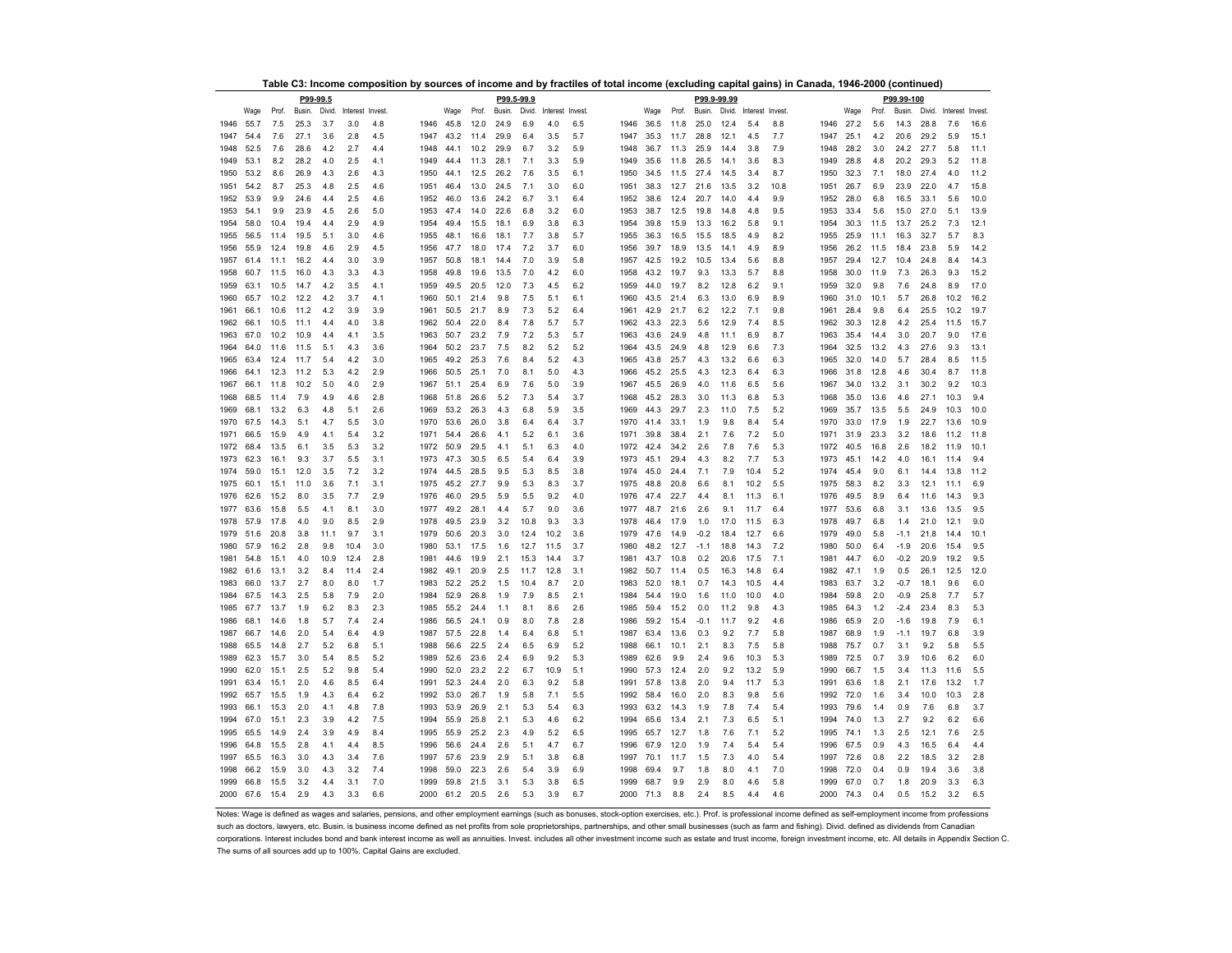|      |         |         |         |           |      | A. Fractiles defined by total income excluding capital gains |        |        |          |      |                                   |      |      |         |         |         |      |      | B. Fractiles defined by total income including capital gains |        |        |          |                                   |      |      |
|------|---------|---------|---------|-----------|------|--------------------------------------------------------------|--------|--------|----------|------|-----------------------------------|------|------|---------|---------|---------|------|------|--------------------------------------------------------------|--------|--------|----------|-----------------------------------|------|------|
|      | P90-100 | P95-100 | P99-100 | P99.5-100 |      | P99.9-100 P99.99-100                                         | P90-95 | P95-99 | P99-99.5 |      | P99.5-99.9 P99.9-99.99 P99.99-100 |      |      | P90-100 | P95-100 | P99-100 |      |      | P99.5-100 P99.9-100 P99.99-100                               | P90-95 | P95-99 | P99-99.5 | P99.5-99.9 P99.9-99.99 P99.99-100 |      |      |
| 1972 | 0.6     | 0.9     | 1.7     | 2.0       | 2.8  | 4.7                                                          | 0.2    | 0.4    | 1.3      | 1.5  | 2.2                               | 4.7  | 1972 | 1.2     | 2.7     | 3.8     | 4.6  | 7.5  | 17.2                                                         | 0.2    | 0.5    | 2.1      | 3.0                               | 4.7  | 17.2 |
| 1973 | 0.9     | 1.1     | 2.1     | 2.3       | 3.3  | 6.1                                                          | 0.4    | 0.5    | 1.6      | 1.7  | 2.5                               | 6.1  | 1973 | 1.5     | 3.4     | 4.6     | 5.6  | 9.2  | 21.9                                                         | 0.4    | 0.7    | 2.6      | 3.5                               | 5.4  | 21.9 |
| 1974 | 0.8     | 1.0     | 1.7     | 1.9       | 2.6  | 4.2                                                          | 0.4    | 0.6    | 1.5      | 1.5  | 2.0                               | 4.2  | 1974 | 1.4     | 2.9     | 3.8     | 4.5  | 7.0  | 15.4                                                         | 0.5    | 0.8    | 2.4      | 3.1                               | 4.4  | 15.4 |
| 1975 | 1.0     | 1.2     | 2.1     | 2.3       | 3.2  | 4.9                                                          | 0.6    | 0.7    | 1.8      | 1.7  | 2.6                               | 4.9  | 1975 | 1.6     | 3.4     | 4.5     | 5.4  | 8.5  | 17.7                                                         | 0.5    | 0.9    | 2.9      | 3.5                               | 5.4  | 17.7 |
| 1976 | 1.4     | 1.7     | 3.1     | 3.5       | 4.7  | 6.8                                                          | 0.8    | 0.9    | 2.5      | 2.7  | 4.1                               | 6.8  | 1976 | 2.3     | 4.9     | 6.6     | 8.0  | 12.4 | 23.9                                                         | 0.8    | 1.2    | 4.1      | 5.5                               | 8.6  | 23.9 |
| 1977 | 1.6     | 2.1     | 4.0     | 4.3       | 6.5  | 9.2                                                          | 0.8    | 1.0    | 3.4      | 3.0  | 5.5                               | 9.2  | 1977 | 2.5     | 5.6     | 7.6     | 8.7  | 13.1 | 17.6                                                         | 0.8    | 1.3    | 5.6      | 6.1                               | 11.5 | 17.6 |
| 1978 | 2.2     | 2.9     | 5.6     | 6.1       | 9.2  | 11.5                                                         | 1.0    | 1.3    | 4.6      | 4.1  | 8.4                               | 11.5 | 1978 | 3.4     | 7.6     | 10.4    | 12.1 | 18.3 | 21.4                                                         | 1.0    | 1.7    | 7.5      | 8.3                               | 17.2 | 21.4 |
| 1979 | 3.4     | 4.5     | 8.9     | 9.5       | 14.1 | 17.9                                                         | 1.4    | 1.8    | 7.6      | 6.3  | 12.5                              | 17.9 | 1979 | 5.1     | 12.0    | 16.3    | 19.6 | 30.3 | 47.5                                                         | 0.9    | 2.5    | 10.0     | 12.6                              | 23.4 | 47.5 |
| 1980 | 4.1     | 5.4     | 9.9     | 11.1      | 15.9 | 17.6                                                         | 1.7    | 2.5    | 7.5      | 7.6  | 15.2                              | 17.6 | 1980 | 6.1     | 14.2    | 18.4    | 22.8 | 33.8 | 46.9                                                         | 1.0    | 3.4    | 9.9      | 15.2                              | 28.6 | 46.9 |
| 1981 | 3.0     | 4.0     | 7.9     | 9.4       | 14.2 | 17.0                                                         | 1.1    | 1.6    | 4.9      | 5.9  | 13.1                              | 17.0 | 1981 | 4.6     | 10.9    | 14.9    | 19.4 | 30.6 | 45.5                                                         | 0.7    | 2.2    | 6.5      | 11.9                              | 24.7 | 45.5 |
| 1982 | 1.4     | 1.9     | 3.7     | 4.4       | 6.2  | 7.2                                                          | 0.5    | 0.9    | 2.0      | 3.2  | 5.8                               | 7.2  | 1982 | 2.6     | 5.9     | 7.8     | 10.0 | 14.8 | 20.4                                                         | 0.4    | 1.2    | 3.3      | 6.4                               | 12.4 | 20.4 |
| 1983 | 2.0     | 2.8     | 4.9     | 5.9       | 7.6  | 6.4                                                          | 0.8    | 1.5    | 2.8      | 4.7  | 8.0                               | 6.4  | 1983 | 3.5     | 7.7     | 10.1    | 12.5 | 18.7 | 28.1                                                         | 0.8    | 2.1    | 5.2      | 8.1                               | 14.9 | 28.1 |
| 1984 | 1.7     | 2.3     | 4.1     | 5.0       | 6.2  | 4.8                                                          | 0.6    | 1.1    | 2.3      | 4.1  | 6.8                               | 4.8  | 1984 | 2.9     | 6.4     | 8.3     | 10.2 | 15.0 | 21.7                                                         | 0.7    | 1.7    | 4.1      | 6.7                               | 12.0 | 21.7 |
| 1985 | 2.6     | 3.4     | 5.8     | 6.8       | 9.1  | 12.9                                                         | 1.1    | 1.9    | 3.7      | 5.1  | 7.4                               | 12.9 | 1985 | 4.3     | 9.2     | 11.6    | 14.2 | 21.0 | 28.3                                                         | 1.0    | 2.7    | 6.0      | 9.0                               | 17.7 | 28.3 |
| 1986 | 3.9     | 5.2     | 8.4     | 9.5       | 12.0 | 11.9                                                         | 1.8    | 3.2    | 6.0      | 7.7  | 12.1                              | 11.9 | 1986 | 6.7     | 13.5    | 16.1    | 18.2 | 24.3 | 31.7                                                         | 1.6    | 5.2    | 11.6     | 13.7                              | 21.0 | 31.7 |
| 1987 | 5.6     | 7.2     | 11.4    | 12.6      | 14.5 | 15.1                                                         | 2.6    | 4.5    | 8.9      | 11.3 | 14.2                              | 15.1 | 1987 | 9.6     | 20.2    | 24.5    | 27.2 | 32.4 | 41.6                                                         | 1.7    | 6.3    | 18.3     | 23.0                              | 28.1 | 41.6 |
| 1988 | 4.7     | 6.0     | 9.2     | 10.1      | 10.9 | 7.2                                                          | 2.1    | 3.7    | 7.2      | 9.4  | 12.7                              | 7.2  | 1988 | 8.2     | 17.1    | 20.8    | 23.5 | 28.7 | 26.7                                                         | 1.4    | 4.6    | 14.1     | 18.8                              | 29.7 | 26.7 |
| 1989 | 6.2     | 8.0     | 12.3    | 13.6      | 14.5 | 8.0                                                          | 2.6    | 4.6    | 9.2      | 12.7 | 18.0                              | 8.0  | 1989 | 10.0    | 20.1    | 24.0    | 27.2 | 33.2 | 32.5                                                         | 1.6    | 5.4    | 15.3     | 21.1                              | 33.6 | 32.5 |
| 1990 | 3.1     | 3.9     | 5.6     | 5.8       | 5.8  | 4.0                                                          | 1.6    | 2.7    | 5.1      | 5.9  | 6.6                               | 4.0  | 1990 | 5.5     | 11.5    | 14.0    | 15.9 | 18.2 | 10.3                                                         | 1.1    | 3.3    | 9.4      | 14.1                              | 21.9 | 10.3 |
| 1991 | 3.1     | 4.0     | 6.2     | 6.8       | 7.1  | 7.5                                                          | 1.5    | 2.5    | 5.0      | 6.5  | 6.9                               | 7.5  | 1991 | 5.5     | 11.7    | 14.6    | 17.2 | 21.3 | 16.3                                                         | 1.0    | 2.9    | 8.2      | 13.8                              | 23.8 | 16.3 |
| 1992 | 3.7     | 4.7     | 7.1     | 7.7       | 7.8  | 5.7                                                          | 1.7    | 3.1    | 5.7      | 7.7  | 8.8                               | 5.7  | 1992 | 6.4     | 13.8    | 17.4    | 20.6 | 26.8 | 16.5                                                         | 1.1    | 3.2    | 9.5      | 15.6                              | 31.4 | 16.5 |
| 1993 | 5.5     | 6.9     | 10.0    | 10.5      | 10.7 | 10.0                                                         | 2.7    | 4.7    | 8.9      | 10.3 | 11.1                              | 10.0 | 1993 | 9.5     | 19.7    | 24.2    | 27.9 | 32.7 | 25.0                                                         | 1.7    | 5.1    | 15.0     | 24.0                              | 36.3 | 25.0 |
| 1994 | 3.8     | 5.0     | 8.9     | 10.4      | 10.4 | 7.7                                                          | 1.6    | 2.2    | 5.4      | 10.4 | 11.6                              | 7.7  | 1994 | 6.6     | 14.2    | 21.6    | 27.7 | 31.6 | 19.3                                                         | 1.0    | 2.3    | 9.1      | 24.3                              | 38.0 | 19.3 |
| 1995 | 2.8     | 3.6     | 5.5     | 6.0       | 6.3  | 4.5                                                          | 1.2    | 2.2    | 4.2      | 5.7  | 7.2                               | 4.5  | 1995 | 4.6     | 10.1    | 13.1    | 16.0 | 20.6 | 17.4                                                         | 0.7    | 1.8    | 5.7      | 12.2                              | 22.1 | 17.4 |
| 1996 | 3.3     | 4.2     | 6.5     | 7.1       | 8.0  | 7.5                                                          | 1.4    | 2.6    | 4.8      | 6.4  | 8.2                               | 7.5  | 1996 | 5.4     | 11.1    | 13.9    | 16.5 | 20.8 | 22.8                                                         | 1.1    | 2.6    | 7.2      | 12.6                              | 19.7 | 22.8 |
| 1997 | 4.2     | 5.3     | 7.8     | 8.2       | 7.6  | 5.4                                                          | 1.9    | 3.3    | 6.8      | 8.8  | 8.7                               | 5.4  | 1997 | 6.7     | 12.8    | 15.5    | 17.9 | 21.9 | 25.1                                                         | 1.6    | 3.6    | 8.7      | 14.1                              | 20.2 | 25.1 |
| 1998 | 4.1     | 5.2     | 7.4     | 7.9       | 8.7  | 4.9                                                          | 1.8    | 3.4    | 6.2      | 7.1  | 10.5                              | 4.9  | 1998 | 6.4     | 12.2    | 14.9    | 17.2 | 19.9 | 22.1                                                         | 1.4    | 3.2    | 8.4      | 14.4                              | 18.8 | 22.1 |
| 1999 | 4.2     | 5.2     | 7.3     | 7.3       | 6.7  | 5.4                                                          | 1.9    | 3.5    | 7.2      | 7.8  | 7.4                               | 5.4  | 1999 | 6.7     | 12.4    | 14.9    | 17.2 | 19.4 | 19.6                                                         | 1.5    | 3.6    | 8.5      | 14.9                              | 19.3 | 19.6 |
| 2000 | 6.4     | 7.8     | 10.4    | 11.0      | 10.6 | 6.7                                                          | 3.1    | 5.4    | 8.5      | 11.4 | 12.7                              | 6.7  | 2000 | 9.9     | 17.5    | 20.6    | 23.2 | 24.9 | 26.6                                                         | 2.4    | 5.7    | 12.3     | 21.3                              | 24.0 | 26.6 |
|      |         |         |         |           |      |                                                              |        |        |          |      |                                   |      |      |         |         |         |      |      |                                                              |        |        |          |                                   |      |      |

**Table C4: Share of capital gains in total income for upper groups in Canada, 1972-2000 (capital gains are expressed in % of total income (including capital gains) of each group)**

Notes: In Panel A, tax returns are ranked by total income excluding capital gains. Series report the additional income reported in the form of capital gains. The share of capital gains reported is the share of total income including capital gains. For example, the top decile (defined by income excluding capital gains) in 2000 earned 6.4% of total income (including capital gains) in the form of capital gains. In Panel B, tax returns are ranked by total income including full realized capital gains. The series report the share of total income (including capital gains) accruing in the form of capital gains. Details on estimation are presented in Appendix Section C.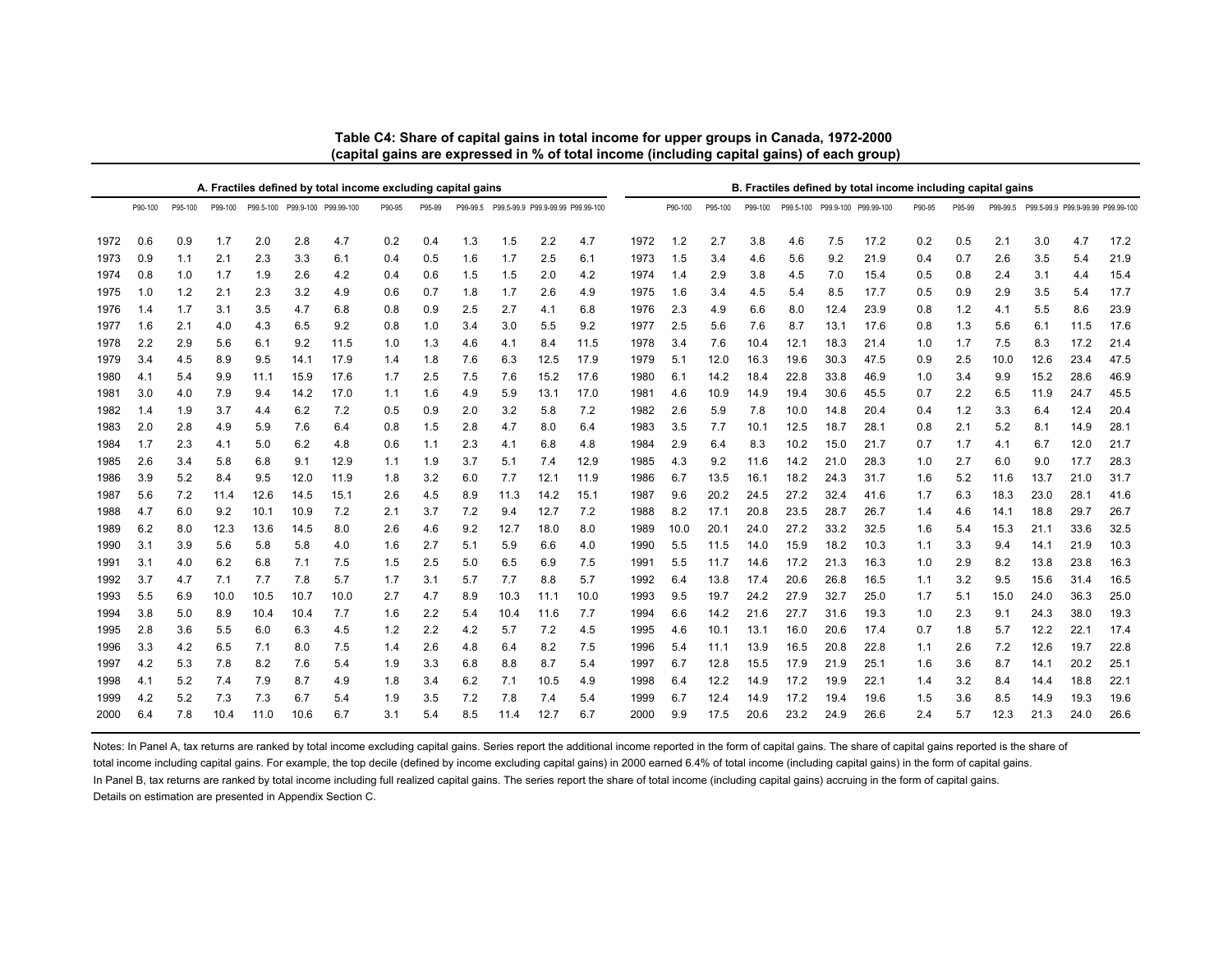|      | <b>Total number</b><br>οf<br>employees | Number of<br>families<br>with wage | <b>Total wage</b><br>Income    | Average<br>individual<br>wage | Average<br>family wage | Consumer<br><b>Price Index</b><br>(CPI) |
|------|----------------------------------------|------------------------------------|--------------------------------|-------------------------------|------------------------|-----------------------------------------|
|      | in thousands thousands                 | in                                 | in millions of<br>2000 dollars | in 2000<br>dollars            | in 2000<br>dollars     | (base 100<br>in 2000)                   |
|      | (1)                                    | (2)                                | (3)                            | (4)                           | (5)                    | (6)                                     |
|      |                                        |                                    |                                |                               |                        |                                         |
| 1972 | 8,541                                  |                                    | 232,780                        | 27,255                        |                        | 22.996                                  |
| 1973 | 8,955                                  |                                    | 250,139                        | 27,933                        |                        | 24.758                                  |
| 1974 | 9,419                                  |                                    | 268,249                        | 28,480                        |                        | 27.401                                  |
| 1975 | 9,648                                  |                                    | 281,100                        | 29,135                        |                        | 30.396                                  |
| 1976 | 9,869                                  |                                    | 303,667                        | 30,768                        |                        | 32.687                                  |
| 1977 | 10,014                                 |                                    | 309,893                        | 30,945                        |                        | 35.242                                  |
| 1978 | 10,328                                 |                                    | 310,055                        | 30,021                        |                        | 38.414                                  |
| 1979 | 10,772                                 |                                    | 319,123                        | 29,625                        |                        | 41.938                                  |
| 1980 | 11,069                                 |                                    | 328,688                        | 29,694                        |                        | 46.167                                  |
| 1981 | 11,420                                 |                                    | 333,827                        | 29,232                        |                        | 51.894                                  |
| 1982 | 11,256                                 | 8,328                              | 320,869                        | 28,507                        | 38,530                 | 57.533                                  |
| 1983 | 11,185                                 | 8,290                              | 314,970                        | 28,160                        | 37,996                 | 60.881                                  |
| 1984 | 11,402                                 | 8,446                              | 323,321                        | 28,357                        | 38,279                 | 63.524                                  |
| 1985 | 11,582                                 | 8,548                              | 330,655                        | 28,549                        | 38,682                 | 66.079                                  |
| 1986 | 12,079                                 | 8,933                              | 343,190                        | 28,413                        | 38,419                 | 68.811                                  |
| 1987 | 12,312                                 | 9,001                              | 351,459                        | 28,547                        | 39,046                 | 71.806                                  |
| 1988 | 12,623                                 | 9,218                              | 371,880                        | 29,461                        | 40,344                 | 74.714                                  |
| 1989 | 12,962                                 | 9,389                              | 386,737                        | 29,836                        | 41,189                 | 78.414                                  |
| 1990 | 13,073                                 | 9,511                              | 384,702                        | 29,427                        | 40,447                 | 82.203                                  |
| 1991 | 12,916                                 | 9,476                              | 370,462                        | 28,683                        | 39,097                 | 86.784                                  |
| 1992 | 12,869                                 | 9,412                              | 374,704                        | 29,117                        | 39,813                 | 88.106                                  |
| 1993 | 12,903                                 | 9,460                              | 374,313                        | 29,011                        | 39,568                 | 89.692                                  |
| 1994 | 13,021                                 | 9,569                              | 382,823                        | 29,402                        | 40,008                 | 89.868                                  |
| 1995 | 13,195                                 | 9,718                              | 388,505                        | 29,443                        | 39,979                 | 91.806                                  |
| 1996 | 13,297                                 | 9,772                              | 391,518                        | 29,445                        | 40,067                 | 93.304                                  |
| 1997 | 13,615                                 | 9,989                              | 407,506                        | 29,932                        | 40,797                 | 94.802                                  |
| 1998 | 13,844                                 | 10,157                             | 425,961                        | 30,768                        | 41,937                 | 95.683                                  |
| 1999 | 14,233                                 | 10,432                             | 443,824                        | 31,183                        | 42,543                 | 97.357                                  |
| 2000 | 14,688                                 | 10,534                             | 466,028                        | 31,729                        | 44,239                 | 100.000                                 |

**Table D1: Aggregate series on wages, 1972-2000**

Notes: Total number of part-time and full time employees from number of tax returns reporting positive wages and salaries. Families defined as the sum of married couples and single individuals reporting positive wages and salaries.

Total employment income reported on tax returns (sum of wages and salaries, commissions from employment and other employment income). Average individual wage in column (4) is column (3) divided by column (1). Average family wage in column (5) is column (3) divided by column (2). All amounts are reported in 2000 Canadian dollars. See Appendix Section D for details.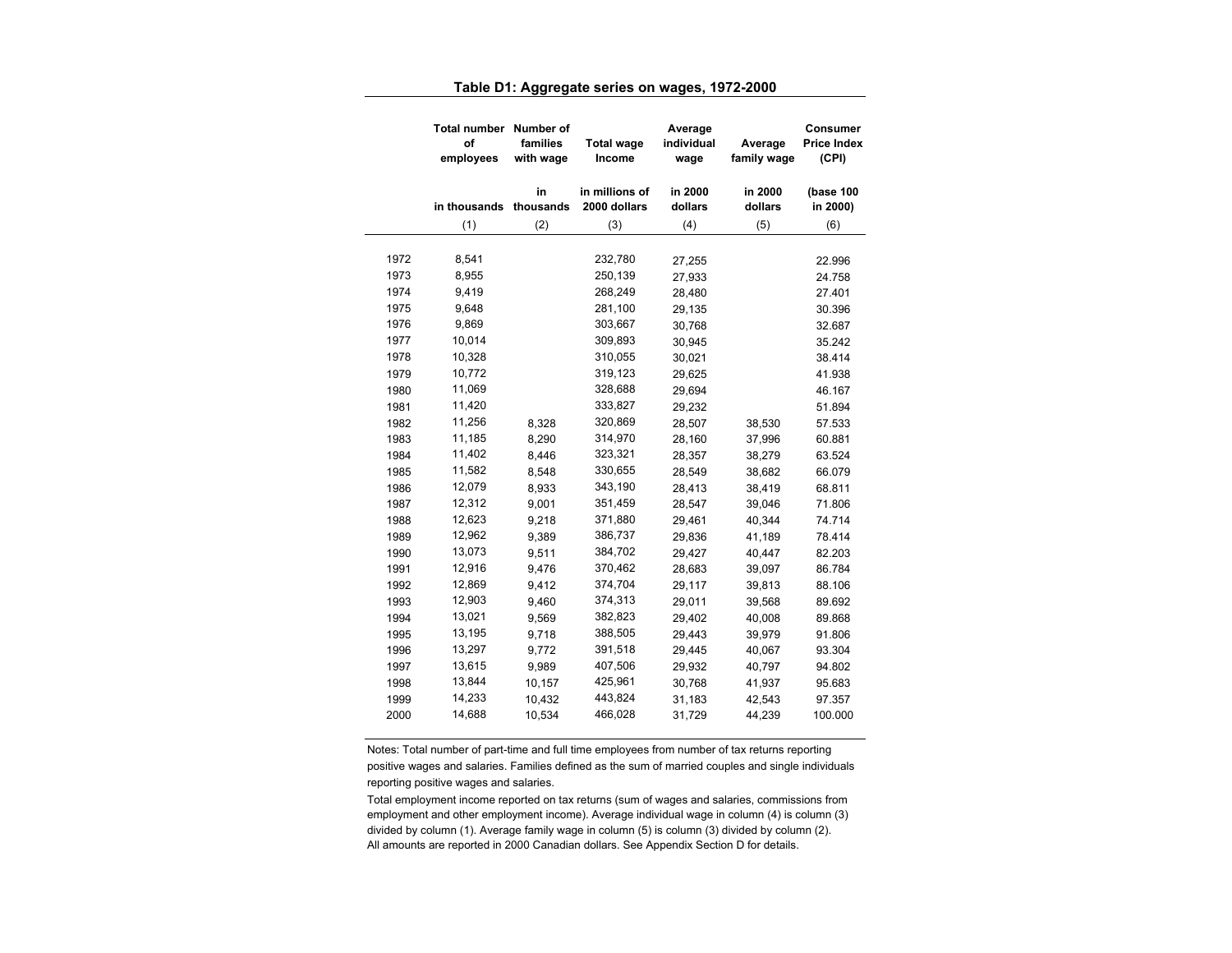|                      |         |         |         |      |      | Table D2: Shares of wage income for upper groups, 1972-2000 |        |        |      |      |                                 |
|----------------------|---------|---------|---------|------|------|-------------------------------------------------------------|--------|--------|------|------|---------------------------------|
|                      | P90-100 | P95-100 | P99-100 |      |      | P99.5-100 P99.9-100 P99.99-100                              | P90-95 | P95-99 |      |      | P99-99.5 P99.5-99.9 P99.9-99.99 |
|                      | (1)     | (2)     | (3)     | (4)  | (5)  | (6)                                                         | (7)    | (8)    | (9)  | (10) | (11)                            |
|                      |         |         |         |      |      |                                                             |        |        |      |      |                                 |
| Panel A: Individuals |         |         |         |      |      |                                                             |        |        |      |      |                                 |
| 1972                 | 27.22   | 16.80   | 5.59    | 3.51 | 1.12 | 0.19                                                        | 10.41  | 11.21  | 2.08 | 2.40 | 0.92                            |
| 1973                 | 27.31   | 16.93   | 5.79    | 3.69 | 1.24 | 0.23                                                        | 10.38  | 11.14  | 2.11 | 2.45 | 1.00                            |
| 1974                 | 26.92   | 16.57   | 5.65    | 3.59 | 1.26 | 0.26                                                        | 10.35  | 10.92  | 2.06 | 2.33 | 1.00                            |
| 1975                 | 26.97   | 16.56   | 5.76    | 3.70 | 1.40 | 0.32                                                        | 10.41  | 10.80  | 2.06 | 2.30 | 1.08                            |
| 1976                 | 26.20   | 16.02   | 5.19    | 3.38 | 1.13 | 0.23                                                        | 10.19  | 10.83  | 1.81 | 2.24 | 0.90                            |
| 1977                 | 26.10   | 15.79   | 5.04    | 3.25 | 1.10 | 0.23                                                        | 10.31  | 10.75  | 1.78 | 2.15 | 0.87                            |
| 1978                 | 25.82   | 15.42   | 4.74    | 3.05 | 1.05 | 0.22                                                        | 10.40  | 10.69  | 1.68 | 2.01 | 0.82                            |
| 1979                 | 26.30   | 15.74   | 5.09    | 3.25 | 1.10 | 0.23                                                        | 10.56  | 10.65  | 1.84 | 2.16 | 0.87                            |
| 1980                 | 26.65   | 16.10   | 5.28    | 3.34 | 1.17 | 0.26                                                        | 10.55  | 10.82  | 1.94 | 2.16 | 0.91                            |
| 1981                 | 26.44   | 15.79   | 4.94    | 3.10 | 1.08 | 0.24                                                        | 10.65  | 10.85  | 1.84 | 2.02 | 0.84                            |
| 1982                 | 27.37   | 16.57   | 5.55    | 3.63 | 1.50 | 0.41                                                        | 10.79  | 11.02  | 1.92 | 2.14 | 1.09                            |
| 1983                 | 27.52   | 16.59   | 5.54    | 3.63 | 1.49 | 0.42                                                        | 10.92  | 11.05  | 1.92 | 2.14 | 1.07                            |
| 1984                 | 27.65   | 16.72   | 5.68    | 3.75 | 1.58 | 0.46                                                        | 10.92  | 11.05  | 1.93 | 2.18 | 1.11                            |
| 1985                 | 27.80   | 16.89   | 5.84    | 3.91 | 1.68 | 0.51                                                        | 10.91  | 11.05  | 1.94 | 2.22 | 1.18                            |
| 1986                 | 28.00   | 17.04   | 5.89    | 3.92 | 1.67 | 0.50                                                        | 10.96  | 11.14  | 1.97 | 2.26 | 1.17                            |
| 1987                 | 28.28   | 17.35   | 6.21    | 4.21 | 1.85 | 0.55                                                        | 10.94  | 11.14  | 2.00 | 2.36 | 1.30                            |
| 1988                 | 29.04   | 18.27   | 7.11    | 5.05 | 2.47 | 0.86                                                        | 10.77  | 11.16  | 2.05 | 2.58 | 1.61                            |
| 1989                 | 29.43   | 18.70   | 7.55    | 5.47 | 2.80 | 1.10                                                        | 10.73  | 11.15  | 2.08 | 2.67 | 1.71                            |
|                      | 29.05   | 18.18   | 6.93    | 4.87 | 2.32 | 0.82                                                        |        | 11.25  | 2.07 | 2.55 | 1.50                            |
| 1990                 |         |         |         |      |      |                                                             | 10.87  |        |      |      |                                 |
| 1991                 | 29.22   | 18.21   | 6.80    | 4.73 | 2.20 | 0.75                                                        | 11.01  | 11.41  | 2.07 | 2.53 | 1.45                            |
| 1992                 | 29.21   | 18.16   | 6.78    | 4.73 | 2.22 | 0.78                                                        | 11.06  | 11.38  | 2.05 | 2.51 | 1.44                            |
| 1993                 | 29.59   | 18.51   | 7.11    | 5.04 | 2.46 | 0.86                                                        | 11.08  | 11.41  | 2.07 | 2.58 | 1.60                            |
| 1994                 | 29.75   | 18.68   | 7.20    | 5.09 | 2.42 | 0.79                                                        | 11.08  | 11.48  | 2.11 | 2.67 | 1.63                            |
| 1995                 | 30.15   | 19.10   | 7.59    | 5.38 | 2.57 | 0.84                                                        | 11.06  | 11.51  | 2.21 | 2.81 | 1.73                            |
| 1996                 | 30.73   | 19.66   | 8.06    | 5.78 | 2.78 | 0.84                                                        | 11.07  | 11.61  | 2.28 | 3.00 | 1.94                            |
| 1997                 | 31.66   | 20.64   | 8.90    | 6.56 | 3.30 | 1.08                                                        | 11.02  | 11.74  | 2.34 | 3.26 | 2.22                            |
| 1998                 | 32.16   | 21.17   | 9.31    | 6.90 | 3.52 | 1.17                                                        | 10.99  | 11.86  | 2.42 | 3.38 | 2.35                            |
| 1999                 | 32.35   | 21.40   | 9.48    | 7.02 | 3.58 | 1.21                                                        | 10.95  | 11.92  | 2.45 | 3.44 | 2.37                            |
| 2000                 | 33.50   | 22.57   | 10.51   | 7.97 | 4.30 | 1.50                                                        | 10.93  | 12.06  | 2.54 | 3.67 | 2.80                            |
| Panel B: Families    |         |         |         |      |      |                                                             |        |        |      |      |                                 |
| 1982                 | 27.53   | 16.49   | 5.26    | 3.39 | 1.38 | 0.37                                                        | 11.05  | 11.22  | 1.87 | 2.01 | 1.02                            |
| 1983                 | 27.84   | 16.66   | 5.30    | 3.41 | 1.39 | 0.39                                                        | 11.19  | 11.36  | 1.89 | 2.02 | 1.00                            |
| 1984                 | 28.06   | 16.86   | 5.48    | 3.58 | 1.53 | 0.45                                                        | 11.19  | 11.39  | 1.90 | 2.05 | 1.08                            |
| 1985                 | 28.29   | 17.08   | 5.64    | 3.74 | 1.60 | 0.48                                                        |        | 11.45  | 1.90 | 2.13 | 1.12                            |
| 1986                 | 28.66   |         | 5.68    |      | 1.54 | 0.45                                                        | 11.20  | 11.64  | 1.95 | 2.19 | 1.10                            |
|                      |         | 17.33   |         | 3.73 |      |                                                             | 11.33  |        |      |      |                                 |
| 1987                 | 28.99   | 17.68   | 6.04    | 4.06 | 1.78 | 0.53                                                        | 11.31  | 11.64  | 1.98 | 2.29 | 1.24                            |
| 1988                 | 29.71   | 18.47   | 6.87    | 4.77 | 2.29 | 0.73                                                        | 11.24  | 11.61  | 2.10 | 2.47 | 1.56                            |
| 1989                 | 30.11   | 18.91   | 7.29    | 5.17 | 2.62 | 0.99                                                        | 11.20  | 11.62  | 2.12 | 2.55 | 1.64                            |
| 1990                 | 30.01   | 18.58   | 6.72    | 4.65 | 2.18 | 0.77                                                        | 11.43  | 11.86  | 2.07 | 2.46 | 1.41                            |
| 1991                 | 30.39   | 18.76   | 6.64    | 4.56 | 2.09 | 0.72                                                        | 11.63  | 12.12  | 2.09 | 2.47 | 1.37                            |
| 1992                 | 30.38   | 18.71   | 6.53    | 4.46 | 2.02 | 0.67                                                        | 11.67  | 12.18  | 2.07 | 2.44 | 1.35                            |
| 1993                 | 30.80   | 19.14   | 6.93    | 4.85 | 2.29 | 0.79                                                        | 11.67  | 12.20  | 2.09 | 2.56 | 1.50                            |
| 1994                 | 30.98   | 19.27   | 7.01    | 4.87 | 2.23 | 0.70                                                        | 11.71  | 12.26  | 2.14 | 2.64 | 1.54                            |
| 1995                 | 31.40   | 19.66   | 7.32    | 5.13 | 2.37 | 0.74                                                        | 11.74  | 12.34  | 2.19 | 2.76 | 1.63                            |
| 1996                 | 31.87   | 20.12   | 7.77    | 5.44 | 2.51 | 0.72                                                        | 11.75  | 12.35  | 2.33 | 2.93 | 1.79                            |
| 1997                 | 32.70   | 20.99   | 8.57    | 6.16 | 2.99 | 0.93                                                        | 11.71  | 12.42  | 2.42 | 3.17 | 2.06                            |
| 1998                 | 33.21   | 21.55   | 9.00    | 6.51 | 3.24 | 1.03                                                        | 11.66  | 12.55  | 2.49 | 3.27 | 2.21                            |
| 1999                 | 33.46   | 21.80   | 9.19    | 6.65 | 3.30 | 1.06                                                        | 11.67  | 12.61  | 2.53 | 3.35 | 2.24                            |
| 2000                 | 34.57   | 22.83   | 10.08   | 7.50 | 3.85 | 1.25                                                        | 11.74  | 12.76  | 2.58 | 3.65 | 2.60                            |

Notes: Shares computed from tax return statistics and total number of wage earners and total wage bill from Table D1. All details in Appendix Section D. For example, in 2000, the top 10% individual wage and salary earners earned 33.50% of total wages and salaries in Canada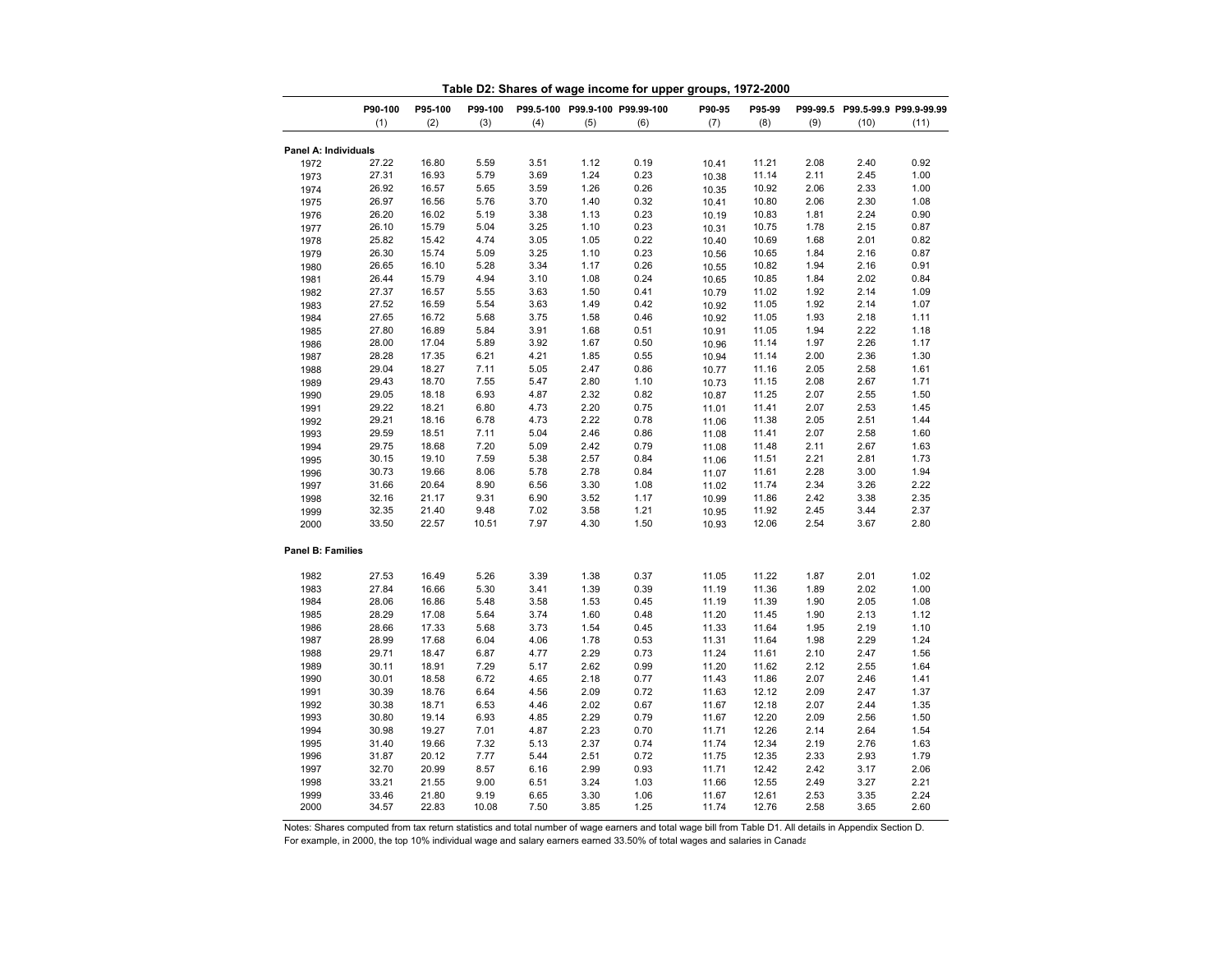|      |                          |         |         |         |           |                                |         |         |         |         | Table D3: Average wage income and threshold for each fractile (in 2000 Canadian dollars), 1972-2000 |        |         |         |         |         |           |
|------|--------------------------|---------|---------|---------|-----------|--------------------------------|---------|---------|---------|---------|-----------------------------------------------------------------------------------------------------|--------|---------|---------|---------|---------|-----------|
| Year | P90-100                  | P95-100 | P99-100 |         |           | P99.5-100 P99.9-100 P99.99-100 | P90-95  | P95-99  |         |         | P99-99.5 P99.5-99.9 P99.9-99.99                                                                     | P90    | P95     | P99     | P99.5   | P99.9   | P99.99    |
| (1)  | (2)                      | (3)     | (4)     | (5)     | (6)       | (7)                            | (8)     | (9)     | (10)    | (11)    | (12)                                                                                                | (13)   | (14)    | (15)    | (16)    | (17)    | (18)      |
|      | Panel A: Individuals     |         |         |         |           |                                |         |         |         |         |                                                                                                     |        |         |         |         |         |           |
|      |                          |         |         |         |           |                                |         |         |         |         |                                                                                                     |        |         |         |         |         |           |
| 1972 | 74,176                   | 91,592  | 152,435 | 191,436 | 303,889   | 528,735                        | 56,758  | 76,379  | 113,428 | 163,307 | 278,701                                                                                             | 51,874 | 62,946  | 101,161 | 133,067 | 214,059 | 437,850   |
| 1973 | 76,281                   | 94,602  | 161,842 | 205,975 | 345,806   | 654,217                        | 57,961  | 77,792  | 117,699 | 171,003 | 311,103                                                                                             | 52,940 | 64,541  | 104,693 | 138,521 | 230,334 | 516,617   |
| 1974 | 76,672                   | 94,396  | 160,915 | 204,376 | 358,854   | 729,138                        | 58,954  | 77,768  | 117,514 | 165,731 | 317,373                                                                                             | 53,921 | 64,965  | 105,230 | 137,210 | 229,652 | 550,330   |
| 1975 | 78,574                   | 96,477  | 167,729 | 215,365 | 407,596   | 917,144                        | 60,669  | 78,666  | 120,177 | 167,272 | 351,050                                                                                             | 55,050 | 65,334  | 108,021 | 139,696 | 243,226 | 647,177   |
| 1976 | 80,619                   | 98,551  | 159,565 | 207,809 | 348,605   | 706,510                        | 62,689  | 83,301  | 111,353 | 172,512 | 309,004                                                                                             | 57,974 | 68,783  | 109,466 | 137,948 | 222,599 | 535,335   |
| 1977 | 80,757                   | 97,699  | 155,807 | 201,203 | 341,321   | 715,802                        | 63,824  | 83,172  | 110,516 | 166,171 | 299,232                                                                                             | 58,572 | 70,512  | 107,085 | 131,525 | 217,644 | 534,030   |
| 1978 | 77,520                   | 92,609  | 142,210 | 183,368 | 314,320   | 669,860                        | 62,436  | 80,212  | 101,088 | 150,599 | 274,651                                                                                             | 57,372 | 68,577  | 98,633  | 123,275 | 197,969 | 483,615   |
| 1979 | 77,903                   | 93,237  | 150,822 | 192,623 | 324,693   | 675,700                        | 62,576  | 78,837  | 109,056 | 159,593 | 285,627                                                                                             | 57,366 | 68,236  | 97,408  | 127,710 | 209,745 | 497,139   |
| 1980 | 79,142                   | 95,616  | 156,757 | 198,121 | 348,019   | 768,976                        | 62,672  | 80,338  | 115,401 | 160,697 | 301,085                                                                                             | 57,487 | 69,177  | 104,232 | 133,374 | 215,907 | 546,180   |
| 1981 | 77,274                   | 92,308  | 144,288 | 181,003 | 315,995   | 693,354                        | 62,244  | 79,322  | 107,592 | 147,198 | 274,089                                                                                             | 57,167 | 68,540  | 100,434 | 120,704 | 197,776 | 486,721   |
| 1982 | 78,017                   | 94,494  | 158,269 | 207,072 | 426,459   | 1,165,309                      | 61,540  | 78,555  | 109,461 | 152,210 | 344,313                                                                                             | 56,437 | 67,681  | 100,687 | 121,961 | 227,231 | 703,728   |
| 1983 | 77,481                   | 93,450  | 156,117 | 204,382 | 419,860   | 1,186,896                      | 61,509  | 77,786  | 107,869 | 150,525 | 334,548                                                                                             | 56,563 | 67,404  | 99,036  | 120,412 | 225,013 | 672,182   |
| 1984 | 78,392                   | 94,841  | 160,952 | 212,674 | 446,616   | 1,313,681                      | 61,940  | 78,314  | 109,217 | 154,176 | 350,345                                                                                             | 57,111 | 67,798  | 100,184 | 122,610 | 231,121 | 745,186   |
| 1985 | 79,365                   | 96,448  | 166,752 | 223,021 | 480,757   | 1,446,320                      | 62,282  | 78,873  | 110,487 | 158,583 | 373,550                                                                                             | 57,321 | 68,265  | 100,926 | 124,586 | 240,070 | 834,990   |
| 1986 | 79,553                   | 96,808  | 167,465 | 222,984 | 473,927   | 1,423,370                      | 62,303  | 79,140  | 111,944 | 160,288 | 368,343                                                                                             | 57,425 | 68,284  | 101,769 | 126,768 | 242,726 | 768,191   |
| 1987 | 80,742                   | 99,047  | 177,191 | 240,480 | 528,405   | 1,581,208                      | 62,439  | 79,515  | 113,904 | 168,452 | 411,561                                                                                             | 57,488 | 68,550  | 103,185 | 129,889 | 265,343 | 881,177   |
| 1988 | 85,561                   | 107,639 | 209,351 | 297,675 | 727,984   | 2,526,101                      | 63,483  | 82,208  | 121,004 | 190,117 | 528,183                                                                                             | 58,247 | 70,091  | 108,699 | 141,153 | 314,450 | 1,260,222 |
| 1989 | 87,816                   | 111,586 | 225,231 | 326,405 | 836,300   | 3,267,809                      | 64,047  | 83,174  | 124,075 | 198,944 | 566,097                                                                                             | 58,793 | 70,615  | 111,099 | 146,353 | 334,945 | 1,404,351 |
| 1990 | 85,489                   | 106,992 | 203,931 | 286,327 | 682,712   | 2,416,870                      | 63,989  | 82,753  | 121,558 | 187,241 | 489,947                                                                                             | 58,480 | 70,428  | 109,342 | 141,919 | 300,906 | 1,167,181 |
| 1991 | 83,809                   | 104,470 | 195,160 | 271,400 | 631,891   | 2,147,467                      | 63,151  | 81,794  | 118,892 | 181,280 | 463,632                                                                                             | 58,045 | 69,965  | 107,479 | 138,763 | 287,629 | 1,037,253 |
| 1992 | 85,055                   | 105,731 | 197,387 | 275,276 | 646,407   | 2,266,611                      | 64,377  | 82,812  | 119,539 | 182,469 | 466,393                                                                                             | 59,092 | 71,028  | 108,223 | 140,358 | 287,814 | 1,090,105 |
| 1993 | 85,852                   | 107,404 | 206,122 | 292,430 | 713,087   | 2,504,019                      | 64,303  | 82,719  | 119,847 | 187,253 | 514,107                                                                                             | 58,906 | 70,938  | 108,147 | 141,307 | 310,116 | 1,225,954 |
| 1994 | 87,478                   | 109,832 | 211,662 | 299,131 | 711,517   | 2,326,451                      | 65,126  | 84,371  | 124,214 | 196,030 | 532,074                                                                                             | 59,633 | 71,901  | 111,112 | 146,848 | 324,963 | 1,221,657 |
| 1995 | 88,774                   | 112,444 | 223,415 | 316,574 | 755,220   | 2,462,685                      | 65,104  | 84,704  | 130,255 | 206,866 | 565,625                                                                                             | 59,473 | 72,029  | 114,458 | 152,136 | 345,237 | 1,311,880 |
| 1996 | 90,496                   | 115,783 | 237,178 | 340,323 | 818,861   | 2,477,941                      | 65,212  | 85,433  | 134,039 | 220,685 | 634,507                                                                                             | 59,483 | 72,255  | 117,457 | 157,049 | 383,280 | 1,393,046 |
| 1997 | 94,758                   | 123,552 | 266,302 | 392,405 | 987,746   | 3,236,470                      | 65,962  | 87,866  | 140,189 | 243,567 | 737,868                                                                                             | 60,089 | 73,387  | 123,931 | 168,319 | 436,280 | 1,715,679 |
| 1998 | 98,945                   | 130,279 | 286,515 | 424,418 | 1,082,738 | 3,590,101                      | 67,607  | 91,218  | 148,659 | 259,790 | 804,247                                                                                             | 61,433 | 75,430  | 130,746 | 179,725 | 462,914 | 1,882,364 |
| 1999 | 100,864                  | 133,432 | 295,520 | 438,057 | 1,116,347 | 3,764,928                      | 68,294  | 92,913  | 152,976 | 268,471 | 822,131                                                                                             | 62,124 | 76,422  | 134,367 | 186,407 | 474,949 | 2,071,545 |
| 2000 | 106,300                  | 143,214 | 333,382 | 505,704 | 1,364,367 | 4,773,356                      | 69,385  | 95,677  | 161,000 | 291,071 | 985,623                                                                                             | 63,102 | 77,836  | 138,825 | 197,300 | 537,560 | 2,512,359 |
|      | <b>Panel B: Families</b> |         |         |         |           |                                |         |         |         |         |                                                                                                     |        |         |         |         |         |           |
| 1982 | 101,672                  | 121,763 | 194,309 | 250,309 | 511,079   | 1,349,561                      | 81,581  | 103,627 | 138,310 | 185,116 | 417,915                                                                                             | 74,526 | 89,830  | 129,074 | 151,821 | 273,478 | 846,293   |
| 1983 | 101,255                  | 121,163 | 192,781 | 248,161 | 506,639   | 1,415,197                      | 81,347  | 103,258 | 137,401 | 183,542 | 405,688                                                                                             | 74,435 | 89,440  | 128,252 | 150,448 | 270,782 | 816,125   |
| 1984 | 103,166                  | 124,019 | 201,423 | 263,091 | 561,297   | 1,652,549                      | 82,312  | 104,668 | 139,755 | 188,540 | 440,047                                                                                             | 75,186 | 90,596  | 130,231 | 153,572 | 285,697 | 915,816   |
| 1985 | 104,710                  | 126,476 | 208,625 | 276,533 | 592,585   | 1,781,916                      | 82,943  | 105,939 | 140,716 | 197,520 | 460,437                                                                                             | 76,085 | 91,851  | 132,476 | 158,725 | 296,556 | 992,748   |
| 1986 | 105,736                  | 127,841 | 209,679 | 275,335 | 569,604   | 1,643,210                      | 83,631  | 107,382 | 144,022 | 201,769 | 450,314                                                                                             | 76,271 | 92,548  | 135,127 | 164,394 | 300,509 | 939,486   |
| 1987 | 108,912                  | 132,844 | 226,832 | 305,163 | 666,990   | 2,007,646                      | 84,979  | 109,347 | 148,502 | 214,706 | 518,029                                                                                             | 77,375 | 94,098  | 138,089 | 171,512 | 331,688 | 1,119,115 |
| 1988 | 115,606                  | 143,741 | 267,153 | 370,777 | 892,020   | 2,854,513                      | 87,471  | 112,889 | 163,530 | 240,466 | 673,965                                                                                             | 79,704 | 96,964  | 148,122 | 184,410 | 399,648 | 1,563,466 |
| 1989 | 120,026                  | 150,726 | 290,581 | 412,451 | 1,045,693 | 3,937,357                      | 89,326  | 115,762 | 168,711 | 254,140 | 724,397                                                                                             | 81,303 | 99,157  | 153,470 | 189,299 | 431,098 | 1,783,381 |
| 1990 | 117,668                  | 145,697 | 263,420 | 364,268 | 855,408   | 3,010,609                      | 89,640  | 116,266 | 162,572 | 241,483 | 615,941                                                                                             | 81,377 | 99,669  | 151,938 | 184,294 | 384,250 | 1,460,320 |
| 1991 | 115,876                  | 143,067 | 253,166 | 347,359 | 796,625   | 2,757,097                      | 88,686  | 115,541 | 158,974 | 235,042 | 578,795                                                                                             | 80,498 | 98,743  | 149,486 | 182,022 | 366,742 | 1,326,439 |
| 1992 | 117,979                  | 145,318 | 253,709 | 346,453 | 784,457   | 2,599,814                      | 90,641  | 118,220 | 160,965 | 236,952 | 582,751                                                                                             | 82,194 | 101,141 | 152,066 | 186,483 | 367,555 | 1,314,715 |
| 1993 | 120,065                  | 149,183 | 270,201 | 377,743 | 892,534   | 3,081,161                      | 90,948  | 118,928 | 162,660 | 249,045 | 649,354                                                                                             | 82,380 | 101,535 | 153,312 | 191,940 | 402,448 | 1,537,901 |
| 1994 | 122,019                  | 151,817 | 276,086 | 383,744 | 880,033   | 2,748,987                      | 92,221  | 120,750 | 168,428 | 259,672 | 672,371                                                                                             | 83,446 | 102,866 | 156,909 | 199,646 | 420,980 | 1,463,066 |
| 1995 | 123,535                  | 154,694 | 287,821 | 403,626 | 930,949   | 2,915,317                      | 92,377  | 121,411 | 172,016 | 271,796 | 710,463                                                                                             | 83,517 | 103,158 | 158,597 | 206,114 | 444,955 | 1,584,672 |
| 1996 | 125,466                  | 158,421 | 305,788 | 428,399 | 989,484   | 2,847,768                      | 92,512  | 121,579 | 183,176 | 288,127 | 783,008                                                                                             | 83,638 | 103,420 | 160,787 | 214,211 | 482,484 | 1,657,332 |
| 1997 | 131,161                  | 168,399 | 343,931 | 493,801 | 1,199,195 | 3,746,988                      | 93,922  | 124,517 | 194,060 | 317,452 | 916,107                                                                                             | 84,916 | 105,403 | 169,861 | 227,671 | 552,238 | 2,081,551 |
| 1998 | 137,032                  | 177,878 | 371,382 | 537,101 | 1,334,955 | 4,236,519                      | 96,185  | 129,502 | 205,662 | 337,637 | 1,012,559                                                                                           | 86,863 | 108,431 | 180,598 | 240,394 | 595,741 | 2,279,223 |
| 1999 | 140,577                  | 183,137 | 385,853 | 559,047 | 1,386,464 | 4,440,136                      | 98,018  | 132,458 | 212,660 | 352,192 | 1,047,167                                                                                           | 88,274 | 110,355 | 187,208 | 247,866 | 621,701 | 2,391,342 |
| 2000 | 148,136                  | 195,663 | 431,773 | 642,584 |           | 1,648,036 5,359,561            | 100,609 | 136,635 | 220,962 | 391,221 | 1,235,644                                                                                           | 90,315 | 112,950 | 197,153 | 266,105 | 709,700 | 2,917,182 |
|      |                          |         |         |         |           |                                |         |         |         |         |                                                                                                     |        |         |         |         |         |           |

Notes: Levels computed from tax return statistics and total number of tax units and total employment income from Table D1. All details in Appendix Section D.

For example, in 2000, the threshold P90 of the top decile of the wage and salaries distribution was \$63,102 for individuals.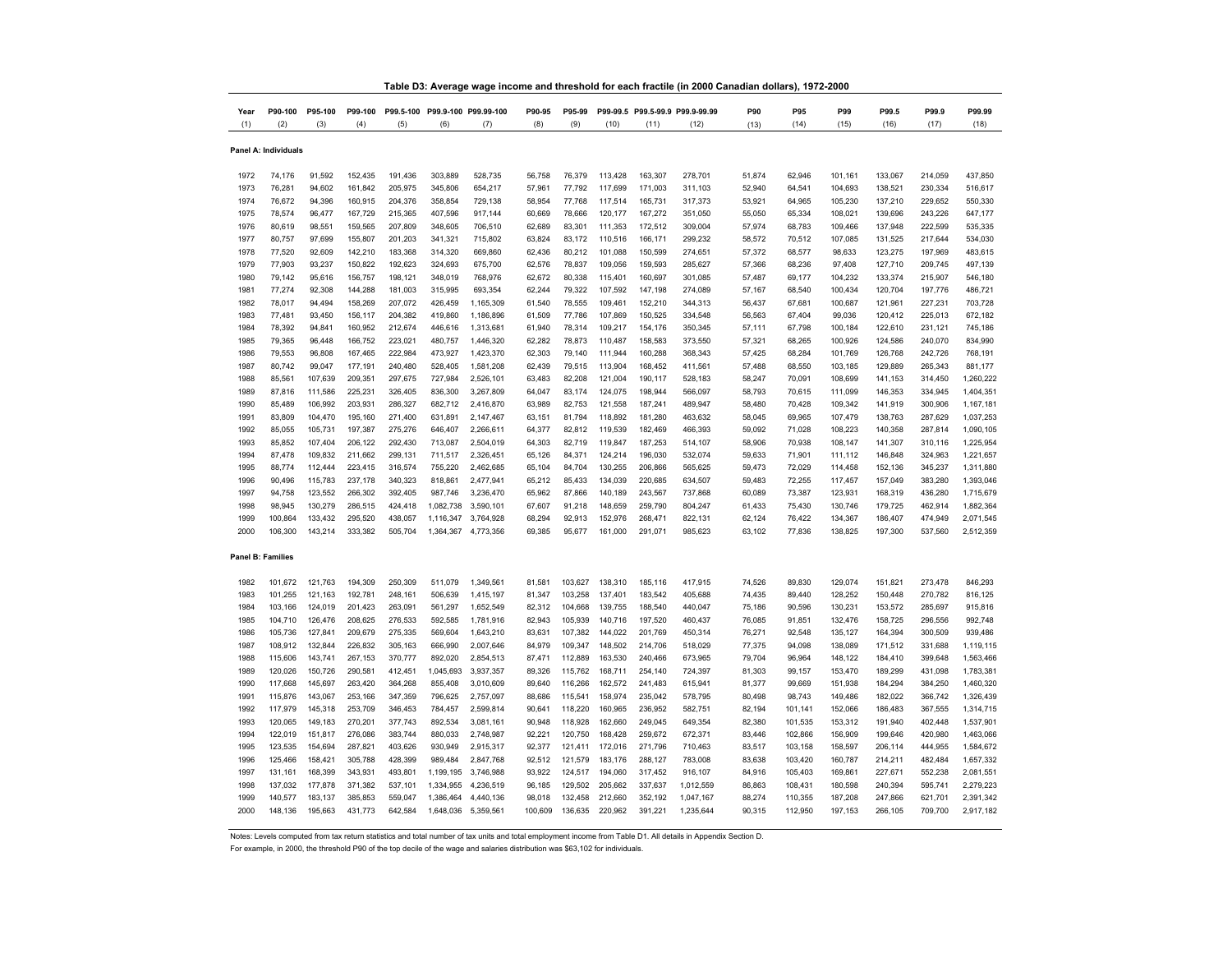|                                  | # Wage<br>(000s) | . apio D+. Top wago moonio onaroo, i ranoo<br>Average<br>wage<br>Earners income (\$<br>2000) | P90-100 | P95-100 | P99-100 |      |      | priorioo in Quoboo vorouo un moro nom root or ounuuu,<br>P99.5-100 P99.9-100 P99.99-100 | P90-95 | P95-99 | P99-99.5 | 1004 2000 | P99.5-99.9 P99.9-99.99 |
|----------------------------------|------------------|----------------------------------------------------------------------------------------------|---------|---------|---------|------|------|-----------------------------------------------------------------------------------------|--------|--------|----------|-----------|------------------------|
|                                  | (1)              | (2)                                                                                          | (3)     | (4)     | (5)     | (6)  | (7)  | (8)                                                                                     | (9)    | (10)   | (11)     | (12)      | (13)                   |
|                                  |                  |                                                                                              |         |         |         |      |      |                                                                                         |        |        |          |           |                        |
| Panel A: Francophones in Quebec  |                  |                                                                                              |         |         |         |      |      |                                                                                         |        |        |          |           |                        |
| 1982                             | 2,355            | 26,613                                                                                       | 26.08   | 15.24   | 4.33    | 2.56 | 0.82 | 0.19                                                                                    | 10.85  | 10.91  | 1.77     | 1.74      | 0.63                   |
| 1983                             | 2,347            | 25,937                                                                                       | 25.95   | 15.11   | 4.34    | 2.58 | 0.83 | 0.17                                                                                    | 10.85  | 10.77  | 1.76     | 1.75      | 0.66                   |
| 1984                             | 2,412            | 26,465                                                                                       | 25.99   | 15.08   | 4.33    | 2.58 | 0.83 | 0.17                                                                                    | 10.92  | 10.75  | 1.75     | 1.75      | 0.66                   |
| 1985                             | 2,456            | 26,566                                                                                       | 25.97   | 15.10   | 4.36    | 2.60 | 0.84 | 0.17                                                                                    | 10.87  | 10.75  | 1.76     | 1.76      | 0.67                   |
| 1986                             | 2,586            | 26,256                                                                                       | 26.24   | 15.31   | 4.51    | 2.74 | 0.94 | 0.21                                                                                    | 10.93  | 10.80  | 1.77     | 1.80      | 0.73                   |
| 1987                             | 2,675            | 26,585                                                                                       | 26.40   | 15.44   | 4.62    | 2.84 | 1.01 | 0.24                                                                                    | 10.96  | 10.82  | 1.78     | 1.83      | 0.77                   |
| 1988                             | 2,729            | 26,895                                                                                       | 26.37   | 15.51   | 4.66    | 2.86 | 1.02 | 0.25                                                                                    | 10.86  | 10.84  | 1.80     | 1.85      | 0.77                   |
| 1989                             | 2,766            | 26,904                                                                                       | 26.42   | 15.57   | 4.72    | 2.91 | 1.03 | 0.25                                                                                    | 10.85  | 10.85  | 1.81     | 1.88      | 0.78                   |
| 1990                             | 2,827            | 26,888                                                                                       | 26.65   | 15.68   | 4.71    | 2.89 | 0.99 | 0.22                                                                                    | 10.97  | 10.97  | 1.83     | 1.89      | 0.77                   |
| 1991                             | 2,797            | 26,285                                                                                       | 27.11   | 15.94   | 4.80    | 2.95 | 1.03 | 0.24                                                                                    | 11.17  | 11.15  | 1.85     | 1.92      | 0.79                   |
| 1992                             | 2,781            | 26,685                                                                                       | 27.19   | 15.98   | 4.88    | 3.04 | 1.13 | 0.33                                                                                    | 11.21  | 11.11  | 1.84     | 1.91      | 0.81                   |
| 1993                             | 2,788            | 26,519                                                                                       | 27.37   | 16.12   | 4.97    | 3.13 | 1.19 | 0.36                                                                                    | 11.25  | 11.15  | 1.84     | 1.94      | 0.83                   |
| 1994                             | 2,831            | 26,755                                                                                       | 27.40   | 16.14   | 4.98    | 3.13 | 1.16 | 0.31                                                                                    | 11.27  | 11.16  | 1.85     | 1.97      | 0.85                   |
| 1995                             | 2,869            | 26,691                                                                                       | 27.66   | 16.54   | 5.37    | 3.50 | 1.47 | 0.54                                                                                    | 11.12  | 11.17  | 1.87     | 2.04      | 0.93                   |
| 1996                             | 2,889            | 26,494                                                                                       | 27.80   | 16.62   | 5.31    | 3.41 | 1.32 | 0.36                                                                                    | 11.19  | 11.31  | 1.90     | 2.09      | 0.97                   |
| 1997                             | 2,952            | 26,419                                                                                       | 28.15   | 16.99   | 5.62    | 3.67 | 1.46 | 0.39                                                                                    | 11.16  | 11.37  | 1.95     | 2.21      | 1.08                   |
| 1998                             | 3,014            | 26,973                                                                                       | 28.89   | 17.71   | 6.20    | 4.18 | 1.84 | 0.63                                                                                    | 11.19  | 11.51  | 2.02     | 2.34      | 1.21                   |
| 1999                             | 3,082            | 27,327                                                                                       | 28.65   | 17.59   | 6.14    | 4.10 | 1.74 | 0.50                                                                                    | 11.06  | 11.46  | 2.03     | 2.36      | 1.24                   |
| 2000                             | 3,184            | 27,878                                                                                       | 29.23   | 18.01   | 6.51    | 4.44 | 1.98 | 0.67                                                                                    | 11.22  | 11.50  | 2.08     | 2.45      | 1.31                   |
| Panel B: Canada excluding Quebec |                  |                                                                                              |         |         |         |      |      |                                                                                         |        |        |          |           |                        |
| 1982                             | 8,509            | 28,915                                                                                       | 27.55   | 16.79   | 5.76    | 3.82 | 1.61 | 0.44                                                                                    | 10.77  | 11.03  | 1.94     | 2.20      | 1.17                   |
| 1983                             | 8,468            | 28,669                                                                                       | 27.74   | 16.83   | 5.75    | 3.82 | 1.62 | 0.46                                                                                    | 10.91  | 11.07  | 1.94     | 2.20      | 1.16                   |
| 1984                             | 8,617            | 28.843                                                                                       | 27.89   | 16.98   | 5.91    | 3.96 | 1.72 | 0.50                                                                                    | 10.91  | 11.07  | 1.95     | 2.23      | 1.22                   |
| 1985                             | 8,755            | 28,983                                                                                       | 28.12   | 17.19   | 6.10    | 4.13 | 1.83 | 0.54                                                                                    | 10.93  | 11.09  | 1.97     | 2.30      | 1.29                   |
| 1986                             | 9,099            | 28,896                                                                                       | 28.28   | 17.30   | 6.11    | 4.10 | 1.78 | 0.55                                                                                    | 10.98  | 11.19  | 2.01     | 2.33      | 1.23                   |
| 1987                             | 9,233            | 29,027                                                                                       | 28.64   | 17.71   | 6.51    | 4.47 | 2.02 | 0.61                                                                                    | 10.93  | 11.21  | 2.04     | 2.46      | 1.41                   |
| 1988                             | 9,498            | 30,123                                                                                       | 29.56   | 18.80   | 7.60    | 5.48 | 2.77 | 0.97                                                                                    | 10.76  | 11.20  | 2.12     | 2.72      | 1.80                   |
| 1989                             | 9,785            | 30,591                                                                                       | 29.99   | 19.27   | 8.08    | 5.93 | 3.12 | 1.20                                                                                    | 10.71  | 11.19  | 2.15     | 2.82      | 1.92                   |
| 1990                             | 9,824            | 30,135                                                                                       | 29.47   | 18.64   | 7.37    | 5.24 | 2.58 | 0.92                                                                                    | 10.83  | 11.27  | 2.12     | 2.66      | 1.66                   |
| 1991                             | 9,703            | 29,361                                                                                       | 29.57   | 18.60   | 7.18    | 5.06 | 2.44 | 0.84                                                                                    | 10.97  | 11.42  | 2.12     | 2.63      | 1.60                   |
| 1992                             | 9,684            | 29,780                                                                                       | 29.54   | 18.50   | 7.11    | 5.00 | 2.40 | 0.83                                                                                    | 11.04  | 11.40  | 2.10     | 2.60      | 1.57                   |
| 1993                             | 9,711            | 29,733                                                                                       | 29.96   | 18.91   | 7.52    | 5.39 | 2.69 | 0.94                                                                                    | 11.05  | 11.39  | 2.12     | 2.70      | 1.75                   |
| 1994                             | 9,789            | 30,163                                                                                       | 30.14   | 19.09   | 7.60    | 5.43 | 2.63 | 0.85                                                                                    | 11.05  | 11.49  | 2.18     | 2.80      | 1.78                   |
| 1995                             | 9,929            | 30,198                                                                                       | 30.54   | 19.49   | 7.91    | 5.66 | 2.71 | 0.84                                                                                    | 11.05  | 11.59  | 2.24     | 2.95      | 1.87                   |
| 1996                             | 10,016           | 30,307                                                                                       | 31.20   | 20.17   | 8.50    | 6.21 | 3.02 | 0.93                                                                                    | 11.03  | 11.67  | 2.30     | 3.19      | 2.09                   |
| 1997                             | 10,271           | 30,901                                                                                       | 32.11   | 21.13   | 9.31    | 6.92 | 3.47 | 1.07                                                                                    | 10.98  | 11.82  | 2.40     | 3.44      | 2.41                   |
| 1998                             | 10,438           | 31,821                                                                                       | 32.61   | 21.70   | 9.77    | 7.29 | 3.73 | 1.19                                                                                    | 10.91  | 11.93  | 2.48     | 3.56      | 2.54                   |
| 1999                             | 10,749           | 32,222                                                                                       | 32.89   | 21.98   | 9.97    | 7.44 | 3.81 | 1.23                                                                                    | 10.91  | 12.00  | 2.54     | 3.62      | 2.59                   |
| 2000                             | 11,080           | 32,970                                                                                       | 34.02   | 23.21   | 11.10   | 8.48 | 4.57 | 1.54                                                                                    | 10.82  | 12.11  | 2.62     | 3.90      | 3.03                   |
|                                  |                  |                                                                                              |         |         |         |      |      |                                                                                         |        |        |          |           |                        |

**Table D4: Top wage income shares, Francophones in Quebec versus all filers from rest of Canada, 1982-2000**

Notes: Francophones in Quebec defined as Quebec residents filing tax return in french

Canada excluding Quebec defined as residents from canadian provinces excluding Quebec. All details in Appendix Section D.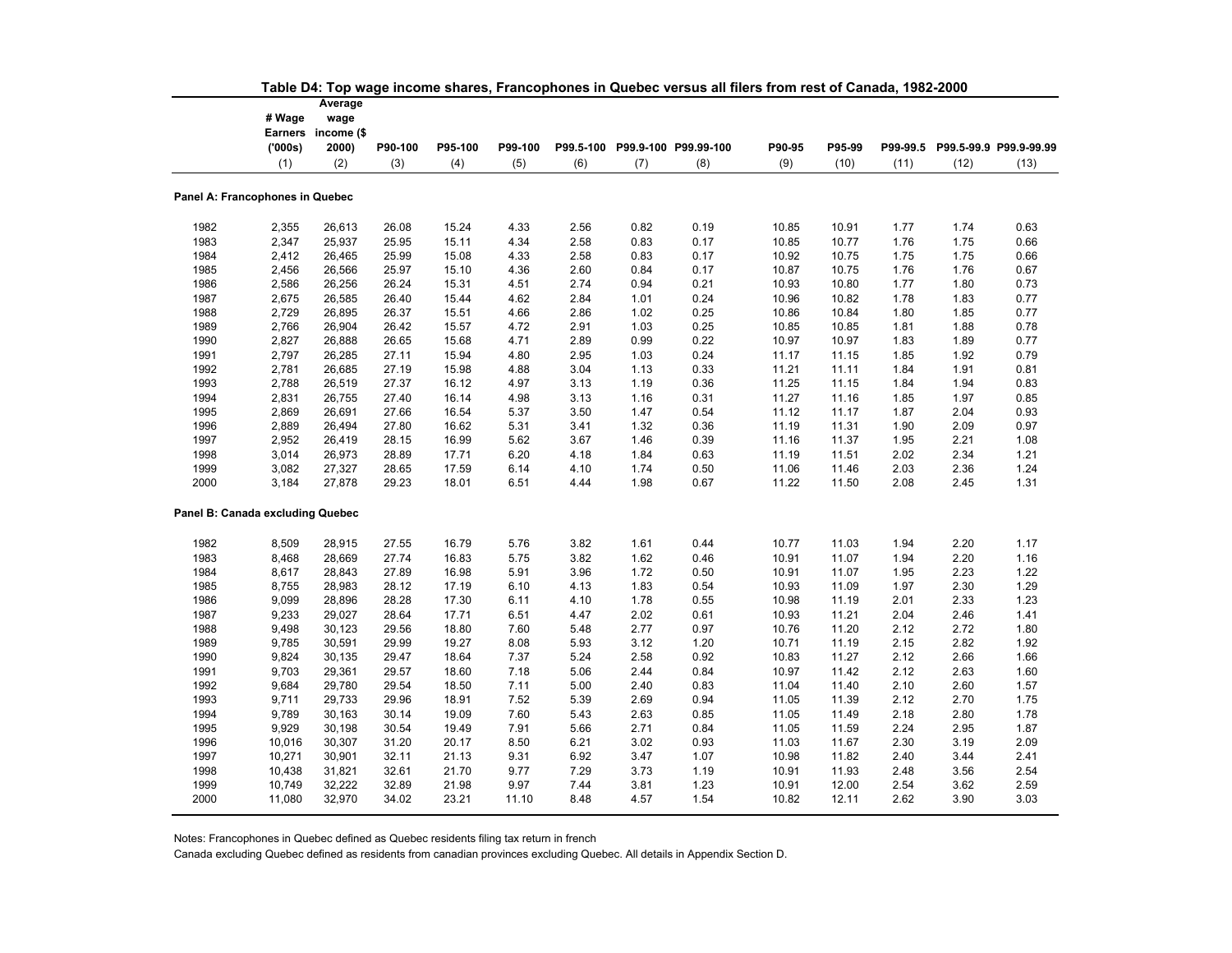|                                                                                                                                  | P0-100 | P90-100 | P95-100 | P99-100      |              |              | P99.5-100 P99.9-100 P99.99-100 | P90-95 | P95-99       | P99-99.5     |              | P99.5-99.9 P99.9-99.99 P99.99-100 |              |
|----------------------------------------------------------------------------------------------------------------------------------|--------|---------|---------|--------------|--------------|--------------|--------------------------------|--------|--------------|--------------|--------------|-----------------------------------|--------------|
|                                                                                                                                  | (1)    | (2)     | (3)     | (4)          | (5)          | (6)          | (7)                            | (8)    | (9)          | (10)         | (11)         | (12)                              | (13)         |
| Panel A: Fraction of stock options in total wage income and top wage income groups (ranked including stock options) (in percent) |        |         |         |              |              |              |                                |        |              |              |              |                                   |              |
| 1995                                                                                                                             | 0.261  | 0.89    | 1.39    | 3.33         | 4.45         | 7.23         | 10.82                          | 0.03   | 0.13         | 0.58         | 1.92         | 5.47                              | 10.82        |
| 1996                                                                                                                             | 0.429  | 1.43    | 2.19    | 5.06         | 6.64         | 10.25        | 16.43                          | 0.08   | 0.21         | 0.96         | 3.22         | 7.33                              | 16.43        |
| 1997                                                                                                                             | 0.648  | 2.06    | 3.10    | 6.72         | 8.55         | 12.33        | 16.00                          | 0.09   | 0.30         | 1.39         | 4.35         | 10.03                             | 16.00        |
| 1998                                                                                                                             | 0.669  | 2.09    | 3.14    | 6.77         | 8.67         | 13.03        | 19.04                          | 0.07   | 0.30         | 1.31         | 4.04         | 9.92                              | 19.04        |
| 1999                                                                                                                             | 0.880  | 2.68    | 4.01    | 8.61         | 11.05        | 16.82        | 25.69                          | 0.08   | 0.36         | 1.59         | 5.05         | 12.21                             | 25.69        |
| 2000                                                                                                                             | 1.538  | 4.44    | 6.55    | 13.56        | 17.16        | 25.58        | 38.79                          | 0.10   | 0.49         | 2.34         | 7.58         | 18.30                             | 38.79        |
| Panel B: Top wage income shares excluding stock options (both in ranking and in wage income) (in percent)                        |        |         |         |              |              |              |                                |        |              |              |              |                                   |              |
| 1995                                                                                                                             |        | 29.97   | 18.89   | 7.37         | 5.17         | 2.42         | 0.78                           | 11.08  | 11.52        | 2.20         | 2.75         | 1.64                              | 0.78         |
| 1996                                                                                                                             |        | 30.46   | 19.34   | 7.72         | 5.46         | 2.56         | 0.75                           | 11.11  | 11.62        | 2.26         | 2.90         | 1.81                              | 0.75         |
| 1997                                                                                                                             |        | 31.26   | 20.18   | 8.41         | 6.10         | 2.99         | 0.97                           | 11.08  | 11.77        | 2.31         | 3.11         | 2.02                              | 0.97         |
| 1998                                                                                                                             |        | 31.72   | 20.67   | 8.78         | 6.40         | 3.16         | 1.03                           | 11.05  | 11.89        | 2.39         | 3.23         | 2.14                              | 1.03         |
| 1999                                                                                                                             |        | 31.78   | 20.75   | 8.79         | 6.38         | 3.14         | 1.00                           | 11.03  | 11.96        | 2.41         | 3.23         | 2.14                              | 1.00         |
| 2000                                                                                                                             |        | 32.49   | 21.44   | 9.33         | 6.85         | 3.50         | 1.13                           | 11.05  | 12.11        | 2.48         | 3.35         | 2.37                              | 1.13         |
| Panel C: Top wage income shares excluding stock options in ranking but including stock options in wage income (in percent)       |        |         |         |              |              |              |                                |        |              |              |              |                                   |              |
| 1995                                                                                                                             |        | 30.12   | 19.06   | 7.52         | 5.30         | 2.48         | 0.79                           | 11.06  | 11.53        | 2.22         | 2.82         | 1.69                              | 0.79         |
| 1996                                                                                                                             |        | 30.65   | 19.57   | 7.94         | 5.64         | 2.64         | 0.76                           | 11.08  | 11.63        | 2.30         | 3.00         | 1.88                              | 0.76         |
| 1997                                                                                                                             |        | 31.61   | 20.58   | 8.79         | 6.43         | 3.14         | 1.00                           | 11.03  | 11.79        | 2.36         | 3.29         | 2.14                              | 1.00         |
| 1998                                                                                                                             |        | 32.08   | 21.08   | 9.17         | 6.72         | 3.30         | 1.05                           | 11.00  | 11.91        | 2.44         | 3.42         | 2.25                              | 1.05         |
| 1999                                                                                                                             |        | 32.23   | 21.26   | 9.25         | 6.76         | 3.29         | 1.03                           | 10.97  | 12.01        | 2.49         | 3.46         | 2.26                              | 1.03         |
| 2000                                                                                                                             |        | 33.17   | 22.22   | 10.06        | 7.48         | 3.84         | 1.20                           | 10.95  | 12.16        | 2.57         | 3.65         | 2.64                              | 1.20         |
| Panel D: Fraction of stock options in top wage income groups ranked excluding stock options (in percent)                         |        |         |         |              |              |              |                                |        |              |              |              |                                   |              |
| 1995                                                                                                                             |        | 0.74    | 1.13    | 2.29         | 2.76         | 2.79         | 1.53                           | 0.09   | 0.38         | 1.14         | 2.73         | 3.38                              |              |
|                                                                                                                                  |        |         |         |              |              |              |                                |        |              |              |              |                                   | 1.53         |
| 1996<br>1997                                                                                                                     |        | 1.08    | 1.61    | 3.22<br>5.01 | 3.59<br>5.80 | 3.36<br>5.46 | 1.94                           | 0.13   | 0.52<br>0.79 | 2.31<br>2.75 | 3.79<br>6.16 | 3.99<br>6.38                      | 1.94<br>3.95 |
|                                                                                                                                  |        | 1.77    | 2.61    |              |              |              | 3.95                           | 0.18   |              |              |              |                                   |              |
| 1998                                                                                                                             |        | 1.79    | 2.61    | 4.85         | 5.53         | 4.81         | 3.11                           | 0.21   | 0.89         | 2.99         | 6.24         | 5.63                              | 3.11         |
| 1999                                                                                                                             |        | 2.28    | 3.27    | 5.83         | 6.46         | 5.43         | 3.40                           | 0.35   | 1.30         | 4.10         | 7.45         | 6.38                              | 3.40         |
| 2000                                                                                                                             |        | 3.31    | 4.74    | 8.46         | 9.66         | 10.02        | 7.01                           | 0.42   | 1.68         | 5.00         | 9.28         | 11.43                             | 7.01         |

**Table D5: The role of stock options in top wage income shares, 1995-2000**

Notes: Stock options are reported as wage income on tax returns when exercised.

In Panel A, wage earners are ranked by wage income including stock option exercises (as in Table D2), and fraction of stock options (in total wage income) are reported in percent.

In Panel B, wage earners are ranked by wage income excluding stock options and wage income shares are computed excluding stock options (in both numerator and denominator).

In Panel C, wage earners are ranked by wage income excluding stock options but wage income shares are computed including stock options (in both numerator and denominator). In Panel D, wage earners are ranked by wage income excluding stock options and the share of stock options (in percent) in total wage income (including stock options) are reported. All details in Appendix Section D.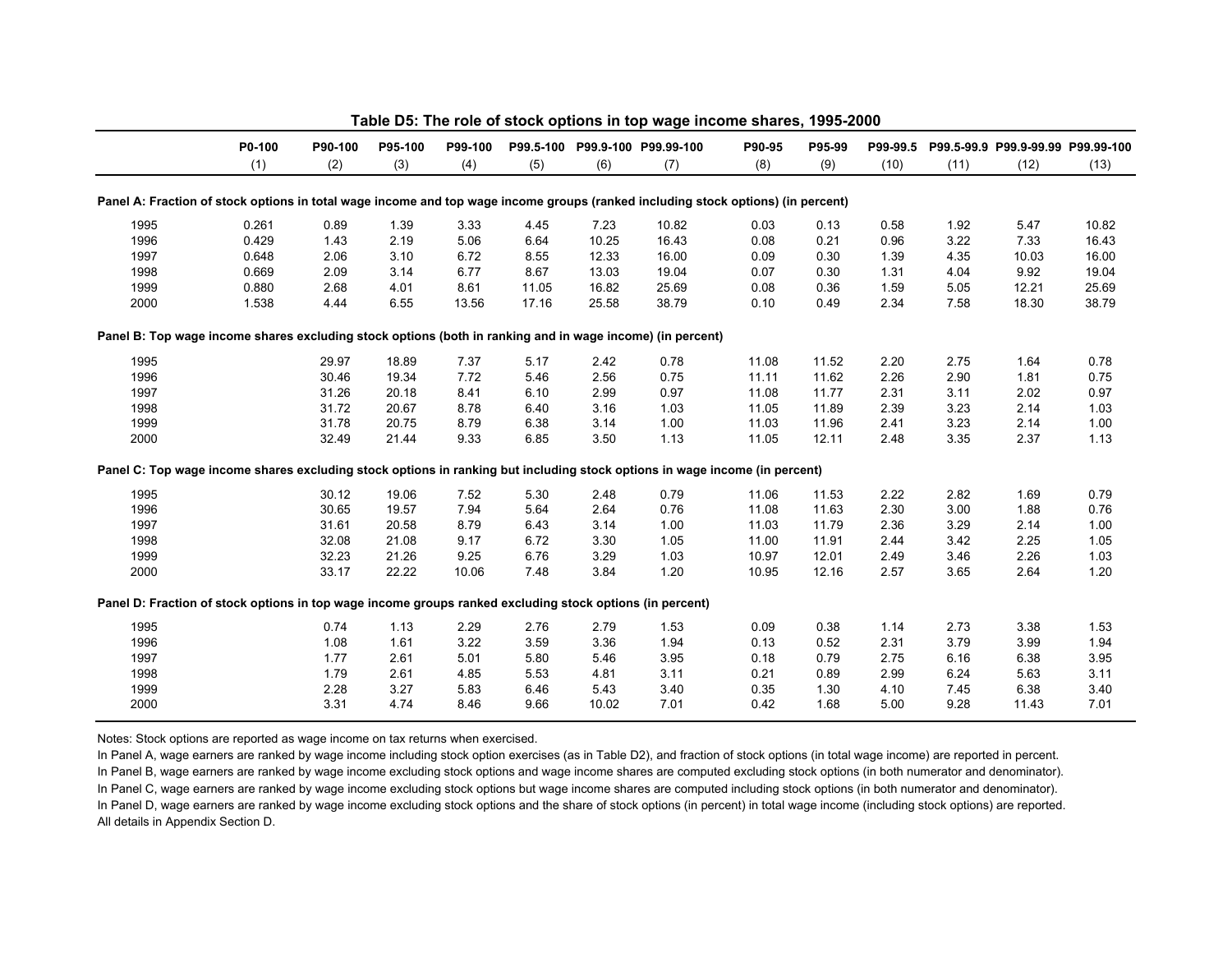#### **Table E: High Income Mobility**

#### **A. Top Income Shares, averages over various years**

|      | One year average |       |       |      |                                            |           | Three year average |       |       |      |                                            |           |       | Five year average |       |      |                                            |  |  |
|------|------------------|-------|-------|------|--------------------------------------------|-----------|--------------------|-------|-------|------|--------------------------------------------|-----------|-------|-------------------|-------|------|--------------------------------------------|--|--|
|      |                  |       |       |      | P90-100 P95-100 P99-100 P99.5-10 P99.9-100 |           |                    |       |       |      | P90-100 P95-100 P99-100 P99.5-10 P99.9-100 |           |       |                   |       |      | P90-100 P95-100 P99-100 P99.5-10(P99.9-100 |  |  |
| 1982 | 36.24            | 22.92 | 8.46  | 5.66 | 2.33                                       |           |                    |       |       |      |                                            |           |       |                   |       |      |                                            |  |  |
| 1983 | 36.19            | 22.71 | 8.21  | 5.44 | 2.13                                       | 1982-1984 | 35.72              | 22.41 | 8.13  | 5.40 | 2.16                                       |           |       |                   |       |      |                                            |  |  |
| 1984 | 35.78            | 22.48 | 8.29  | 5.55 | 2.28                                       | 1983-1985 | 35.52              | 22.26 | 8.10  | 5.38 | 2.13                                       | 1982-1986 | 35.21 | 22.08             | 8.02  | 5.32 | 2.11                                       |  |  |
| 1985 | 35.25            | 22.20 | 8.21  | 5.51 | 2.26                                       | 1984-1986 | 35.21              | 22.09 | 8.09  | 5.39 | 2.16                                       | 1983-1987 | 35.12 | 22.04             | 8.06  | 5.35 | 2.12                                       |  |  |
| 1986 | 35.22            | 22.22 | 8.24  | 5.52 | 2.24                                       | 1985-1987 | 35.15              | 22.16 | 8.23  | 5.51 | 2.23                                       | 1984-1988 | 35.17 | 22.26             | 8.37  | 5.64 | 2.33                                       |  |  |
| 1987 | 35.05            | 22.22 | 8.40  | 5.69 | 2.38                                       | 1986-1988 | 35.42              | 22.58 | 8.70  | 5.94 | 2.54                                       | 1985-1989 | 35.40 | 22.63             | 8.78  | 6.01 | 2.59                                       |  |  |
| 1988 | 35.66            | 23.11 | 9.34  | 6.54 | 3.00                                       | 1987-1989 | 35.97              | 23.27 | 9.41  | 6.59 | 3.01                                       | 1986-1990 | 35.40 | 22.76             | 8.99  | 6.21 | 2.74                                       |  |  |
| 1989 | 36.36            | 23.83 | 10.01 | 7.15 | 3.44                                       | 1988-1990 | 35.89              | 23.35 | 9.58  | 6.76 | 3.14                                       | 1987-1991 | 35.66 | 23.03             | 9.23  | 6.43 | 2.88                                       |  |  |
| 1990 | 35.54            | 23.08 | 9.35  | 6.55 | 2.98                                       | 1989-1991 | 35.88              | 23.28 | 9.46  | 6.64 | 3.03                                       | 1988-1992 | 35.78 | 23.14             | 9.31  | 6.49 | 2.91                                       |  |  |
| 1991 | 36.31            | 23.47 | 9.37  | 6.51 | 2.91                                       | 1990-1992 | 35.84              | 23.07 | 9.12  | 6.31 | 2.77                                       | 1989-1993 | 35.92 | 23.16             | 9.23  | 6.41 | 2.82                                       |  |  |
| 1992 | 36.72            | 23.60 | 9.31  | 6.44 | 2.82                                       | 1991-1993 | 36.45              | 23.39 | 9.18  | 6.33 | 2.76                                       | 1990-1994 | 36.04 | 23.15             | 9.10  | 6.27 | 2.70                                       |  |  |
| 1993 | 37.31            | 24.03 | 9.56  | 6.64 | 2.97                                       | 1992-1994 | 36.83              | 23.61 | 9.26  | 6.40 | 2.78                                       | 1991-1995 | 36.64 | 23.53             | 9.27  | 6.39 | 2.76                                       |  |  |
| 1994 | 37.49            | 24.16 | 9.59  | 6.65 | 2.94                                       | 1993-1995 | 37.24              | 23.96 | 9.50  | 6.59 | 2.88                                       | 1992-1996 | 37.16 | 23.97             | 9.55  | 6.62 | 2.87                                       |  |  |
| 1995 | 37.85            | 24.65 | 10.00 | 6.99 | 3.13                                       | 1994-1996 | 37.77              | 24.48 | 9.88  | 6.90 | 3.05                                       | 1993-1997 | 37.82 | 24.57             | 10.01 | 7.00 | 3.10                                       |  |  |
| 1996 | 38.77            | 25.48 | 10.62 | 7.53 | 3.47                                       | 1995-1997 | 38.60              | 25.31 | 10.56 | 7.47 | 3.39                                       | 1994-1998 | 38.56 | 25.29             | 10.57 | 7.47 | 3.37                                       |  |  |
| 1997 | 39.78            | 26.51 | 11.52 | 8.32 | 3.97                                       | 1996-1998 | 39.59              | 26.26 | 11.30 | 8.10 | 3.78                                       | 1995-1999 | 39.43 | 26.16             | 11.25 | 8.04 | 3.73                                       |  |  |
| 1998 | 40.61            | 27.35 | 12.18 | 8.87 | 4.34                                       | 1997-1999 | 40.45              | 27.13 | 11.98 | 8.68 | 4.16                                       | 1996-2000 | 40.38 | 27.10             | 11.99 | 8.67 | 4.12                                       |  |  |
| 1999 | 41.17            | 27.89 | 12.62 | 9.25 | 4.61                                       | 1998-2000 | 41.37              | 28.04 | 12.71 | 9.31 | 4.57                                       |           |       |                   |       |      |                                            |  |  |

#### **B. Probability of staying in top group in next years**

42.34 29.01 13.56 10.11 5.23

|      | One year |        |                             |               |                                            |      | Two years |        |                      |                      |                                            |      | Three years |        |        |                      |                                            |
|------|----------|--------|-----------------------------|---------------|--------------------------------------------|------|-----------|--------|----------------------|----------------------|--------------------------------------------|------|-------------|--------|--------|----------------------|--------------------------------------------|
|      |          |        |                             |               | P90-100 P95-100 P99-100 P99.5-10 P99.9-100 |      |           |        |                      |                      | P90-100 P95-100 P99-100 P99.5-10 P99.9-100 |      |             |        |        |                      | P90-100 P95-100 P99-100 P99.5-10(P99.9-100 |
| 1982 | 78.93%   |        | 74.60% 66.94% 63.90%        |               | 56.07%                                     | 1982 | 73.63%    |        | 68.67% 61.07%        | 58.03%               | 49.71%                                     | 1982 | 69.57%      | 63.64% |        | 55.13% 51.68% 41.91% |                                            |
| 1983 | 80.78%   | 76.75% | 70.09%                      | 67.12%        | 59.63%                                     | 1983 | 75.30%    | 70.10% | 61.72%               | 58.00%               | 49.15%                                     | 1983 | 71.24%      | 65.69% | 57.07% | 53.75% 45.47%        |                                            |
| 1984 | 80.70%   |        | 76.08% 68.90%               | 65.68%        | 55.97%                                     | 1984 | 75.29%    | 70.08% | 62.16%               | 58.96%               | 49.86%                                     | 1984 | 70.65%      | 64.62% |        | 55.52% 51.63% 42.22% |                                            |
| 1985 | 80.17%   |        | 75.41% 67.08%               | 63.84%        | 53.62%                                     | 1985 | 74.30%    | 68.43% |                      | 58.77% 54.91%        | 45.70%                                     | 1985 | 70.43%      | 64.50% | 54.89% | 51.23% 41.75%        |                                            |
| 1986 | 79.73%   |        | 74.62% 65.72%               | 62.00%        | 52.08%                                     | 1986 | 74.03%    | 68.78% | 60.05%               | 55.82%               | 45.10%                                     | 1986 | 70.62%      | 65.10% |        | 56.95% 52.98% 42.42% |                                            |
| 1987 | 78.90%   |        | 73.67% 64.40%               | 60.08%        | 49.93%                                     | 1987 | 73.77%    | 68.40% | 59.81%               | 55.87%               | 45.19%                                     | 1987 | 69.66%      | 64.10% | 55.40% | 51.33% 41.63%        |                                            |
| 1988 | 79.57%   |        | 75.09% 68.45% 65.64%        |               | 58.24%                                     | 1988 | 73.50%    |        | 68.63% 61.22%        | 58.30%               | 49.68%                                     | 1988 | 69.42%      | 64.17% |        | 56.32% 53.55% 44.10% |                                            |
| 1989 | 79.59%   |        | 75.41% 70.12%               | 68.03%        | 59.97%                                     | 1989 | 73.55%    |        |                      | 68.86% 62.89% 60.49% | 51.21%                                     | 1989 | 68.98%      | 63.88% |        | 57.54% 55.13% 45.49% |                                            |
| 1990 | 80.01%   |        | 76.29% 70.68%               | 68.87% 61.55% |                                            | 1990 | 73.95%    | 69.57% | 63.32% 60.88%        |                      | 51.56%                                     | 1990 | 70.03%      | 64.73% | 57.21% | 54.62% 44.19%        |                                            |
| 1991 | 80.54%   |        | 76.60% 70.70% 68.79% 61.08% |               |                                            | 1991 | 75.22%    | 70.21% | 62.76% 60.74%        |                      | 50.86%                                     | 1991 | 70.95%      | 65.13% |        | 57.29% 55.35% 46.31% |                                            |
| 1992 | 82.08%   |        | 77.83% 70.99% 69.19% 61.00% |               |                                            | 1992 | 76.31%    |        | 71.02% 63.88% 61.83% |                      | 52.98%                                     | 1992 | 72.45%      | 66.06% | 58.71% | 56.54% 47.51%        |                                            |
| 1993 | 82.08%   |        | 77.17% 70.29% 69.13% 61.99% |               |                                            | 1993 | 76.66%    |        | 70.23% 63.19% 61.89% |                      | 52.64%                                     | 1993 | 72.53%      | 65.53% | 58.37% | 56.20% 47.36%        |                                            |
| 1994 | 81.85%   |        | 76.54% 70.15%               | 68.84% 61.66% |                                            | 1994 | 76.37%    | 70.13% |                      | 63.36% 61.28%        | 53.49%                                     | 1994 | 71.95%      | 64.80% | 58.10% | 55.51% 46.98%        |                                            |
| 1995 | 81.55%   |        | 76.17% 69.29%               | 67.89%        | 59.11%                                     | 1995 | 75.73%    | 69.27% | 62.66% 60.97%        |                      | 51.05%                                     | 1995 | 71.26%      | 64.70% | 58.06% | 56.02% 47.55%        |                                            |
| 1996 | 80.85%   | 75.17% | 69.78%                      | 68.29%        | 59.40%                                     | 1996 | 75.11%    | 68.92% | 63.15% 61.30%        |                      | 51.67%                                     | 1996 | 70.68%      | 64.31% | 58.23% | 55.71% 45.10%        |                                            |
| 1997 | 80.64%   | 75.63% | 70.01%                      | 68.23%        | 60.30%                                     | 1997 | 75.01%    | 69.73% | 63.26%               | 60.67%               | 51.19%                                     | 1997 | 69.75%      | 64.17% | 58.06% | 55.28% 45.73%        |                                            |
| 1998 | 80.82%   | 76.24% | 70.56%                      | 68.17%        | 59.10%                                     | 1998 | 74.13%    | 69.01% | 63.15%               | 60.25%               | 48.99%                                     |      |             |        |        |                      |                                            |
| 1999 | 79.55%   |        | 75.07% 69.37%               | 66.38%        | 56.60%                                     |      |           |        |                      |                      |                                            |      |             |        |        |                      |                                            |

Note: Panel A displays top income shares estimated using income averaged over 1, 3, and 5 years. The one year average is identical to Table B1 estimates.

In the case of multiple year estimates, individuals are ranked according to the sum of real market incomes over the corresponding years (missing individuals in one or more years are counted as zero income). The total number of adults is taken as the average over the corresponding years (from Table A). The total income for the denominator is taken as the sum of total real incomes (from Table A).

Panel B reports the probability of individuals in a top group in a given year remaining in that top group in the next year, after two years, and after three years.

All details are in Appendix Section E.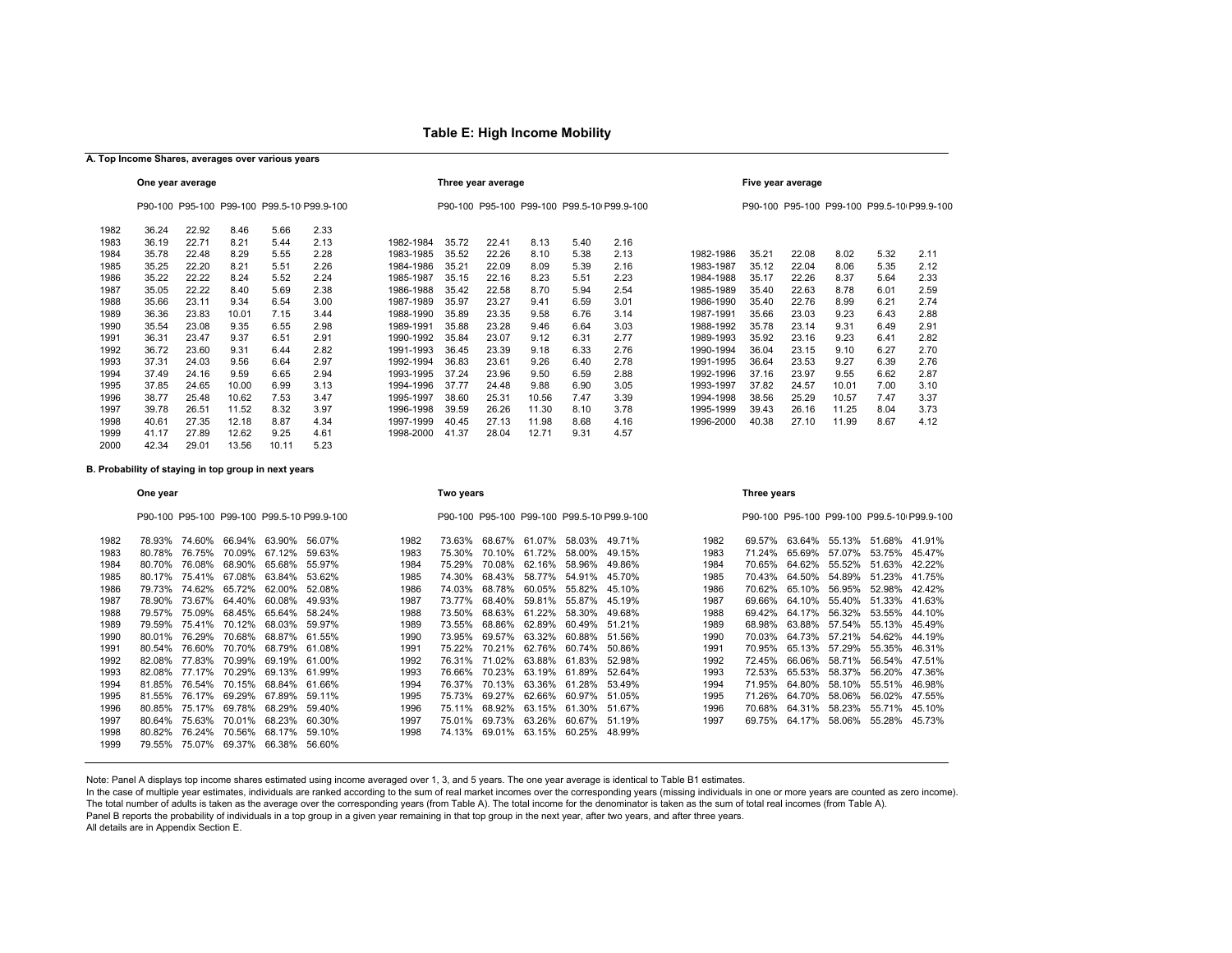**Table F1: Marginal Income Tax Rates in Canada, 1920-2000**

|      | P90     | P95  | P98  | P99  | P99.5 | P99.9 | P99.95 | P99.99 | P99.999 |      |
|------|---------|------|------|------|-------|-------|--------|--------|---------|------|
|      |         |      |      |      |       |       |        |        |         | Top  |
|      | (1)     | (2)  | (3)  | (4)  | (5)   | (6)   | (7)    | (8)    | (9)     | (10) |
| 1920 | 0.0     | 0.0  | 4.0  | 4.0  | 4.2   | 15.8  | 20.0   | 26.3   | 44.1    | 72.5 |
| 1921 | 0.0     | 0.0  | 4.0  | 4.0  | 4.2   | 15.8  | 21.0   | 25.2   | 39.9    | 72.5 |
|      |         |      |      |      |       |       |        |        |         |      |
| 1922 | 0.0     | 0.0  | 0.0  | 4.0  | 4.2   | 13.7  | 16.8   | 24.2   | 39.9    | 72.5 |
| 1923 | 0.0     | 0.0  | 0.0  | 4.0  | 4.2   | 13.7  | 16.8   | 24.2   | 39.9    | 72.5 |
| 1924 | 0.0     | 0.0  | 0.0  | 4.0  | 3.2   | 13.7  | 16.8   | 24.2   | 39.9    | 72.5 |
| 1925 | $0.0\,$ | 0.0  | 0.0  |      | 2.0   | 8.0   | 14.0   | 23.0   |         | 50.0 |
|      |         |      |      | 0.0  |       |       |        |        | 38.0    |      |
| 1926 | 0.0     | 0.0  | 0.0  | 0.0  | 1.8   | 9.0   | 14.4   | 21.6   | 36.9    | 45.0 |
| 1927 | 0.0     | 0.0  | 0.0  | 0.0  | 1.6   | 8.8   | 13.6   | 20.0   | 32.0    | 40.0 |
| 1928 | $0.0\,$ | 0.0  | 0.0  | 1.6  | 2.4   | 9.6   | 15.2   | 20.8   | 33.6    | 40.0 |
|      |         |      |      |      |       |       |        |        |         |      |
| 1929 | 0.0     | 0.0  | 0.0  | 1.6  | 2.4   | 9.6   | 15.2   | 20.8   | 33.6    | 40.0 |
| 1930 | $0.0\,$ | 0.0  | 0.0  | 0.0  | 1.6   | 8.8   | 14.4   | 20.8   | 33.6    | 40.0 |
| 1931 | $0.0\,$ | 0.0  | 0.0  | 2.0  | 3.2   | 9.5   | 15.8   | 25.2   | 39.9    | 52.5 |
| 1932 | 0.0     | 0.0  | 0.0  | 3.0  | 4.0   | 10.5  | 15.8   | 26.3   | 41.0    | 58.8 |
|      |         |      |      |      |       |       |        |        |         |      |
| 1933 | 0.0     | 0.0  | 0.0  | 3.0  | 4.0   | 9.5   | 14.7   | 25.2   | 36.8    | 58.8 |
| 1934 | 0.0     | 0.0  | 0.0  | 3.0  | 4.0   | 13.5  | 19.8   | 31.3   | 47.9    | 69.3 |
| 1935 | 0.0     | 0.0  | 0.0  | 3.0  | 4.0   | 13.5  | 19.8   | 31.3   | 47.9    | 69.3 |
| 1936 | $0.0\,$ | 0.0  | 0.0  | 3.0  | 4.0   | 14.6  | 20.8   | 32.3   | 50.0    | 69.3 |
|      |         |      |      |      |       |       |        |        |         |      |
| 1937 | 0.0     | 0.0  | 0.0  | 3.0  | 5.0   | 14.6  | 21.9   | 33.4   | 47.9    | 69.3 |
| 1938 | $0.0\,$ | 0.0  | 0.0  | 3.0  | 5.0   | 16.7  | 22.9   | 32.3   | 51.1    | 69.3 |
| 1939 | 0.0     | 0.0  | 0.0  | 3.6  | 6.0   | 18.7  | 27.5   | 38.8   | 60.0    | 83.2 |
| 1940 | 0.0     | 3.0  | 8.0  | 15.0 | 19.0  | 40.5  | 43.5   | 53.5   | 68.5    | 89.5 |
|      |         |      |      |      |       |       |        |        |         |      |
| 1941 | 3.5     | 5.0  | 21.0 | 26.5 | 37.0  | 54.0  | 57.0   | 65.0   | 75.0    | 93.0 |
| 1942 | 18.0    | 18.0 | 20.0 | 22.0 | 29.0  | 43.1  | 43.4   | 50.0   | 59.4    | 59.4 |
| 1943 | 40.0    | 40.0 | 44.0 | 48.0 | 58.0  | 69.0  | 69.5   | 80.0   | 95.0    | 95.0 |
| 1944 |         |      |      |      |       |       |        | 80.0   |         |      |
|      | 40.0    | 40.0 | 44.0 | 48.0 | 58.0  | 69.0  | 69.5   |        | 95.0    | 95.0 |
| 1945 | 38.4    | 38.4 | 42.2 | 46.1 | 55.7  | 66.2  | 66.7   | 76.8   | 91.2    | 91.2 |
| 1946 | 33.6    | 33.6 | 37.0 | 40.3 | 48.7  | 58.0  | 62.6   | 67.2   | 79.8    | 79.8 |
| 1947 | 22.5    | 24.0 | 24.0 | 25.5 | 35.0  | 49.5  | 55.0   | 60.0   | 75.5    | 85.5 |
|      |         |      |      |      |       |       |        |        |         |      |
| 1948 | 20.0    | 20.0 | 20.0 | 22.0 | 31.0  | 52.0  | 57.5   | 62.5   | 73.0    | 83.0 |
| 1949 | 15.0    | 17.0 | 19.0 | 22.0 | 26.0  | 45.0  | 50.0   | 55.0   | 65.0    | 80.0 |
| 1950 | 15.0    | 17.0 | 19.0 | 22.0 | 26.0  | 45.0  | 50.0   | 55.0   | 70.0    | 80.0 |
| 1951 | 16.5    | 18.7 | 20.9 | 24.2 | 33.0  | 49.5  | 55.0   | 60.5   | 77.0    | 88.0 |
|      |         |      |      |      |       |       |        |        |         |      |
| 1952 | 19.7    | 22.4 | 22.4 | 25.7 | 35.5  | 52.0  | 57.5   | 68.5   | 79.5    | 91.0 |
| 1953 | 18.0    | 20.5 | 23.5 | 26.5 | 31.0  | 45.5  | 50.0   | 61.0   | 72.0    | 80.0 |
| 1954 | 17.0    | 19.0 | 21.5 | 25.0 | 28.5  | 43.0  | 47.5   | 57.5   | 67.0    | 77.0 |
| 1955 |         |      |      |      | 32.5  | 42.0  |        | 56.5   |         | 76.0 |
|      | 16.0    | 18.0 | 21.0 | 24.0 |       |       | 46.5   |        | 66.0    |      |
| 1956 | 15.0    | 17.0 | 20.0 | 23.0 | 31.5  | 46.0  | 45.5   | 55.5   | 65.0    | 75.0 |
| 1957 | 17.0    | 17.0 | 20.0 | 23.0 | 31.5  | 46.0  | 45.5   | 55.5   | 65.0    | 75.0 |
| 1958 | 17.0    | 17.0 | 20.0 | 27.0 | 31.5  | 46.0  | 45.5   | 55.5   | 65.0    | 75.0 |
| 1959 | 18.0    |      | 25.0 |      | 32.5  | 47.0  |        | 56.5   |         | 76.0 |
|      |         | 18.0 |      | 26.0 |       |       | 46.5   |        | 66.0    |      |
| 1960 | 19.0    | 19.0 | 22.0 | 29.0 | 33.5  | 48.0  | 46.5   | 57.5   | 67.0    | 77.0 |
| 1961 | 19.0    | 19.0 | 26.0 | 29.0 | 38.5  | 48.0  | 47.0   | 56.0   | 65.0    | 75.0 |
| 1962 | 17.0    | 22.0 | 26.0 | 29.0 | 38.5  | 48.0  | 47.0   | 56.0   | 65.0    | 75.0 |
|      |         |      |      |      |       |       |        |        |         |      |
| 1963 | 17.0    | 22.0 | 26.0 | 29.0 | 38.5  | 48.0  | 52.0   | 56.0   | 65.0    | 75.0 |
| 1964 | 19.0    | 22.0 | 26.0 | 34.0 | 43.5  | 48.0  | 52.0   | 56.0   | 65.0    | 75.0 |
| 1965 | 19.0    | 22.0 | 30.0 | 34.0 | 43.5  | 48.0  | 52.0   | 56.0   | 65.0    | 75.0 |
| 1966 | 22.0    | 22.0 | 30.0 | 39.0 | 43.5  | 48.0  | 52.0   | 56.0   | 65.0    | 75.0 |
|      |         |      |      |      |       |       |        |        |         |      |
| 1967 | 22.0    | 26.0 | 35.0 | 39.0 | 43.5  | 48.0  | 52.0   | 61.0   | 65.0    | 75.0 |
| 1968 | 22.0    | 26.0 | 35.0 | 44.0 | 44.0  | 53.0  | 53.0   | 61.0   | 65.0    | 75.0 |
| 1969 | 22.7    | 30.9 | 41.2 | 45.3 | 45.3  | 54.6  | 59.7   | 62.8   | 72.1    | 77.3 |
| 1970 | 26.8    | 30.9 | 41.2 | 45.3 | 45.3  | 54.6  | 59.7   | 62.8   | 72.1    | 77.3 |
|      |         |      |      |      |       |       |        |        |         |      |
| 1971 | 26.4    | 30.5 | 40.6 | 44.7 | 49.7  | 53.8  | 58.9   | 61.9   | 66.0    | 76.1 |
| 1972 | 31.4    | 33.9 | 44.0 | 44.0 | 49.0  | 54.0  | 59.1   | 59.1   | 59.1    | 59.1 |
| 1973 | 32.6    | 38.9 | 43.9 | 43.9 | 48.9  | 61.3  | 61.3   | 61.3   | 61.3    | 61.3 |
| 1974 | 35.2    | 38.9 | 43.9 | 48.9 | 50.9  | 61.3  | 61.3   | 61.3   | 61.3    | 61.3 |
|      |         |      |      |      |       |       |        |        |         |      |
| 1975 | 35.2    | 38.0 | 42.9 | 50.9 | 50.9  | 61.3  | 61.3   | 61.3   | 61.3    | 61.3 |
| 1976 | 33.1    | 38.0 | 45.7 | 50.9 | 50.9  | 61.3  | 61.3   | 61.3   | 61.3    | 61.3 |
| 1977 | 33.8    | 37.8 | 46.1 | 51.8 | 51.8  | 56.2  | 61.9   | 61.9   | 61.9    | 61.9 |
| 1978 | 33.8    | 37.8 | 46.1 | 51.8 | 51.8  | 56.2  | 61.9   | 61.9   | 61.9    | 61.9 |
|      |         |      |      |      |       |       |        |        |         |      |
| 1979 | 33.8    | 37.8 | 46.1 | 51.8 | 51.8  | 56.2  | 61.9   | 61.9   | 61.9    | 61.9 |
| 1980 | 33.8    | 46.1 | 46.1 | 51.8 | 51.8  | 56.2  | 61.9   | 61.9   | 61.9    | 61.9 |
| 1981 | 38.4    | 46.7 | 46.7 | 52.6 | 52.6  | 56.9  | 62.8   | 62.8   | 62.8    | 62.8 |
| 1982 | 37.0    | 37.0 | 44.4 | 50.3 | 50.3  | 50.3  | 50.3   | 50.3   | 50.3    | 50.3 |
|      |         |      |      |      |       |       |        |        |         |      |
| 1983 | 37.0    | 37.0 | 44.4 | 50.3 | 50.3  | 50.3  | 50.3   | 50.3   | 50.3    | 50.3 |
| 1984 | 37.0    | 37.0 | 44.4 | 50.3 | 50.3  | 50.3  | 50.3   | 50.3   | 50.3    | 50.3 |
| 1985 | 37.0    | 37.6 | 45.2 | 52.0 | 52.0  | 52.0  | 52.0   | 52.0   | 52.0    | 52.0 |
| 1986 | 37.5    | 38.8 | 47.0 | 54.9 | 54.9  | 54.9  | 54.9   | 54.9   | 54.9    | 54.9 |
|      | 38.3    |      |      |      |       |       |        |        |         |      |
| 1987 |         | 45.9 | 46.4 | 52.5 | 52.5  | 52.5  | 52.5   | 52.5   | 52.5    | 52.5 |
| 1988 | 40.0    | 40.0 | 44.7 | 44.7 | 46.1  | 46.1  | 46.1   | 46.1   | 46.1    | 46.1 |
| 1989 | 40.6    | 40.6 | 45.2 | 47.2 | 47.2  | 47.2  | 47.2   | 47.2   | 47.2    | 47.2 |
| 1990 | 41.1    | 41.1 | 45.8 | 48.2 | 48.2  | 48.2  | 48.2   | 48.2   | 48.2    | 48.2 |
|      |         |      |      |      |       |       |        |        |         |      |
| 1991 | 41.1    | 41.1 | 47.3 | 48.8 | 48.8  | 48.8  | 48.8   | 48.8   | 48.8    | 48.8 |
| 1992 | 41.3    | 41.3 | 47.6 | 49.1 | 49.1  | 49.1  | 49.1   | 49.1   | 49.1    | 49.1 |
| 1993 | 41.9    | 41.9 | 50.1 | 51.5 | 51.5  | 51.5  | 51.5   | 51.5   | 51.5    | 51.5 |
| 1994 | 41.9    | 44.4 | 51.5 | 51.5 | 51.5  | 51.5  | 51.5   | 51.5   | 51.5    | 51.5 |
|      | 41.9    | 44.9 |      |      |       |       |        |        |         | 52.3 |
| 1995 |         |      | 52.3 | 52.3 | 52.3  | 52.3  | 52.3   | 52.3   | 52.3    |      |
| 1996 | 41.3    | 44.3 | 52.0 | 52.0 | 52.0  | 52.0  | 52.0   | 52.0   | 52.0    | 52.0 |
| 1997 | 39.3    | 41.8 | 49.0 | 49.0 | 49.0  | 49.0  | 49.0   | 49.0   | 49.0    | 49.0 |
| 1998 | 37.9    | 40.1 | 49.4 | 49.4 | 49.4  | 49.4  | 49.4   | 49.4   | 49.4    | 49.4 |
|      |         |      |      |      |       |       |        |        |         |      |
| 1999 | 36.7    | 48.3 | 48.3 | 48.3 | 48.3  | 48.3  | 48.3   | 48.3   | 48.3    | 48.3 |
| 2000 | 34.6    | 46.4 | 47.9 | 47.9 | 47.9  | 47.9  | 47.9   | 47.9   | 47.9    | 47.9 |

Notes: Computations by authors based on gross income interpolations (reported in Table B4) and tax law for each year.

Marginal tax rates are calculated assuming exemptions for a married person with two dependents and average deductions by gross income level. Before 1972, only the federal income tax rates are reported as these included provincial income tax rates in most cases. Beginning in 1972, the reported income rates include then-applicable provincial income tax, assuming residence in the largest province, Ontario. All rates include applicable surtaxes and credits. All details in Appendix Section F.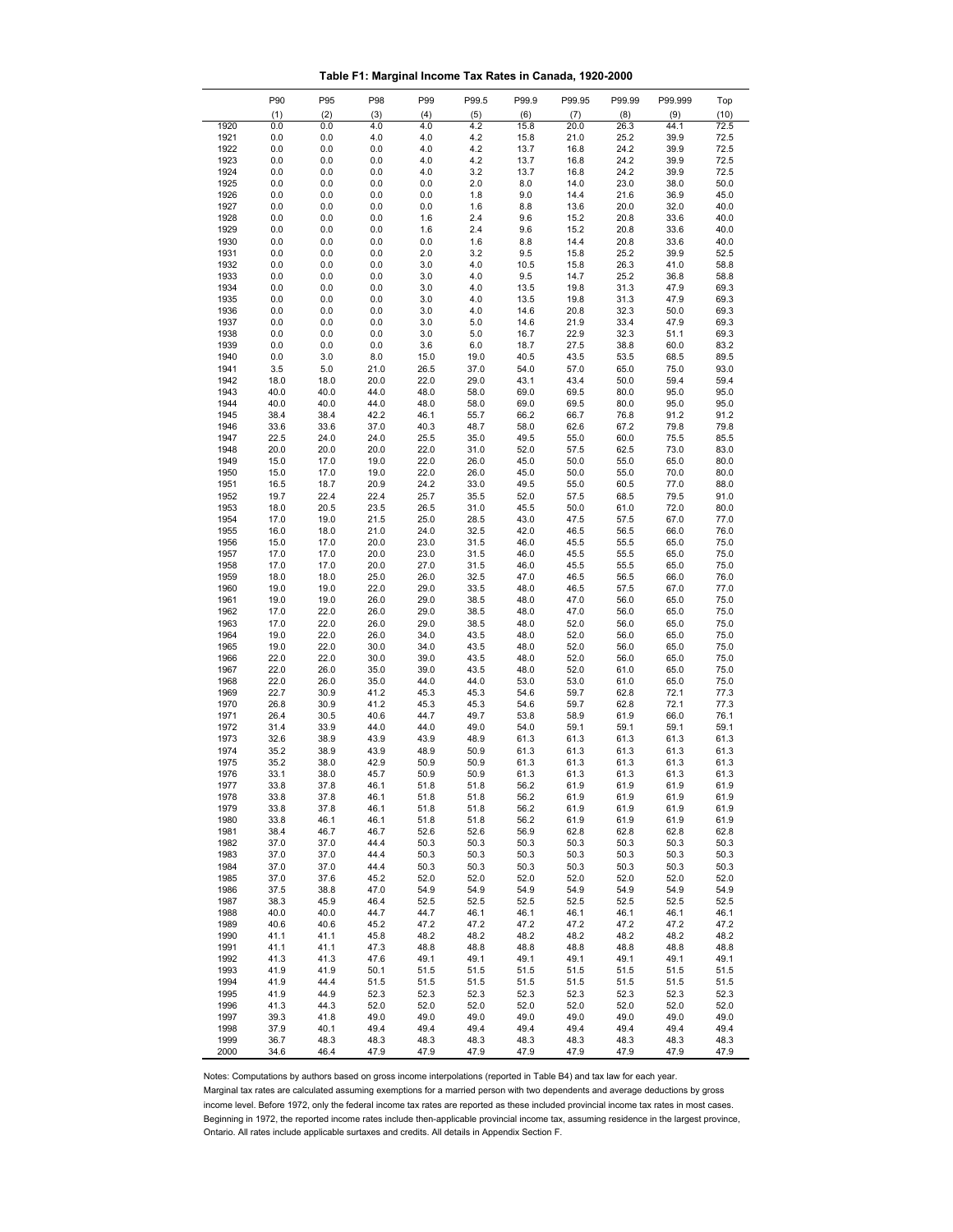**Table F2: Average Tax Rates in Upper Groups, 1920-2000**

|      | P90-100 | P95-100 | P99-100 |       |       | P99.5-100 P99.9-100 P99.99-100 | P90-95 | P95-99         |       | P99-99.5 P99.5-99.9 P99.9-99.99 |       |
|------|---------|---------|---------|-------|-------|--------------------------------|--------|----------------|-------|---------------------------------|-------|
|      | (1)     | (2)     | (3)     | (4)   | (5)   | (6)                            | (7)    | (8)            | (9)   | (10)                            | (11)  |
| 1920 | 2.90    | 3.69    | 7.34    | 9.77  | 14.92 | 20.50                          | 1.00   | 0.80           | 0.82  | 4.39                            | 11.33 |
| 1921 | 2.35    | 2.95    | 5.92    | 8.03  | 12.76 | 22.14                          | 0.91   | 0.68           | 0.68  | 3.96                            | 8.87  |
| 1922 | 2.18    | 2.77    | 5.32    | 7.22  | 11.72 | 17.11                          | 0.93   | 0.75           | 0.71  | 3.24                            | 9.14  |
| 1923 | 2.26    | 2.91    | 5.22    | 7.05  | 11.78 |                                | 0.92   | 0.80           | 0.74  | 3.03                            | 8.75  |
|      |         |         |         |       |       | 18.01                          |        |                |       |                                 |       |
| 1924 | 2.21    | 2.81    | 5.02    | 6.72  | 10.91 | 15.31                          | 0.95   | 0.82           | 0.76  | 2.99                            | 8.71  |
| 1925 | 1.47    | 2.06    | 4.36    | 5.88  | 10.38 | 16.22                          | 0.18   | 0.24           | 0.47  | 2.07                            | 7.84  |
| 1926 | 1.77    | 2.44    | 4.97    | 6.60  | 11.21 | 16.90                          | 0.17   | 0.25           | 0.58  | 2.50                            | 8.44  |
| 1927 | 1.77    | 2.43    | 4.86    | 6.42  | 10.97 | 16.59                          | 0.12   | 0.20           | 0.56  | 2.29                            | 8.10  |
| 1928 | 1.82    | 2.49    | 4.93    | 6.49  | 11.20 | 16.93                          | 0.07   | 0.15           | 0.64  | 2.29                            | 8.37  |
| 1929 | 1.74    | 2.38    | 4.68    | 6.15  | 10.66 | 16.62                          | 0.05   | 0.15           | 0.63  | 2.23                            | 7.86  |
| 1930 | 1.67    | 2.30    | 4.55    | 5.98  | 10.37 | 16.62                          | 0.03   | 0.12           | 0.55  | 1.95                            | 7.37  |
| 1931 | 1.87    | 2.59    | 5.39    | 7.21  | 12.98 | 22.57                          | 0.14   | 0.20           | 0.65  | 2.24                            | 8.68  |
| 1932 | 2.40    | 3.25    | 6.72    | 8.85  | 15.41 | 26.47                          | 0.43   | 0.43           | 1.25  | 3.03                            | 10.25 |
| 1933 | 2.21    | 2.99    | 6.21    | 8.25  | 14.42 | 26.19                          | 0.43   | 0.45           | 1.09  | 3.03                            | 9.56  |
| 1934 | 2.70    | 3.67    | 7.65    | 10.15 | 18.03 | 33.45                          | 0.43   | 0.45           | 1.24  | 3.29                            | 11.00 |
| 1935 | 2.75    | 3.75    | 7.87    | 10.44 | 18.60 | 35.17                          | 0.42   | 0.43           | 1.33  | 3.44                            | 11.34 |
| 1936 | 2.98    | 4.06    | 8.37    | 10.97 | 18.89 | 33.56                          | 0.42   | 0.47           | 1.48  | 3.85                            | 12.05 |
| 1937 | 3.23    | 4.42    | 9.16    | 12.06 | 21.17 | 42.51                          | 0.42   | 0.48           | 1.50  | 4.16                            | 12.82 |
| 1938 | 3.11    | 4.21    | 8.47    | 11.03 | 18.83 | 32.91                          | 0.38   | 0.50           | 1.79  | 4.53                            | 12.54 |
| 1939 | 3.17    | 4.30    | 8.82    | 11.51 | 19.48 | 33.28                          | 0.45   | 0.55           | 1.76  | 4.70                            | 13.64 |
| 1940 | 4.93    | 6.21    | 11.76   | 14.93 | 23.84 | 38.07                          | 2.01   | 1.91           | 4.23  | 8.04                            | 16.55 |
| 1941 | 10.74   | 13.90   | 25.71   | 31.10 | 42.30 | 54.88                          | 4.07   | 4.90           | 12.42 | 22.02                           | 36.81 |
| 1942 | 11.89   | 14.55   | 21.24   | 24.12 | 30.31 | 37.42                          | 6.54   | 9.55           | 14.23 | 19.23                           | 27.25 |
| 1943 | 24.08   | 29.03   | 41.74   | 47.06 | 58.50 | 70.81                          | 14.57  | 20.02          | 29.28 | 38.45                           | 53.60 |
| 1944 | 22.31   | 27.17   | 39.80   | 45.14 | 56.92 | 68.85                          | 13.08  | 18.44          | 27.69 | 36.58                           | 52.30 |
| 1945 | 19.73   | 24.35   | 36.16   | 41.32 | 53.04 | 64.52                          | 10.73  | 16.11          | 24.65 | 33.05                           | 48.81 |
| 1946 | 18.48   | 22.16   | 32.65   | 37.12 | 47.36 | 57.39                          | 11.00  | 14.44          | 22.62 | 30.10                           | 43.78 |
| 1947 | 14.92   | 18.68   | 27.73   | 31.89 | 41.97 | 54.30                          | 7.18   | 11.90          | 18.37 | 25.02                           | 37.54 |
| 1948 | 13.29   | 16.58   | 24.68   | 28.77 | 38.63 | 47.81                          | 6.68   | 10.61          | 15.45 | 21.96                           | 35.69 |
| 1949 | 9.99    | 13.04   | 20.89   | 24.69 | 33.56 | 41.68                          | 3.96   | 7.33           | 12.42 | 18.90                           | 31.05 |
| 1950 | 10.77   | 13.92   | 21.91   | 25.88 | 35.02 | 43.30                          | 4.50   | 7.95           | 12.81 | 19.68                           | 32.40 |
| 1951 | 12.81   | 16.18   | 25.34   | 29.71 | 40.19 | 48.72                          | 6.27   | 9.58           | 15.52 | 22.61                           | 37.62 |
| 1952 | 14.05   | 17.50   | 27.04   | 31.43 | 41.99 | 50.46                          | 7.46   | 10.82          | 17.46 | 24.36                           | 39.18 |
| 1953 | 12.90   | 15.77   | 23.94   | 27.68 | 36.41 | 41.75                          | 7.51   | 10.21          | 15.85 | 21.85                           | 34.68 |
| 1954 | 12.25   | 14.96   | 22.68   | 26.24 | 34.33 | 40.63                          | 7.13   | 9.63           | 14.86 | 20.92                           | 32.23 |
| 1955 | 12.05   | 14.68   | 22.22   | 25.72 | 33.50 | 37.57                          | 7.08   | 9.46           | 14.54 | 20.35                           | 32.04 |
| 1956 | 11.97   | 14.52   | 22.10   | 25.71 | 33.67 | 41.71                          | 7.24   | 9.51           | 14.34 | 20.39                           | 31.03 |
| 1957 | 12.13   | 14.67   | 22.13   | 25.68 | 33.29 | 40.96                          | 7.44   | 9.83           | 14.66 | 20.69                           | 30.79 |
| 1958 | 11.74   | 14.43   | 21.96   | 25.76 | 33.02 | 40.49                          | 6.72   | 9.50           | 14.06 | 21.08                           | 30.61 |
| 1959 | 12.28   | 15.07   | 22.75   | 26.77 | 33.88 | 41.36                          | 7.13   | 10.15          | 14.48 | 22.26                           | 31.50 |
| 1960 | 12.82   | 15.68   | 23.54   | 27.64 | 34.56 | 42.28                          | 7.55   | 10.68          | 15.16 | 23.31                           | 32.12 |
| 1961 | 13.00   | 15.87   | 23.38   | 27.29 | 33.64 | 39.95                          | 7.70   | 11.09          | 15.50 | 23.33                           | 31.58 |
| 1962 | 13.05   | 15.76   | 22.94   | 26.62 | 32.65 | 39.35                          | 8.10   | 11.29          | 15.64 | 23.02                           | 30.62 |
| 1963 | 13.55   | 16.33   | 23.69   | 27.51 | 33.82 | 41.01                          | 8.50   | 11.83          | 16.18 | 23.81                           | 31.72 |
| 1964 | 14.46   | 17.35   | 25.14   | 28.92 | 35.00 | 42.12                          | 9.17   | 12.50          | 17.63 | 25.31                           | 32.83 |
| 1965 | 14.40   | 17.16   | 24.69   | 28.34 | 34.22 | 40.87                          | 9.37   | 12.49          | 17.43 | 24.85                           | 32.18 |
| 1966 | 14.94   | 17.64   | 24.73   | 28.11 | 35.03 | 40.58                          | 10.04  | 13.37          | 18.16 | 24.10                           | 33.38 |
| 1967 | 16.56   | 19.50   | 27.27   | 30.77 | 36.26 | 40.72                          | 11.21  | 14.81          | 20.51 | 27.64                           | 35.00 |
| 1968 | 18.24   | 21.38   | 29.70   | 33.52 | 39.95 | 44.98                          | 12.56  | 16.36          | 22.28 | 29.85                           | 38.56 |
| 1969 | 19.64   | 22.89   | 31.51   | 34.91 | 41.97 | 45.97                          | 13.79  | 17.72          | 25.01 | 30.92                           | 40.87 |
|      | 20.66   | 23.95   | 32.61   |       | 42.93 |                                | 14.84  | 18.86          |       | 31.89                           | 41.58 |
| 1970 |         |         |         | 35.79 |       | 48.04                          |        |                | 26.60 | 32.24                           | 40.75 |
| 1971 | 21.40   | 24.64   | 32.84   | 35.58 | 41.92 | 46.56                          | 15.73  | 19.86<br>22.47 | 27.68 |                                 |       |
| 1972 | 23.82   | 26.37   | 32.95   | 35.69 | 39.91 | 41.90                          | 19.33  |                | 27.65 | 33.34                           | 39.33 |
| 1973 | 24.52   | 27.15   | 33.80   | 36.63 | 41.07 | 44.33                          | 19.81  | 23.13          | 28.31 | 34.09                           | 40.05 |
| 1974 | 24.64   | 27.42   | 33.99   | 36.83 | 41.14 | 44.74                          | 19.70  | 23.49          | 28.56 | 34.33                           | 40.00 |
| 1975 | 24.32   | 27.04   | 34.26   | 37.47 | 42.64 | 47.47                          | 19.50  | 22.74          | 28.09 | 34.37                           | 41.03 |
| 1976 | 23.85   | 26.28   | 33.51   | 36.92 | 42.58 | 46.70                          | 19.72  | 22.26          | 27.23 | 33.63                           | 41.24 |
| 1977 | 23.61   | 26.05   | 32.39   | 34.89 | 39.86 | 42.81                          | 19.55  | 22.59          | 27.80 | 31.98                           | 38.87 |
| 1978 | 22.62   | 24.70   | 29.59   | 31.35 | 36.05 | 38.27                          | 19.10  | 21.98          | 26.33 | 28.49                           | 35.27 |
| 1979 | 22.50   | 24.48   | 29.05   | 30.16 | 33.14 | 33.74                          | 19.08  | 21.81          | 26.88 | 28.24                           | 32.90 |
| 1980 | 23.15   | 25.10   | 29.30   | 31.05 | 34.37 | 35.24                          | 19.70  | 22.57          | 25.86 | 28.84                           | 33.97 |
| 1981 | 24.01   | 26.14   | 30.46   | 32.12 | 33.90 | 33.66                          | 20.28  | 23.57          | 27.20 | 30.97                           | 33.99 |
| 1982 | 22.49   | 24.01   | 26.73   | 28.36 | 30.29 | 30.52                          | 19.76  | 22.28          | 23.26 | 26.87                           | 30.18 |
| 1983 | 22.32   | 23.83   | 26.80   | 28.76 | 31.05 | 31.48                          | 19.65  | 21.97          | 22.77 | 27.13                           | 30.85 |
| 1984 | 22.82   | 24.33   | 26.98   | 28.62 | 30.19 | 29.55                          | 20.13  | 22.60          | 23.44 | 27.38                           | 30.42 |
| 1985 | 23.64   | 25.21   | 28.45   | 29.65 | 31.30 | 31.30                          | 20.81  | 23.07          | 25.72 | 28.32                           | 31.30 |
| 1986 | 24.15   | 25.63   | 28.59   | 30.69 | 33.69 | 35.53                          | 21.48  | 23.67          | 24.17 | 28.49                           | 32.90 |
| 1987 | 24.63   | 25.88   | 28.23   | 30.12 | 33.51 | 35.98                          | 22.35  | 24.24          | 24.10 | 27.54                           | 32.42 |
| 1988 | 24.84   | 26.04   | 28.09   | 29.75 | 32.30 | 33.73                          | 22.46  | 24.37          | 24.13 | 27.46                           | 31.51 |
| 1989 | 26.16   | 27.53   | 30.12   | 31.92 | 34.37 | 35.48                          | 23.36  | 25.28          | 25.59 | 29.51                           | 33.60 |
| 1990 | 26.85   | 28.28   | 30.92   | 32.69 | 34.88 | 35.92                          | 24.01  | 26.15          | 26.68 | 30.71                           | 34.26 |
| 1991 | 26.39   | 27.78   | 30.55   | 32.34 | 34.44 | 34.16                          | 23.67  | 25.63          | 26.36 | 30.49                           | 34.52 |
| 1992 | 26.05   | 27.49   | 30.51   | 32.46 | 35.06 | 36.32                          | 23.29  | 25.21          | 26.01 | 30.28                           | 34.36 |
| 1993 | 25.92   | 27.41   | 30.59   | 32.75 | 35.45 | 36.29                          | 23.06  | 24.99          | 25.58 | 30.41                           | 34.96 |
| 1994 | 26.45   | 28.05   | 31.13   | 33.05 | 35.78 | 37.20                          | 23.37  | 25.69          | 26.67 | 30.74                           | 35.04 |
| 1995 | 26.95   | 28.65   | 32.17   | 34.43 | 36.91 | 37.51                          | 23.56  | 25.86          | 26.90 | 32.25                           | 36.54 |
| 1996 | 27.20   | 29.02   | 32.68   | 34.75 | 36.81 | 36.52                          | 23.46  | 25.97          | 27.62 | 32.82                           | 36.88 |
| 1997 | 27.62   | 29.58   | 33.13   | 34.92 | 36.69 | 36.31                          | 23.41  | 26.34          | 28.50 | 33.14                           | 36.82 |
| 1998 | 27.54   | 29.57   | 32.88   | 34.58 | 36.15 | 35.31                          | 23.02  | 26.36          | 28.37 | 32.93                           | 36.52 |
| 1999 | 27.29   | 29.26   | 32.24   | 33.78 | 34.97 | 33.32                          | 22.81  | 26.23          | 28.08 | 32.44                           | 35.85 |
| 2000 | 27.14   | 29.00   | 31.77   | 33.18 | 34.00 | 33.31                          | 22.77  | 25.92          | 27.77 | 32.16                           | 34.32 |

Notes: Computations by authors based on tax return statistics. See Appendix Section F for details.

Average tax rate defined as ratio of total net taxes paid to total gross income reported (including taxable capital gains) for each group.<br>Average tax rates reported include both Provincial and Federal taxes and surtaxes a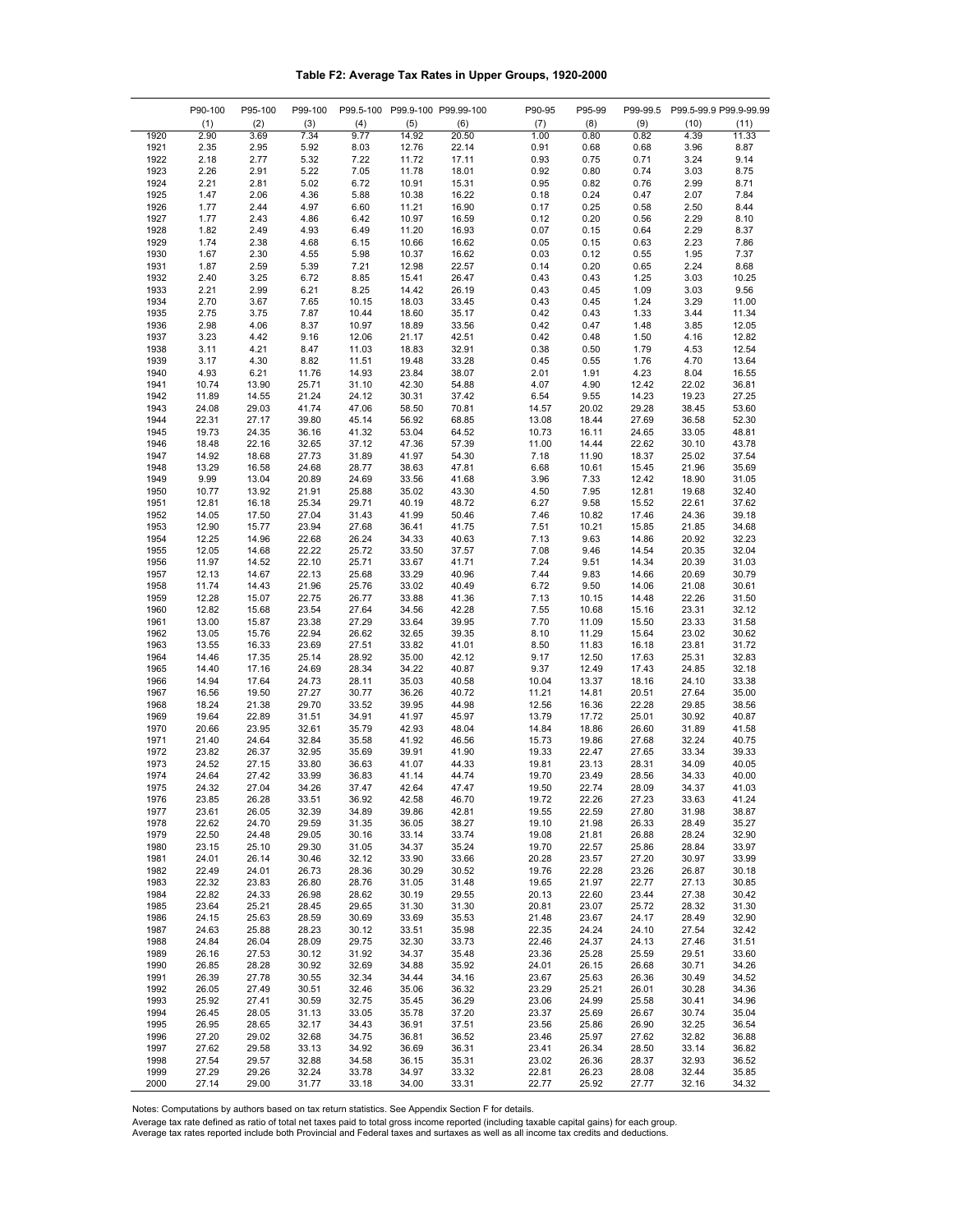

**FIGURE 1** Average Real Income and Consumer Price Index in Canada, 1920-2000

Source: Table A, columns Average income (in real 2000 Canadian dollars) and CPI (base 100 in 2000)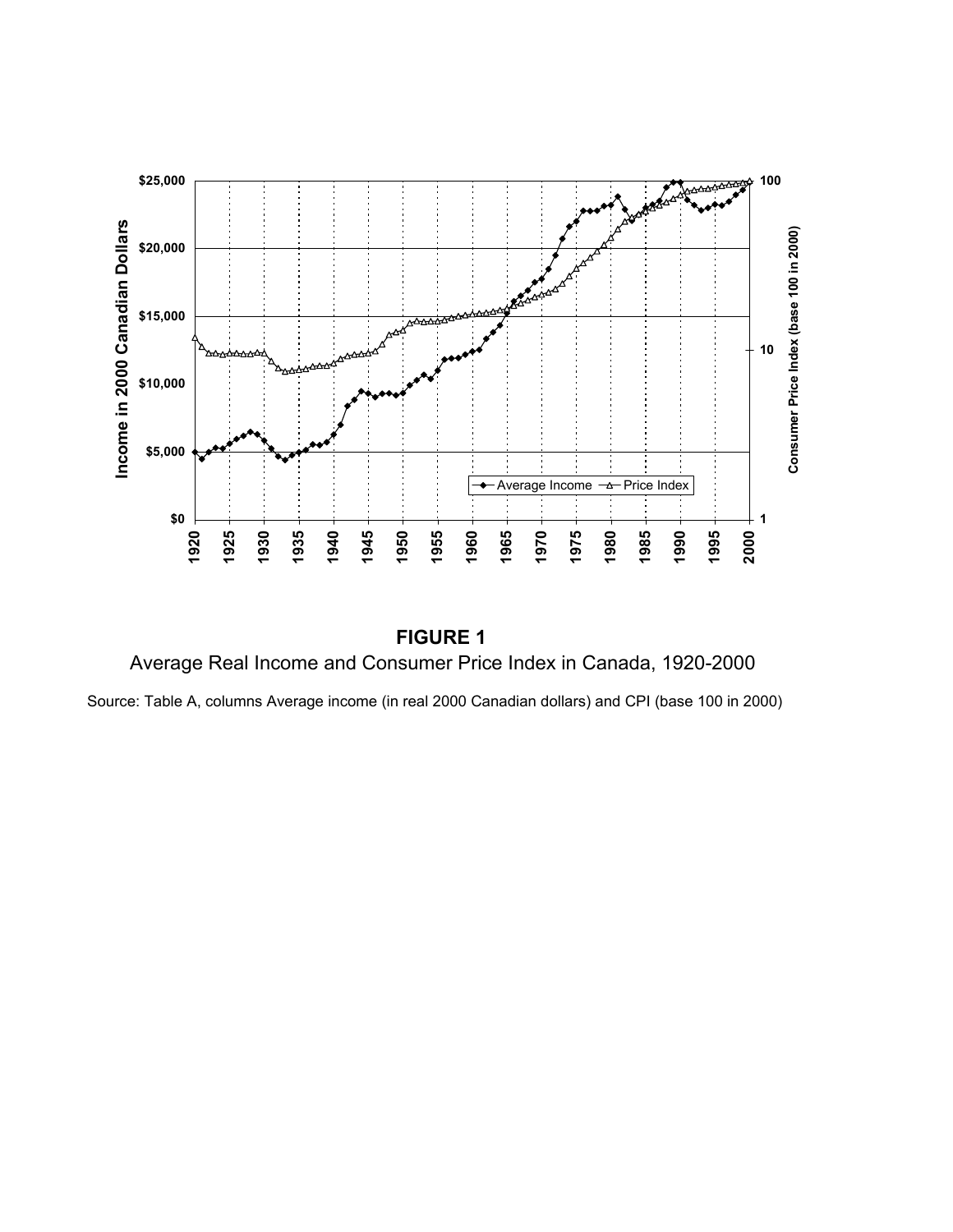**A. Top 5% income share in Canada** 

**B. P90-95, P95-99, and P99-100 income shares in Canada**



**FIGURE 2**Top Income Shares in Canada, 1920-2000

Source: Table B1, columns, P95-100, P90-95, P95-99, and P99-100.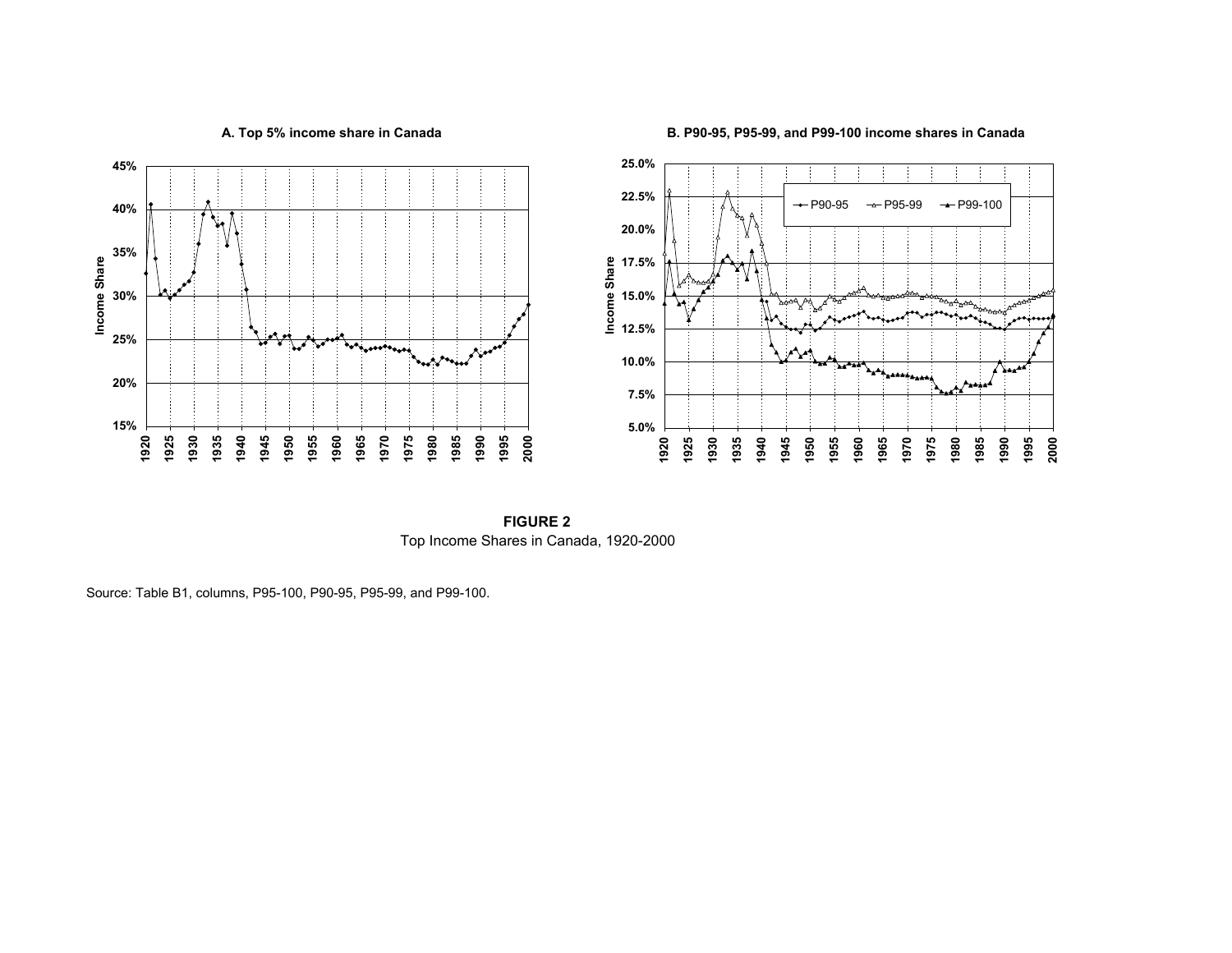



Source: Canada, Table B1, columns P99.9-100, and P99.99-100. United States, Piketty and Saez (this volume).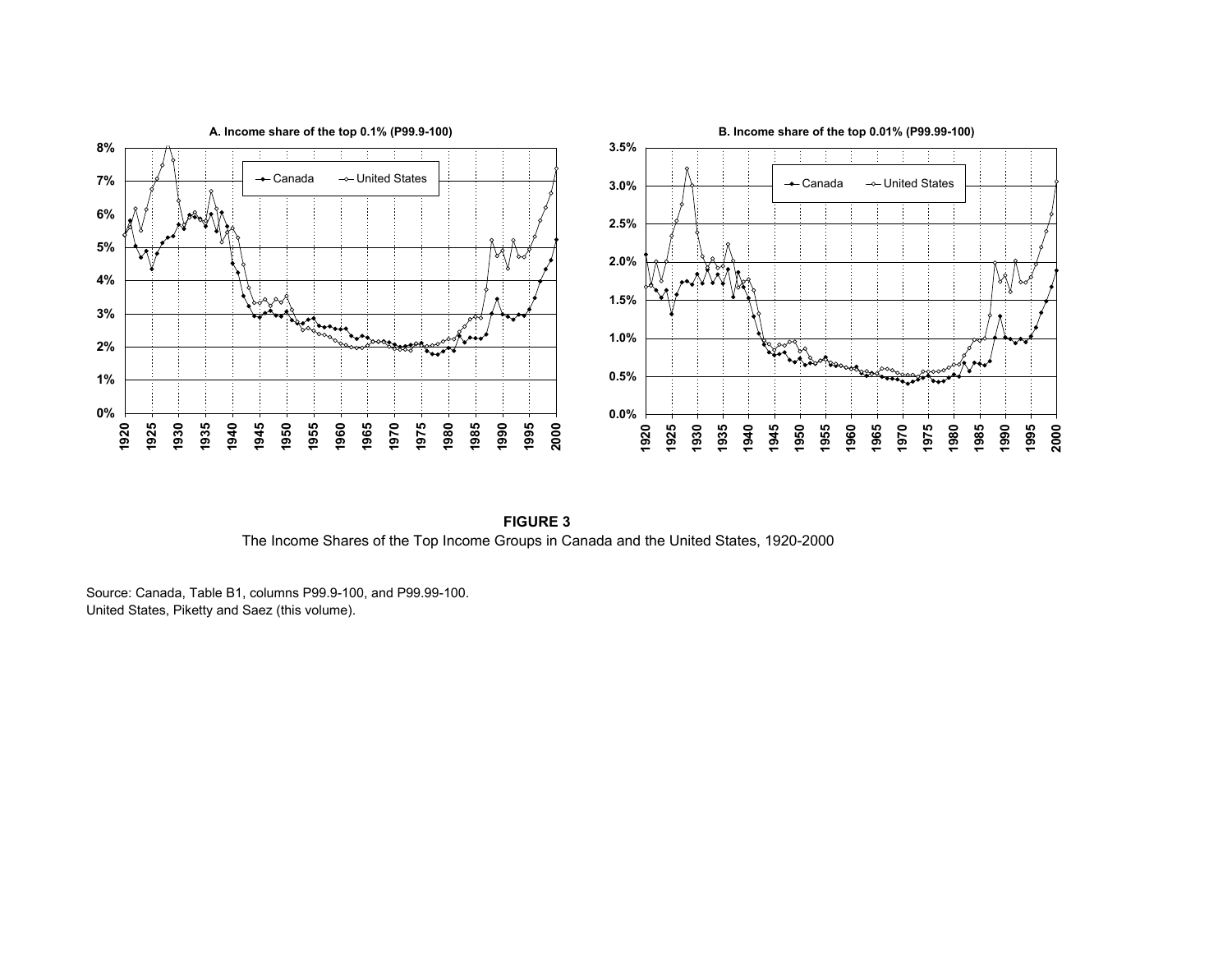**A. Profits, retained earnings, and dividends, 1926-1955**

**B. Capital income and dividends in personal income, 1926-2000**



**FIGURE 4**Capital Income in the Corporate and the Personal Sector in Canada

Source: Authors' computations based on National Income and Expenditure Accounts.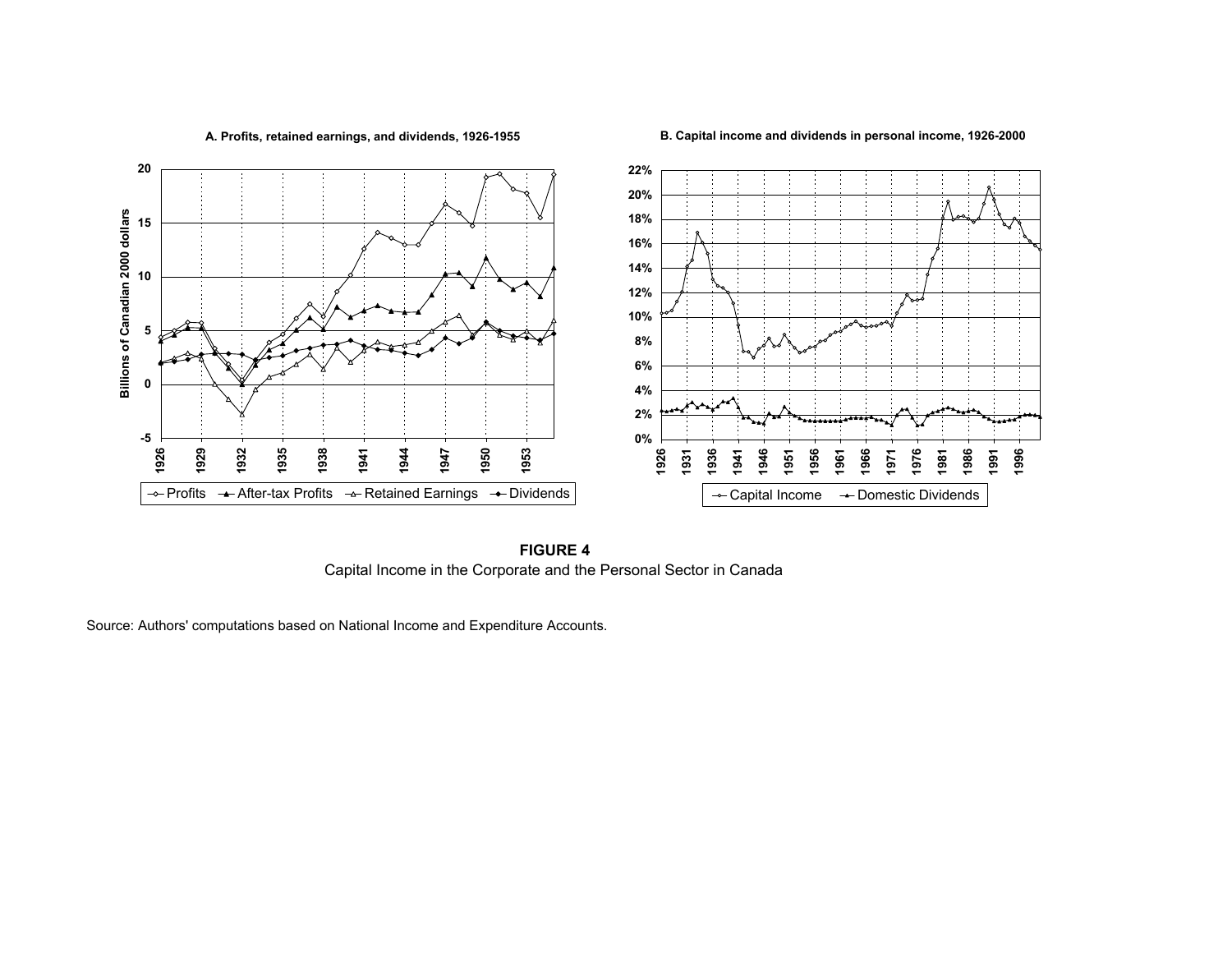

#### **FIGURE 5**

Salary Versus Wage Earners in Manufacturing Sector in Canada, 1915-1948

Source: Series D280-287 in Urquhart and Buckley (1965) and The Canada Yearbook, various years. Number of wage workers for years 1925 to 1930 has been reduced by 5% because of a change in the count of seasonal workers for these years.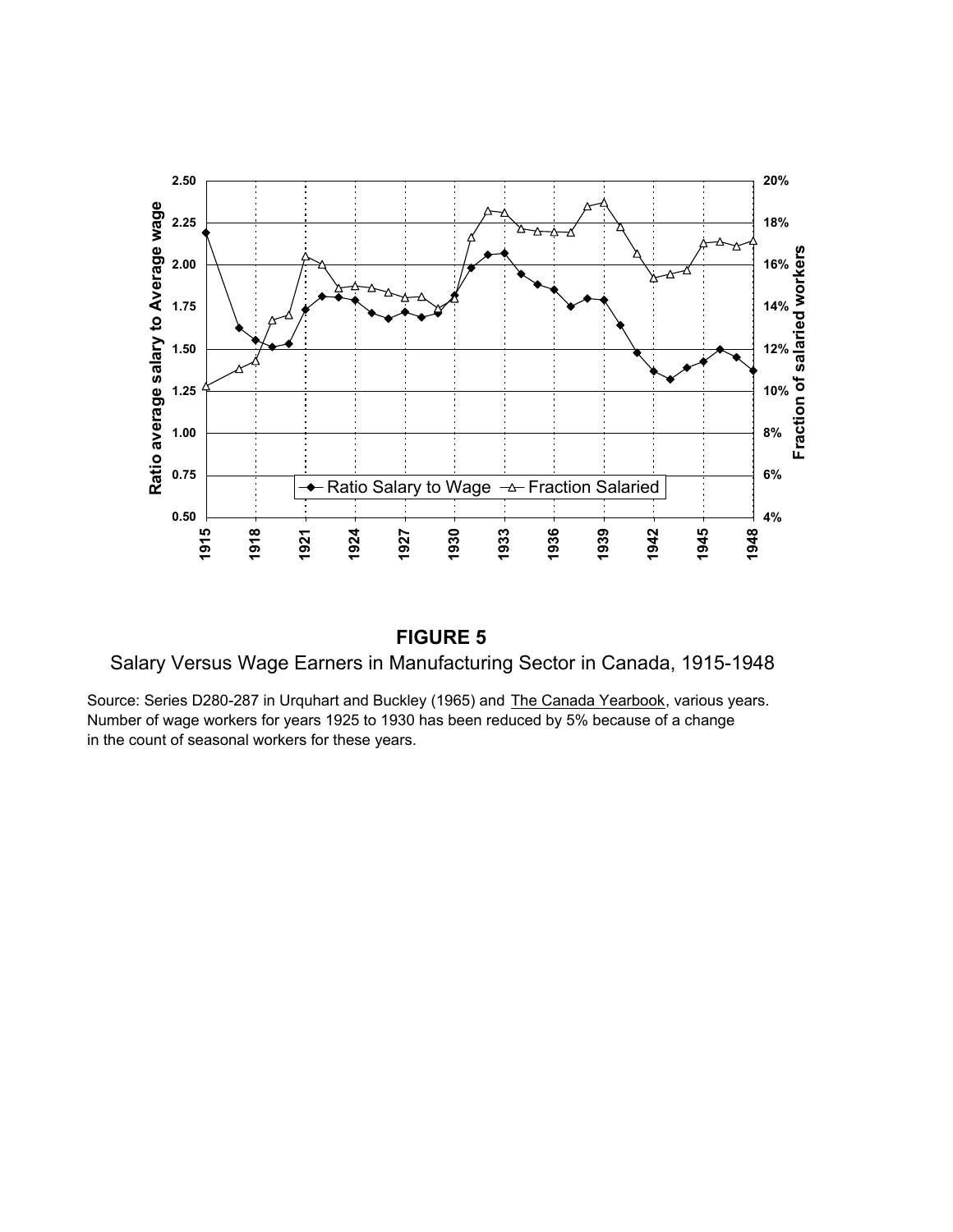

**FIGURE 6**Income Composition of Top Groups within the Top Decile in 1946 and 2000

Capital income does not include capital gains. Source: Table C3, rows 1946 and 2000.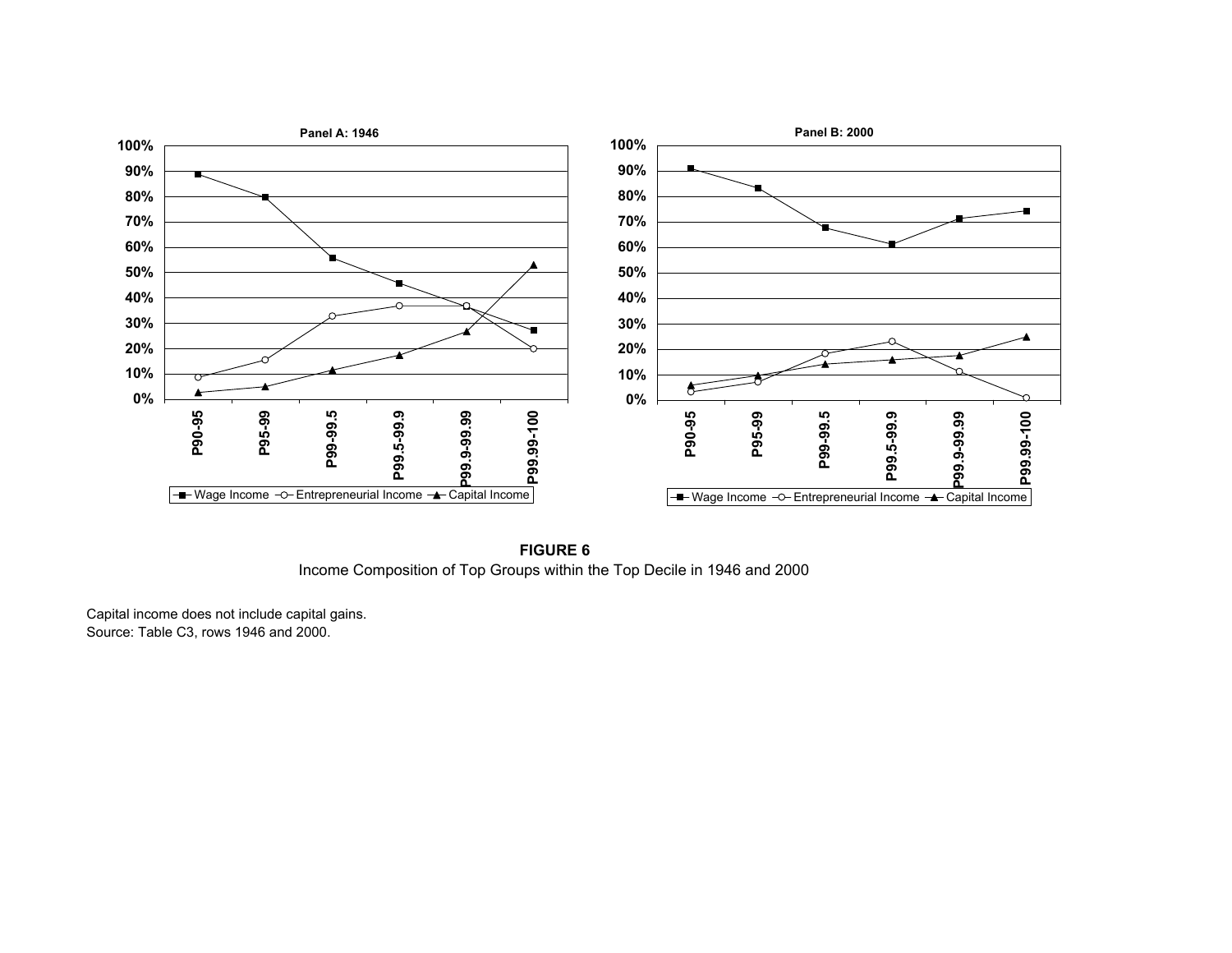

#### **FIGURE 7**

The Share of Wage Income in upper income groups in Canada, 1946-2000

Source: Table C3, cols. P90-95, P95-99, P99-99.5, P99.5-99.9, and P99.9-100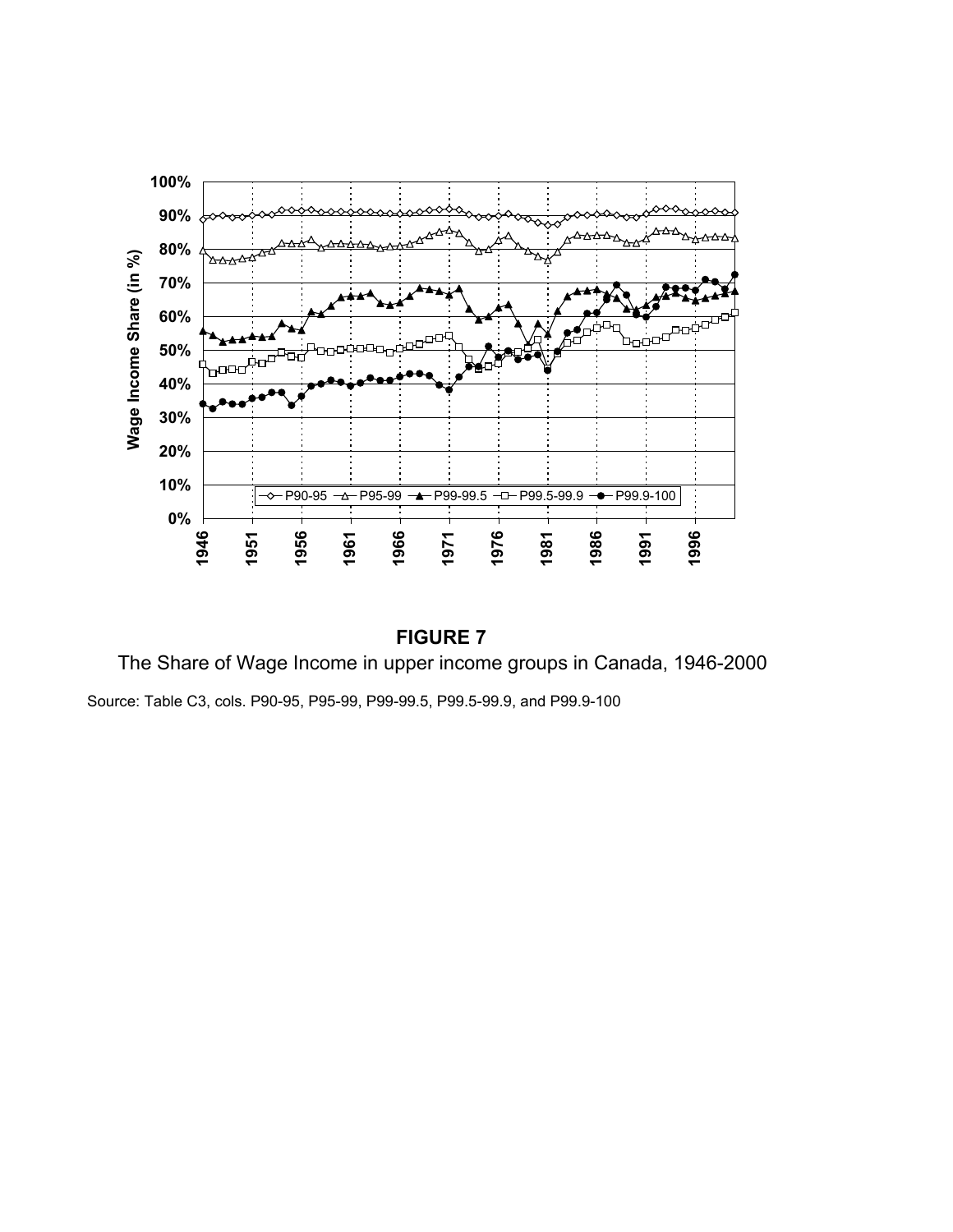

**FIGURE 8**The Top Wage Income Shares in Canada, 1972-2000

Source: Canada, Table D2, Panel A, columns P90-95, P95-99, P99-100, and P99.9-100. United States, Piketty and Saez (this volume). United States series are based on family earnings while Canadian series are based on individual earnings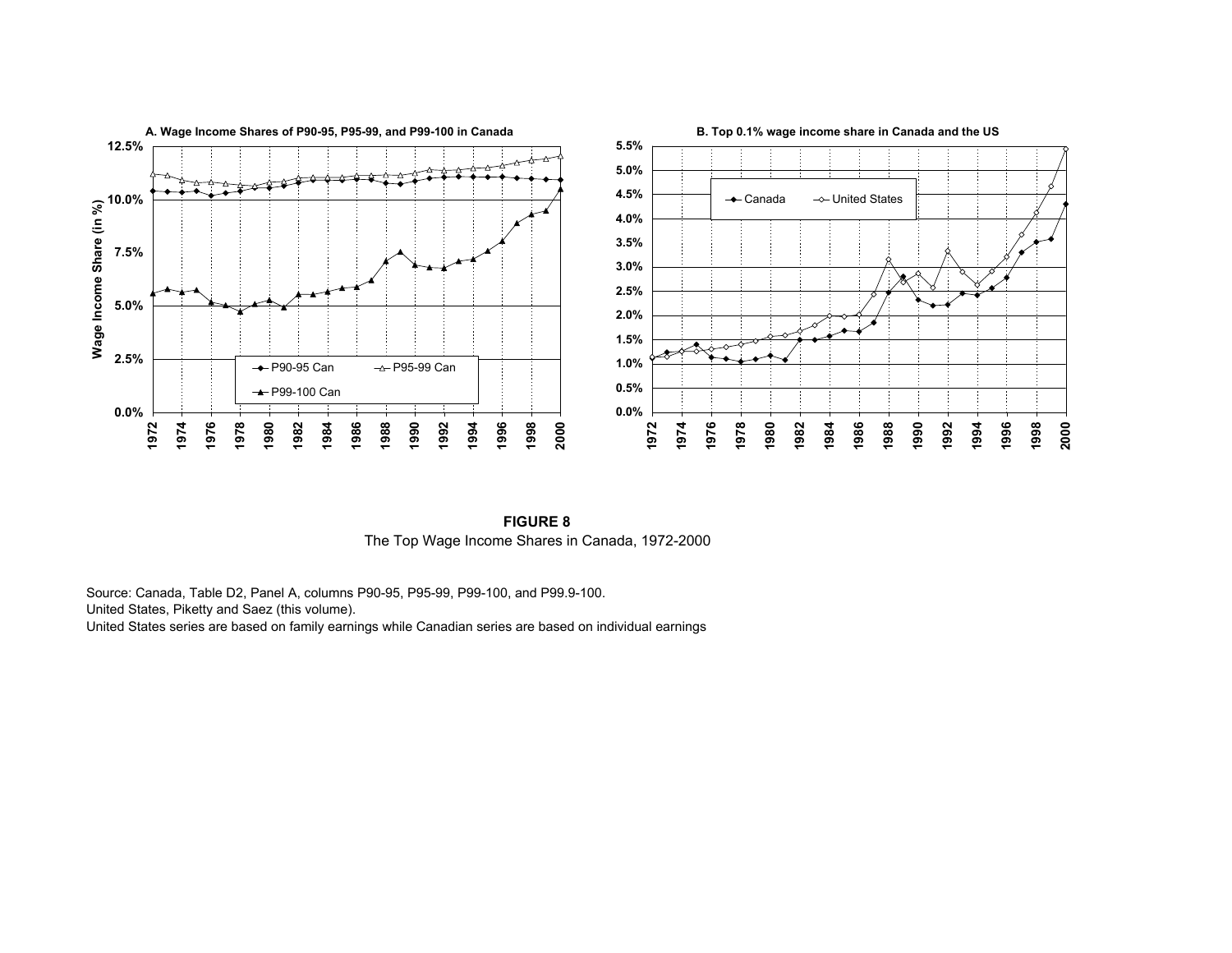

The Top 1% Wage Income Share of Quebec Francophones Versus All Filers from the Rest of Canada, 1982-2000

Source: Table D4, Panels A and B, column P99-100. Francophones defined as those filing a tax return in French.



Top 1% Wage Income Share for Individuals and Families in Canada

Source: Table D2, Panels A and B, column P99-100.

For families, top 1% defined relative to the total number of couples and single adults with positive wage income.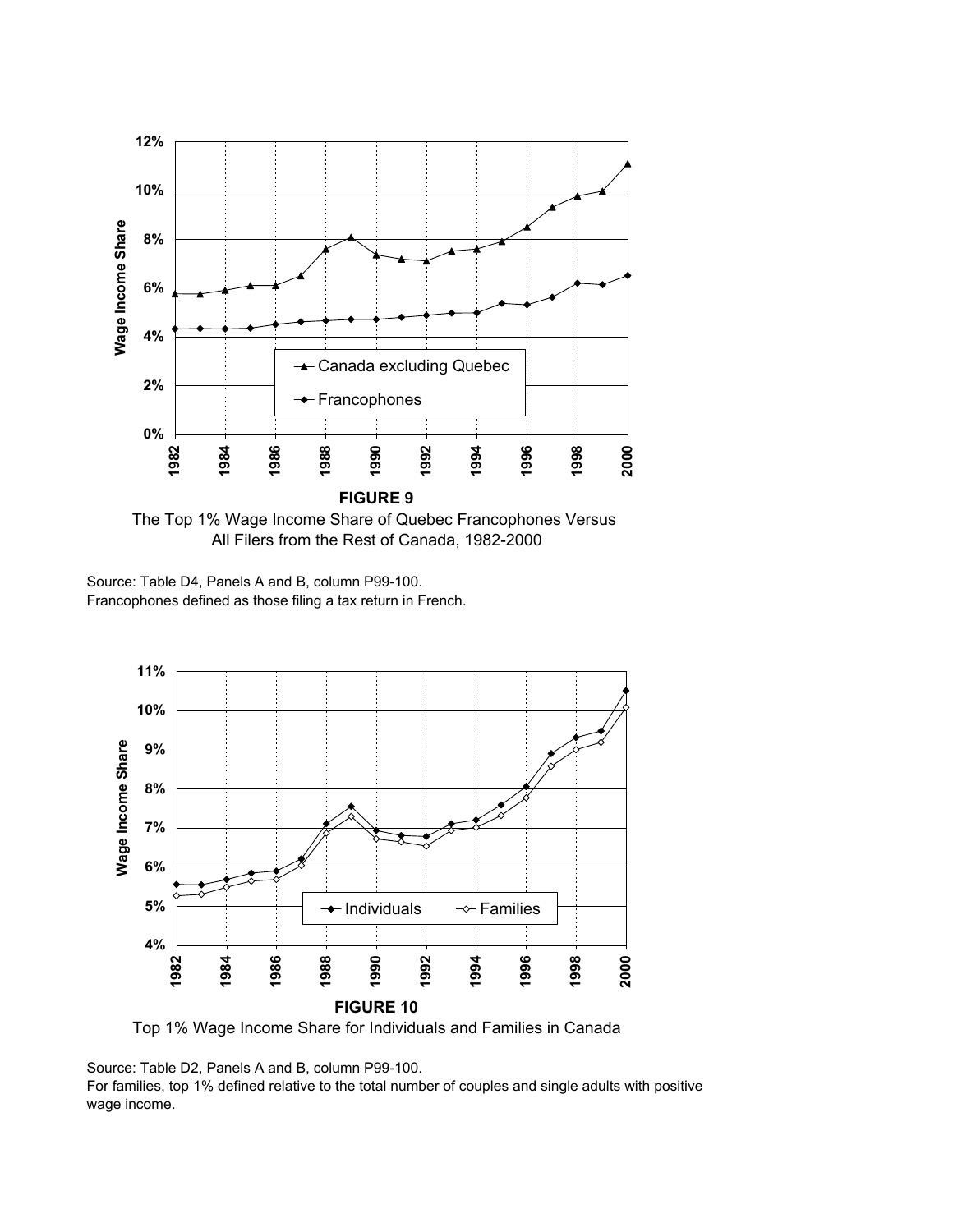

**FIGURE 11**The Role of Stock Options in the Surge in Top Wage Income Shares, 1995-2000

#### Sources:

For Panel A: Table D5, Panels A and D, rows 1995 and 2000.

For Panel B: Table D2, Panel A, col. P99.9-100, and Table D5, Panels B and C, col. P.99.9-100.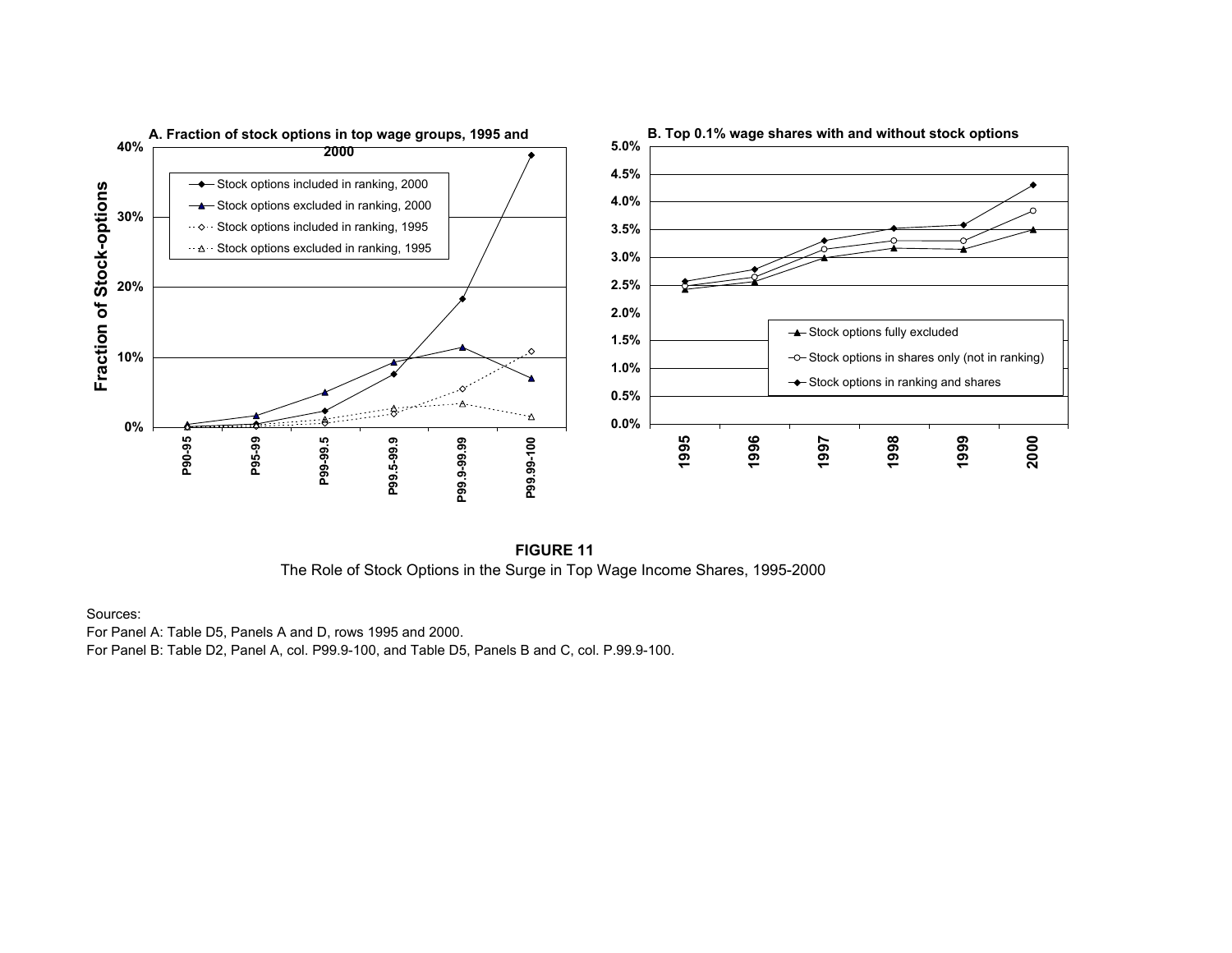#### **A. Top 0.1% Income Share, centered averages over various years**

**B. Probability of staying in top 0.1% group**



**FIGURE 12** Mobility of High Incomes in Canada, 1982-2000

Source:Table E. Computation details in Appendix Section E.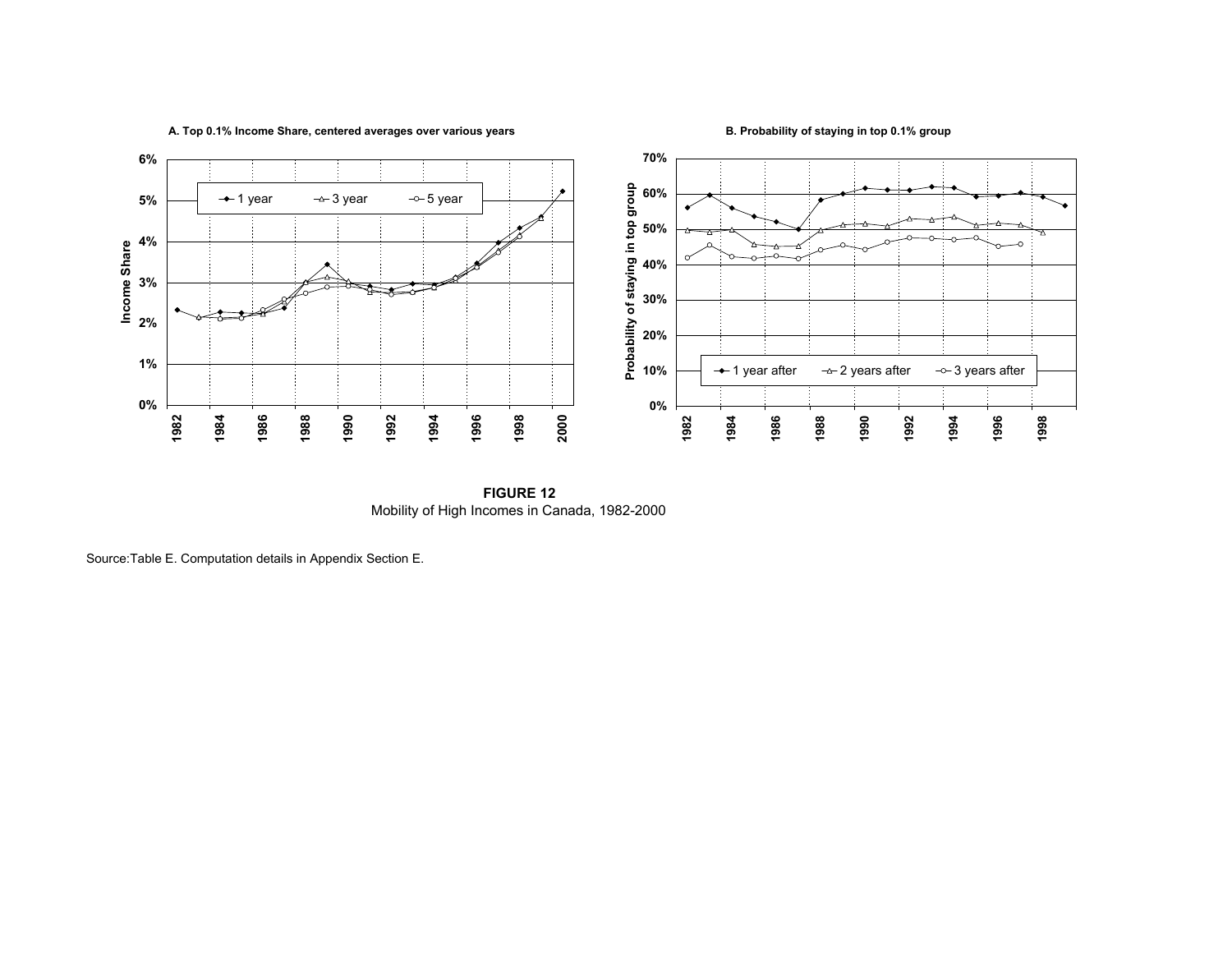

# **FIGURE 13**

Marginal Income Tax Rates in Canada for Various Percentiles, 1920-2000

Source: Table F1, cols. P90, P99, P99.9, P99.99, and Top. Note: Year 1942 excluded because rates were reduced due to transition to a pay-as-you-earn system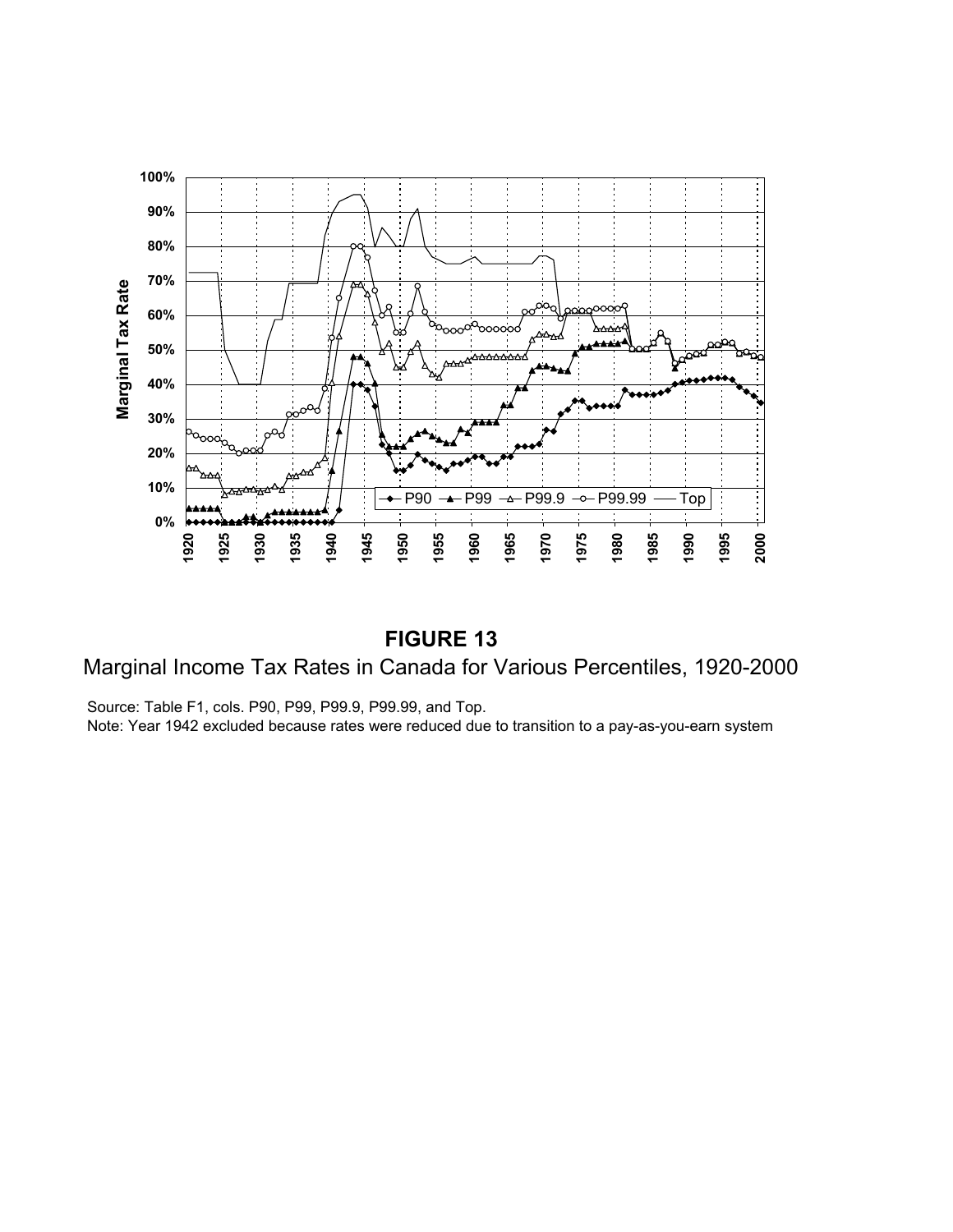

**B. United States (excluding state income taxes)**



**FIGURE 14** Marginal Tax Rates and Income Share for the Top 0.1% in Canada and the United States, 1960-2000

Source: Canada marginal tax rate computations based on Table F1 (see Appendix Section F for details).

Marginal tax rates in Canada include federal and Ontario provincial income taxes, as well as applicable surtaxes and credits United States, Saez (2004) computations using micro tax return data and TAXSIM calculator (does not include state income taxes).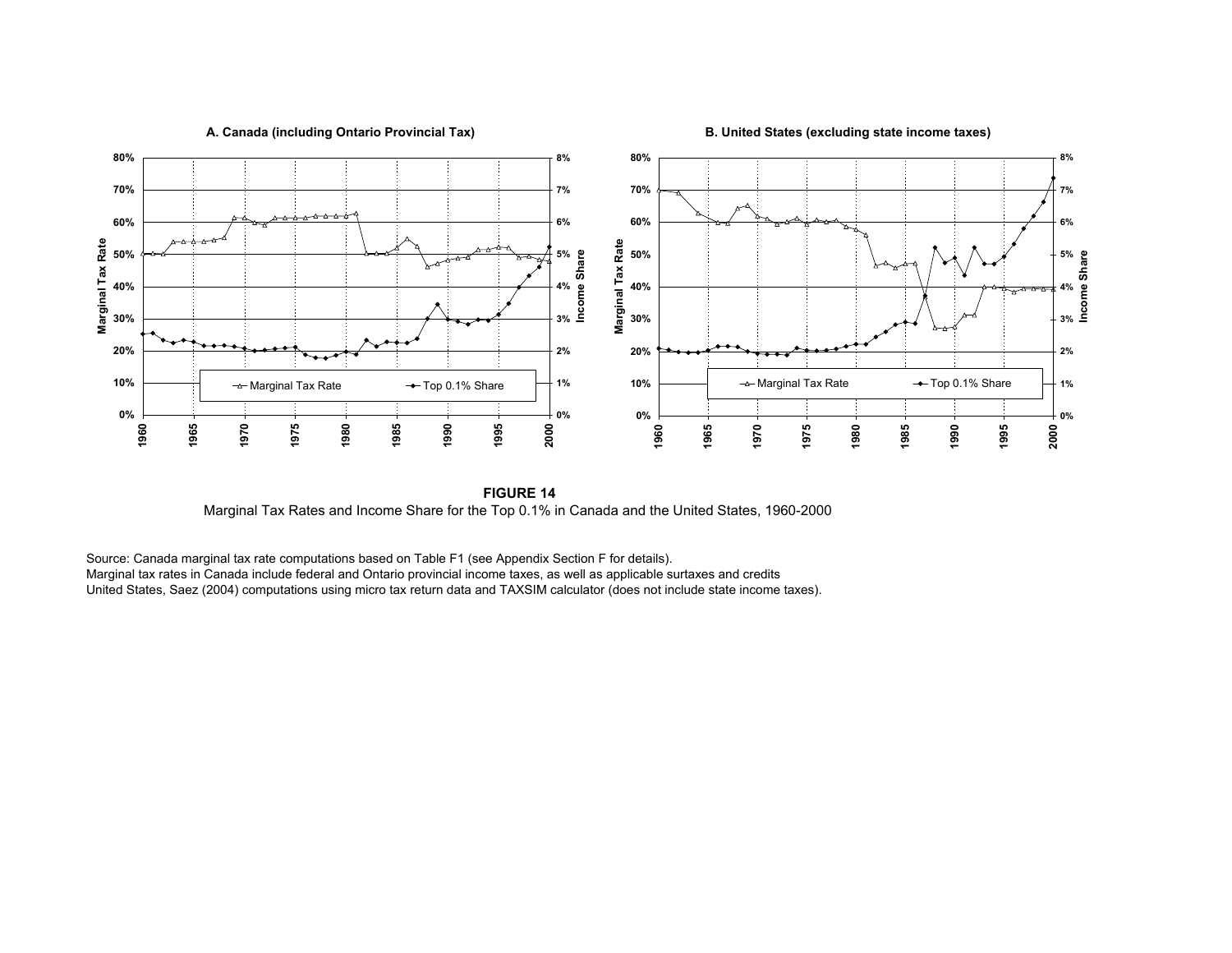



Source: Tables B1 and B3, cols. P99-100 and P99.99-100.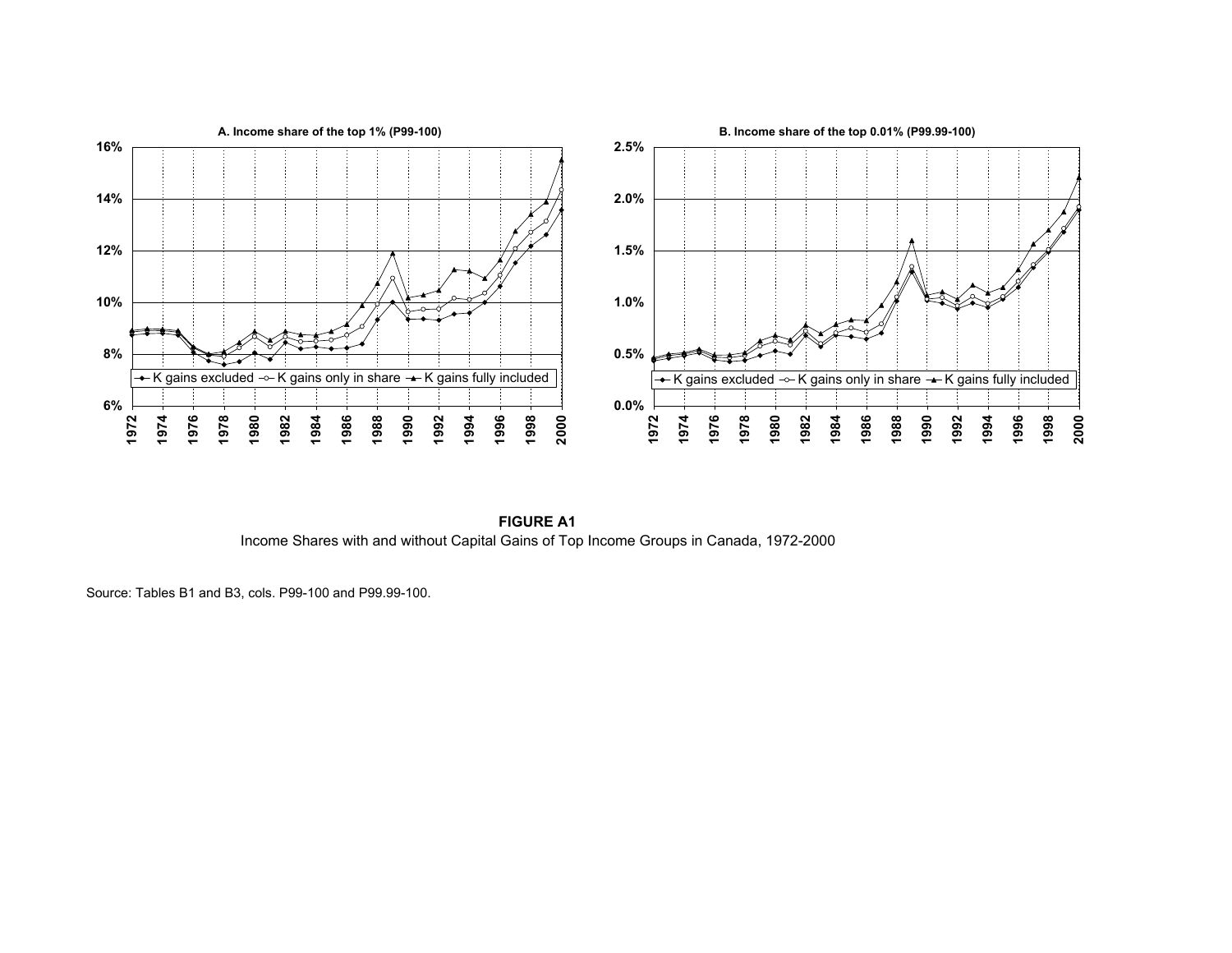

### **FIGURE A2**

# Average Income Tax Rates in Canada within Top Decile, 1920-2000

Source: Table F2, cols. P90-95, P95-99, P99-100.

Notes: Average tax rates based on net taxes (including deductions and credits) divided by gross incomes. In 1942, tax rate lower due to transition to pay-as-you-earn system.